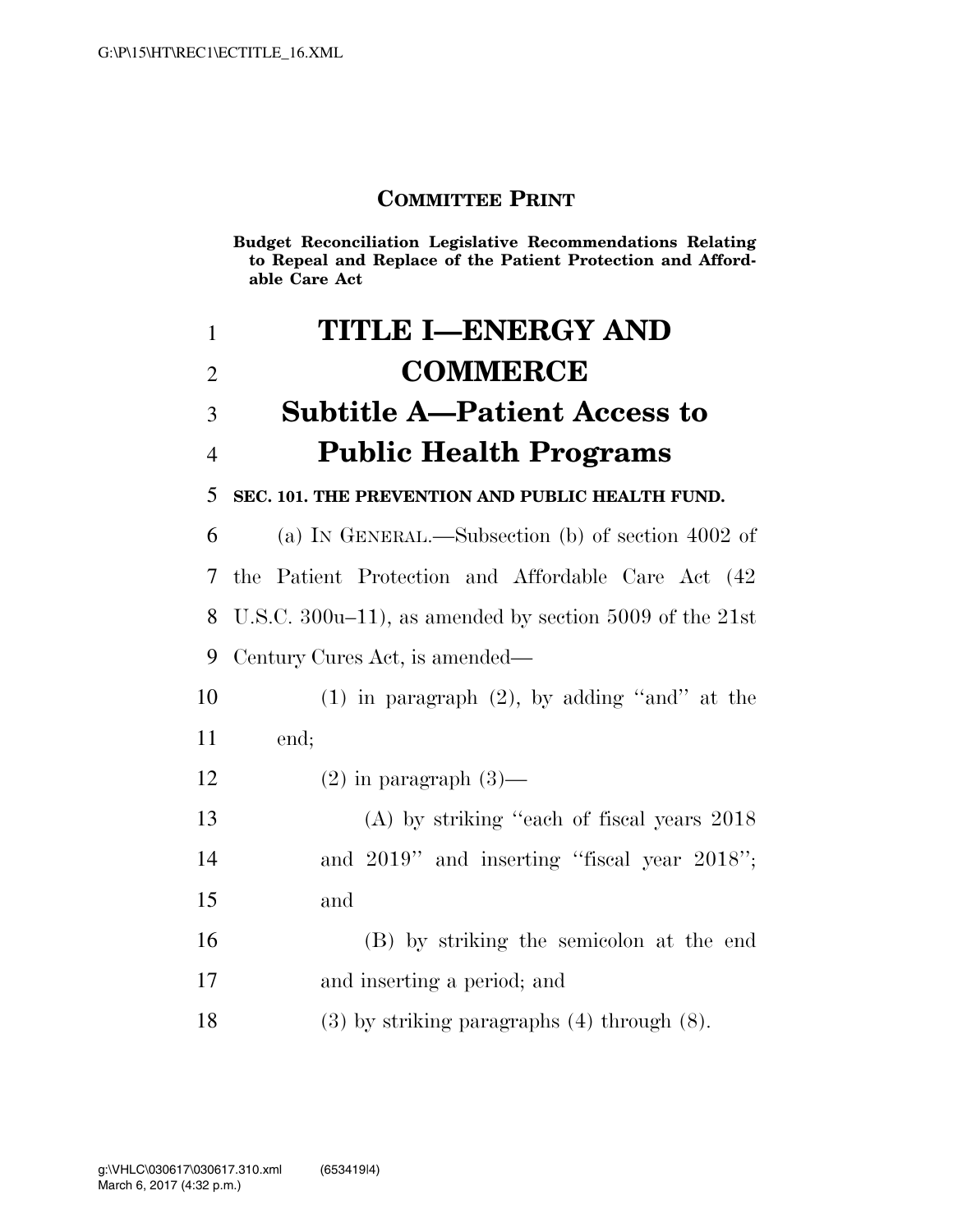(b) RESCISSION OF UNOBLIGATED FUNDS.—Of the funds made available by such section 4002, the unobli-gated balance at the end of fiscal year 2018 is rescinded.

#### **SEC. 102. COMMUNITY HEALTH CENTER PROGRAM.**

 Effective as if included in the enactment of the Medi- care Access and CHIP Reauthorization Act of 2015 (Pub- lic Law 114–10, 129 Stat. 87), paragraph (1) of section 221(a) of such Act is amended by inserting '', and an ad-ditional \$422,000,000 for fiscal year 2017'' after ''2017''.

#### **SEC. 103. FEDERAL PAYMENTS TO STATES.**

 (a) IN GENERAL.—Notwithstanding section 504(a), 12 1902(a)(23), 1903(a), 2002, 2005(a)(4), 2102(a)(7), or 2105(a)(1) of the Social Security Act (42 U.S.C. 704(a), 14 1396a(a)(23), 1396b(a), 1397a, 1397d(a)(4), 15 1397bb(a)(7), 1397ee(a)(1)), or the terms of any Med- icaid waiver in effect on the date of enactment of this Act that is approved under section 1115 or 1915 of the Social Security Act (42 U.S.C. 1315, 1396n), for the 1-year pe- riod beginning on the date of the enactment of this Act, no Federal funds provided from a program referred to in this subsection that is considered direct spending for any year may be made available to a State for payments to a prohibited entity, whether made directly to the prohib- ited entity or through a managed care organization under contract with the State.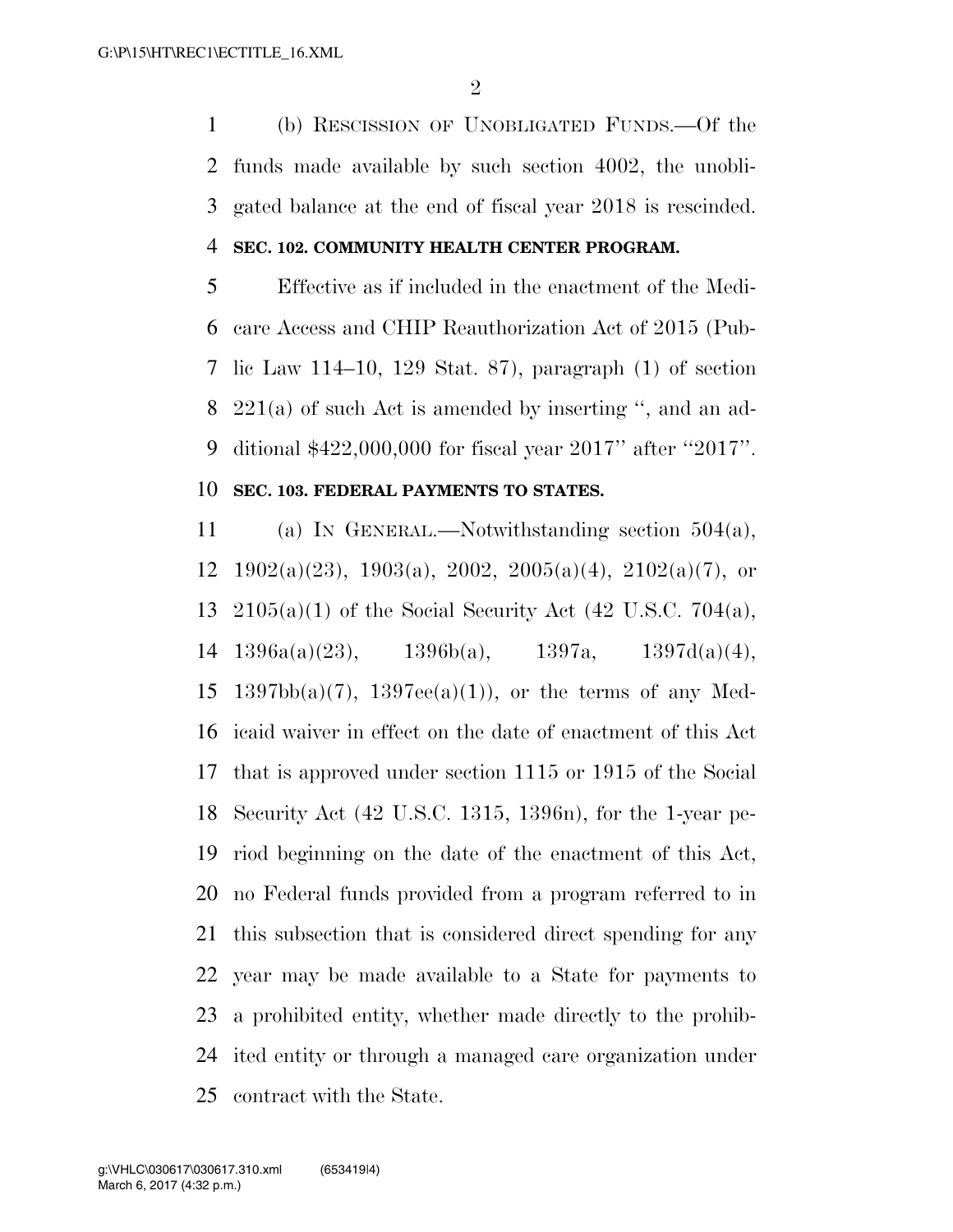| $\mathbf{1}$   | (b) DEFINITIONS.—In this section:                       |
|----------------|---------------------------------------------------------|
| $\overline{2}$ | (1) PROHIBITED ENTITY.—The term "prohib-                |
| 3              | ited entity" means an entity, including its affiliates, |
| $\overline{4}$ | subsidiaries, successors, and clinics—                  |
| 5              | $(A)$ that, as of the date of enactment of              |
| 6              | this Act—                                               |
| $\overline{7}$ | (i) is an organization described in sec-                |
| 8              | tion $501(c)(3)$ of the Internal Revenue                |
| 9              | Code of 1986 and exempt from tax under                  |
| 10             | section $501(a)$ of such Code;                          |
| 11             | (ii) is an essential community provider                 |
| 12             | described in section $156.235$ of title 45,             |
| 13             | Code of Federal Regulations (as in effect               |
| 14             | on the date of enactment of this Act), that             |
| 15             | is primarily engaged in family planning                 |
| 16             | services, reproductive health, and related              |
| 17             | medical care; and                                       |
| 18             | (iii) provides for abortions, other than                |
| 19             | an abortion-                                            |
| 20             | (I) if the pregnancy is the result                      |
| 21             | of an act of rape or incest; or                         |
| 22             | (II) in the case where a woman                          |
| 23             | suffers from a physical disorder, phys-                 |
| 24             | ical injury, or physical illness that                   |
| 25             | would, as certified by a physician,                     |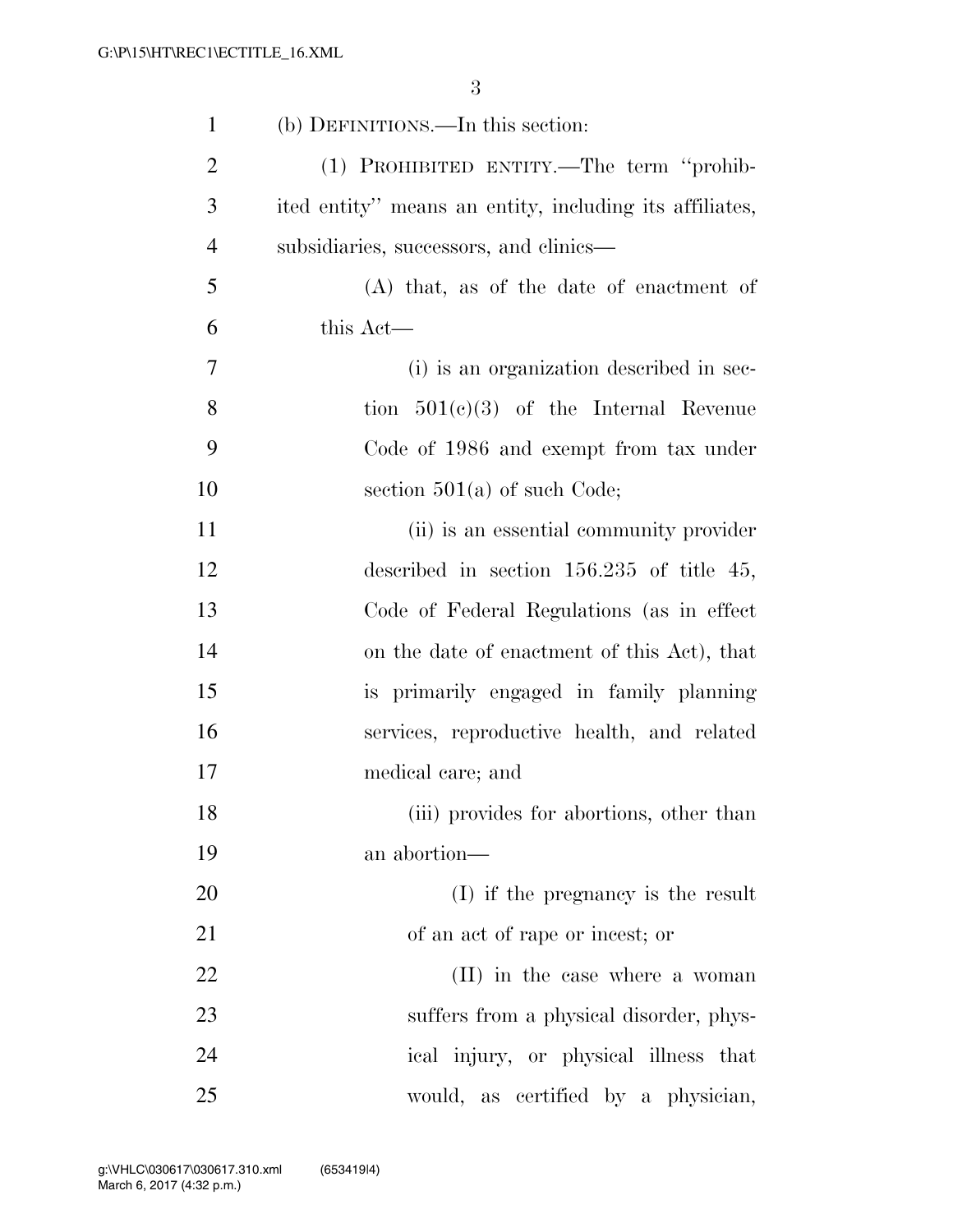| $\mathbf{1}$   | place the woman in danger of death                      |
|----------------|---------------------------------------------------------|
| $\overline{2}$ | unless an abortion is performed, in-                    |
| 3              | cluding a life-endangering physical                     |
| $\overline{4}$ | condition caused by or arising from                     |
| 5              | the pregnancy itself; and                               |
| 6              | (B) for which the total amount of Federal               |
| 7              | and State expenditures under the Medicaid pro-          |
| 8              | gram under title XIX of the Social Security Act         |
| 9              | in fiscal year 2014 made directly to the entity         |
| 10             | and to any affiliates, subsidiaries, successors, or     |
| 11             | clinics of the entity, or made to the entity and        |
| 12             | to any affiliates, subsidiaries, successors, or         |
| 13             | clinics of the entity as part of a nationwide           |
| 14             | health care provider network, exceeded                  |
| 15             | \$350,000,000.                                          |
| 16             | (2) DIRECT SPENDING.—The term "direct                   |
| 17             | spending" has the meaning given that term under         |
| 18             | section $250(c)$ of the Balanced Budget and Emer-       |
| 19             | gency Deficit Control Act of 1985 (2 U.S.C. $900(e)$ ). |
| 20             | <b>Subtitle B—Medicaid Program</b>                      |
| 21             | <b>Enhancement</b>                                      |
| 22             | SEC. 111. REPEAL OF MEDICAID PROVISIONS.                |
| 23             | The Social Security Act is amended—                     |
| 24             | $(1)$ in section 1902 (42 U.S.C. 1396a)—                |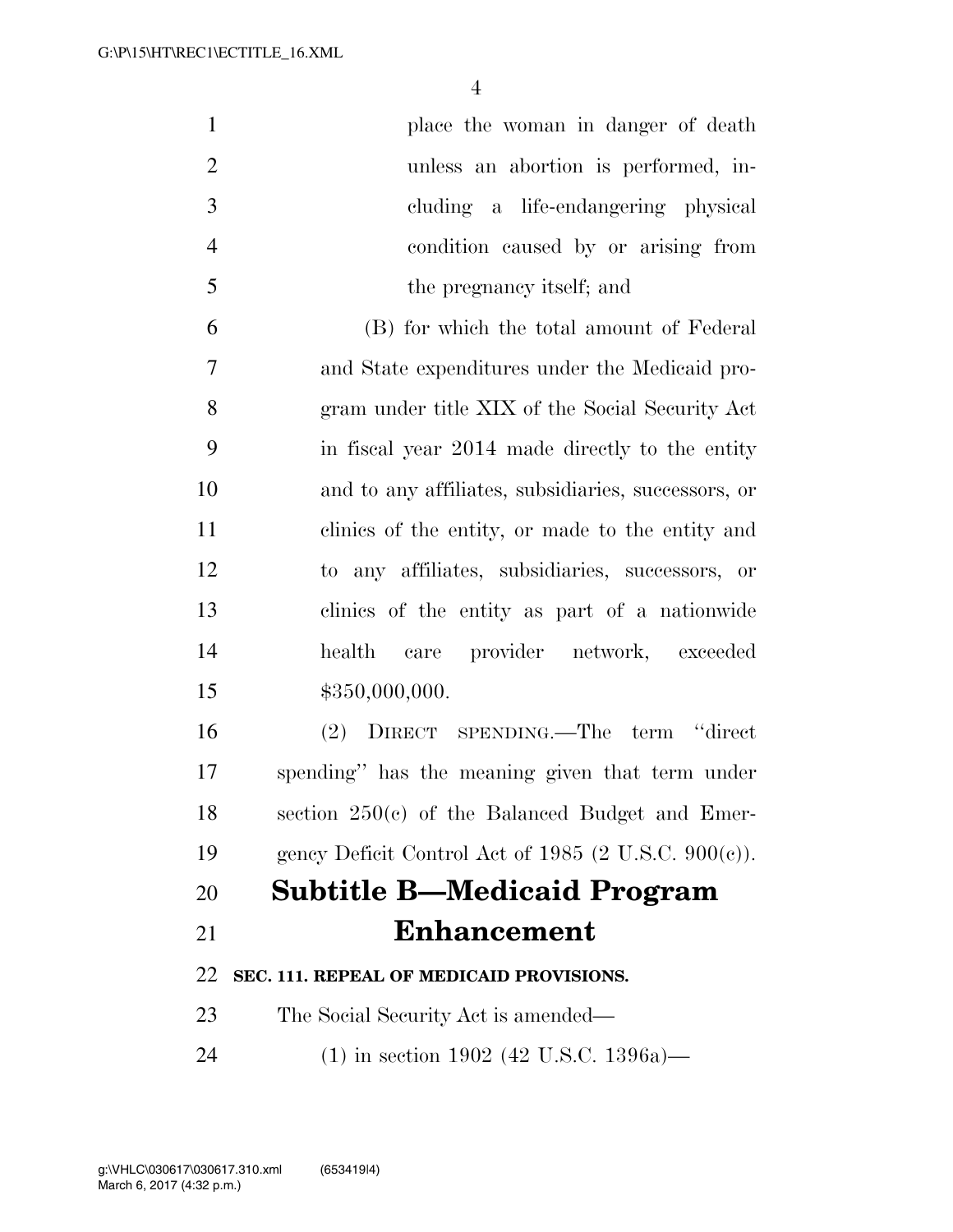| $\mathbf{1}$   | (A) in subsection (a) $(47)(B)$ , by inserting            |
|----------------|-----------------------------------------------------------|
| $\overline{2}$ | "and provided that any such election shall cease          |
| 3              | to be effective on January 1, 2020, and no such           |
| $\overline{4}$ | election shall be made after that date" before            |
| 5              | the semicolon at the end; and                             |
| 6              | (B) in subsection $(l)(2)(C)$ , by inserting              |
| 7              | "and ending December 31, 2019," after "Janu-              |
| 8              | ary 1, 2014,";                                            |
| 9              | in section $1915(k)(2)$ (42 U.S.C.<br>(2)                 |
| 10             | $1396n(k)(2)$ , by striking "during the period de-        |
| 11             | scribed in paragraph $(1)$ " and inserting "on or after   |
| 12             | the date referred to in paragraph (1) and before          |
| 13             | January 1, $2020$ "; and                                  |
| 14             | (3) in section 1920(e) $(42 \text{ U.S.C. } 1396r-1(e)),$ |
| 15             | by striking "under clause (i)(VIII), clause (i)(IX), or   |
| 16             | clause (ii)(XX) of subsection (a)(10)(A)" and insert-     |
| 17             | ing "under clause (i)(VIII) or clause (ii)(XX) of sec-    |
| 18             | tion $1902(a)(10)(A)$ before January 1, 2020, section     |
| 19             | $1902(a)(10)(A)(i)(IX)$ ,".                               |
| 20             | SEC. 112. REPEAL OF MEDICAID EXPANSION.                   |
| 21             | (a) IN GENERAL.—Section $1902(a)(10)(A)$ of the So-       |
| 22             | cial Security Act (42 U.S.C. 1396a(a)(10)(A)) is amend-   |
| 23             | $ed$ —                                                    |
| 24             | $(1)$ in clause $(i)(VIII)$ , by inserting "at the op-    |
| 25             | tion of a State," after "January 1, 2014,"; and           |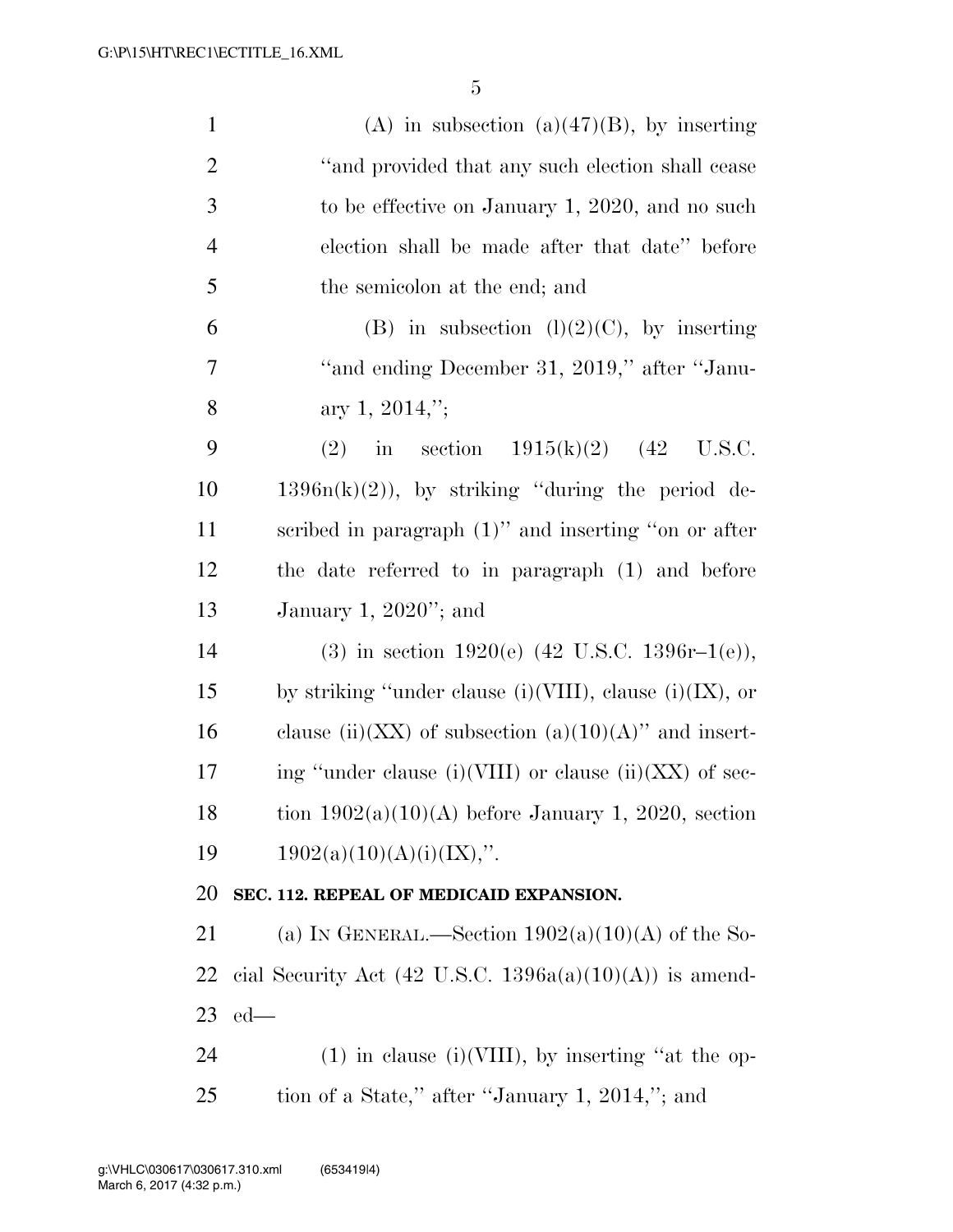1 (2) in clause (ii)(XX), by inserting "and ending" 2 December 31, 2019," after "2014,".

 (b) TERMINATION OF EFMAP FOR NEW ACA EX- PANSION ENROLLEES.—Section 1905 of the Social Secu-rity Act (42 U.S.C. 1396d) is amended—

6 (1) in subsection  $(y)(1)$ , in the matter preceding subparagraph (A), by striking ''with respect to'' and all that follows through ''shall be'' and inserting ''with respect to amounts expended before January 1, 2020, by such State for medical assistance for newly eligible individuals described in subclause 12 (VIII) of section  $1902(a)(10)(A)(i)$  who are enrolled under the State plan (or a waiver of the plan) before such date and with respect to amounts expended after such date by such State for medical assistance 16 for individuals described in such subclause who were enrolled under such plan (or waiver of such plan) as of December 31, 2019, and who do not have a break in eligibility for medical assistance under such State 20 plan (or waiver) for more than one month after such date, shall be''; and

22 (2) in subsection  $(z)(2)$ —

 (A) in subparagraph (A), by striking ''medical assistance for individuals'' and all that follows through ''shall be'' and inserting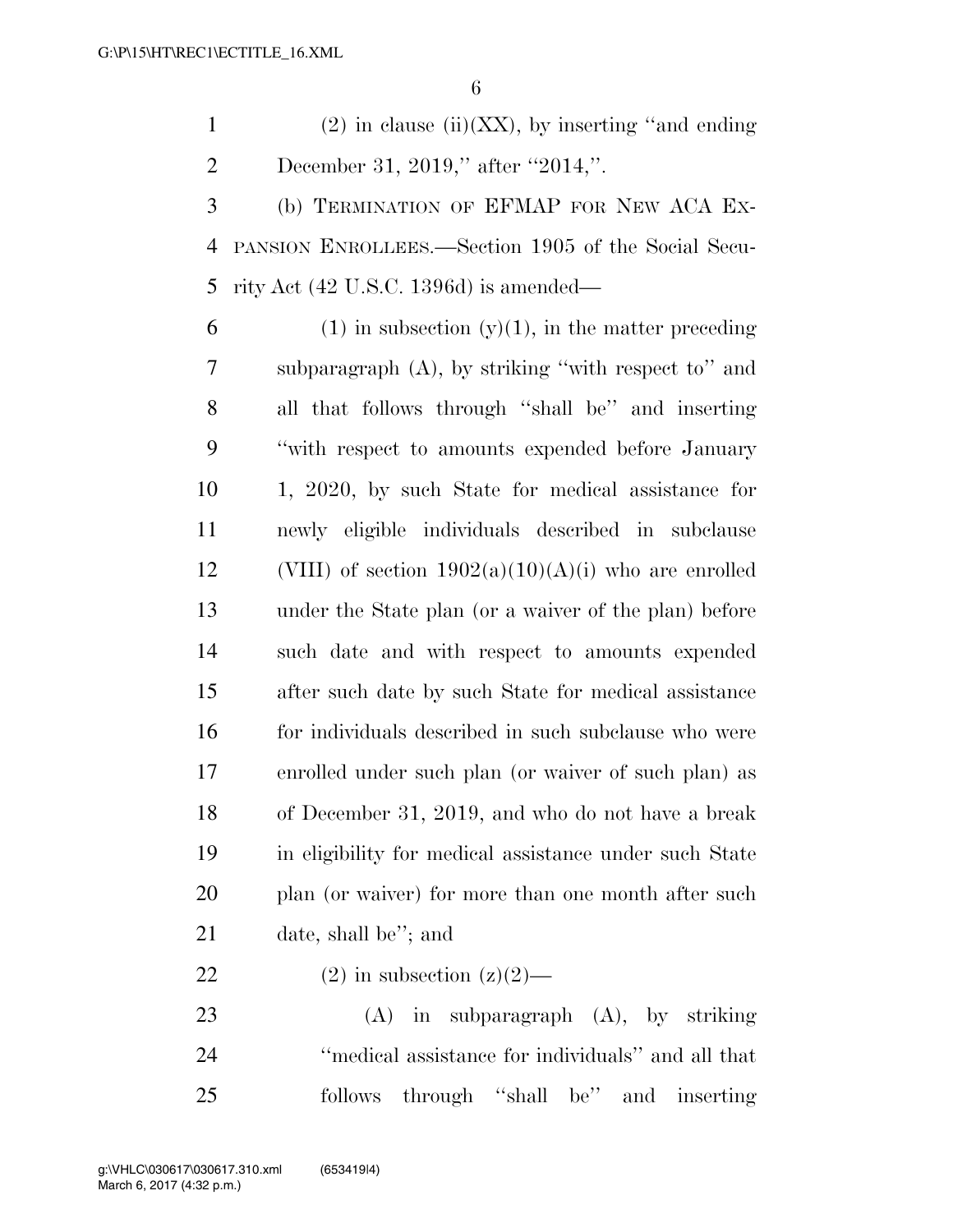''amounts expended before January 1, 2020, by such State for medical assistance for individuals 3 described in section  $1902(a)(10)(A)(i)(VIII)$  who are nonpregnant childless adults with re- spect to whom the State may require enrollment in benchmark coverage under section 1937 and who are enrolled under the State plan (or a waiver of the plan) before such date and with respect to amounts expended after such date by such State for medical assistance for individuals described in such section, who are nonpregnant childless adults with respect to whom the State may require enrollment in benchmark coverage under section 1937, who were enrolled under such plan (or waiver of such plan) as of Decem- ber 31, 2019, and who do not have a break in eligibility for medical assistance under such State plan (or waiver) for more than one month 19 after such date, shall be"; and 20 (B) in subparagraph  $(B)(ii)$ — 21 (i) in subclause (III), by adding 22 "and" at the end; and 23 (ii) by striking subclauses (IV), (V), and (VI) and inserting the following new subclause: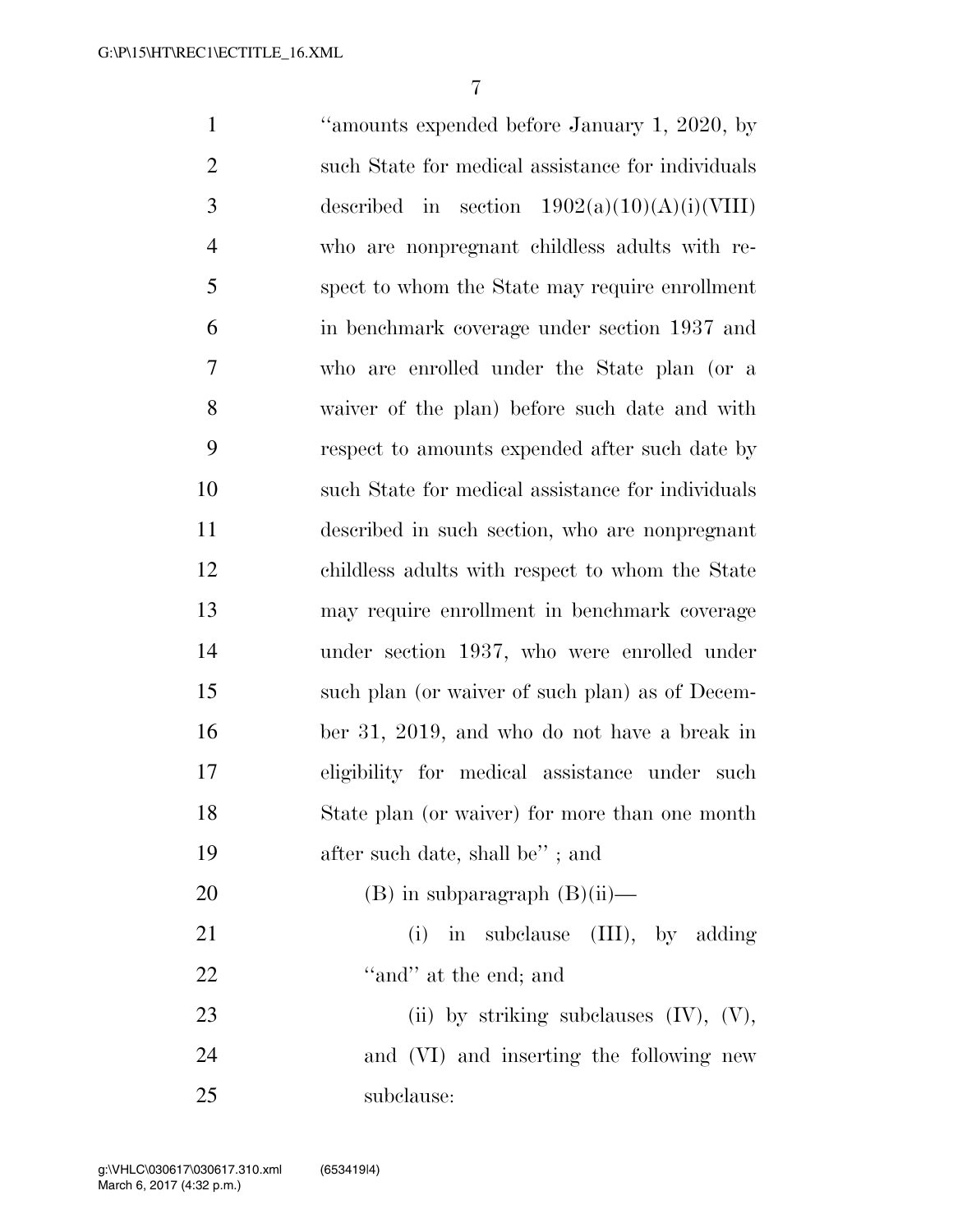1 ''(IV) 2017 and each subsequent year is 80 2 percent.''. 3 (c) SUNSET OF ESSENTIAL HEALTH BENEFITS RE-4 QUIREMENT.—Section 1937(b)(5) of the Social Security 5 Act (42 U.S.C. 1396u–7(b)(5)) is amended by adding at 6 the end the following: ''This paragraph shall not apply 7 after December 31, 2019.''. 8 **SEC. 113. ELIMINATION OF DSH CUTS.**  9 Section 1923(f) of the Social Security Act (42 U.S.C. 10 1396 $r-4(f)$  is amended— 11  $(1)$  in paragraph  $(7)$ — 12 (A) in subparagraph (A)— 13 (i) in clause (i)— 14 (I) in the matter preceding sub-15 clause (I), by striking "2025" and in-16 serting "2019"; and 17 (ii) in clause (ii)— 18 (I) in subclause (I), by adding 19 ''and'' at the end: 20 (II) in subclause (II), by striking 21 the semicolon at the end and inserting 22 a period; and 23 (III) by striking subclauses (III) 24 through (VIII); and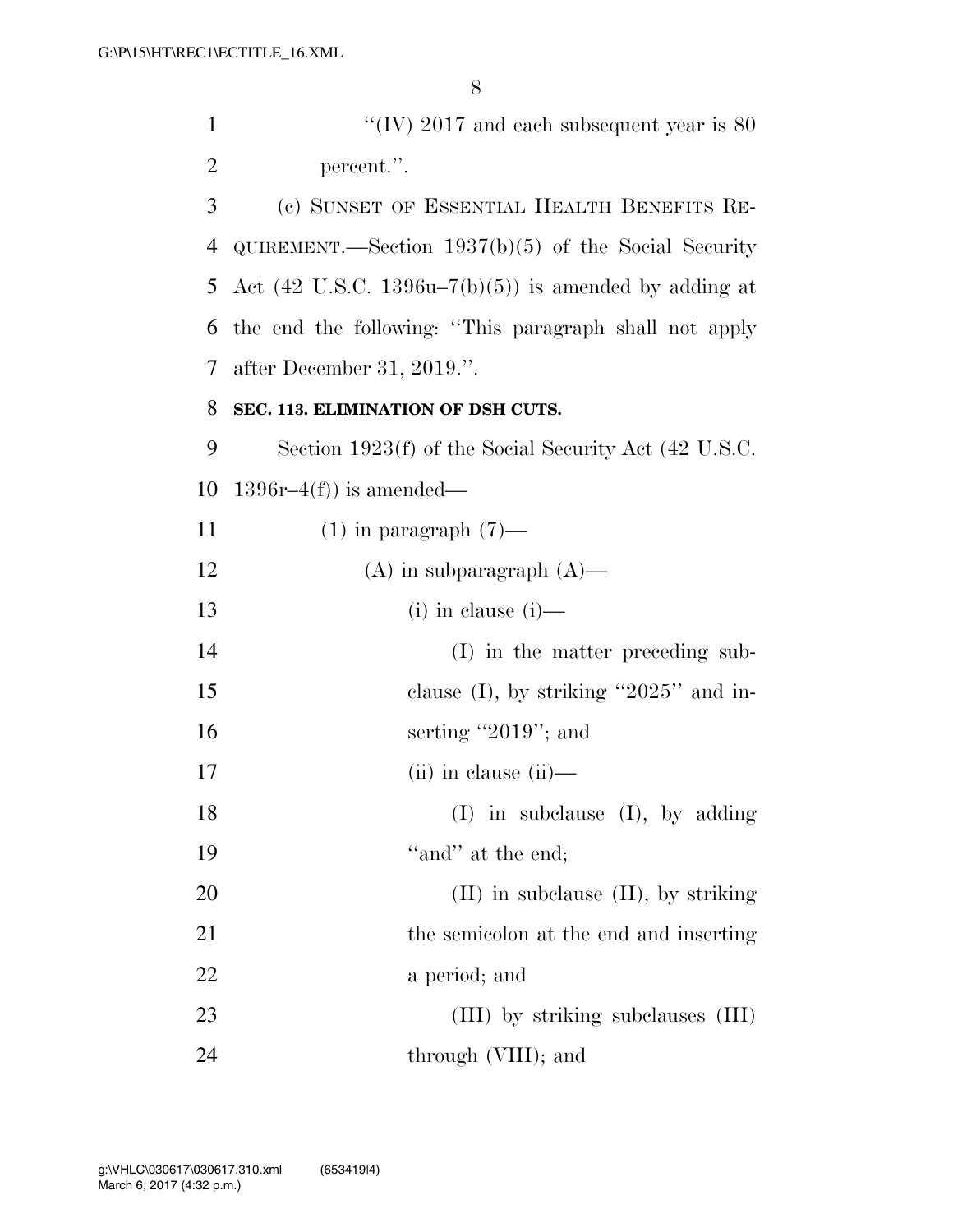| $\mathbf{1}$   | (B) by adding at the end the following new      |
|----------------|-------------------------------------------------|
| $\overline{2}$ | subparagraph:                                   |
| 3              | "(C) EXEMPTION FROM EXEMPTION FOR               |
| $\overline{4}$ | NON-EXPANSION STATES.                           |
| 5              | "(i) IN GENERAL.—In the case of a               |
| 6              | State that is a non-expansion State for a       |
| 7              | fiscal year, subparagraph $(A)(i)$ shall not    |
| 8              | apply to the DSH allotment for such State       |
| 9              | and fiscal year.                                |
| 10             | "(ii) NO CHANGE IN REDUCTION FOR                |
| 11             | EXPANSION STATES.—In the case of a              |
| 12             | State that is an expansion State for a fis-     |
| 13             | cal year, the DSH allotment for such State      |
| 14             | and fiscal year shall be determined as if       |
| 15             | clause (i) did not apply.                       |
| 16             | "(iii) NON-EXPANSION AND EXPAN-                 |
| 17             | SION STATE DEFINED.-                            |
| 18             | $\lq\lq$ (I) The term 'expansion State'         |
| 19             | means with respect to a fiscal year, a          |
| 20             | State that, as of July 1 of the pre-            |
| 21             | eeding fiscal year, provides for eligi-         |
| <u>22</u>      | under clause $(i)(VIII)$<br>bility<br><b>or</b> |
| 23             | $(ii)(XX)$ of section $1902(a)(10)(A)$ for      |
| 24             | medical assistance under this title (or         |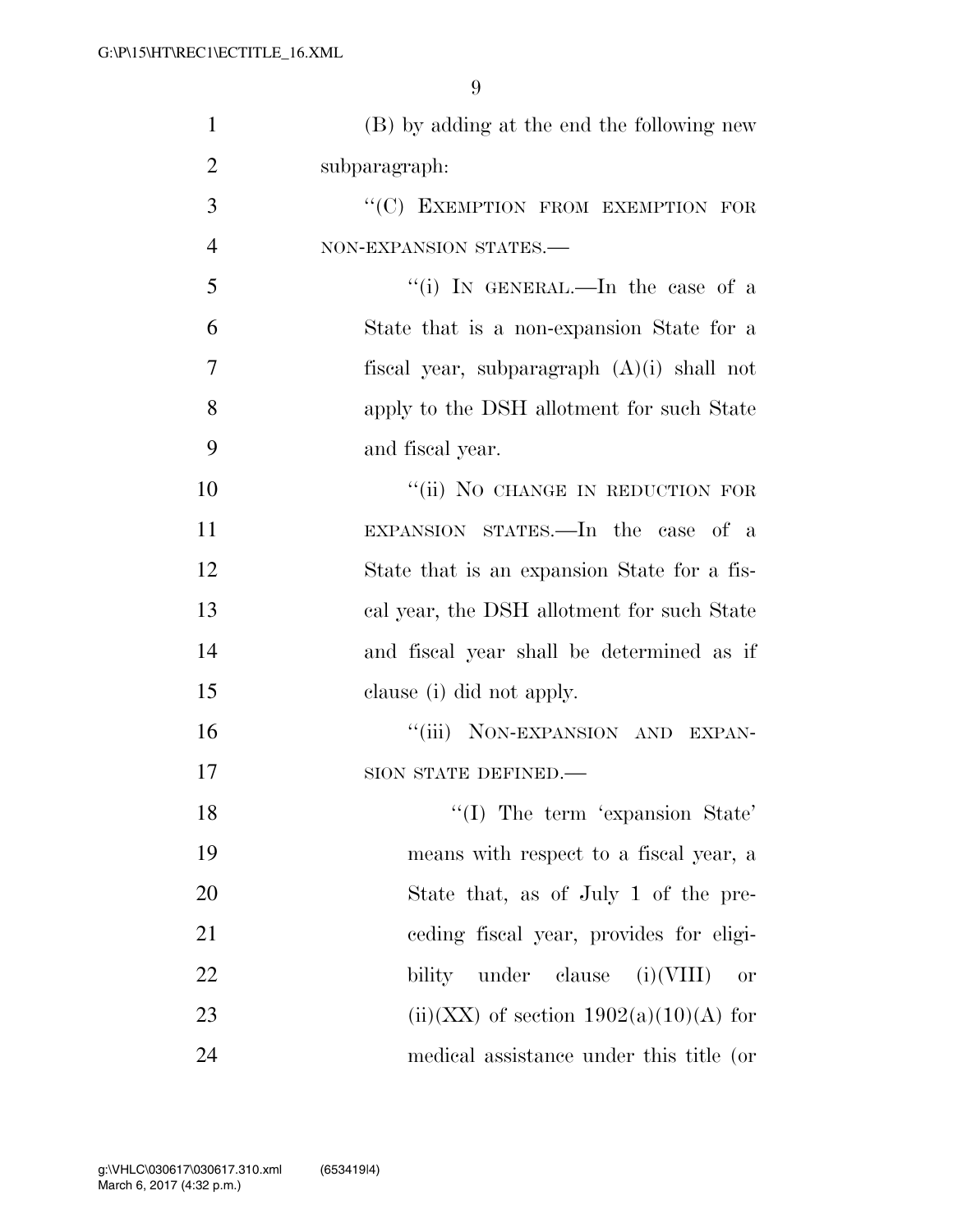| $\mathbf{1}$   | a waiver of the State plan approved                 |
|----------------|-----------------------------------------------------|
| $\overline{2}$ | under section $1115$ ).                             |
| 3              | $\lq\lq$ (II) The term 'non-expansion               |
| $\overline{4}$ | State' means, with respect to a fiscal              |
| 5              | year, a State that is not an expansion              |
| 6              | State."; and                                        |
| 7              | $(2)$ in paragraph $(8)$ , by striking "fiscal year |
| 8              | 2025" and inserting "fiscal year 2019".             |
| 9              | SEC. 114. REDUCING STATE MEDICAID COSTS.            |
| 10             | (a) LETTING STATES DISENROLL HIGH DOLLAR            |
| 11             | <b>LOTTERY WINNERS.—</b>                            |
| 12             | (1) IN GENERAL.—Section 1902 of the Social          |
| 13             | Security Act (42 U.S.C. 1396a) is amended—          |
| 14             | $(A)$ in subsection $(a)(17)$ , by striking         |
| 15             | "(e)(14), (e)(14)" and inserting "(e)(14),          |
| 16             | $(e)(15)$ "; and                                    |
| 17             | $(B)$ in subsection $(e)$ —                         |
| 18             | $(i)$ in paragraph $(14)$ (relating to              |
| 19             | modified adjusted gross income), by adding          |
| 20             | at the end the following new subparagraph.          |
| 21             | "(J) TREATMENT OF CERTAIN LOTTERY                   |
| 22             | WINNINGS AND INCOME RECEIVED AS A LUMP              |
| 23             | $SUM$ .                                             |
| 24             | "(i) IN GENERAL.—In the case of an                  |
| 25             | individual who is the recipient of qualified        |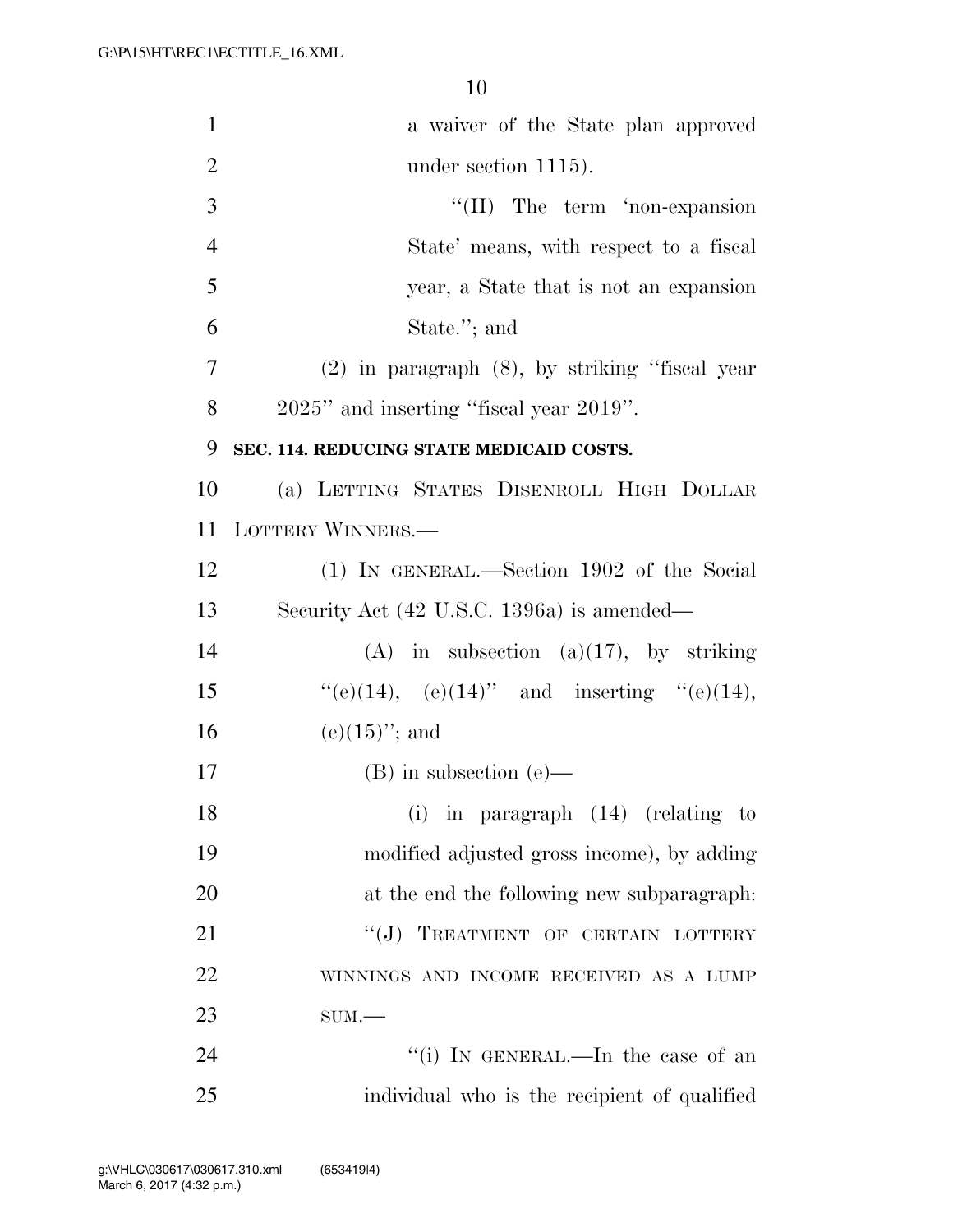| $\mathbf{1}$   | lottery winnings (pursuant to lotteries oc- |
|----------------|---------------------------------------------|
| $\overline{2}$ | curring on or after January 1, 2020) or     |
| 3              | qualified lump sum income (received on or   |
| $\overline{4}$ | after such date) and whose eligibility for  |
| 5              | medical assistance is determined based on   |
| 6              | the application of modified adjusted gross  |
| $\overline{7}$ | income under subparagraph (A), a State      |
| 8              | shall, in determining such eligibility, in- |
| 9              | clude such winnings or income (as applica-  |
| 10             | ble) as income received—                    |
| 11             | $\lq\lq$ (I) in the month in which such     |
| 12             | winnings or income (as applicable) is       |
| 13             | received if the amount of such              |
| 14             | winnings or income is less than             |
| 15             | \$80,000;                                   |
| 16             | "(II) over a period of 2 months             |
| 17             | if the amount of such winnings or in-       |
| 18             | come (as applicable) is greater than or     |
| 19             | equal to $$80,000$ but less than            |
| 20             | \$90,000;                                   |
| 21             | "(III) over a period of 3 months            |
| 22             | if the amount of such winnings or in-       |
| 23             | come (as applicable) is greater than or     |
| 24             | equal to $$90,000$<br>but less<br>than      |
| 25             | $$100,000;$ and                             |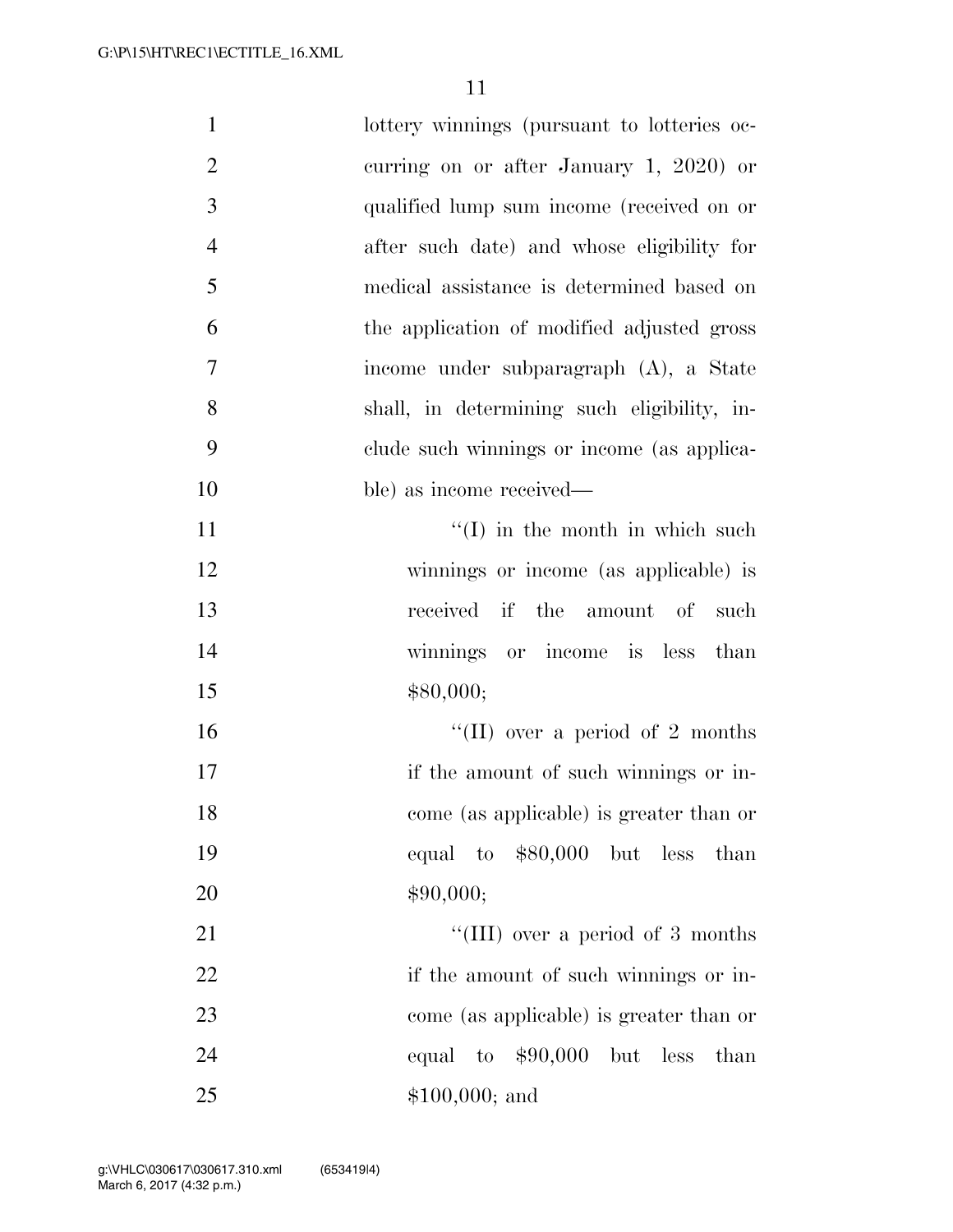| $\mathbf{1}$   | "(IV) over a period of 3 months                 |
|----------------|-------------------------------------------------|
| $\overline{2}$ | plus 1 additional month for each in-            |
| 3              | crement of $$10,000$ of such winnings           |
| $\overline{4}$ | or income (as applicable) received, not         |
| 5              | to exceed a period of 120 months (for           |
| 6              | winnings or income of $$1,260,000$ or           |
| 7              | more), if the amount of such winnings           |
| 8              | or income is greater than or equal to           |
| 9              | \$100,000.                                      |
| 10             | "(ii) COUNTING IN EQUAL INSTALL-                |
| 11             | MENTS.—For purposes of subclauses (II),         |
| 12             | $(III)$ , and $(IV)$ of clause (i), winnings or |
| 13             | income to which such subclause applies          |
| 14             | shall be counted in equal monthly install-      |
| 15             | ments over the period of months specified       |
| 16             | under such subclause.                           |
| 17             | "(iii) HARDSHIP EXEMPTION.—An in-               |
| 18             | dividual whose income, by application of        |
| 19             | clause (i), exceeds the applicable eligibility  |
| 20             | threshold established by the State, may         |
| 21             | continue to be eligible for medical assist-     |
| 22             | ance to the extent that the State deter-        |
| 23             | mines, under procedures established by the      |
| 24             | State under the State plan (or in the case      |
| 25             | of a waiver of the plan under section 1115,     |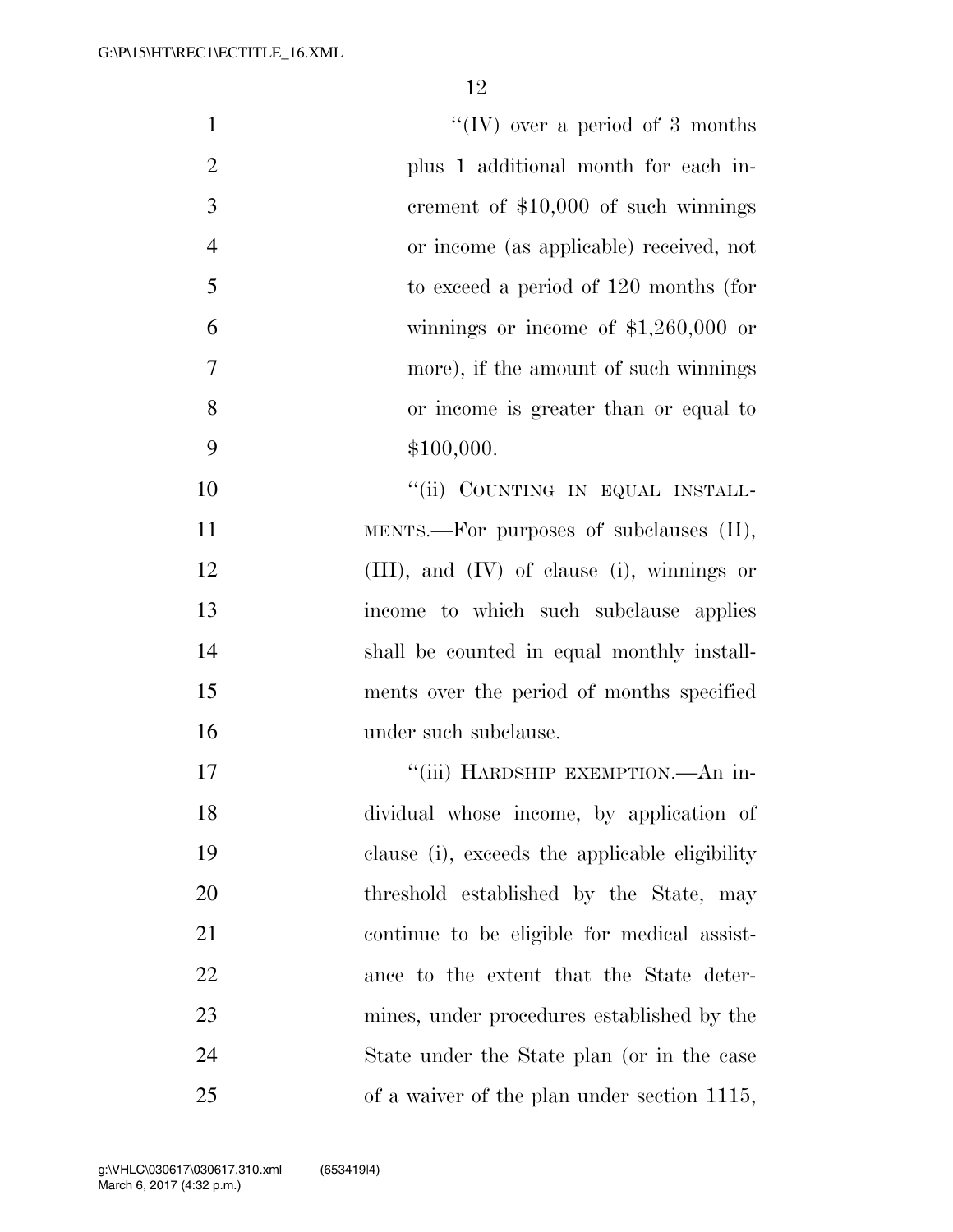| $\mathbf{1}$   | incorporated in such waiver), or as other-     |
|----------------|------------------------------------------------|
| $\overline{2}$ | wise established by such State in accord-      |
| 3              | ance with such standards as may be speci-      |
| $\overline{4}$ | fied by the Secretary, that the denial of eli- |
| 5              | gibility of the individual would cause an      |
| 6              | undue medical or financial hardship as de-     |
| 7              | termined on the basis of criteria estab-       |
| 8              | lished by the Secretary.                       |
|                |                                                |

9 "(iv) NOTIFICATIONS AND ASSIST- ANCE REQUIRED IN CASE OF LOSS OF ELI- GIBILITY.—A State shall, with respect to an individual who loses eligibility for med- ical assistance under the State plan (or a waiver of such plan) by reason of clause (i), before the date on which the individual loses such eligibility, inform the individual of the date on which the individual would no longer be considered ineligible by reason of such clause to receive medical assistance under the State plan or under any waiver of such plan and the date on which the in- dividual would be eligible to reapply to re-ceive such medical assistance.

24 "(v) QUALIFIED LOTTERY WINNINGS DEFINED.—In this subparagraph, the term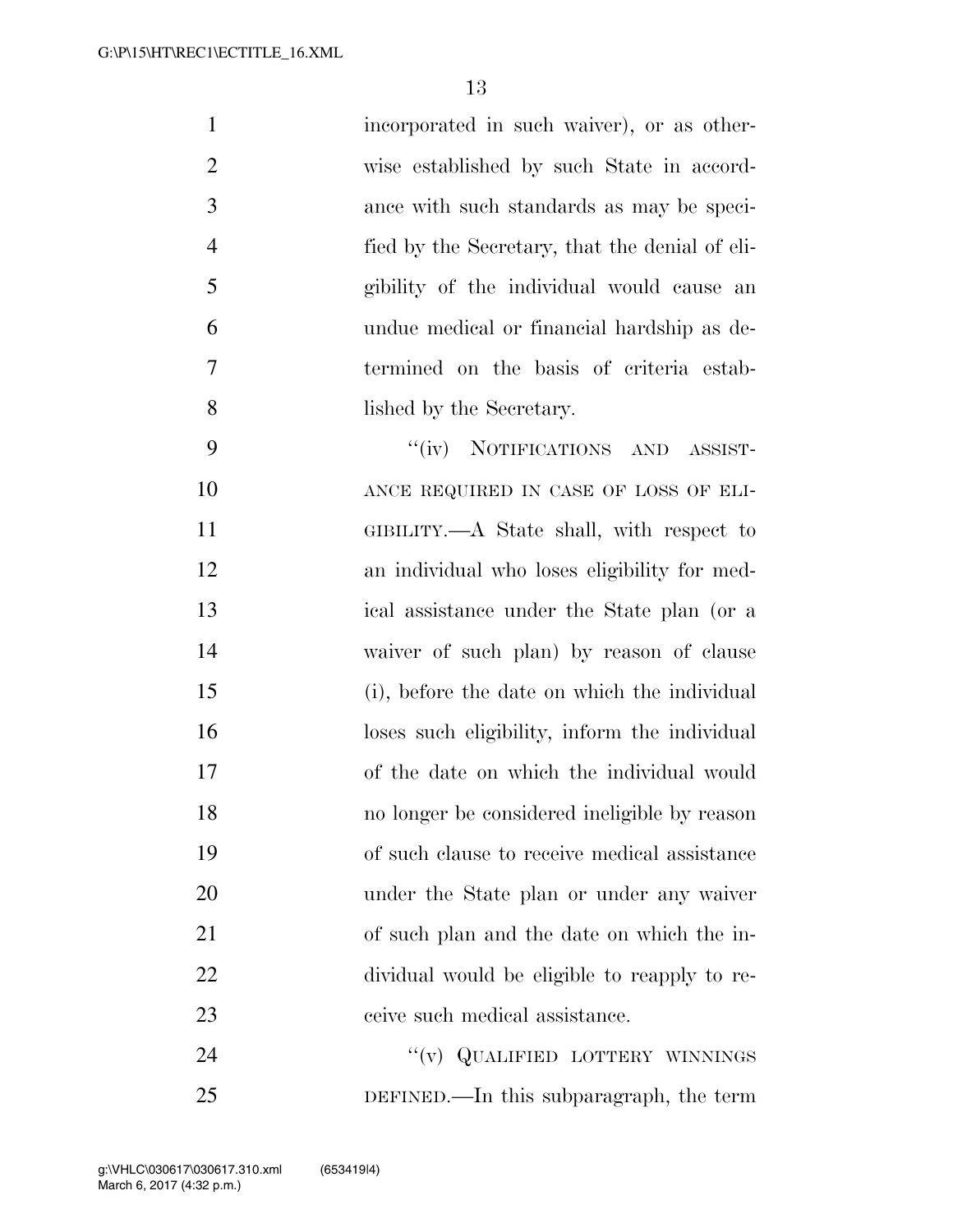| $\mathbf{1}$   | 'qualified lottery winnings' means winnings   |
|----------------|-----------------------------------------------|
| $\overline{2}$ | from a sweepstakes, lottery, or pool de-      |
| 3              | scribed in paragraph $(3)$ of section 4402 of |
| $\overline{4}$ | the Internal Revenue Code of 1986 or a        |
| 5              | lottery operated by a multistate or multi-    |
| 6              | jurisdictional lottery association, including |
| 7              | amounts awarded as a lump sum payment.        |
| 8              | "(vi) QUALIFIED LUMP SUM INCOME               |
| 9              | DEFINED.—In this subparagraph, the term       |
| 10             | 'qualified lump sum income' means income      |
| 11             | that is received as a lump sum from one       |
| 12             | of the following sources:                     |
| 13             | "(I) Monetary winnings from                   |
| 14             | gambling (as defined by the Secretary         |
| 15             | and including monetary winnings from          |
| 16             | gambling activities described in sec-         |
| 17             | tion $1955(b)(4)$ of title 18, United         |
| 18             | States Code).                                 |
| 19             | "(II) Income received as liquid               |
| 20             | assets from the estate (as defined in         |
| 21             | section $1917(b)(4)$ of a deceased in-        |
| 22             | dividual."; and                               |
| 23             | (ii) by striking "(14) EXCLUSION"             |
| 24             | and inserting $"(15)$ EXCLUSION".             |
| 25             | $(2)$ RULES OF CONSTRUCTION.—                 |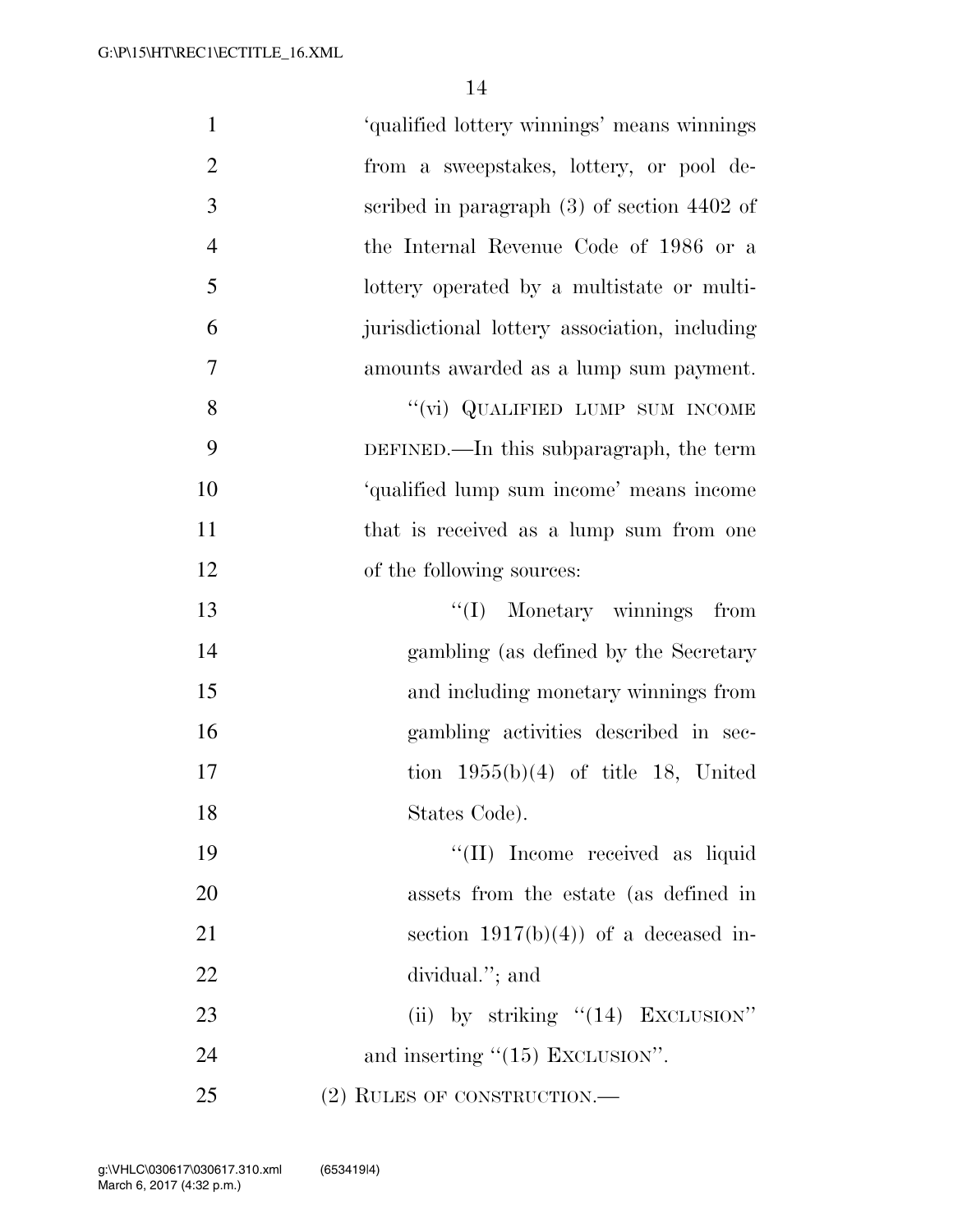(A) INTERCEPTION OF LOTTERY WINNINGS ALLOWED.—Nothing in the amendment made 3 by paragraph  $(1)(B)(i)$  shall be construed as preventing a State from intercepting the State lottery winnings awarded to an individual in the State to recover amounts paid by the State under the State Medicaid plan under title XIX of the Social Security Act for medical assistance furnished to the individual.

 (B) APPLICABILITY LIMITED TO ELIGI-11 BILITY OF RECIPIENT OF LOTTERY WINNINGS OR LUMP SUM INCOME.—Nothing in the amend-13 ment made by paragraph  $(1)(B)(i)$  shall be con- strued, with respect to a determination of household income for purposes of a determina- tion of eligibility for medical assistance under the State plan under title XIX of the Social Se-18 curity Act (42 U.S.C. 1396 et seq.) (or a waiver of such plan) made by applying modified ad-20 justed gross income under subparagraph (A) of section 1902(e)(14) of such Act (42 U.S.C. 1396a(e)(14)), as limiting the eligibility for such medical assistance of any individual that is a member of the household other than the indi-vidual (or the individual's spouse) who received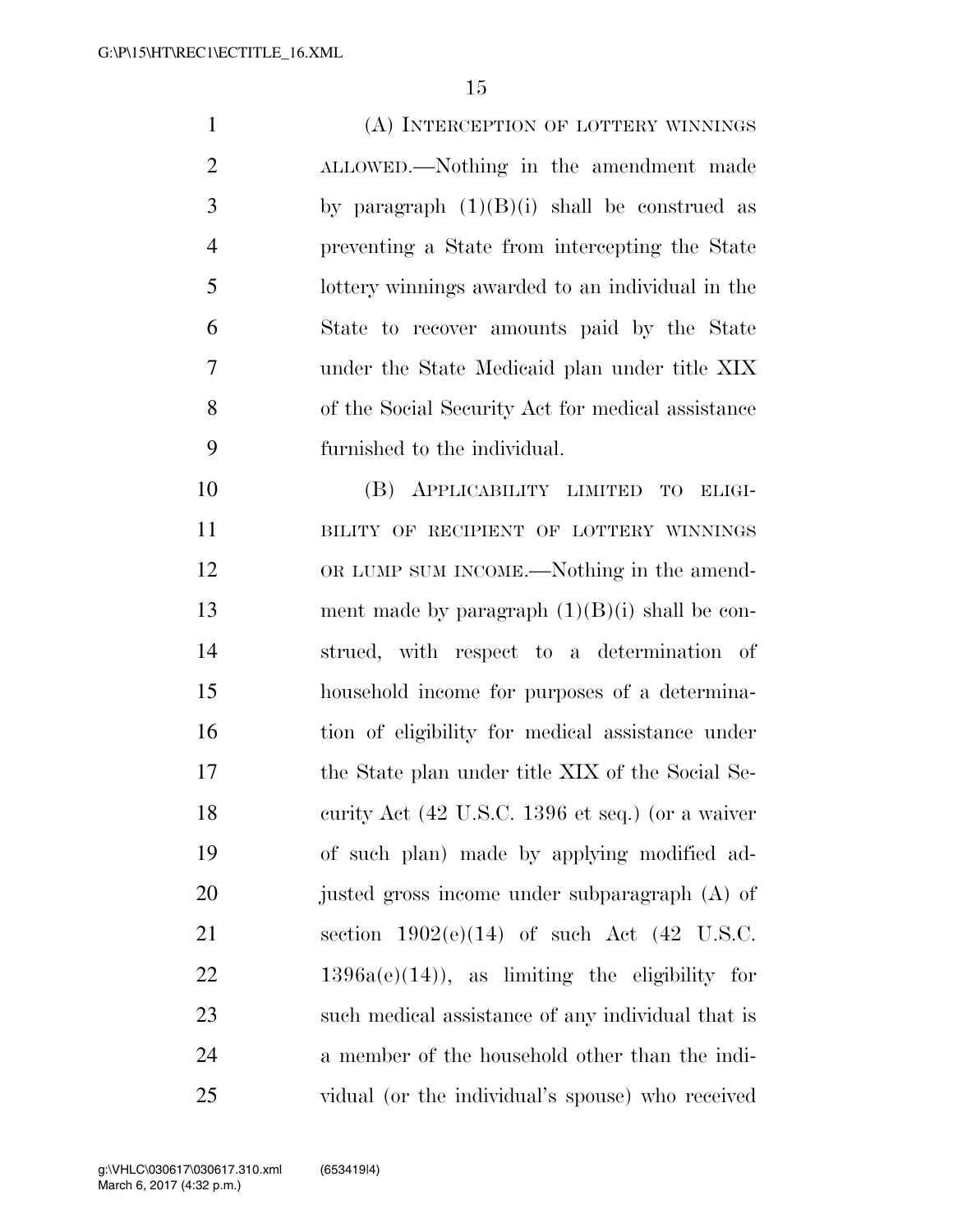| $\mathbf{1}$   | qualified lottery winnings or qualified lump-sum         |
|----------------|----------------------------------------------------------|
| $\overline{2}$ | income (as defined in subparagraph (J) of such           |
| 3              | section $1902(e)(14)$ , as added by paragraph            |
| $\overline{4}$ | $(1)(B)(i)$ of this subsection).                         |
| 5              | (b) REPEAL OF RETROACTIVE ELIGIBILITY.—                  |
| 6              | $(1)$ In GENERAL.—                                       |
| 7              | (A) STATE PLAN REQUIREMENTS.—Section                     |
| 8              | $1902(a)(34)$ of the Social Security Act $(42)$          |
| 9              | U.S.C. $1396a(a)(34)$ is amended by striking             |
| 10             | "in or after the third month before the month            |
| 11             | in which he made application" and inserting "in          |
| 12             | or after the month in which the individual made          |
| 13             | application".                                            |
| 14             | (B) DEFINITION OF MEDICAL ASSIST-                        |
| 15             | $\Delta NCE$ . Section 1905(a) of the Social Security    |
| 16             | Act $(42 \text{ U.S.C. } 1396d(a))$ is amended by strik- |
| 17             | ing "in or after the third month before the              |
| 18             | month in which the recipient makes application           |
| 19             | for assistance" and inserting "in or after the           |
| 20             | month in which the recipient makes application           |
| 21             | for assistance".                                         |
| 22             | (2) EFFECTIVE DATE.—The amendments made                  |
| 23             | by paragraph (1) shall apply to medical assistance       |
| 24             | with respect to individuals whose eligibility for such   |
| 25             | assistance is based on an application for such assist-   |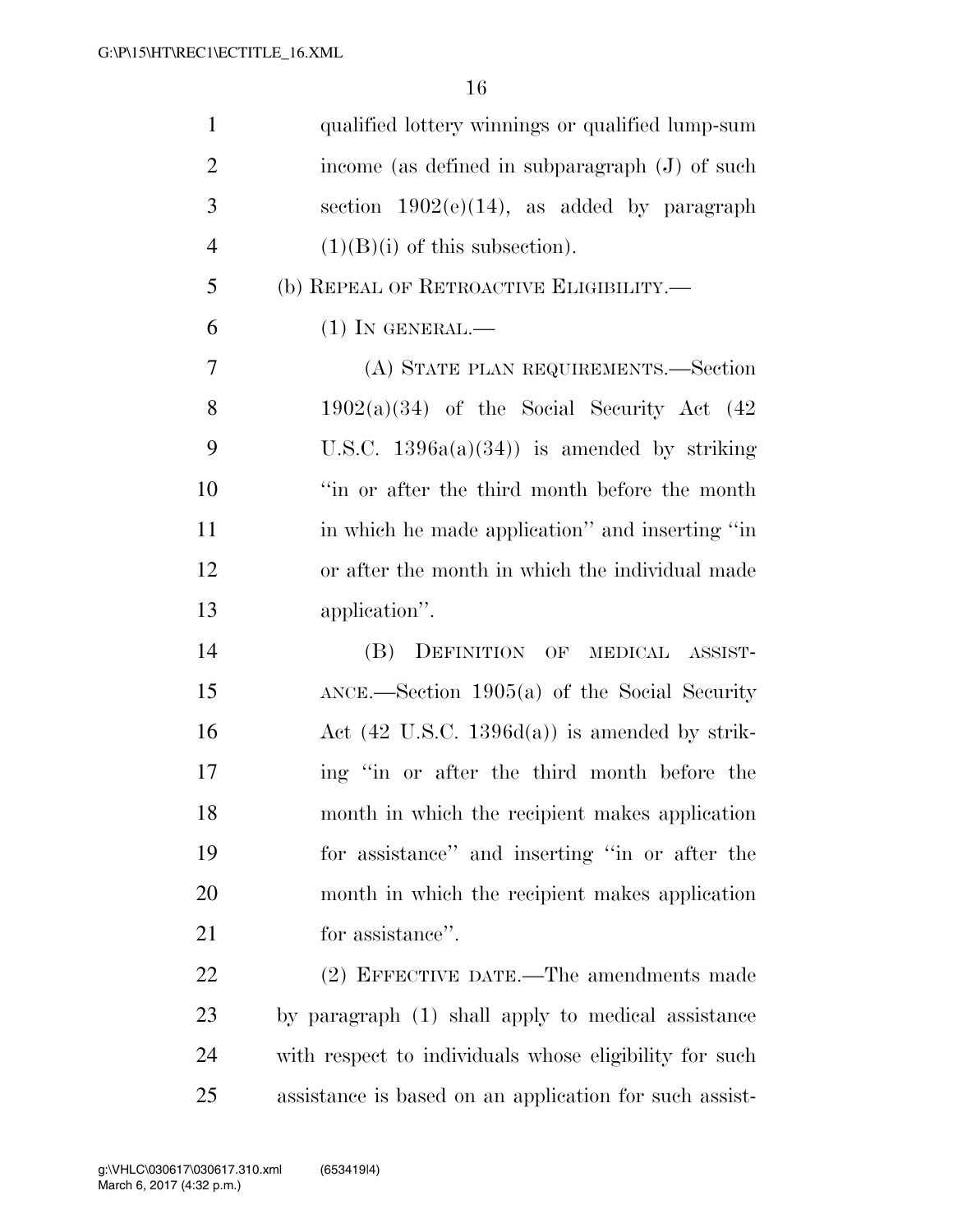| $\mathbf{1}$   | ance made (or deemed to be made) on or after Octo-             |
|----------------|----------------------------------------------------------------|
| $\overline{2}$ | ber 1, 2017.                                                   |
| 3              | (c) ENSURING STATES ARE NOT FORCED TO PAY                      |
| $\overline{4}$ | FOR INDIVIDUALS INELIGIBLE FOR THE PROGRAM.—                   |
| 5              | $(1)$ IN GENERAL.—Section 1137(f) of the Social                |
| 6              | Security Act $(42 \text{ U.S.C. } 1320b-7(f))$ is amended—     |
| 7              | $(A)$ by striking "Subsections $(a)(1)$ and                    |
| 8              | (d)" and inserting $(1)$ Subsections (a)(1) and                |
| 9              | $(d)$ "; and                                                   |
| 10             | (B) by adding at the end the following new                     |
| 11             | paragraph:                                                     |
| 12             | "(2)(A) Subparagraphs (A) and (B)(ii) of subsection            |
| 13             | $(d)(4)$ shall not apply in the case of an initial determina-  |
| 14             | tion made on or after the date that is 6 months after the      |
| 15             | date of the enactment of this paragraph with respect to        |
| 16             | the eligibility of an alien described in subparagraph (B)      |
| 17             | for benefits under the program listed in subsection $(b)(2)$ . |
| 18             | $\lq(6)$ An alien described in this subparagraph is an         |
| 19             | individual declaring to be a citizen or national of the        |
| 20             | United States with respect to whom a State, in accordance      |
| 21             | with section $1902(a)(46)(B)$ , requires—                      |
| 22             | "(i) pursuant to $1902$ (ee), the submission of a              |
| 23             | social security number; or                                     |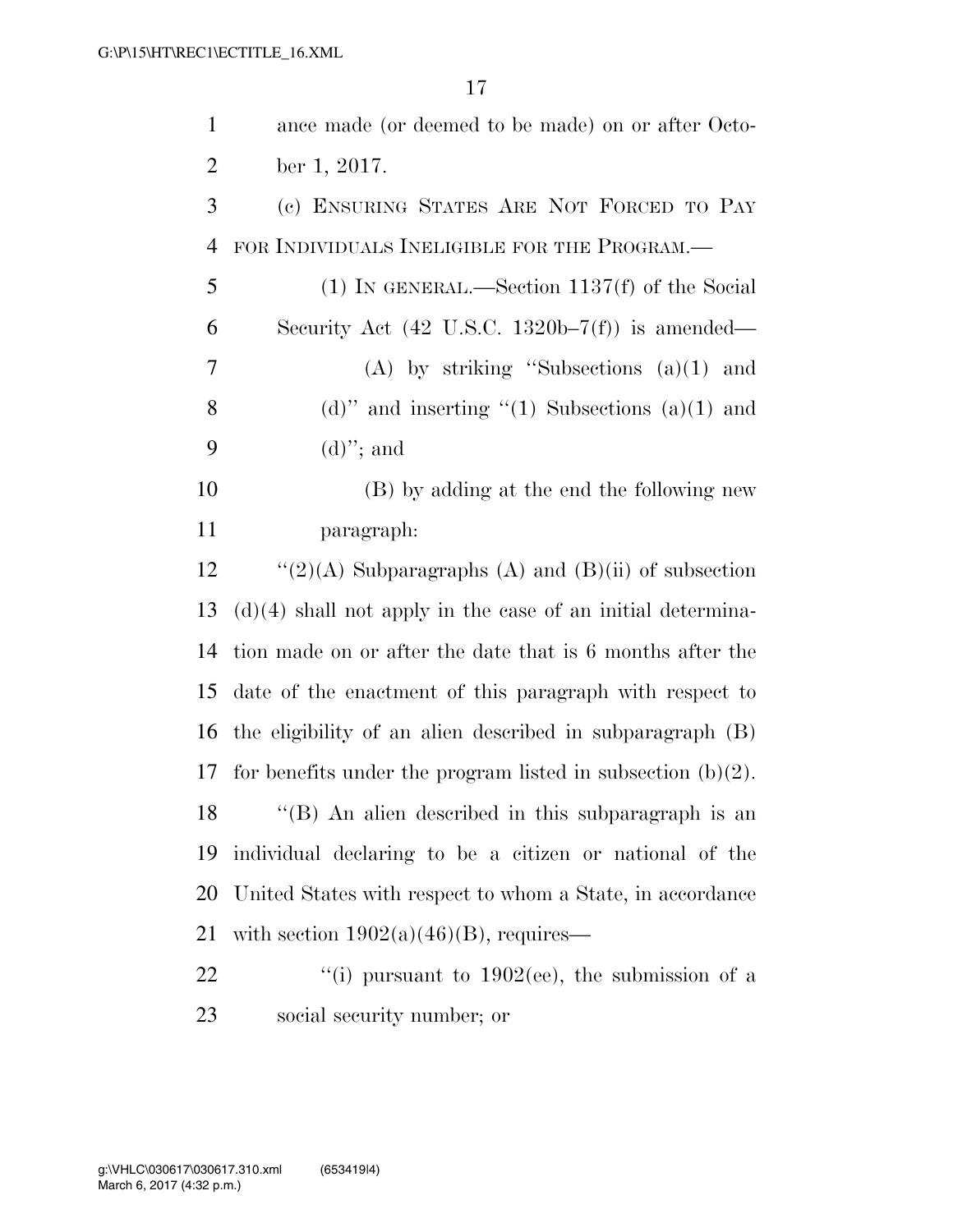| $\mathbf{1}$   | "(ii) pursuant to $1903(x)$ , the presentation of        |
|----------------|----------------------------------------------------------|
| $\overline{2}$ | satisfactory documentary evidence of citizenship or      |
| 3              | nationality.".                                           |
| $\overline{4}$ | (2) NO PAYMENTS FOR MEDICAL ASSISTANCE                   |
| 5              | PROVIDED BEFORE PRESENTATION OF EVIDENCE.-               |
| 6              | Section $1903(i)(22)$ of the Social Security Act (42)    |
| 7              | U.S.C. $1396b(i)(22)$ is amended—                        |
| 8              | $(A)$ by striking "with respect to amounts"              |
| 9              | expended" and inserting " $(A)$ with respect to          |
| 10             | amounts expended";                                       |
| 11             | (B) by inserting "and" at the end; and                   |
| 12             | (C) by adding at the end the following new               |
| 13             | subparagraph:                                            |
| 14             | $\lq\lq (B)$ in the case of a State that elects to pro-  |
| 15             | vide a reasonable period to present satisfactory doc-    |
| 16             | umentary evidence of such citizenship or nationality     |
| 17             | pursuant to paragraph $(2)(C)$ of section 1902(ee) or    |
| 18             | paragraph $(4)$ of subsection $(x)$ of this section, for |
| 19             | amounts expended for medical assistance for such an      |
| 20             | individual (other than an individual described in        |
| 21             | paragraph $(2)$ of such subsection $(x)$ during such     |
| 22             | period;".                                                |
| 23             | CONFORMING AMENDMENTS.-Section<br>(3)                    |
| 24             | $1137(d)(4)$ of the Social Security Act (42 U.S.C.       |
| 25             | $1320b-7(d)(4)$ is amended—                              |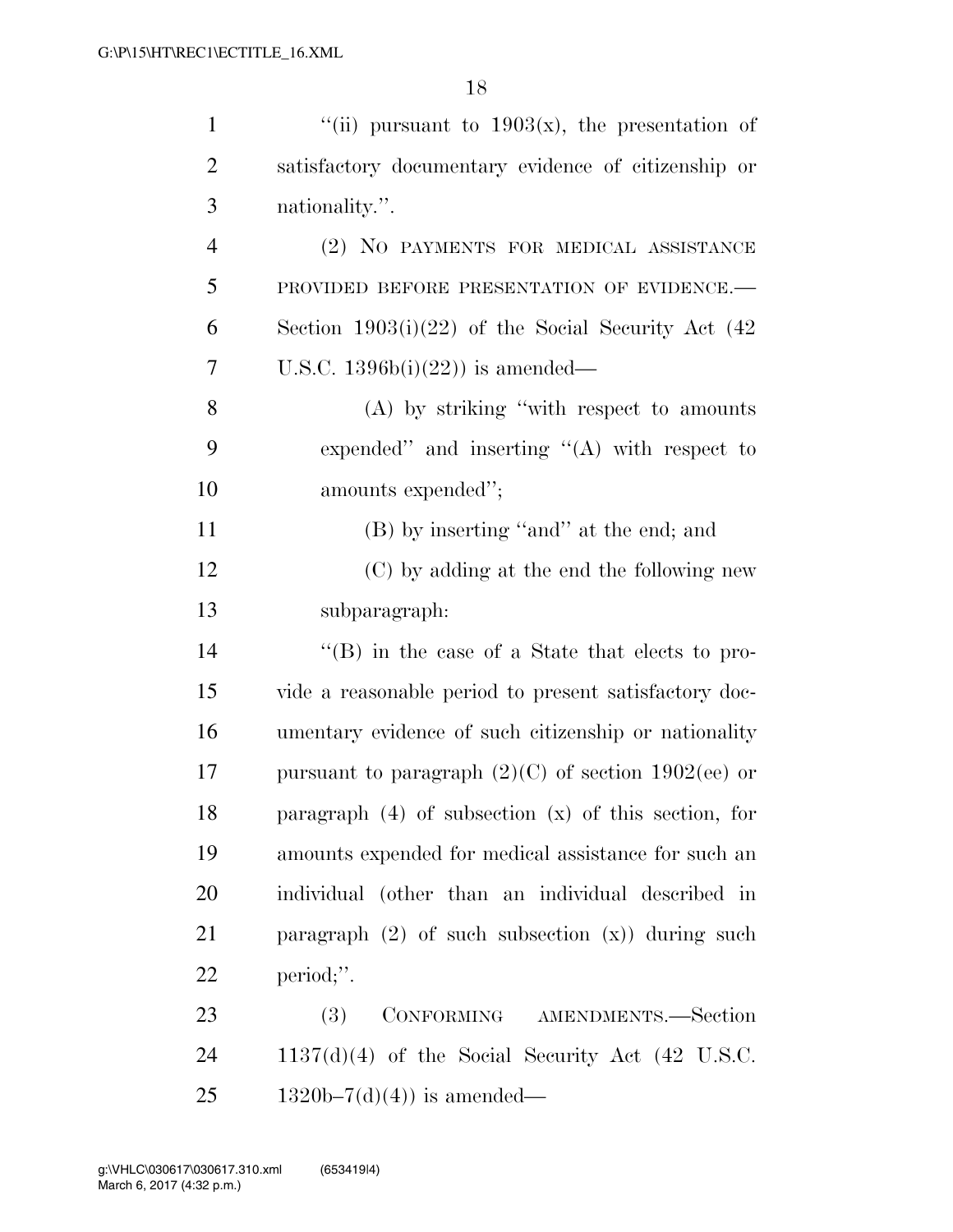| $\mathbf{1}$   | $(A)$ in subparagraph $(A)$ , in the matter               |
|----------------|-----------------------------------------------------------|
| $\overline{2}$ | preceding clause (i), by inserting "subject to            |
| 3              | subsection $(f)(2)$ ," before "the State"; and            |
| $\overline{4}$ | $(B)$ in subparagraph $(B)(ii)$ , by inserting            |
| 5              | "subject to subsection $(f)(2)$ ," before "pending"       |
| 6              | such verification".                                       |
| 7              | (d) UPDATING ALLOWABLE HOME EQUITY LIMITS                 |
| 8              | IN MEDICAID.                                              |
| 9              | (1) IN GENERAL.—Section $1917(f)(1)$ of the               |
| 10             | Social Security Act $(42 \text{ U.S.C. } 1396p(f)(1))$ is |
| 11             | amended—                                                  |
| 12             | $(A)$ in subparagraph $(A)$ , by striking "sub-           |
| 13             | paragraphs $(B)$ and $(C)$ " and inserting "sub-          |
| 14             | paragraph $(B)$ ";                                        |
| 15             | $(B)$ by striking subparagraph $(B)$ ;                    |
| 16             | $(C)$ by redesignating subparagraph $(C)$ as              |
| 17             | subparagraph $(B)$ ; and                                  |
| 18             | (D) in subparagraph (B), as so redesig-                   |
| 19             | nated, by striking "dollar amounts specified in           |
| 20             | this paragraph" and inserting "dollar amount              |
| 21             | specified in subparagraph $(A)$ ".                        |
| 22             | $(2)$ EFFECTIVE DATE.—                                    |
| 23             | (A) IN GENERAL.—The amendments made                       |
| 24             | by paragraph (1) shall apply with respect to eli-         |
| 25             | gibility determinations made after the date that          |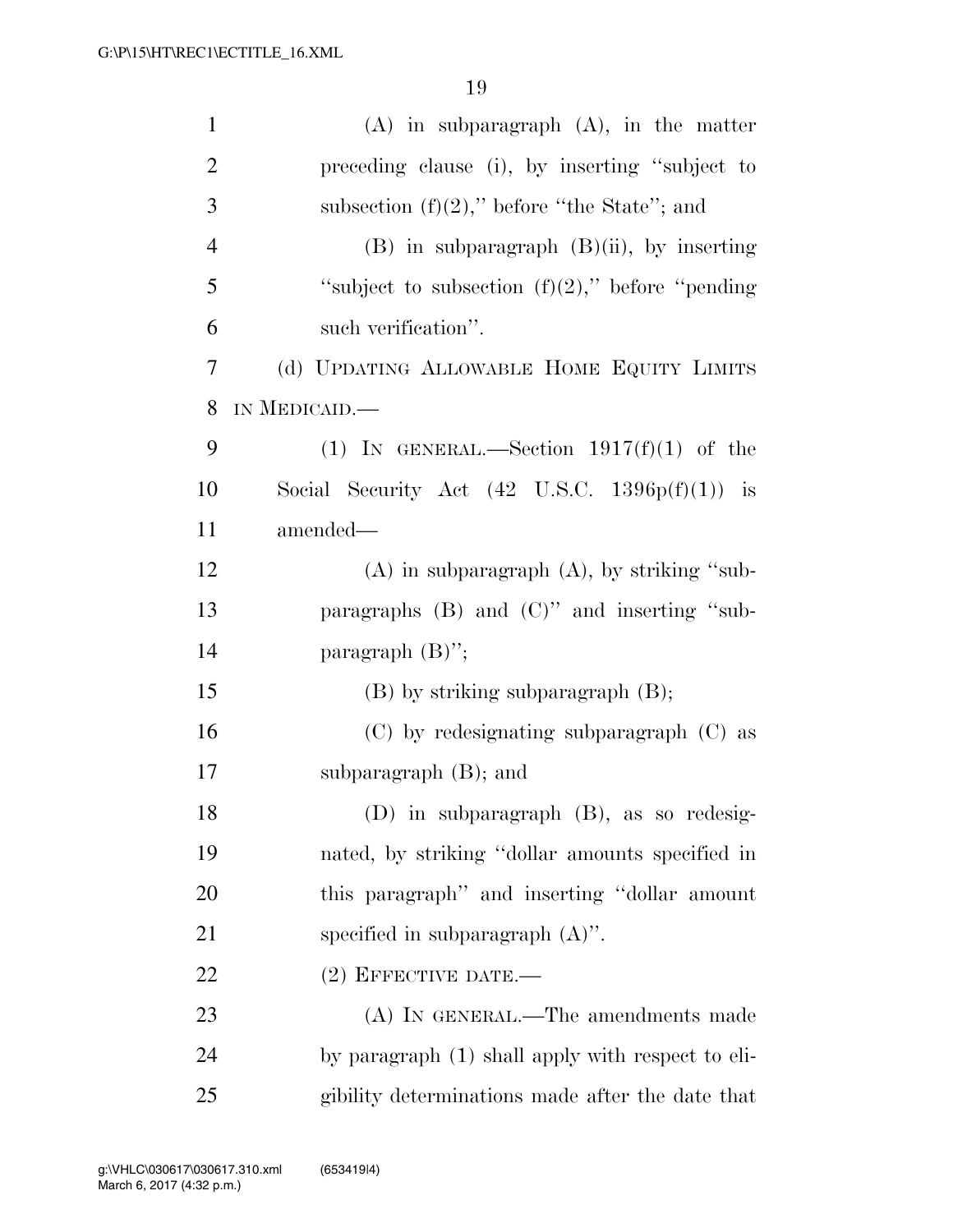is 180 days after the date of the enactment of this section.

 (B) EXCEPTION FOR STATE LEGISLA- TION.—In the case of a State plan under title XIX of the Social Security Act that the Sec- retary of Health and Human Services deter- mines requires State legislation in order for the respective plan to meet any requirement im- posed by amendments made by this subsection, the respective plan shall not be regarded as fail-11 ing to comply with the requirements of such title solely on the basis of its failure to meet such an additional requirement before the first day of the first calendar quarter beginning after the close of the first regular session of the State legislature that begins after the date of the enactment of this Act. For purposes of the previous sentence, in the case of a State that has a 2-year legislative session, each year of the session shall be considered to be a separate reg-ular session of the State legislature.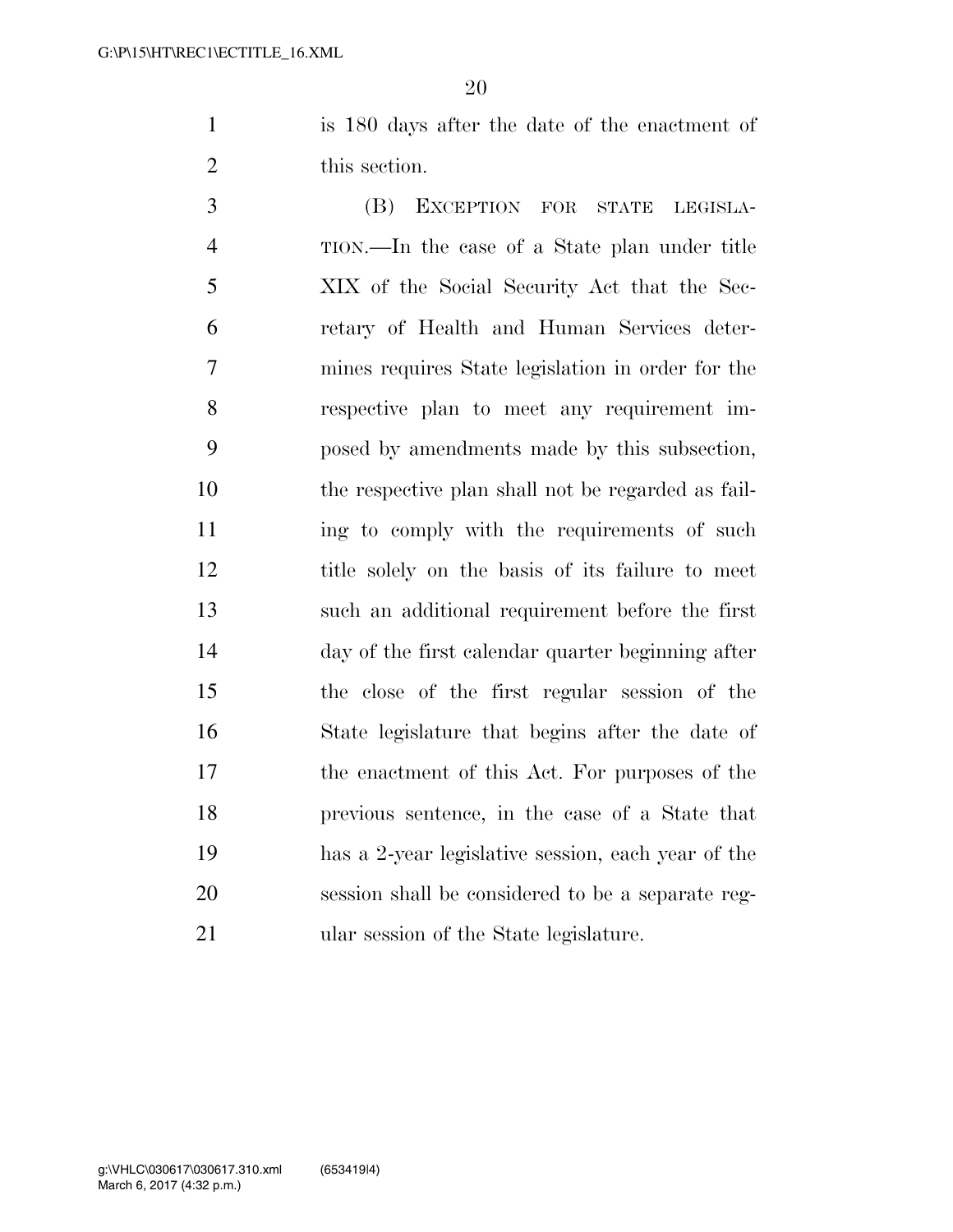**SEC. 115. SAFETY NET FUNDING FOR NON-EXPANSION STATES.** 

 Title XIX of the Social Security Act is amended by inserting after section 1923 (42 U.S.C. 1396r–4) the fol-lowing new section:

''ADJUSTMENT IN PAYMENT FOR SERVICES OF SAFETY

NET PROVIDERS IN NON-EXPANSION STATES

 ''SEC. 1923A. (a) IN GENERAL.—Subject to the limi- tations of this section, for each year during the period be- ginning with 2018 and ending with 2021, each State that is one of the 50 States or the District of Columbia and that, as of July 1 of the preceding year, did not provide 13 for eligibility under clause (i)(VIII) or (ii)(XX) of section 14 1902(a)(10)(A) for medical assistance under this title (or a waiver of the State plan approved under section 1115) (each such State or District referred to in this section for the year as a 'non-expansion State') may adjust the pay- ment amounts otherwise provided under the State plan under this title (or a waiver of such plan) to health care providers that provide health care services to individuals enrolled under this title (in this section referred to as 'eli-gible providers').

 ''(b) INCREASE IN APPLICABLE FMAP.—Notwith- standing section 1905(b), the Federal medical assistance percentage applicable with respect to expenditures attrib-utable to a payment adjustment under subsection (a) for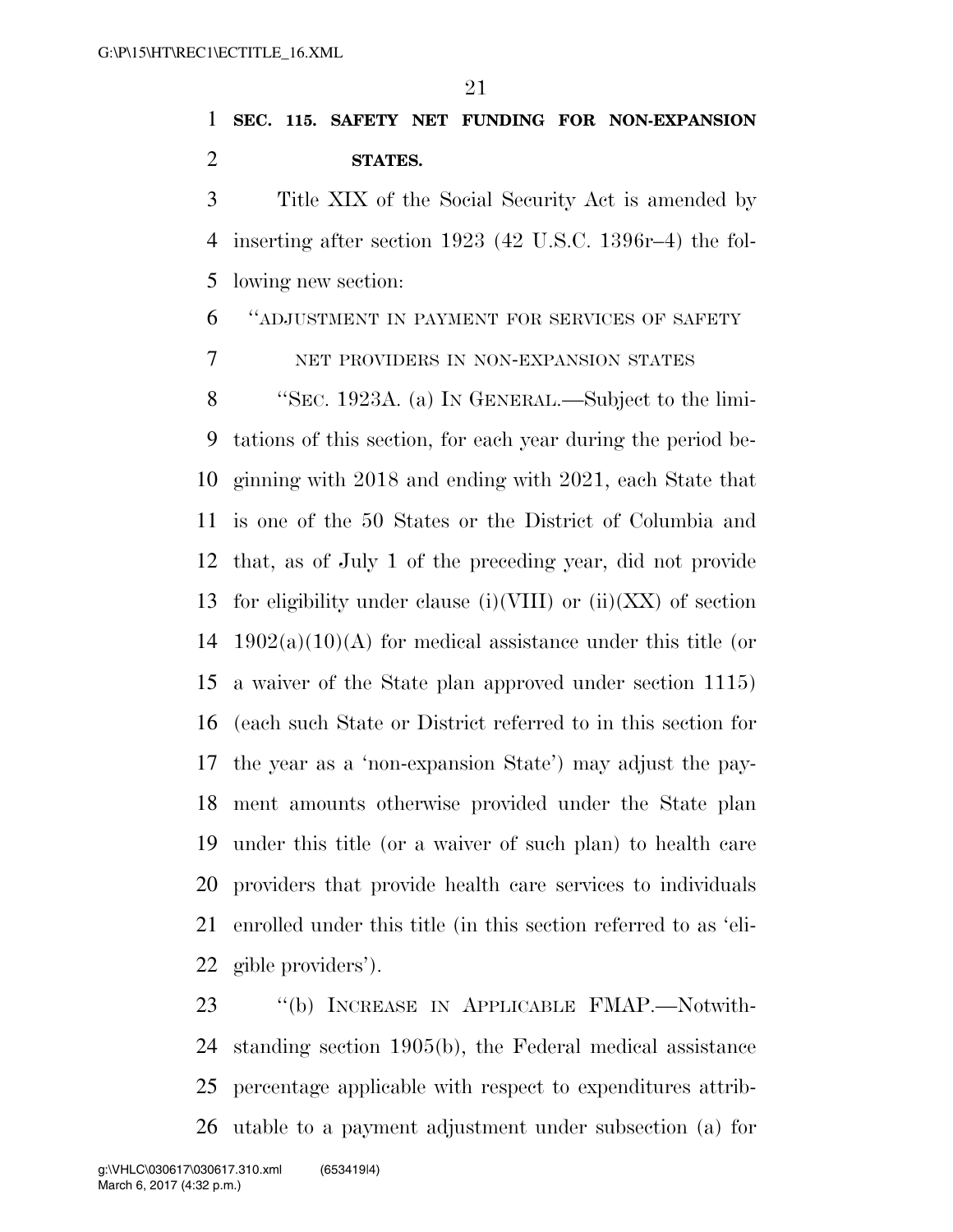which payment is permitted under subsection (c) shall be equal to—

3 (1) 100 percent for calendar quarters in cal-endar years 2018, 2019, 2020, and 2021; and

 ''(2) 95 percent for calendar quarters in cal-endar year 2022.

 ''(c) LIMITATIONS; DISQUALIFICATION OF STATES.— 8 "(1) ANNUAL ALLOTMENT LIMITATION.—Pay- ment under section 1903(a) shall not be made to a State with respect to any payment adjustment made under this section for all calendar quarters in a year in excess of the \$2,000,000,000 multiplied by the ratio of—

14 ''(A) the population of the State with in- come below 138 percent of the poverty line in 2015 (as determined based the table entitled 'Health Insurance Coverage Status and Type by Ratio of Income to Poverty Level in the Past 12 Months by Age' for the universe of the civil- ian noninstitutionalized population for whom poverty status is determined based on the 2015 American Community Survey 1-Year Estimates, as published by the Bureau of the Census), to  $\text{``(B)}$  the sum of the populations under subparagraph (A) for all non-expansion States.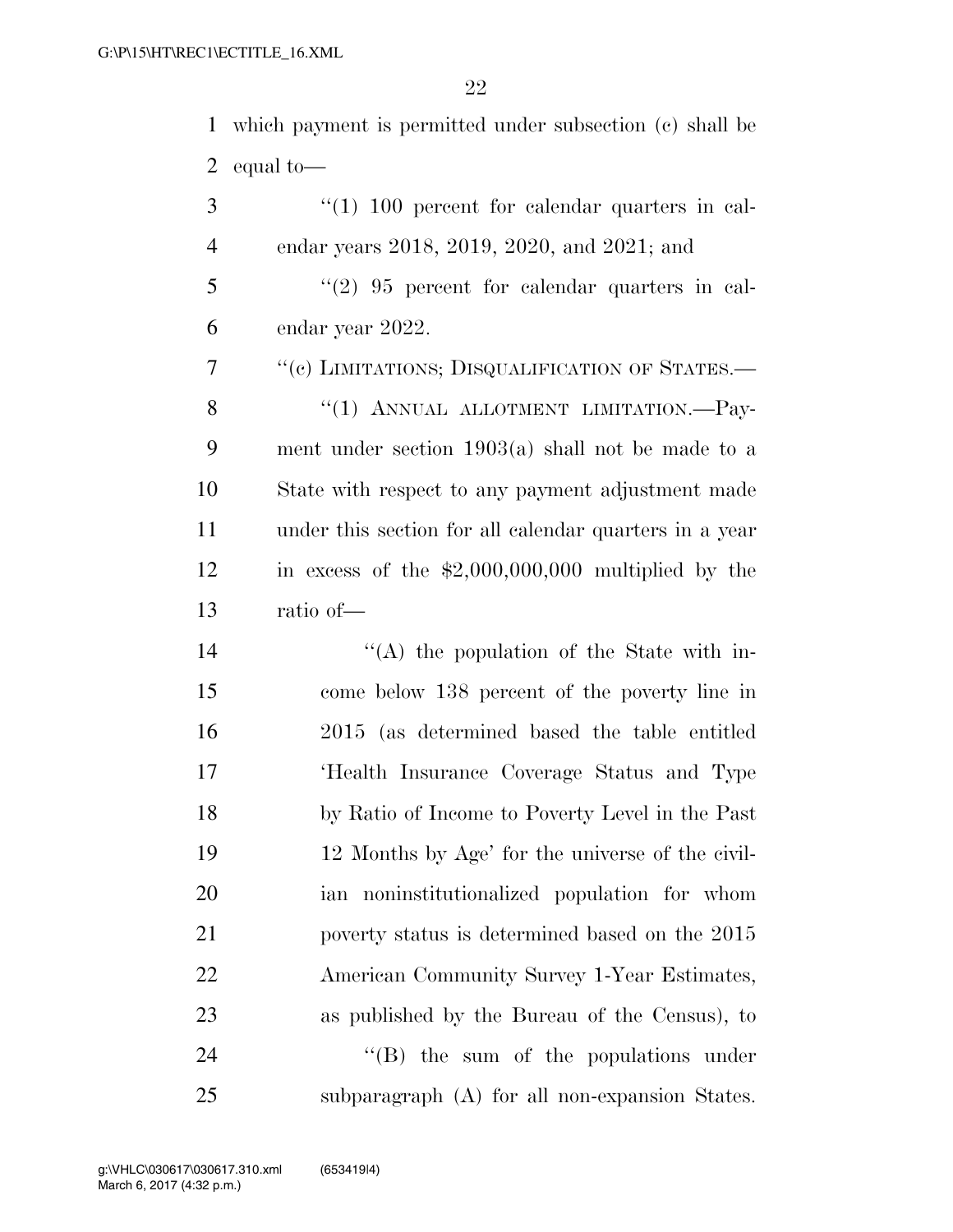1 ''(2) LIMITATION ON PAYMENT ADJUSTMENT AMOUNT FOR INDIVIDUAL PROVIDERS.—The amount of a payment adjustment under subsection (a) for an eligible provider may not exceed the provider's costs incurred in furnishing health care services (as deter- mined by the Secretary and net of payments under this title, other than under this section, and by unin- sured patients) to individuals who either are eligible for medical assistance under the State plan (or under a waiver of such plan) or have no health in- surance or health plan coverage for such services. 12 "(d) DISQUALIFICATION IN CASE OF STATE COV- ERAGE EXPANSION.—If a State is a non-expansion for a year and provides eligibility for medical assistance de- scribed in subsection (a) during the year, the State shall no longer be treated as a non-expansion State under this section for any subsequent years.''.

**SEC. 116. PROVIDING INCENTIVES FOR INCREASED FRE-**

## **QUENCY OF ELIGIBILITY REDETERMINA-TIONS.**

 (a) IN GENERAL.—Section 1902(e)(14) of the Social Security Act (42 U.S.C. 1396a(e)(14)) (relating to modi- fied adjusted gross income), as amended by section 24 114(a)(1), is further amended by adding at the end the following: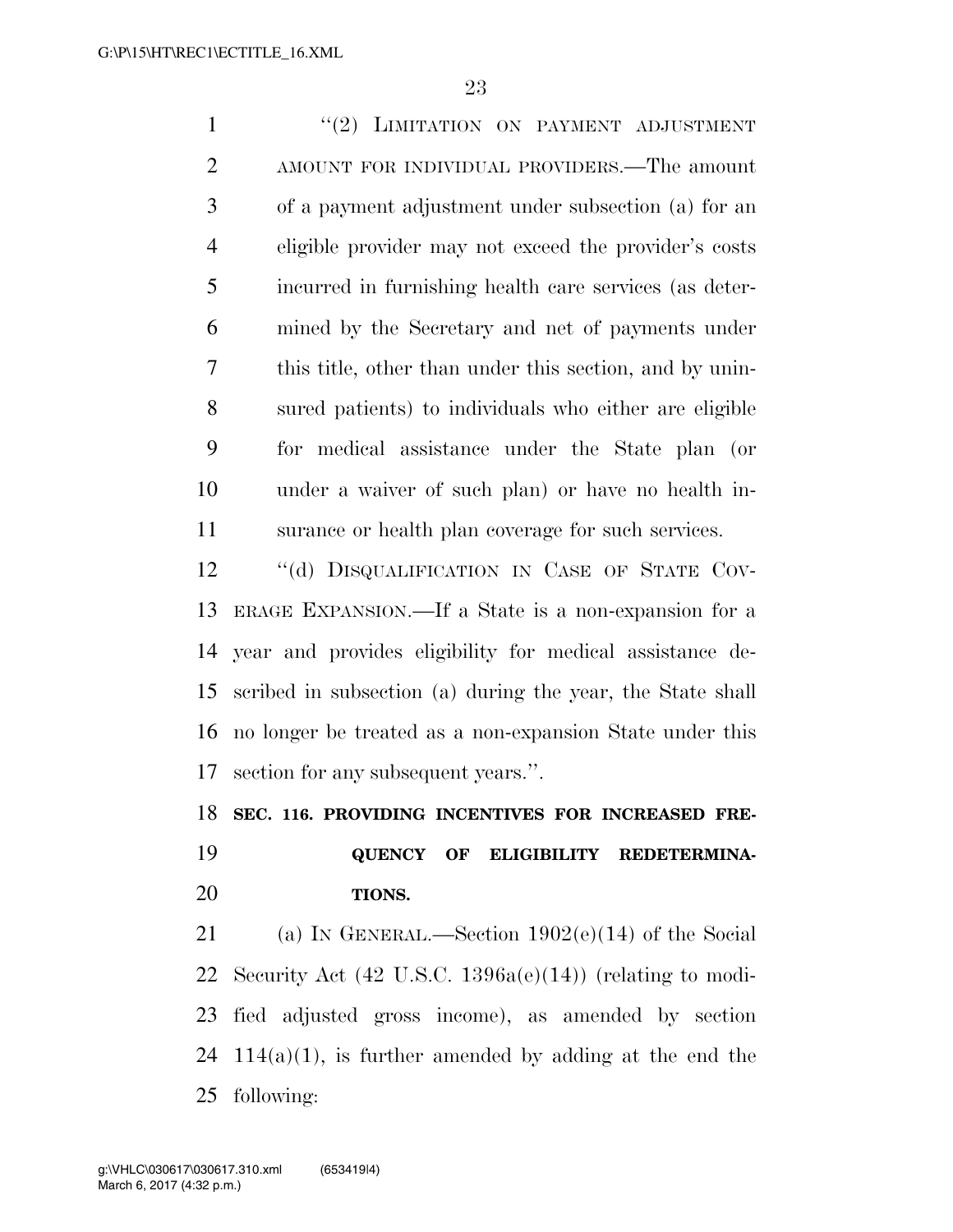1 "(K) FREQUENCY OF ELIGIBILITY REDE- TERMINATIONS.—Beginning on October 1, 2017, and notwithstanding subparagraph (H), in the case of an individual whose eligibility for medical assistance under the State plan under this title (or a waiver of such plan) is deter- mined based on the application of modified ad- justed gross income under subparagraph (A) and who is so eligible on the basis of clause  $(i)(VIII)$  or clause  $(ii)(XX)$  of subsection (a)(10)(A), a State shall redetermine such indi- vidual's eligibility for such medical assistance no less frequently than once every 6 months.''. (b) CIVIL MONETARY PENALTY.—Section 1128A(a) 15 of the Social Security Act  $(42 \text{ U.S.C. } 1320a-7(a))$  is amended, in the matter following paragraph (10), by strik- ing ''(or, in cases under paragraph (3)'' and inserting the following: ''(or, in cases under paragraph (1) in which an individual was knowingly enrolled on or after October 1, 20 2017, pursuant to section  $1902(a)(10)(A)(i)(VIII)$  for medical assistance under the State plan under title XIX whose income does not meet the income threshold specified in such section or in which a claim was presented on or after October 1, 2017, as a claim for an item or service furnished to an individual described in such section but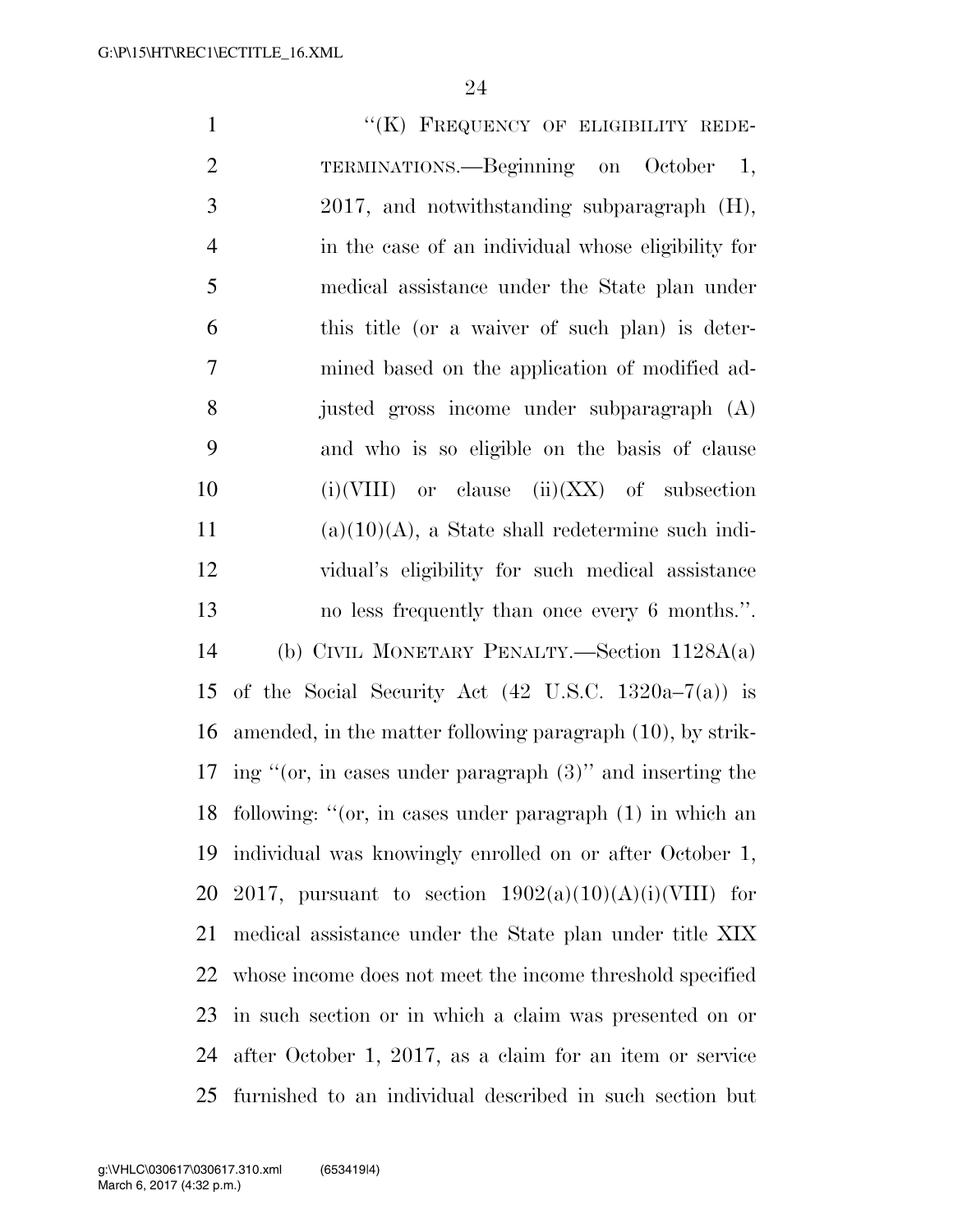whose enrollment under such State plan is not made on the basis of such individual's meeting the income threshold specified in such section, \$20,000 for each such individual or claim; in cases under paragraph (3)''.

 (c) INCREASED ADMINISTRATIVE MATCHING PER- CENTAGE.—For each calendar quarter during the period beginning on October 1, 2017, and ending on December 31, 2019, the Federal matching percentage otherwise ap- plicable under section 1903(a) of the Social Security Act (42 U.S.C. 1396b(a)) with respect to State expenditures during such quarter that are attributable to meeting the requirement of section 1902(e)(14) (relating to determina- tions of eligibility using modified adjusted gross income) of such Act shall be increased by 5 percentage points with respect to State expenditures attributable to activities car- ried out by the State (and approved by the Secretary) to increase the frequency of eligibility redeterminations re- quired by subparagraph (K) of such section (relating to eligibility redeterminations made on a 6-month basis) (as added by subsection (a)).

# **Subtitle C—Per Capita Allotment for Medical Assistance**

**SEC. 121. PER CAPITA ALLOTMENT FOR MEDICAL ASSIST-**

**ANCE.** 

Title XIX of the Social Security Act is amended—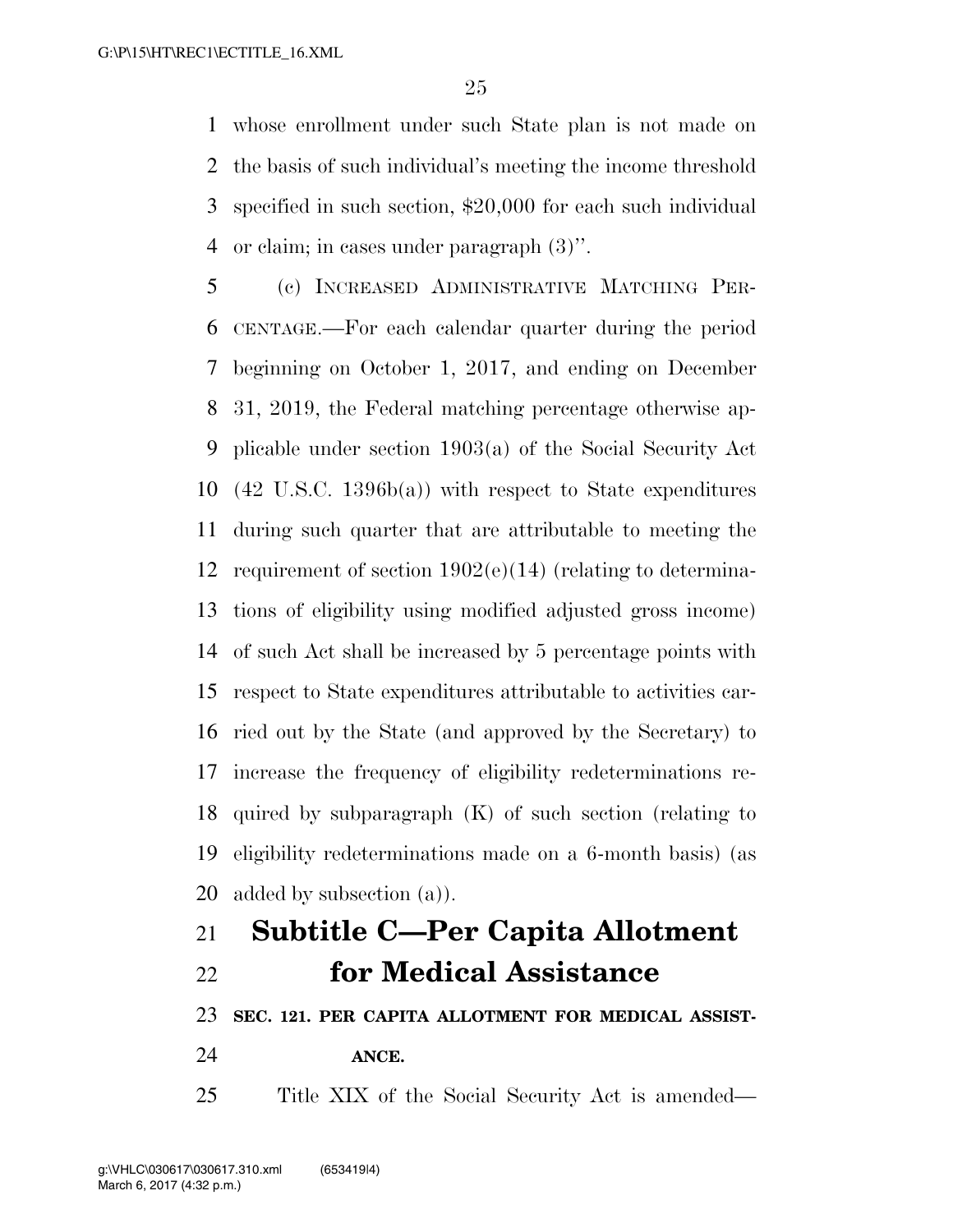| $\mathbf{1}$   | $(1)$ in section 1903 (42 U.S.C. 1396b)—                       |
|----------------|----------------------------------------------------------------|
| $\overline{2}$ | $(A)$ in subsection $(a)$ , in the matter before               |
| 3              | paragraph (1), by inserting "and section                       |
| $\overline{4}$ | $1903A(a)$ " after "except as otherwise provided               |
| 5              | in this section"; and                                          |
| 6              | (B) in subsection $(d)(1)$ , by striking "to                   |
| 7              | which" and inserting "to which, subject to sec-                |
| 8              | tion $1903A(a)$ ,"; and                                        |
| 9              | $(2)$ by inserting after such section 1903 the fol-            |
| 10             | lowing new section:                                            |
| 11             | "SEC. 1903A. PER CAPITA-BASED CAP ON PAYMENTS FOR              |
| 12             | MEDICAL ASSISTANCE.                                            |
|                |                                                                |
| 13             | "(a) APPLICATION OF PER CAPITA CAP ON PAY-                     |
| 14             | MENTS FOR MEDICAL ASSISTANCE EXPENDITURES.-                    |
| 15             | "(1) IN GENERAL.—If a State has excess ag-                     |
| 16             | gregate medical assistance expenditures (as defined            |
| 17             | in paragraph $(2)$ ) for a fiscal year (beginning with         |
| 18             | fiscal year 2020), the amount of payment to the                |
| 19             | State under section $1903(a)(1)$ for each quarter in           |
| 20             | the following fiscal year shall be reduced by $\frac{1}{4}$ of |
| 21             | the excess aggregate medical assistance payments               |
| <u>22</u>      | (as defined in paragraph $(3)$ ) for that previous fiscal      |
| 23             | year. In this section, the term 'State' means only the         |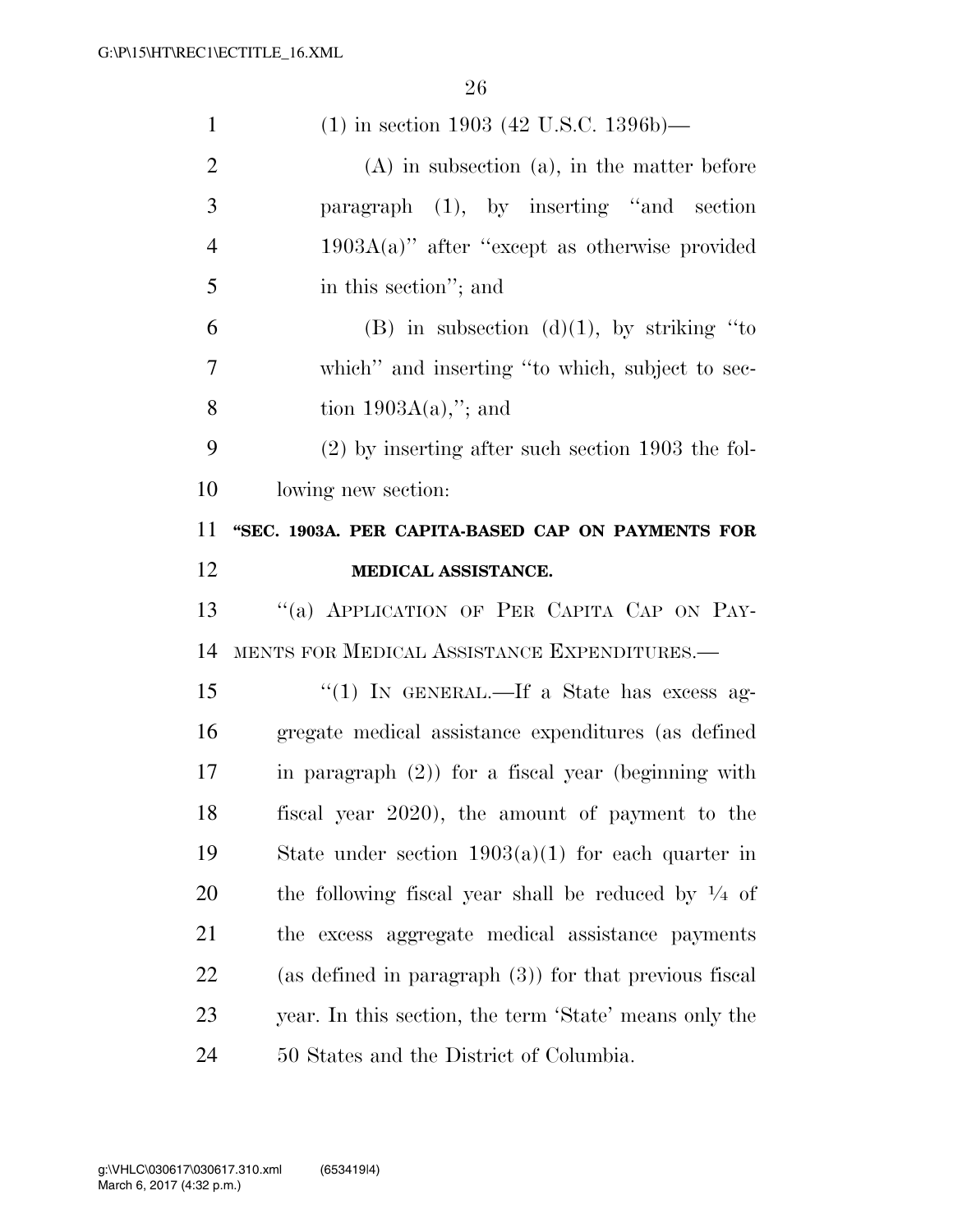| $\mathbf{1}$   | $``(2)$ EXCESS AGGREGATE MEDICAL ASSISTANCE          |
|----------------|------------------------------------------------------|
| $\overline{2}$ | EXPENDITURES.—In this subsection, the term 'ex-      |
| 3              | aggregate medical assistance expenditures'<br>cess   |
| $\overline{4}$ | means, for a State for a fiscal year, the amount (if |
| 5              | any) by which—                                       |
| 6              | $\lq\lq$ the amount of the adjusted total med-       |
| $\overline{7}$ | ical assistance expenditures (as defined in sub-     |
| 8              | section $(b)(1)$ for the State and fiscal year; ex-  |
| 9              | ceeds                                                |
| 10             | "(B) the amount of the target total med-             |
| 11             | ical assistance expenditures (as defined in sub-     |
| 12             | section (c)) for the State and fiscal year.          |
| 13             | $\lq\lq(3)$ EXCESS AGGREGATE MEDICAL ASSISTANCE      |
| 14             | PAYMENTS.—In this subsection, the term 'excess ag-   |
| 15             | gregate medical assistance payments' means, for a    |
| 16             | State for a fiscal year, the product of-             |
| 17             | $\lq\lq$ the excess aggregate medical assist-        |
| 18             | ance expenditures (as defined in paragraph $(2)$ )   |
| 19             | for the State for the fiscal year; and               |
| 20             | "(B) the Federal average medical assist-             |
| 21             | ance matching percentage (as defined in para-        |
| 22             | $graph(4)$ for the State for the fiscal year.        |
| 23             | $``(4)$ FEDERAL AVERAGE MEDICAL ASSISTANCE           |
| 24             | MATCHING PERCENTAGE.—In this subsection, the         |
| 25             | term 'Federal average medical assistance matching    |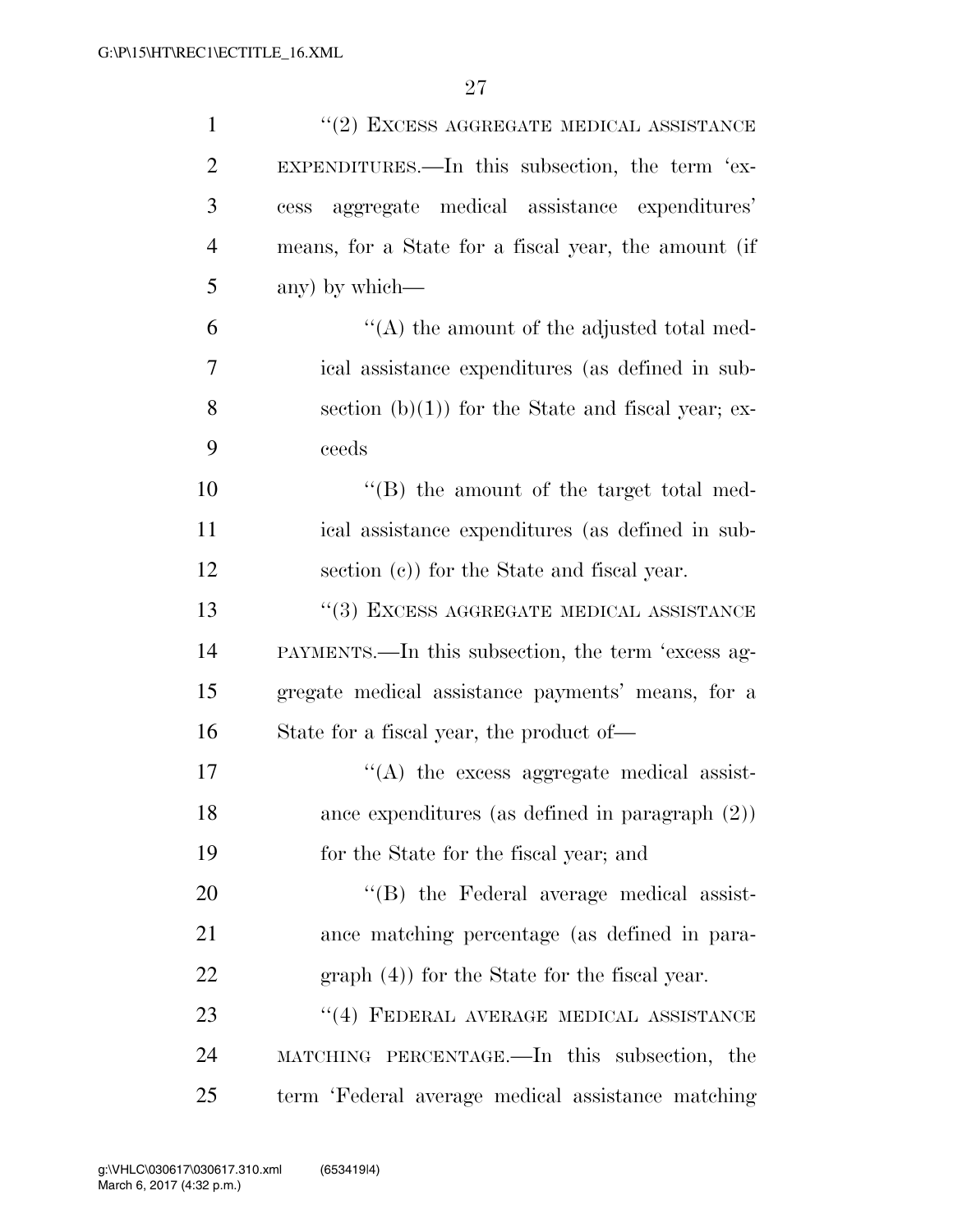| $\mathbf{1}$   | percentage' means, for a State for a fiscal year, the |
|----------------|-------------------------------------------------------|
| $\overline{2}$ | ratio (expressed as a percentage) of-                 |
| 3              | $\lq\lq$ the amount of the Federal payments           |
| $\overline{4}$ | that would be made to the State under section         |
| 5              | $1903(a)(1)$ for medical assistance expenditures      |
| 6              | for calendar quarters in the fiscal year if para-     |
| 7              | $graph(1)$ did not apply; to                          |
| 8              | $\lq\lq$ the amount of the medical assistance         |
| 9              | expenditures for the State and fiscal year.           |
| 10             | "(b) ADJUSTED TOTAL MEDICAL ASSISTANCE EX-            |
| 11             | PENDITURES.—Subject to subsection (g), the following  |
| 12             | shall apply:                                          |
| 13             | " $(1)$ IN GENERAL.—In this section, the term         |
| 14             | 'adjusted total medical assistance expenditures'      |
| 15             | means, for a State—                                   |
| 16             | "(A) for fiscal year 2016, the product of-            |
| 17             | "(i) the amount of the medical assist-                |
| 18             | ance expenditures (as defined in paragraph            |
| 19             | $(2)$ ) for the State and fiscal year, reduced        |
| 20             | by the amount of any excluded expendi-                |
| 21             | tures (as defined in paragraph $(3)$ ) for the        |
| 22             | State and fiscal year otherwise included in           |
| 23             | such medical assistance expenditures; and             |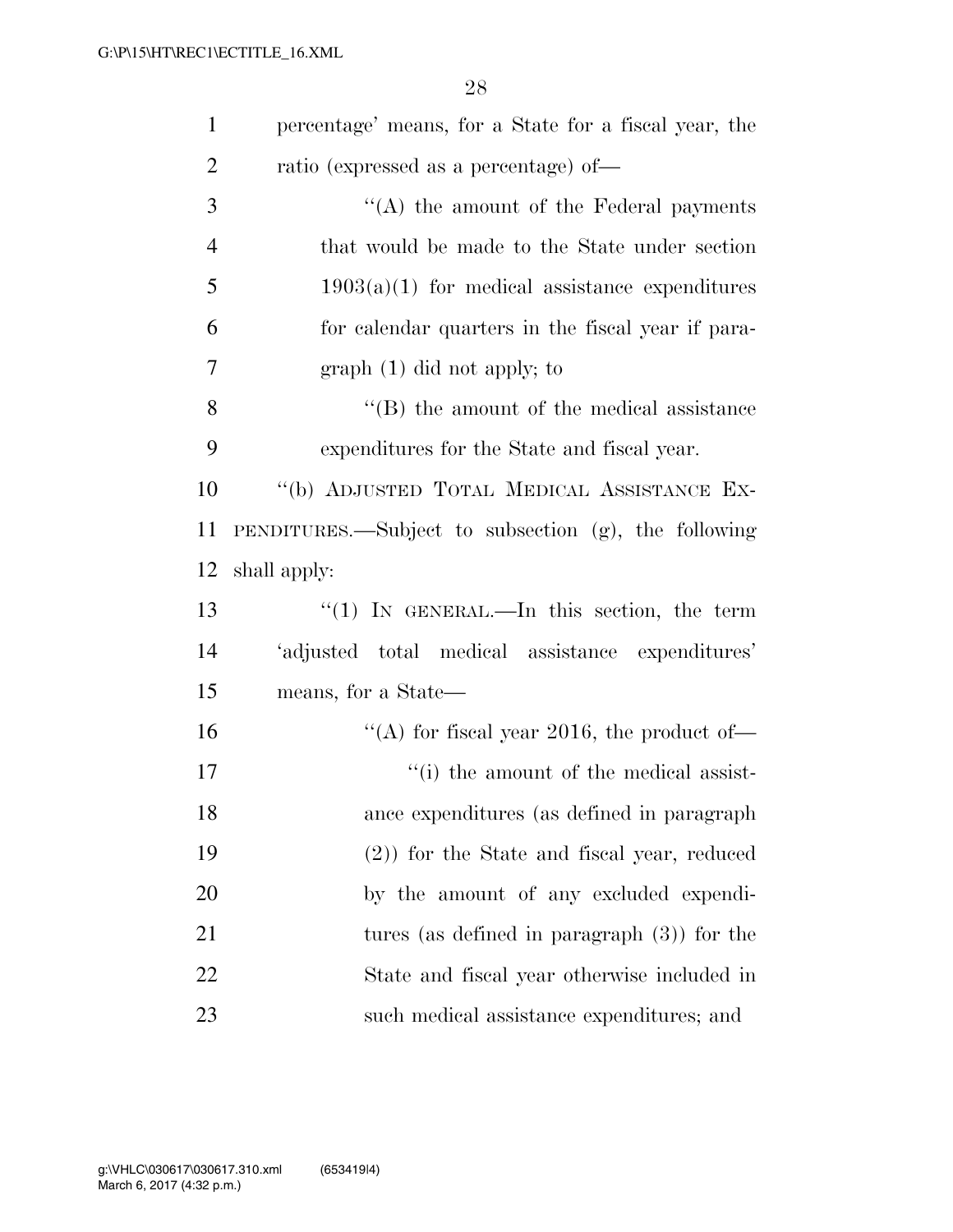1  $\frac{1}{10}$  the 1903A FY16 population per- centage (as defined in paragraph (4)) for the State; or

 ''(B) for fiscal year 2019 or a subsequent fiscal year, the amount of the medical assist- ance expenditures (as defined in paragraph (2)) for the State and fiscal year that is attributable to 1903A enrollees, reduced by the amount of any excluded expenditures (as defined in para- graph (3)) for the State and fiscal year other- wise included in such medical assistance ex-penditures.

13 "(2) MEDICAL ASSISTANCE EXPENDITURES.— In this section, the term 'medical assistance expendi- tures' means, for a State and fiscal year, the med- ical assistance payments as reported by medical service category on the Form CMS-64 quarterly ex- pense report (or successor to such a report form, and including enrollment data and subsequent ad-20 justments to any such report, in this section referred to collectively as a 'CMS-64 report') that directly re- sult from providing medical assistance under the State plan (including under a waiver of the plan) for which payment is (or may otherwise be) made pur-25 suant to section  $1903(a)(1)$ .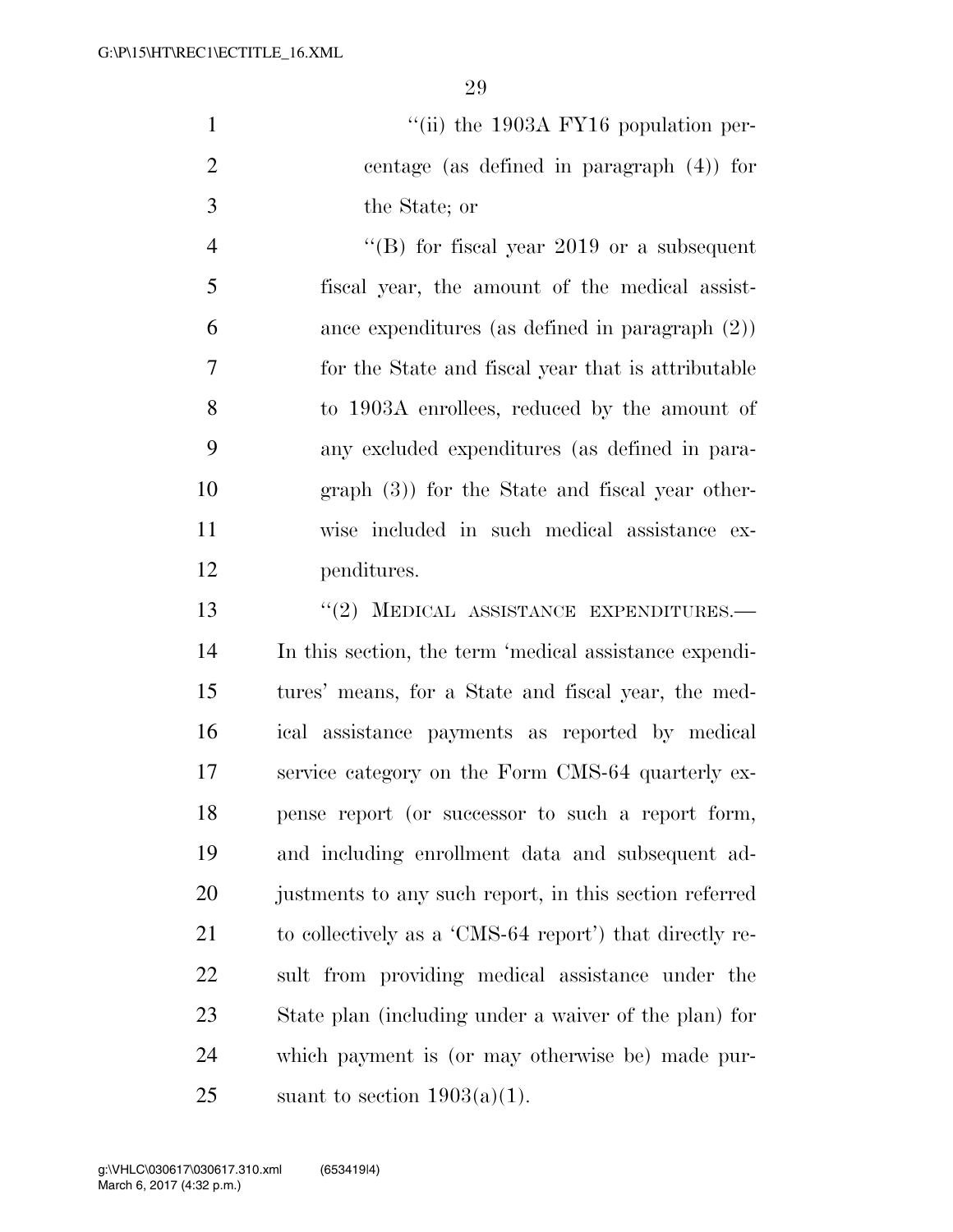| $\mathbf{1}$   | "(3) EXCLUDED EXPENDITURES.—In this sec-             |
|----------------|------------------------------------------------------|
| $\overline{2}$ | tion, the term 'excluded expenditures' means, for a  |
| 3              | State and fiscal year, expenditures under the State  |
| $\overline{4}$ | plan (or under a waiver of such plan) that are at-   |
| 5              | tributable to any of the following:                  |
| 6              | "(A) DSH.—Payment adjustments made                   |
| 7              | for disproportionate share hospitals under sec-      |
| 8              | tion 1923.                                           |
| 9              | MEDICARE COST-SHARING.-Pay-<br>$\lq\lq (B)$          |
| 10             | ments made for medicare cost-sharing (as de-         |
| 11             | fined in section $1905(p)(3)$ ).                     |
| 12             | "(C) SAFETY NET PROVIDER PAYMENT AD-                 |
| 13             | JUSTMENTS IN NON-EXPANSION STATES.-Pay-              |
| 14             | ment adjustments under subsection (a) of sec-        |
| 15             | tion 1923A for which payment is permitted            |
| 16             | under subsection $(c)$ of such section.              |
| 17             | "(4) 1903A FY 16 POPULATION PERCENTAGE.-             |
| 18             | In this subsection, the term '1903A FY16 popu-       |
| 19             | lation percentage' means, for a State, the Sec-      |
| 20             | retary's calculation of the percentage of the actual |
| 21             | medical assistance expenditures, as reported by the  |
| 22             | State on the CMS–64 reports for calendar quarters    |
| 23             | in fiscal year 2016, that are attributable to 1903A  |
| 24             | enrollees (as defined in subsection $(e)(1)$ ).      |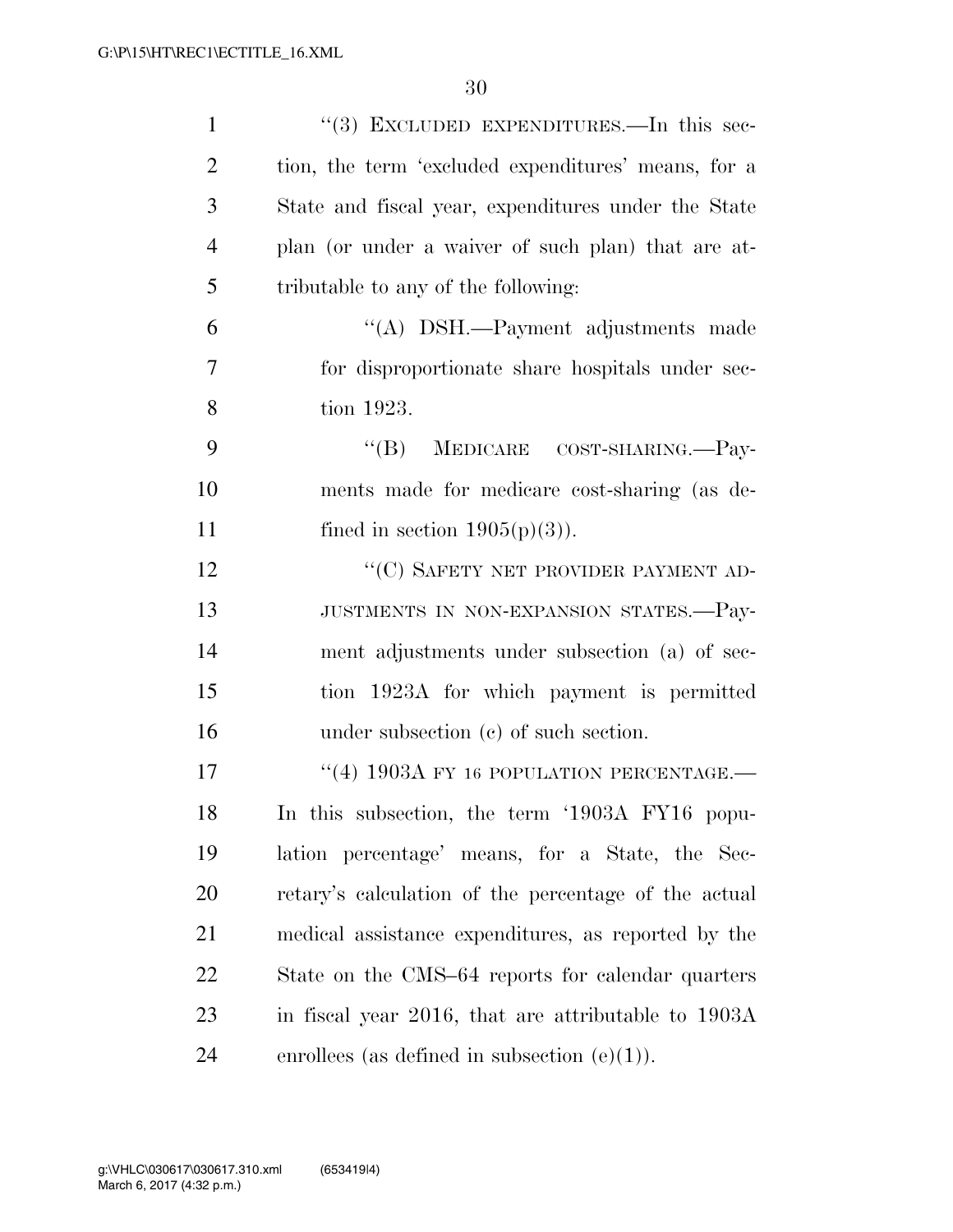1 ''(c) TARGET TOTAL MEDICAL ASSISTANCE EXPEND-ITURES.—

| 3              | "(1) CALCULATION.—In this section, the term                |
|----------------|------------------------------------------------------------|
| $\overline{4}$ | 'target total medical assistance expenditures' means,      |
| 5              | for a State for a fiscal year, the sum of the prod-        |
| 6              | ucts, for each of the 1903A enrollee categories (as        |
| 7              | defined in subsection $(e)(2)$ , of-                       |
| 8              | $\lq\lq$ the target per capita medical assist-             |
| 9              | ance expenditures (as defined in paragraph $(2)$ )         |
| 10             | for the enrollee category, State, and fiscal year;         |
| 11             | and                                                        |
| 12             | $\cdot$ <sup>"</sup> (B) the number of 1903A enrollees for |
| 13             | such enrollee category, State, and fiscal year, as         |
| 14             | determined under subsection $(e)(4)$ .                     |
| 15             | $``(2)$ TARGET PER CAPITA MEDICAL ASSISTANCE               |
| 16             | EXPENDITURES.—In this subsection, the term 'tar-           |
| 17             | per capita medical assistance expenditures'<br>get         |
| 18             | means, for a 1903A enrollee category, State, and a         |
| 19             | fiscal year, an amount equal to—                           |
| 20             | "(A) the provisional FY19 target per cap-                  |
| 21             | ita amount for such enrollee category (as cal-             |
| 22             | culated under subsection $(d)(5)$ for the State;           |
| 23             | increased by                                               |
| 24             | $\lq\lq$ the percentage increase in the med-               |
| 25             | ical care component of the consumer price index            |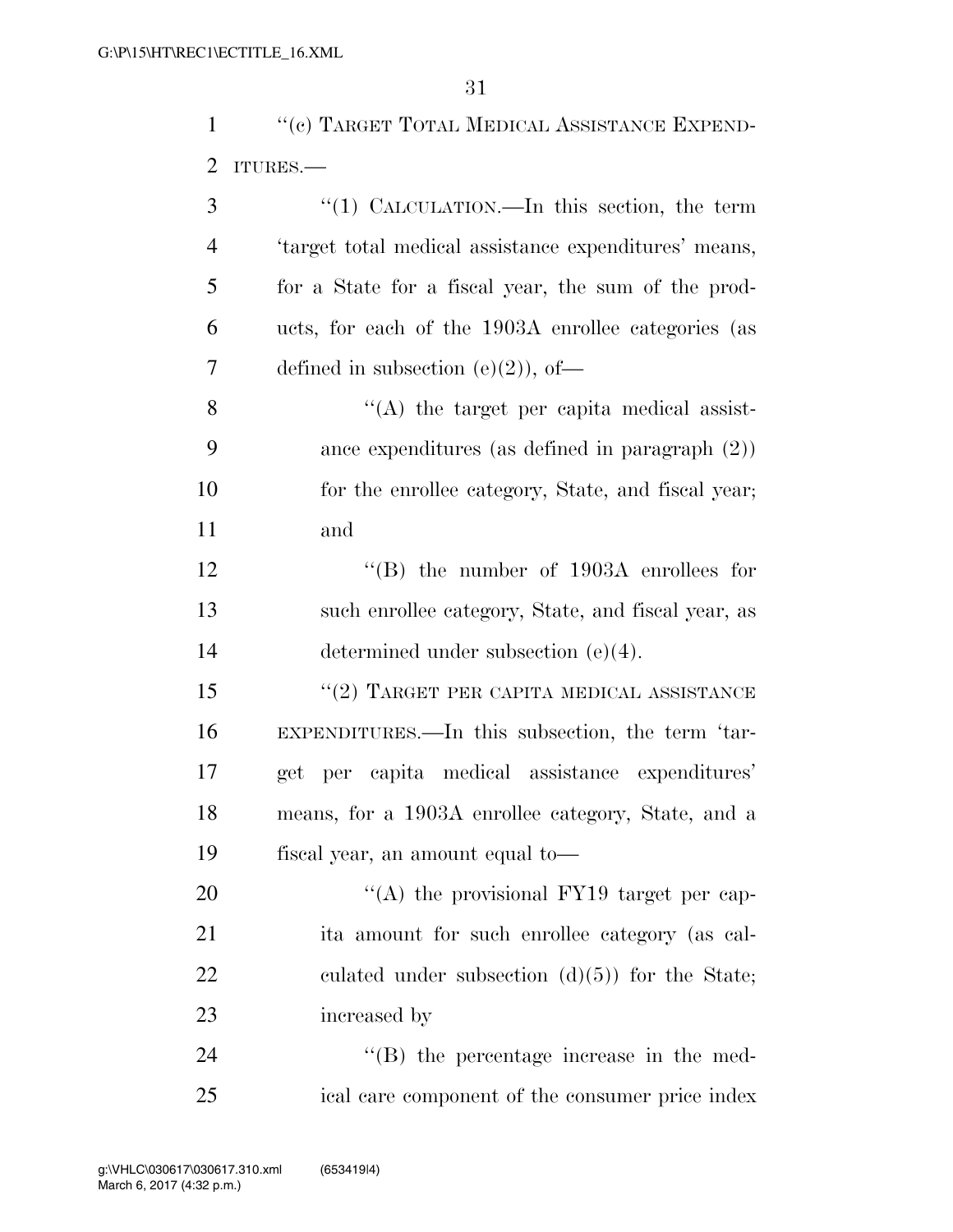| $\mathbf{1}$   | for all urban consumers (U.S. city average)          |
|----------------|------------------------------------------------------|
| $\overline{2}$ | from September of 2019 to September of the           |
| 3              | fiscal year involved.                                |
| $\overline{4}$ | "(d) CALCULATION OF FY19 PROVISIONAL TARGET          |
| 5              | AMOUNT FOR EACH 1903A ENROLLEE CATEGORY.—Sub-        |
| 6              | ject to subsection (g), the following shall apply:   |
| 7              | "(1) CALCULATION OF BASE AMOUNTS FOR FIS-            |
| 8              | CAL YEAR 2016.—For each State the Secretary shall    |
| 9              | calculate (and provide notice to the State not later |
| 10             | than April 1, 2018, of) the following:               |
| 11             | $\lq\lq$ . The amount of the adjusted total          |
| 12             | medical assistance expenditures (as defined in       |
| 13             | subsection $(b)(1)$ for the State for fiscal year    |
| 14             | 2016.                                                |
| 15             | "(B) The number of $1903A$ enrollees for             |
| 16             | the State in fiscal year 2016 (as determined         |
| 17             | under subsection $(e)(4)$ ).                         |
| 18             | "(C) The average per capita medical as-              |
| 19             | sistance expenditures for the State for fiscal       |
| <b>20</b>      | year $2016$ equal to —                               |
| 21             | "(i) the amount calculated under sub-                |
| 22             | paragraph $(A)$ ; divided by                         |
| 23             | "(ii) the number calculated under sub-               |
| 24             | paragraph (B).                                       |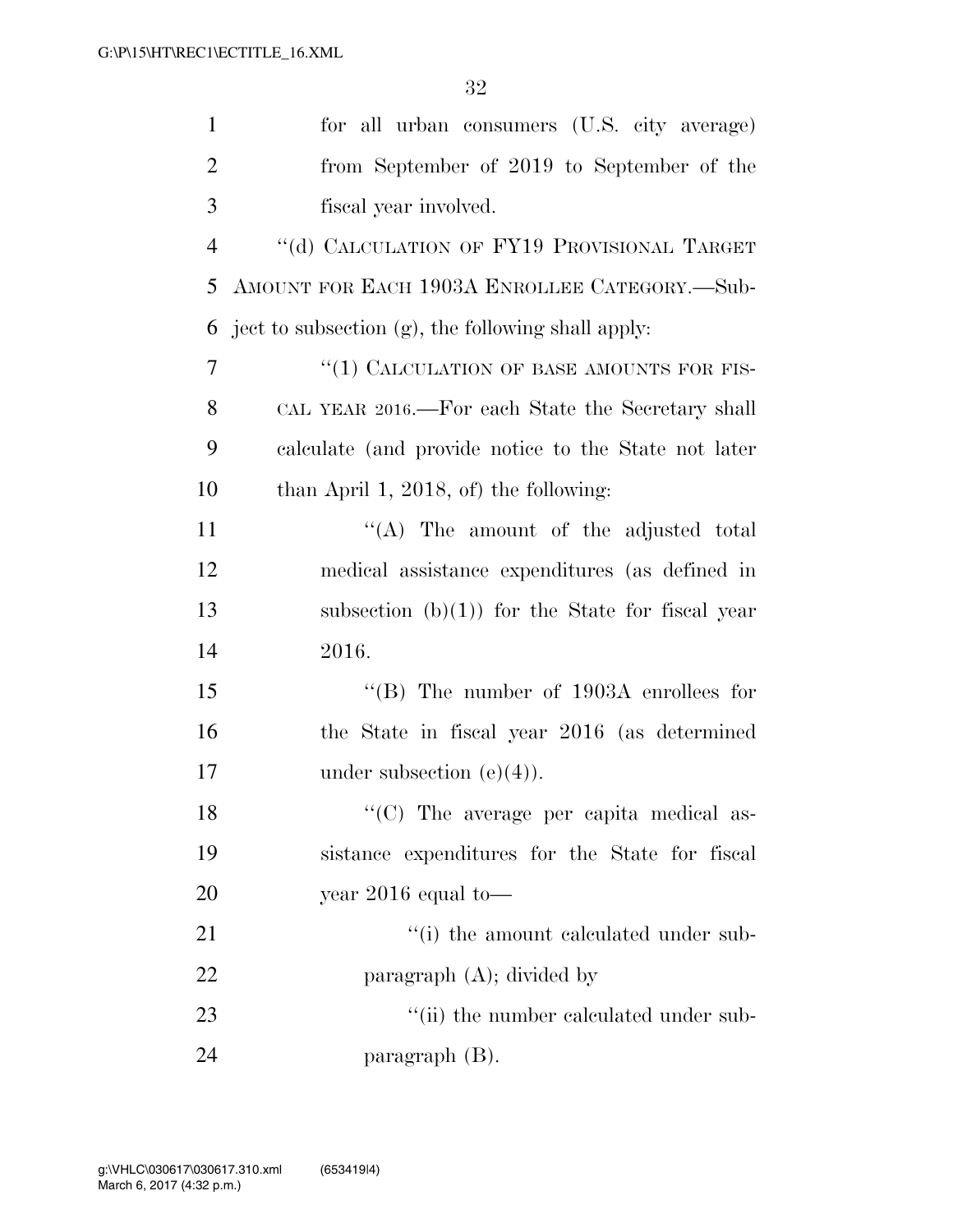| $\mathbf{1}$   | $``(2)$ FISCAL YEAR 2019 AVERAGE PER CAPITA       |
|----------------|---------------------------------------------------|
| $\overline{2}$ | AMOUNT BASED ON INFLATING THE FISCAL YEAR         |
| 3              | 2016 AMOUNT TO FISCAL YEAR 2019 BY CPI-MED-       |
| $\overline{4}$ | ICAL.—The Secretary shall calculate a fiscal year |
| 5              | 2019 average per capita amount for each State     |
| 6              | equal to-                                         |
| $\overline{7}$ | $\lq\lq$ the average per capita medical assist-   |
| 8              | ance expenditures for the State for fiscal year   |
| 9              | 2016 (calculated under paragraph $(1)(C)$ ); in-  |
| 10             | creased by                                        |
| 11             | $\lq\lq$ (B) the percentage increase in the med-  |
| 12             | ical care component of the consumer price index   |
| 13             | for all urban consumers (U.S. city average)       |
| 14             | from September, 2016 to September, 2019.          |
| 15             | AGGREGATE AND AVERAGE<br>(3)<br><b>EXPENDI-</b>   |
| 16             | TURES PER CAPITA FOR FISCAL YEAR 2019.—The        |
| 17             | Secretary shall calculate for each State the fol- |
| 18             | lowing:                                           |
| 19             | "(A) The amount of the adjusted total             |
| 20             | medical assistance expenditures (as defined in    |
| 21             | subsection $(b)(1)$ for the State for fiscal year |
| 22             | 2019.                                             |
| 23             | "(B) The number of $1903A$ enrollees for          |
| 24             | the State in fiscal year 2019 (as determined      |
| 25             | under subsection $(e)(4)$ .                       |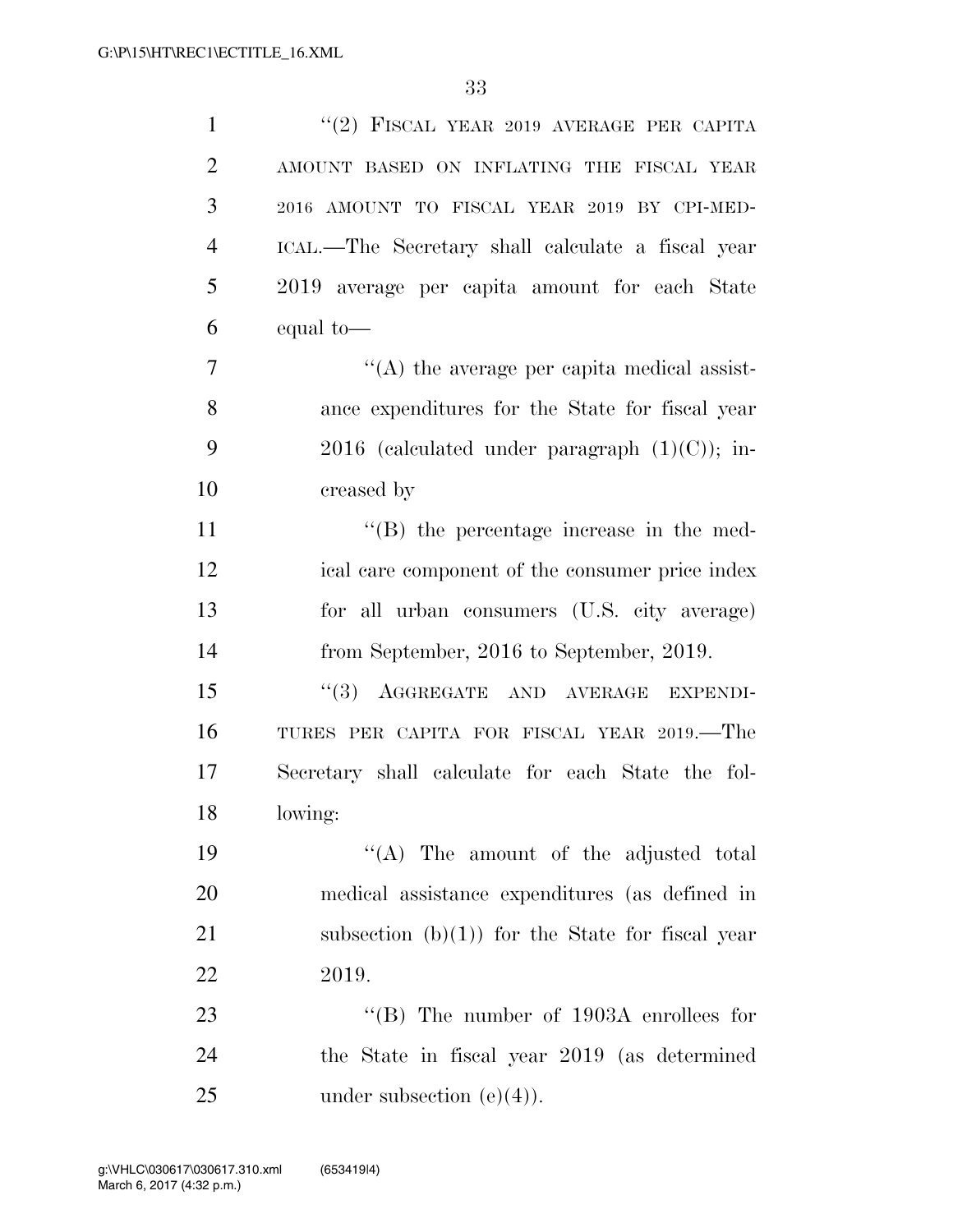1 ''(4) PER CAPITA EXPENDITURES FOR FISCAL YEAR 2019 FOR EACH 1903A ENROLLEE CATEGORY.— The Secretary shall calculate (and provide notice to each State not later than January 1, 2020, of) the following:

 $"({\rm A})(i)$  For each 1903A enrollee category, the amount of the adjusted total medical assist- ance expenditures (as defined in subsection 9 (b)(1)) for the State for fiscal year 2019 for in- dividuals in the enrollee category, calculated by excluding from medical assistance expenditures those expenditures attributable to expenditures described in clause (iii) or non-DSH supple-mental expenditures (as defined in clause (ii)).

15 "(ii) In this paragraph, the term 'non- DSH supplemental expenditure' means a pay- ment to a provider under the State plan (or 18 under a waiver of the plan) that—

 $\frac{1}{2}$  (I) is not made under section 1923;  $\frac{1}{20}$  (II) is not made with respect to a specific item or service for an individual;  $\frac{1}{2}$  (III) is in addition to any payments

 made to the provider under the plan (or waiver) for any such item or service; and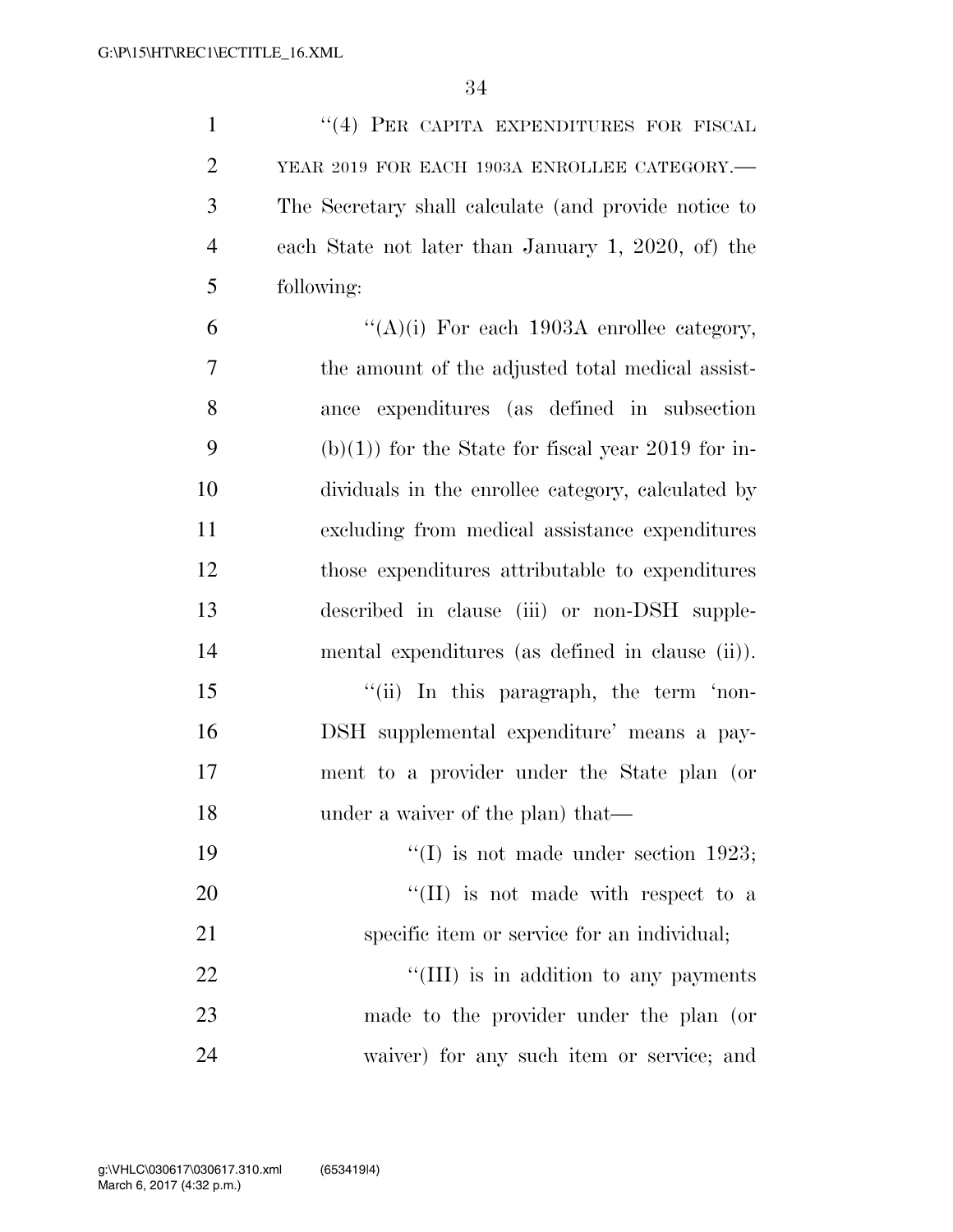| $\mathbf{1}$   | $\lq\lq (IV)$ complies with the limits for ad- |
|----------------|------------------------------------------------|
| 2              | ditional payments to providers under the       |
| 3              | plan (or waiver) imposed pursuant to sec-      |
| $\overline{4}$ | tion $1902(a)(30)(A)$ , including the regula-  |
| $\overline{5}$ | tions specifying upper payment limits          |
| 6              | under the State plan in part 447 of title      |
| $\tau$         | 42, Code of Federal Regulations (or any        |
| 8              | successor regulations).                        |
|                |                                                |

9 ''(iii) An expenditure described in this clause is an expenditure that meets the criteria 11 specified in subclauses (I), (II), and (III) of clause (ii) and is authorized under section 1115 for the purposes of funding a delivery system reform pool, uncompensated care pool, a des- ignated state health program, or any other similar expenditure (as defined by the Sec-17 retary).

18 "(B) For each 1903A enrollee category, the number of 1903A enrollees for the State in fiscal year 2019 in the enrollee category (as de-21 termined under subsection  $(e)(4)$ .

22 "'(C) For fiscal year 2016, the State's non- DSH supplemental payment percentage is equal 24 to the ratio (expressed as a percentage) of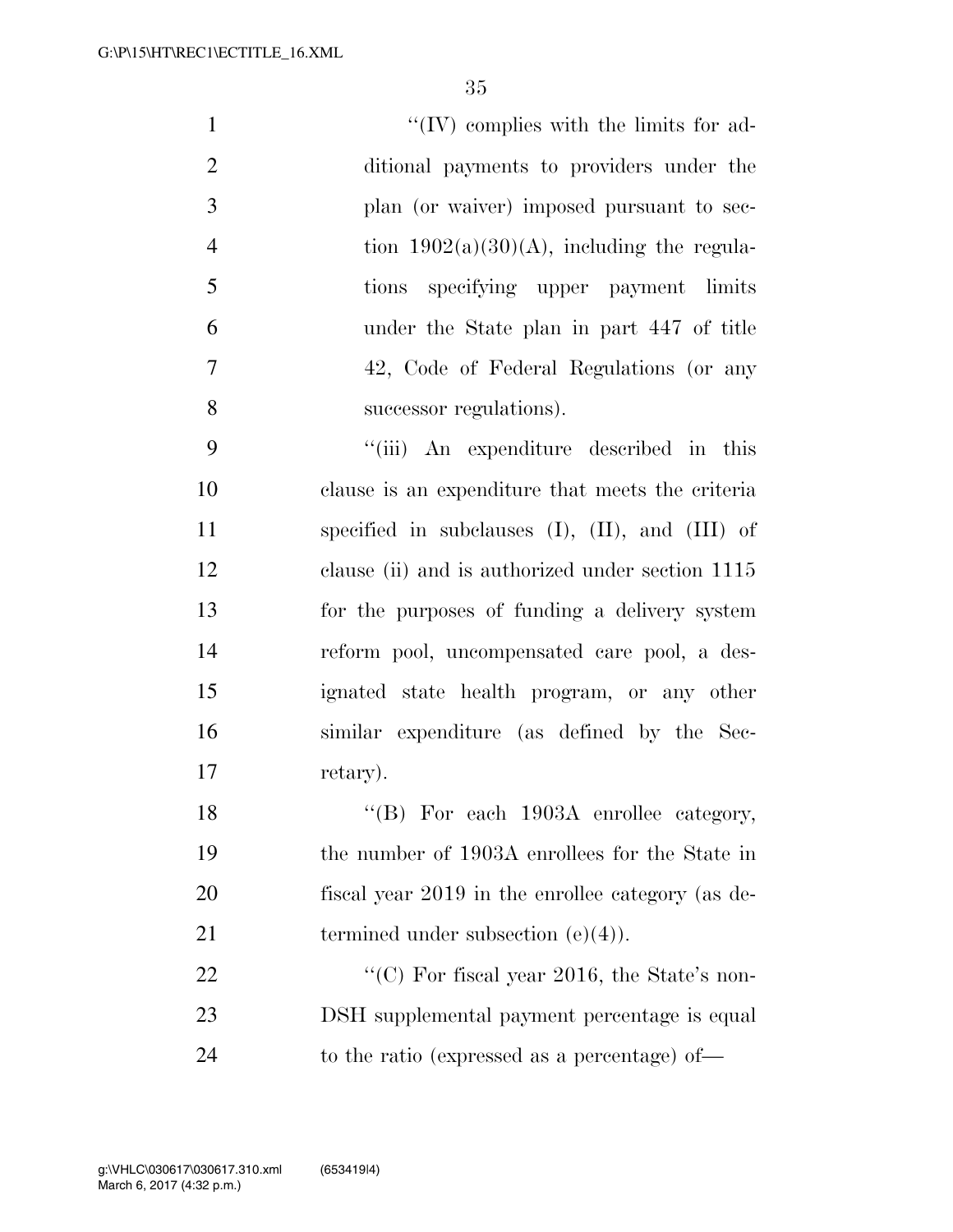| $\mathbf{1}$   | "(i) the total amount of non-DSH                          |
|----------------|-----------------------------------------------------------|
| $\overline{2}$ | supplemental expenditures (as defined in                  |
| 3              | subparagraph $(A)(ii)$ for the State for fis-             |
| $\overline{4}$ | cal year 2016; to                                         |
| 5              | "(ii) the amount described in sub-                        |
| 6              | section $(b)(1)(A)$ for the State for fiscal              |
| 7              | year 2016.                                                |
| 8              | "(D) For each $1903A$ enrollee category an                |
| 9              | average medical assistance expenditures per               |
| 10             | capita for the State for fiscal year 2019 for the         |
| 11             | enrollee category equal to—                               |
| 12             | "(i) the amount calculated under sub-                     |
| 13             | paragraph $(A)$ for the State, increased by               |
| 14             | the non-DSH supplemental payment per-                     |
| 15             | centage for the State (as calculated under                |
| 16             | subparagraph $(C)$ ; divided by                           |
| 17             | "(ii) the number calculated under sub-                    |
| 18             | paragraph (B) for the State for the en-                   |
| 19             | rollee category.                                          |
| 20             | "(5) PROVISIONAL FY19 PER CAPITA TARGET                   |
| 21             | AMOUNT FOR EACH 1903A ENROLLEE CATEGORY.-                 |
| 22             | Subject to subsection $(f)(2)$ , the Secretary shall cal- |
| 23             | culate for each State a provisional FY19 per capita       |
| 24             | target amount for each 1903A enrollee category            |
| 25             | equal to the average medical assistance expenditures      |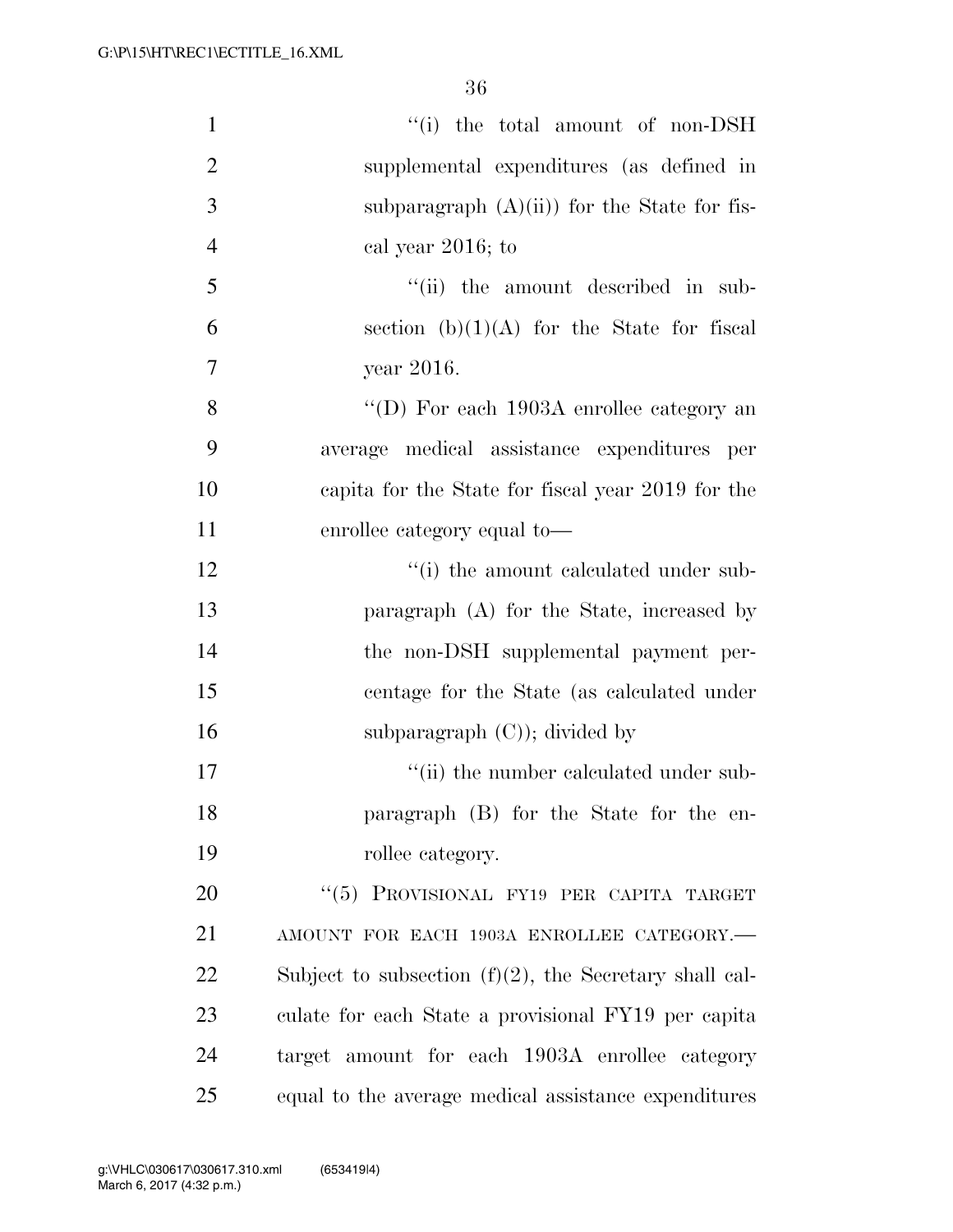| $\mathbf{1}$   | per capita for the State for fiscal year 2019 (as cal-       |
|----------------|--------------------------------------------------------------|
| $\overline{2}$ | culated under paragraph $(4)(D)$ for such enrollee           |
| 3              | category multiplied by the ratio of—                         |
| $\overline{4}$ | $\lq\lq$ the product of —                                    |
| 5              | "(i) the fiscal year $2019$ average per                      |
| 6              | capita amount for the State, as calculated                   |
| $\overline{7}$ | under paragraph $(2)$ ; and                                  |
| 8              | $``$ (ii) the number of 1903A enrollees                      |
| 9              | for the State in fiscal year 2019, as cal-                   |
| 10             | culated under paragraph $(3)(B)$ ; to                        |
| 11             | "(B) the amount of the adjusted total                        |
| 12             | medical assistance expenditures for the State                |
| 13             | for fiscal year 2019, as calculated under para-              |
| 14             | graph $(3)(A)$ .                                             |
| 15             | "(e) 1903A ENROLLEE; 1903A ENROLLEE CAT-                     |
| 16             | $EGORY$ . Subject to subsection $(g)$ , for purposes of this |
| 17             | section, the following shall apply:                          |
| 18             | "(1) 1903A ENROLLEE.—The term '1903A en-                     |
| 19             | rollee' means, with respect to a State and a month,          |
| 20             | any Medicaid enrollee (as defined in paragraph (3))          |
| 21             | for the month, other than such an enrollee who for           |
| 22             | such month is in any of the following categories of          |
| 23             | excluded individuals:                                        |
| 24             | "(A) CHIP.—An individual who is pro-                         |
| 25             | vided, under this title in the manner described              |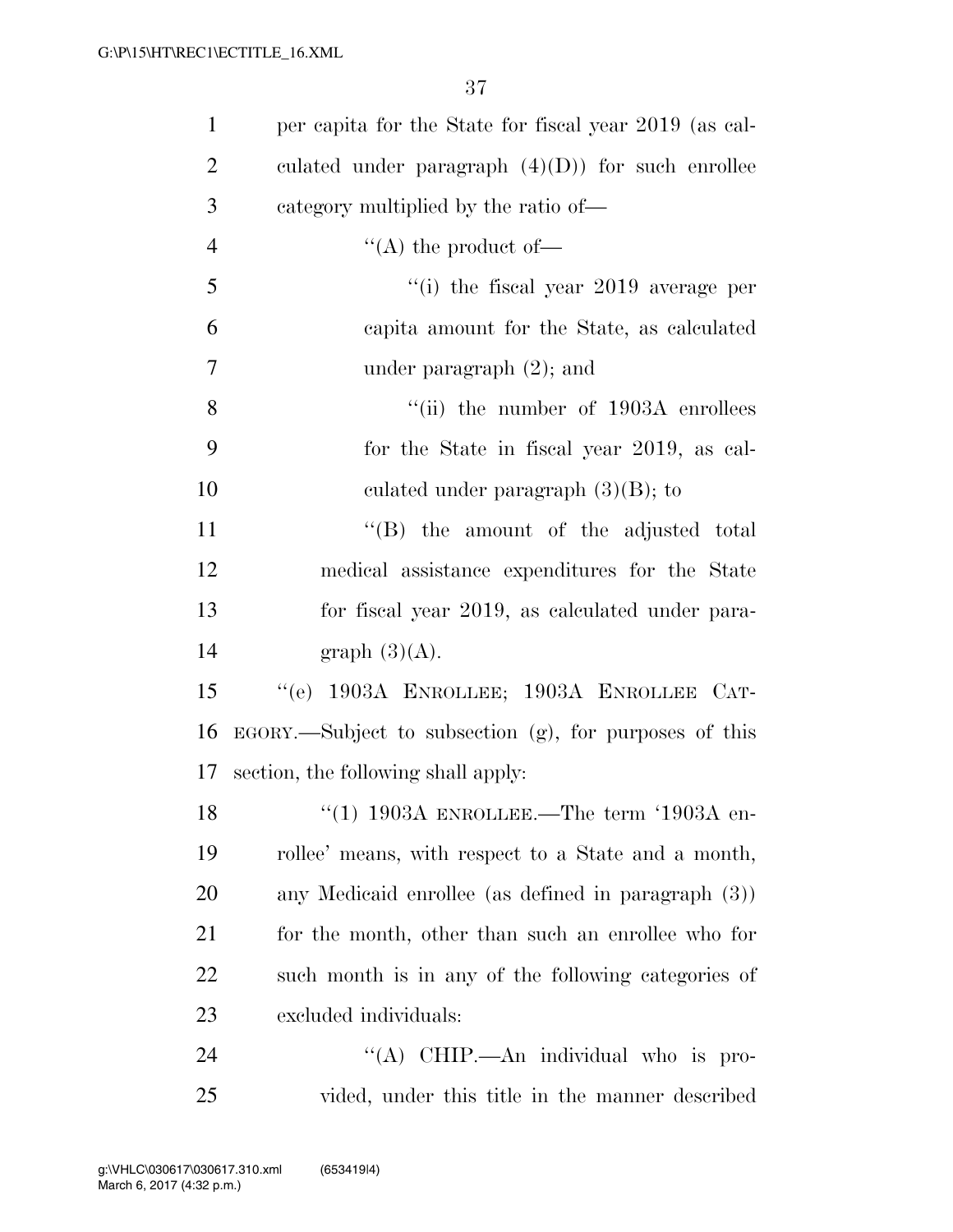| $\mathbf{1}$   | in section $2101(a)(2)$ , child health assistance |
|----------------|---------------------------------------------------|
| $\overline{2}$ | under title XXI.                                  |
| 3              | "(B) IHS.—An individual who receives              |
| $\overline{4}$ | any medical assistance under this title for serv- |
| 5              | ices for which payment is made under the third    |
| 6              | sentence of section $1905(b)$ .                   |
| 7              | ``(C)<br>BREAST AND CERVICAL CANCER               |
| 8              | SERVICES ELIGIBLE INDIVIDUAL.—An indi-            |
| 9              | vidual who is entitled to medical assistance      |
| 10             | under this title only pursuant to section         |
| 11             | 1902(a)(10)(A)(ii)(XVIII).                        |
| 12             | "(D) PARTIAL-BENEFIT ENROLLEES.—An                |
| 13             | individual who-                                   |
| 14             | "(i) is an alien who is entitled to med-          |
| 15             | ical assistance under this title only pursu-      |
| 16             | ant to section $1903(v)(2)$ ;                     |
| 17             | "(ii) is entitled to medical assistance           |
| 18             | under this title only pursuant to subclause       |
| 19             | (XXI)<br>(XII)<br>of<br>section<br><b>or</b>      |
| 20             | $1902(a)(10)(A)(ii)$ (or pursuant to a waiv-      |
| 21             | er that provides only comparable benefits);       |
| 22             | "(iii) is a dual eligible individual (as          |
| 23             | defined in section $1915(h)(2)(B)$ and is         |
| 24             | entitled to medical assistance under this         |
| 25             | title (or under a waiver) only for some or        |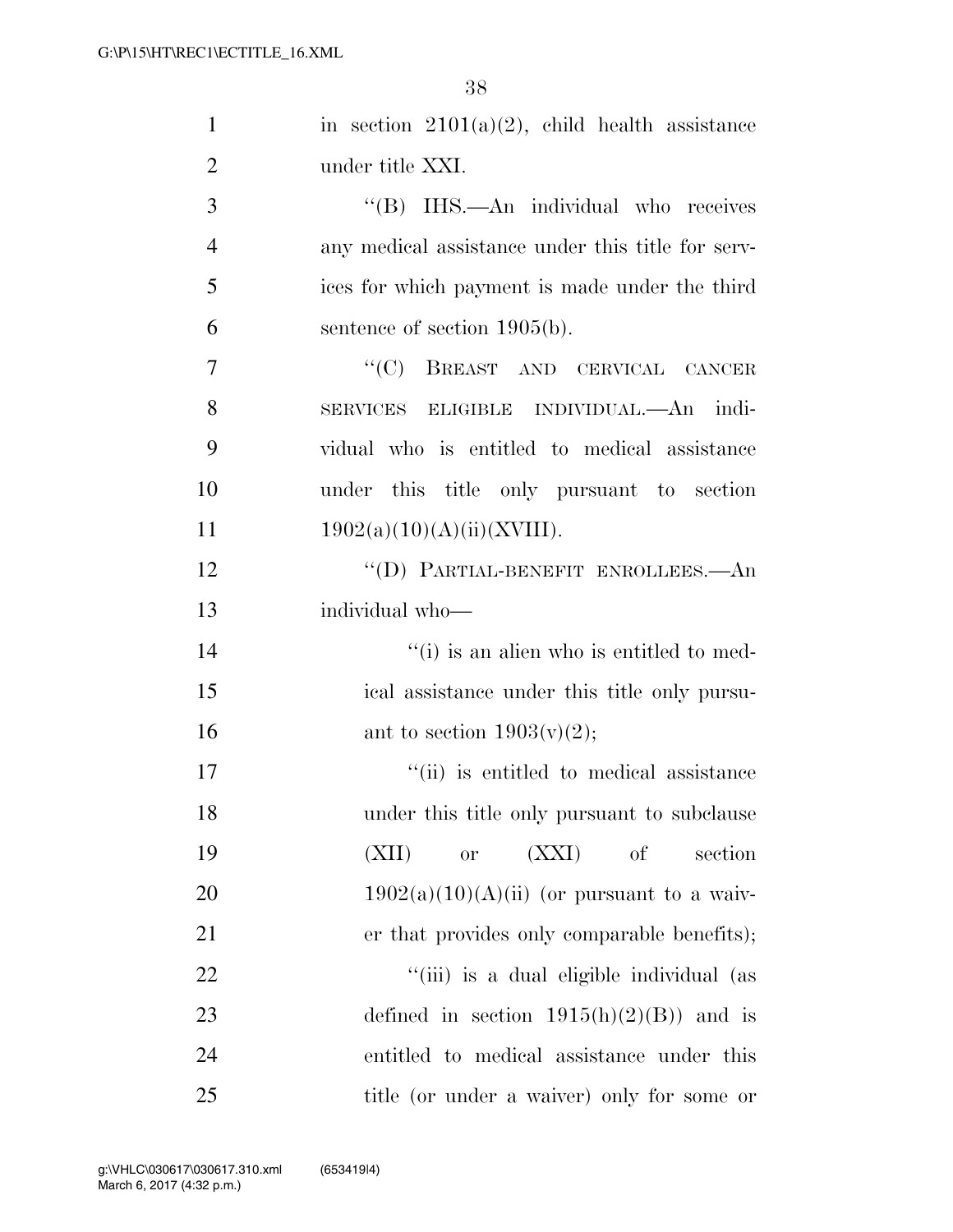| $\mathbf{1}$   | all of medicare cost-sharing (as defined in      |
|----------------|--------------------------------------------------|
| $\overline{2}$ | section $1905(p)(3)$ ; or                        |
| 3              | $\lq\lq$ (iv) is entitled to medical assistance  |
| $\overline{4}$ | under this title and for whom the State is       |
| 5              | providing a payment or subsidy to an em-         |
| 6              | ployer for coverage of the individual under      |
| 7              | a group health plan pursuant to section          |
| 8              | 1906 or section 1906A (or pursuant to a          |
| 9              | waiver that provides only comparable bene-       |
| 10             | fits).                                           |
| 11             | $(2)$ 1903A ENROLLEE CATEGORY.—The term          |
| 12             | '1903A enrollee category' means each of the fol- |
| 13             | lowing:                                          |
| 14             | "(A) ELDERLY.—A category of 1903A en-            |
| 15             | rollees who are 65 years of age or older.        |
| 16             | "(B) BLIND AND DISABLED.—A category              |
| 17             | of 1903A enrollees (not described in the pre-    |
| 18             | vious subparagraph) who are eligible for med-    |
| 19             | ical assistance under this title on the basis of |
| 20             | being blind or disabled.                         |
| 21             | "(C) CHILDREN.—A category of $1903A$             |
| 22             | enrollees (not described in a previous subpara-  |
| 23             | graph) who are children under 19 years of age.   |
| 24             | "(D) EXPANSION ENROLLEES.—A cat-                 |
| 25             | egory of 1903A enrollees (not described in a     |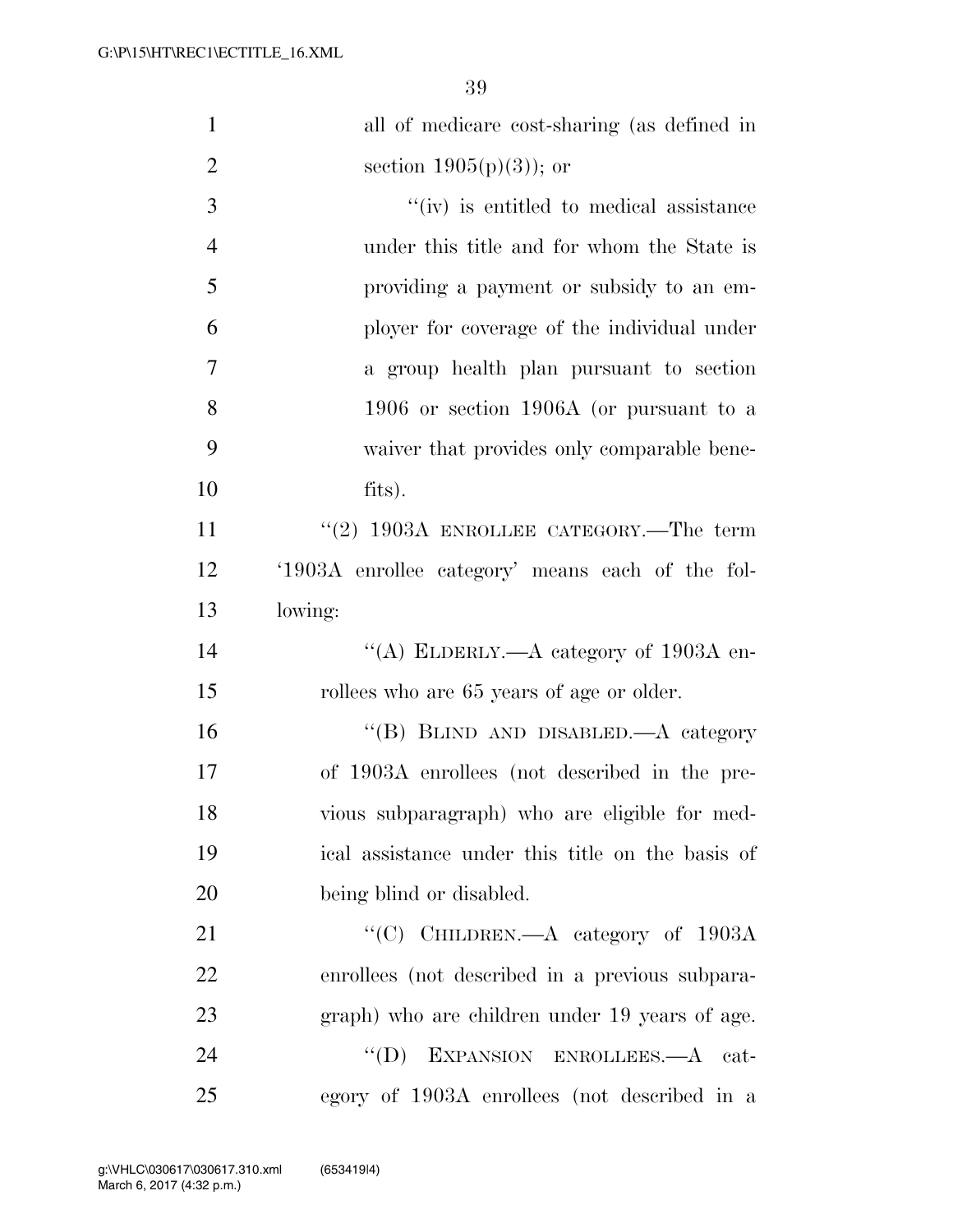| $\mathbf{1}$   | previous subparagraph) for whom the amounts             |
|----------------|---------------------------------------------------------|
| $\overline{2}$ | expended for medical assistance are subject to          |
| 3              | an increase or change in the Federal medical            |
| $\overline{4}$ | assistance percentage under subsection (y) or           |
| 5              | $(z)(2)$ , respectively, of section 1905.               |
| 6              | "(E) OTHER NONELDERLY, NONDISABLED,                     |
| 7              | NON-EXPANSION ADULTS.—A category of                     |
| 8              | 1903A enrollees who are not described in any            |
| 9              | previous subparagraph.                                  |
| 10             | "(3) MEDICAID ENROLLEE.—The term 'Med-                  |
| <sup>11</sup>  | icaid enrollee' means, with respect to a State for a    |
| 12             | month, an individual who is eligible for medical as-    |
| 13             | sistance for items or services under this title and en- |
| 14             | rolled under the State plan (or a waiver of such        |
| 15             | plan) under this title for the month.                   |
| 16             | "(4) DETERMINATION OF NUMBER OF 1903A                   |
| 17             | ENROLLEES.—The number of 1903A enrollees for a          |
| 18             | State and fiscal year, and, if applicable, for a 1903A  |
| 19             | enrollee category, is the average monthly number of     |
| 20             | Medicaid enrollees for such State and fiscal year       |
| 21             | (and, if applicable, in such category) that are re-     |
| 22             | ported through the CMS–64 report under (and sub-        |
| 23             | ject to audit under) subsection (h).                    |
| 24             | "(f) SPECIAL PAYMENT RULES.—                            |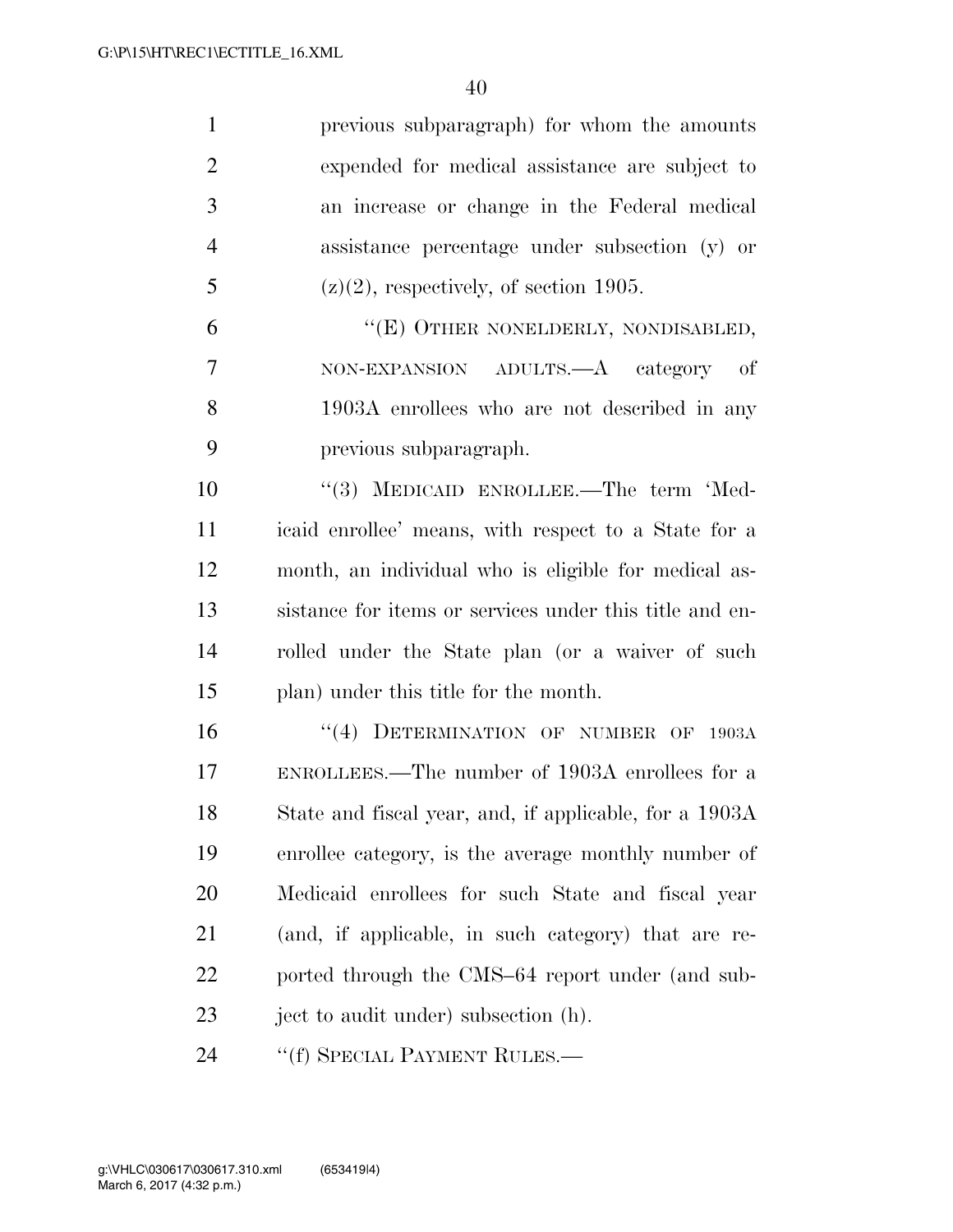1 "(1) APPLICATION IN CASE OF RESEARCH AND DEMONSTRATION PROJECTS AND OTHER WAIVERS.— In the case of a State with a waiver of the State plan approved under section 1115, section 1915, or another provision of this title, this section shall apply to medical assistance expenditures and medical assistance payments under the waiver, in the same manner as if such expenditures and payments had been made under a State plan under this title and the limitations on expenditures under this section shall supersede any other payment limitations or provisions (including limitations based on a per cap- ita limitation) otherwise applicable under such a waiver.

15 "(2) TREATMENT OF STATES EXPANDING COV- ERAGE AFTER FISCAL YEAR 2016.—In the case of a State that did not provide for medical assistance for the 1903A enrollee category described in subsection 19 (e) $(2)(D)$  during fiscal year 2016 but which provides for such assistance for such category in a subse- quent year, the provisional FY19 per capita target amount for such enrollee category under subsection (d)(5) shall be equal to the provisional FY19 per capita target amount for the 1903A enrollee cat-25 egory described in subsection  $(e)(2)(E)$ .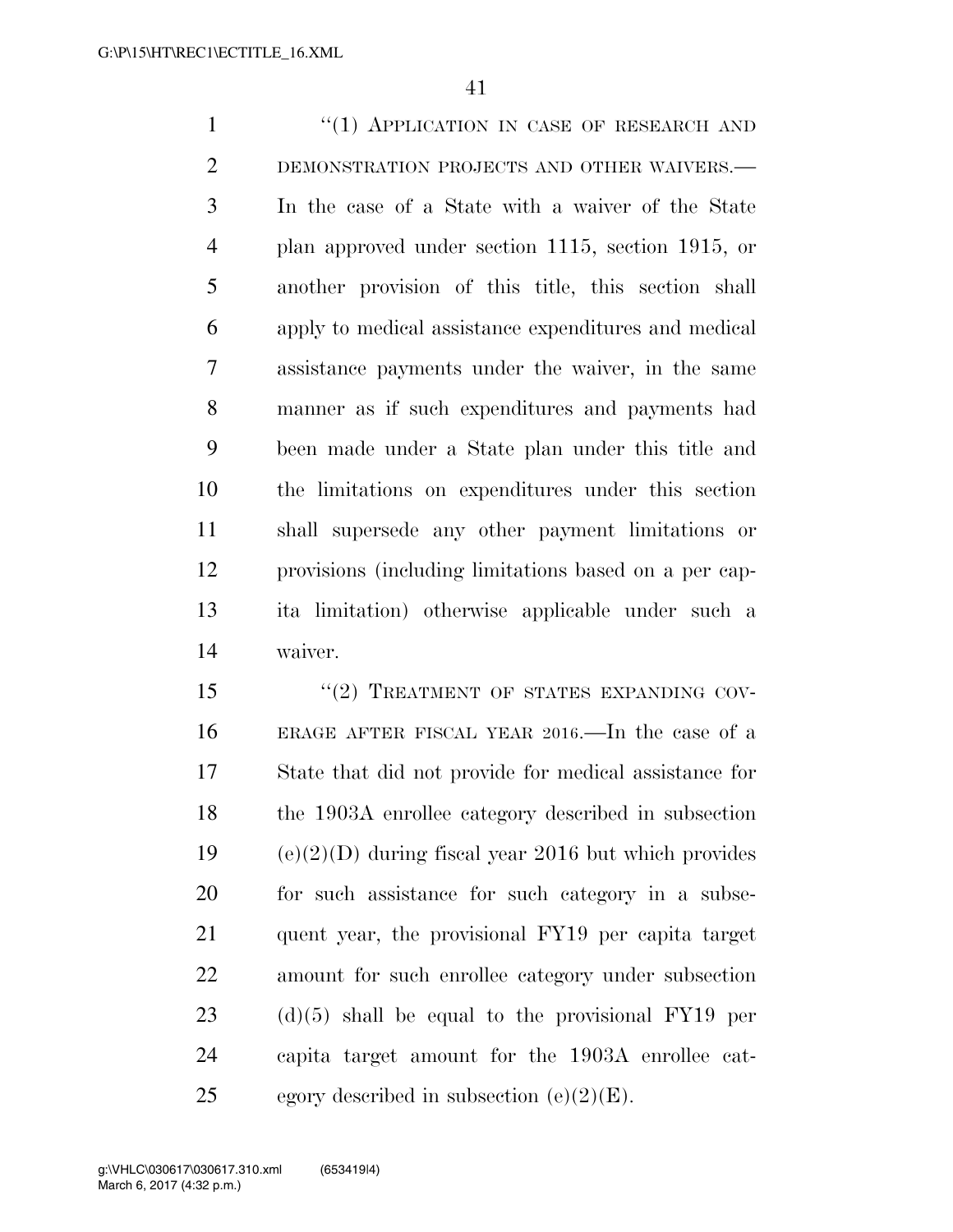| $\mathbf{1}$   | "(3) IN CASE OF STATE FAILURE TO REPORT                       |
|----------------|---------------------------------------------------------------|
| $\overline{2}$ | NECESSARY DATA.—If a State for any quarter in a               |
| 3              | fiscal year (beginning with fiscal year 2019) fails to        |
| $\overline{4}$ | satisfactorily submit data on expenditures and en-            |
| 5              | rollees in accordance with subsection $(h)(1)$ , for such     |
| 6              | fiscal year and any succeeding fiscal year for which          |
| 7              | such data are not satisfactorily submitted—                   |
| 8              | $\lq\lq$ the Secretary shall calculate<br>and                 |
| 9              | apply subsections (a) through (e) with respect                |
| 10             | to the State as if all 1903A enrollee categories              |
| 11             | for which such expenditure and enrollee data                  |
| 12             | were not satisfactorily submitted were a single               |
| 13             | 1903A enrollee category; and                                  |
| 14             | $\lq\lq$ the growth factor otherwise applied                  |
| 15             | under subsection $(e)(2)(B)$ shall be decreased               |
| 16             | by 1 percentage point.                                        |
| 17             | "(g) RECALCULATION OF CERTAIN AMOUNTS FOR                     |
|                | 18 DATA ERRORS.—The amounts and percentage calculated         |
| 19             | under paragraphs $(1)$ and $(4)(C)$ of subsection $(d)$ for a |
| 20             | State for fiscal year 2016, and the amounts of the ad-        |
| 21             | justed total medical assistance expenditures calculated       |
| 22             | under subsection (b) and the number of Medicaid enrollees     |
| 23             | and $1903A$ enrollees determined under subsection $(e)(4)$    |
| 24             | for a State for fiscal year 2016, fiscal year 2019, and any   |
| 25             | subsequent fiscal year, may be adjusted by the Secretary      |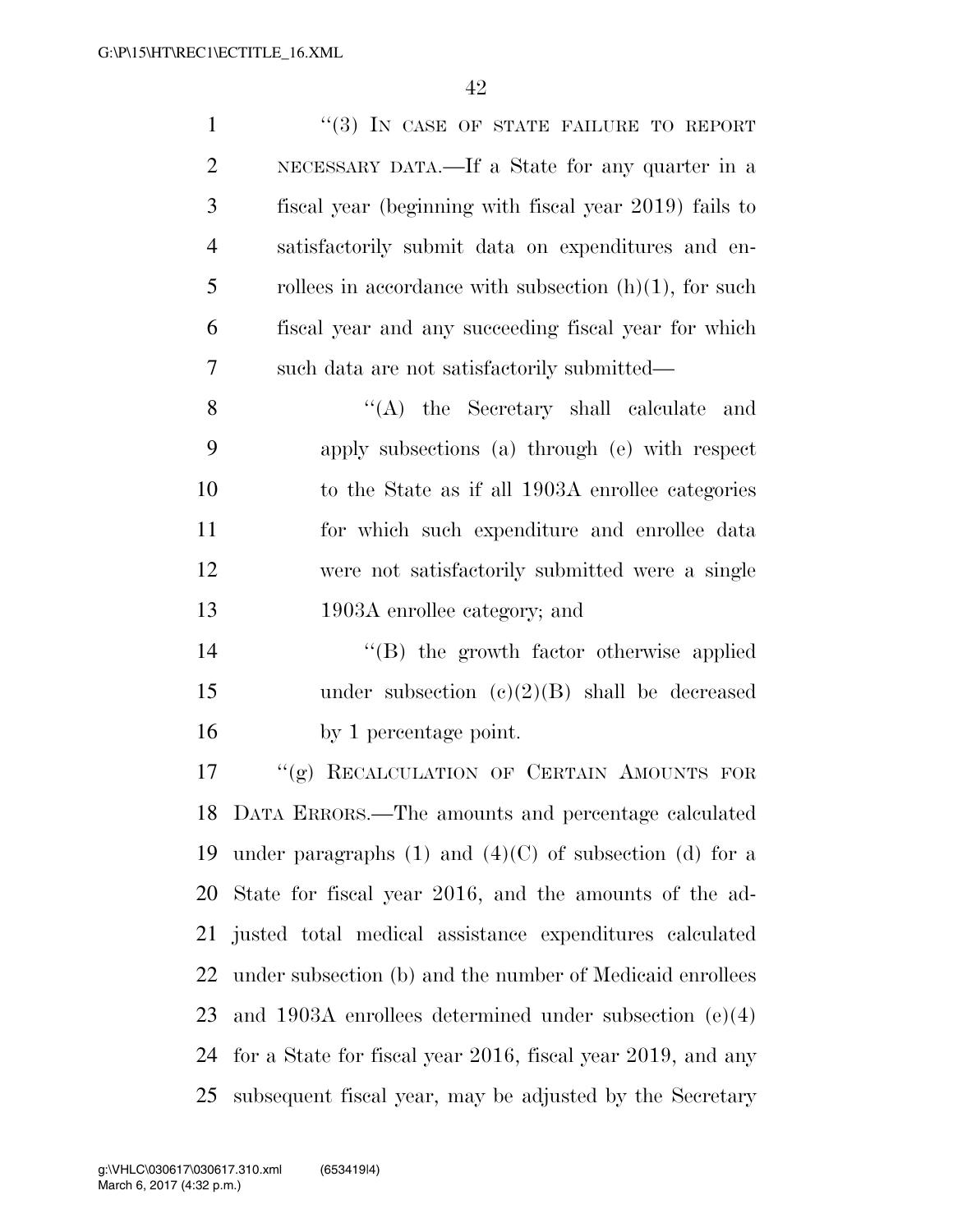based upon an appeal (filed by the State in such a form, manner, and time, and containing such information relat- ing to data errors that support such appeal, as the Sec- retary specifies) that the Secretary determines to be valid, except that any adjustment by the Secretary under this subsection for a State may not result in an increase of the target total medical assistance expenditures exceeding 2 percent.

 ''(h) REQUIRED REPORTING AND AUDITING OF CMS–64 DATA; TRANSITIONAL INCREASE IN FEDERAL MATCHING PERCENTAGE FOR CERTAIN ADMINISTRATIVE EXPENSES.—

 ''(1) REPORTING.—In addition to the data re- quired on form Group VIII on the CMS–64 report form as of January 1, 2017, in each CMS-64 report required to be submitted (for each quarter beginning on or after October 1, 2018), the State shall include data on medical assistance expenditures within such categories of services and categories of enrollees (in- cluding each 1903A enrollee category and each cat- egory of excluded individuals under subsection (e)(1)) and the numbers of enrollees within each of such enrollee categories, as the Secretary determines are necessary (including timely guidance published as soon as possible after the date of the enactment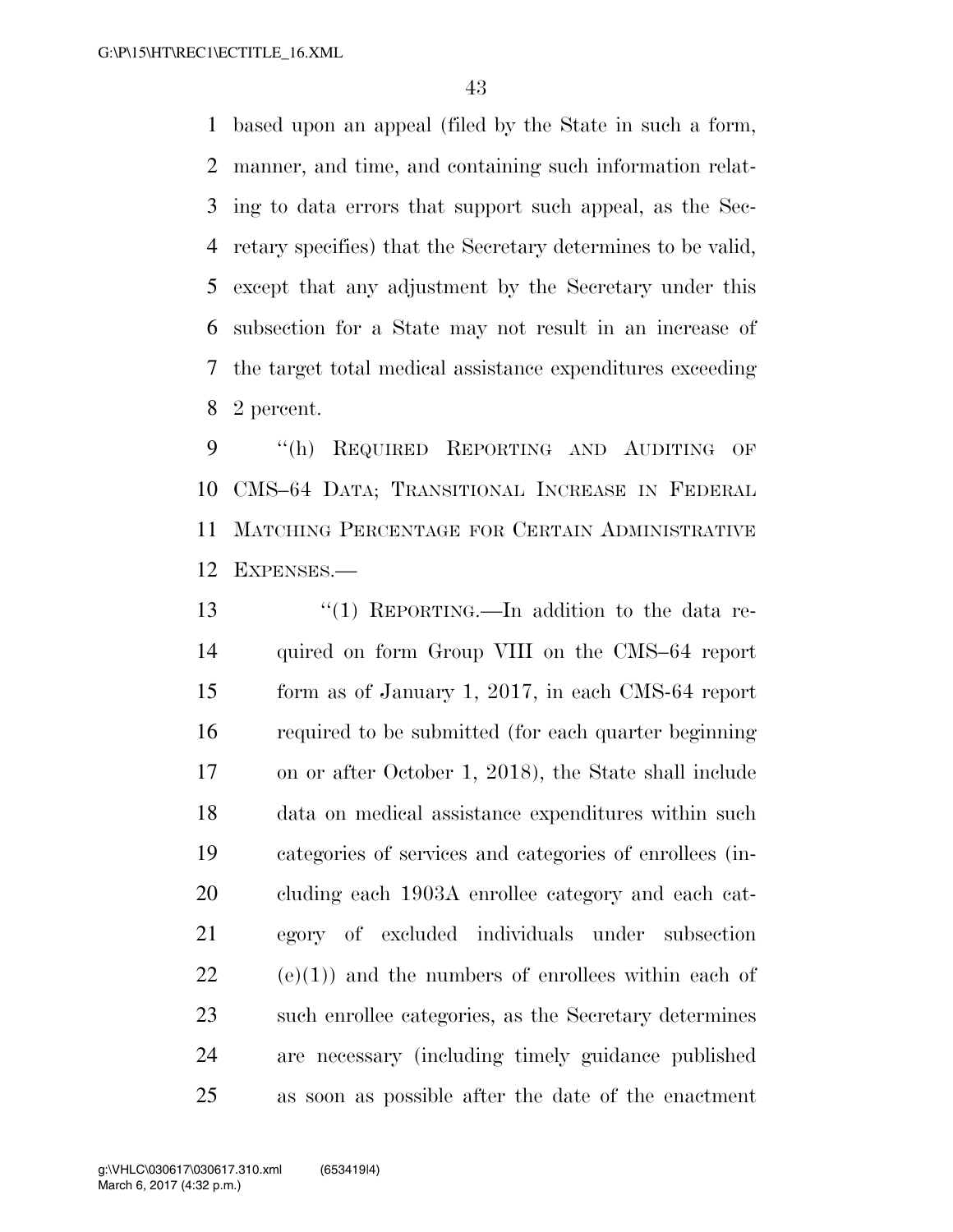1 of this section) in order to implement this section 2 and to enable States to comply with the requirement 3 of this paragraph on a timely basis.

4 ''(2) AUDITING.—The Secretary shall conduct for each State an audit of the number of individuals and expenditures reported through the CMS–64 re- port for fiscal year 2016, fiscal year 2019, and each subsequent fiscal year, which audit may be con- ducted on a representative sample (as determined by 10 the Secretary).

11 ''(3) TEMPORARY INCREASE IN FEDERAL MATCHING PERCENTAGE TO SUPPORT IMPROVED DATA REPORTING SYSTEMS FOR FISCAL YEARS 2018 AND 2019.—For amounts expended during calendar quarters beginning on or after October 1, 2017, and before October 1, 2019—

17  $\langle (A)$  the Federal matching percentage ap-18 plied under section  $1903(a)(3)(A)(i)$  shall be in-19 creased by 10 percentage points to 100 percent; 20  $\text{``(B)}$  the Federal matching percentage ap-21 plied under section  $1903(a)(3)(B)$  shall be in-22 creased by 25 percentage points to 100 percent; 23 and

24  $\cdot$  (C) the Federal matching percentage ap-25 plied under section 1903(a)(7) shall be in-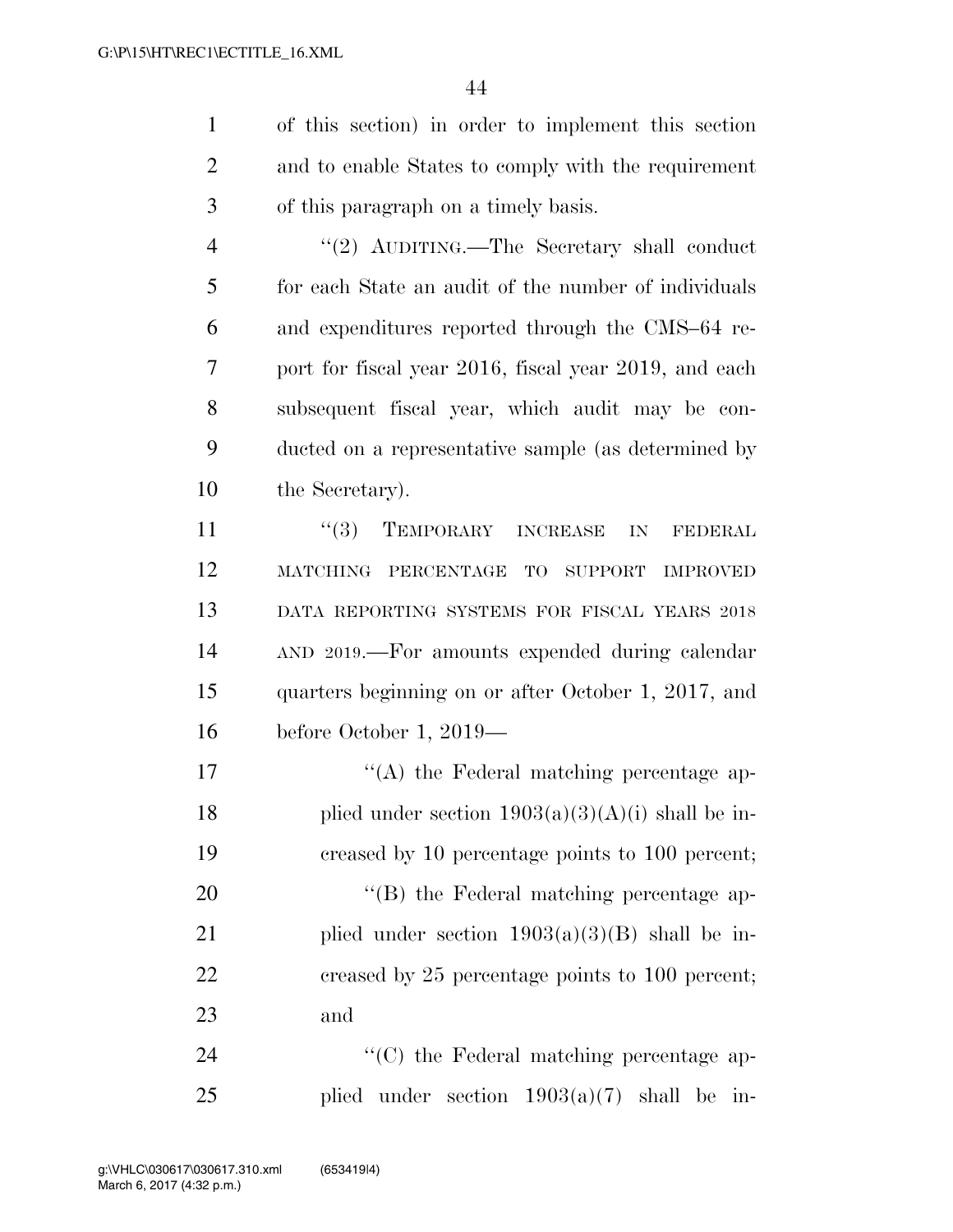creased by 10 percentage points to 60 percent but only with respect to amounts expended that are attributable to a State's additional adminis- trative expenditures to implement the data re- quirements of paragraph (1).''. **Subtitle D—Patient Relief and Health Insurance Market Stability SEC. 131. REPEAL OF COST-SHARING SUBSIDY.**  (a) IN GENERAL.—Section 1402 of the Patient Pro-tection and Affordable Care Act is repealed.

 (b) EFFECTIVE DATE.—The repeal made by sub- section (a) shall apply to cost-sharing reductions (and pay- ments to issuers for such reductions) for plan years begin-ning after December 31, 2019.

#### **SEC. 132. PATIENT AND STATE STABILITY FUND.**

 The Social Security Act (42 U.S.C. 301 et seq.) is amended by adding at the end the following new title:

# **''TITLE XXII—PATIENT AND**

## **STATE STABILITY FUND**

#### **''SEC. 2201. ESTABLISHMENT OF PROGRAM.**

 ''There is hereby established the 'Patient and State Stability Fund' to be administered by the Secretary of Health and Human Services, acting through the Adminis- trator of the Centers for Medicare & Medicaid Services (in this section referred to as the 'Administrator'), to pro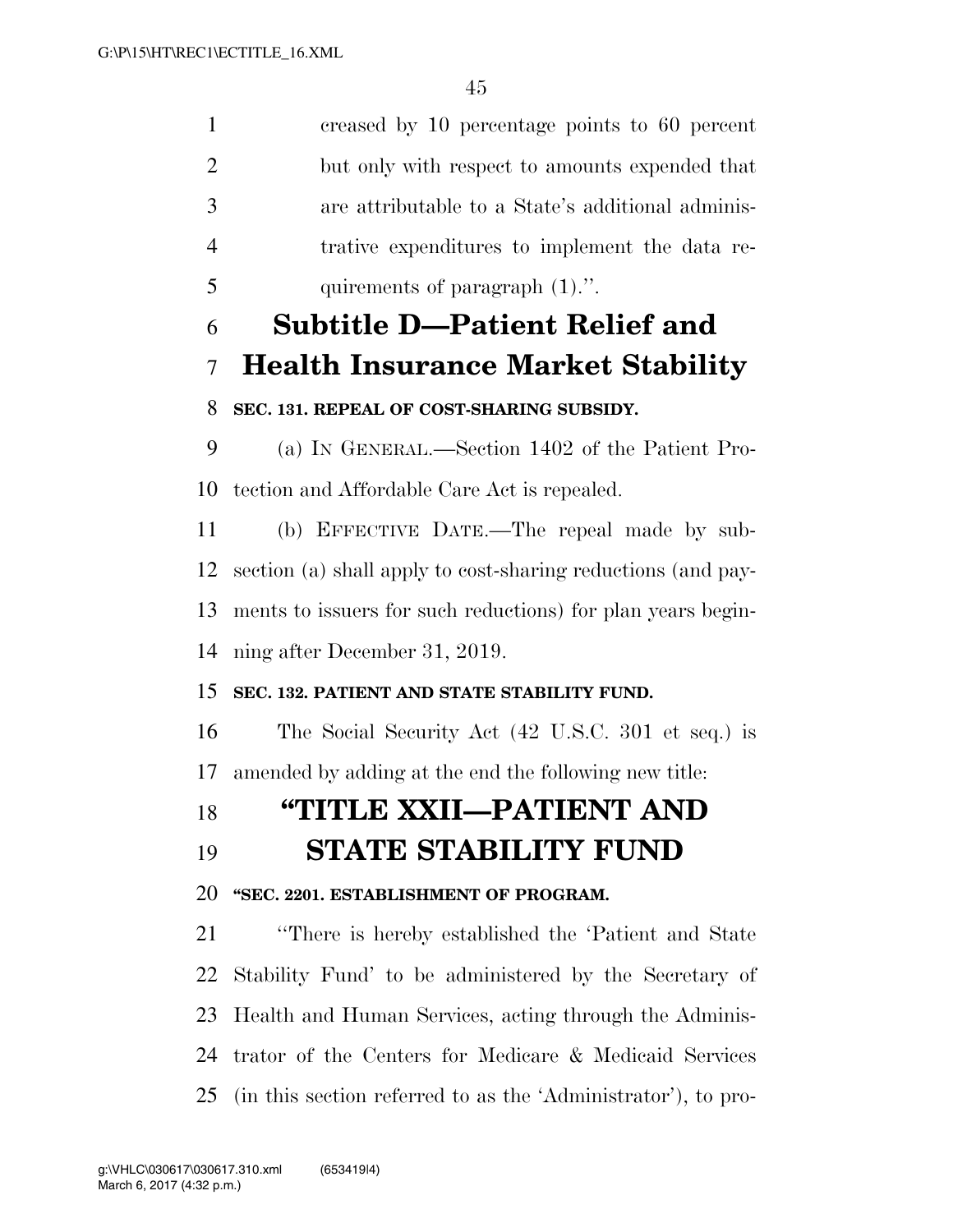vide funding, in accordance with this title, to the 50 States and the District of Columbia (each referred to in this sec- tion as a 'State') during the period, subject to section 2204(c), beginning on January 1, 2018, and ending on December 31, 2026, for the purposes described in section 2202.

#### **''SEC. 2202. USE OF FUNDS.**

 ''A State may use the funds allocated to the State under this title for any of the following purposes:

 $\frac{10}{2}$  ''(1) Helping, through the provision of financial assistance, high-risk individuals who do not have ac- cess to health insurance coverage offered through an employer enroll in health insurance coverage in the individual market in the State, as such market is de- fined by the State (whether through the establish- ment of a new mechanism or maintenance of an ex-isting mechanism for such purpose).

18 ''(2) Providing incentives to appropriate entities to enter into arrangements with the State to help stabilize premiums for health insurance coverage in the individual market, as such markets are defined by the State.

23 "(3) Reducing the cost for providing health in- surance coverage in the individual market and small group market, as such markets are defined by the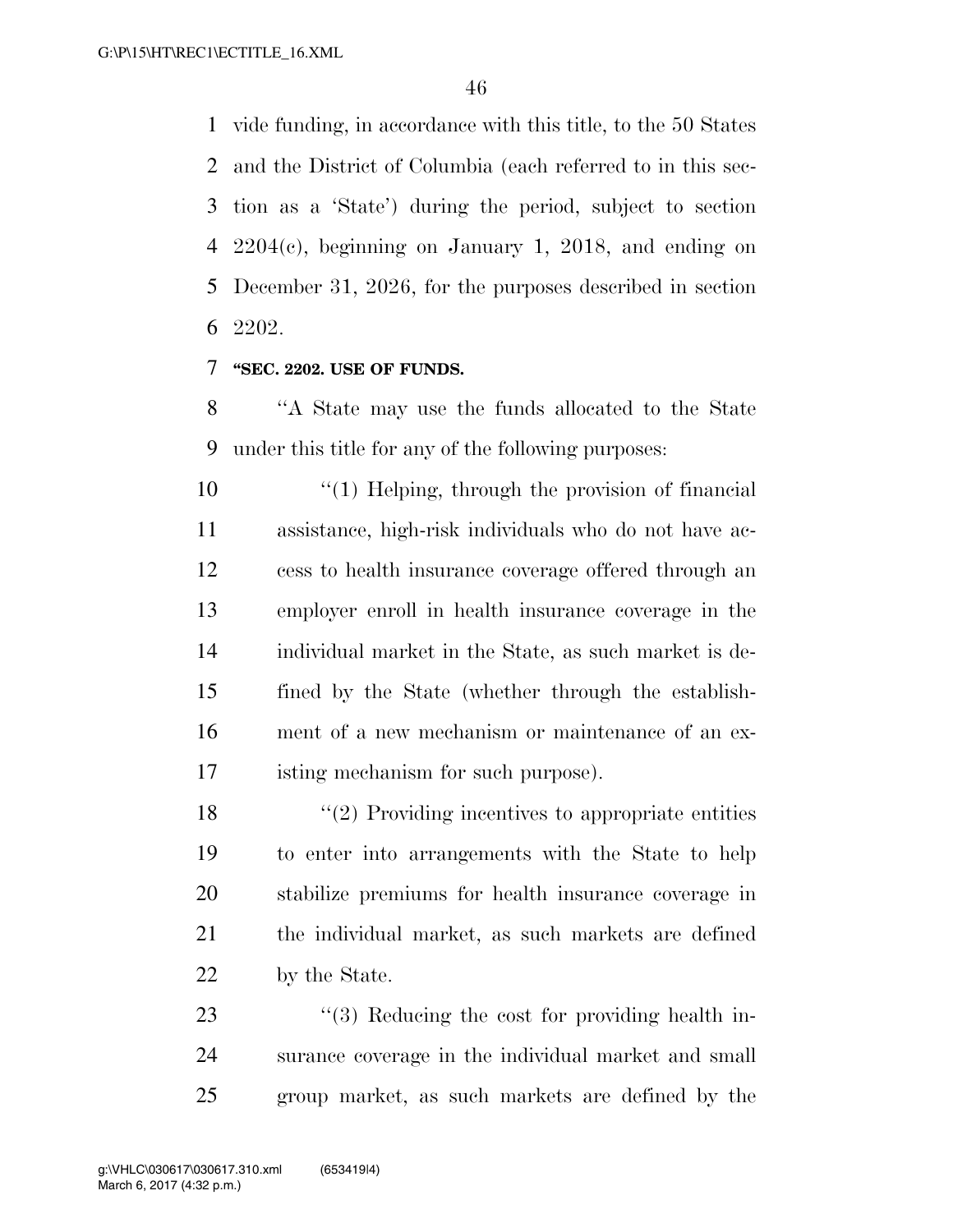State, to individuals who have, or are projected to have, a high rate of utilization of health services (as measured by cost).

 ''(4) Promoting participation in the individual market and small group market in the State and in- creasing health insurance options available through such market.

 ''(5) Promoting access to preventive services; dental care services (whether preventive or medically necessary); vision care services (whether preventive or medically necessary); prevention, treatment, or re- covery support services for individuals with mental or substance use disorders; or any combination of such services.

 ''(6) Providing payments, directly or indirectly, to health care providers for the provision of such health care services as are specified by the Adminis-trator.

 $\frac{1}{2}$   $\frac{1}{2}$  Providing assistance to reduce out-of-pock- et costs, such as copayments, coinsurance, pre- miums, and deductibles, of individuals enrolled in health insurance coverage in the State.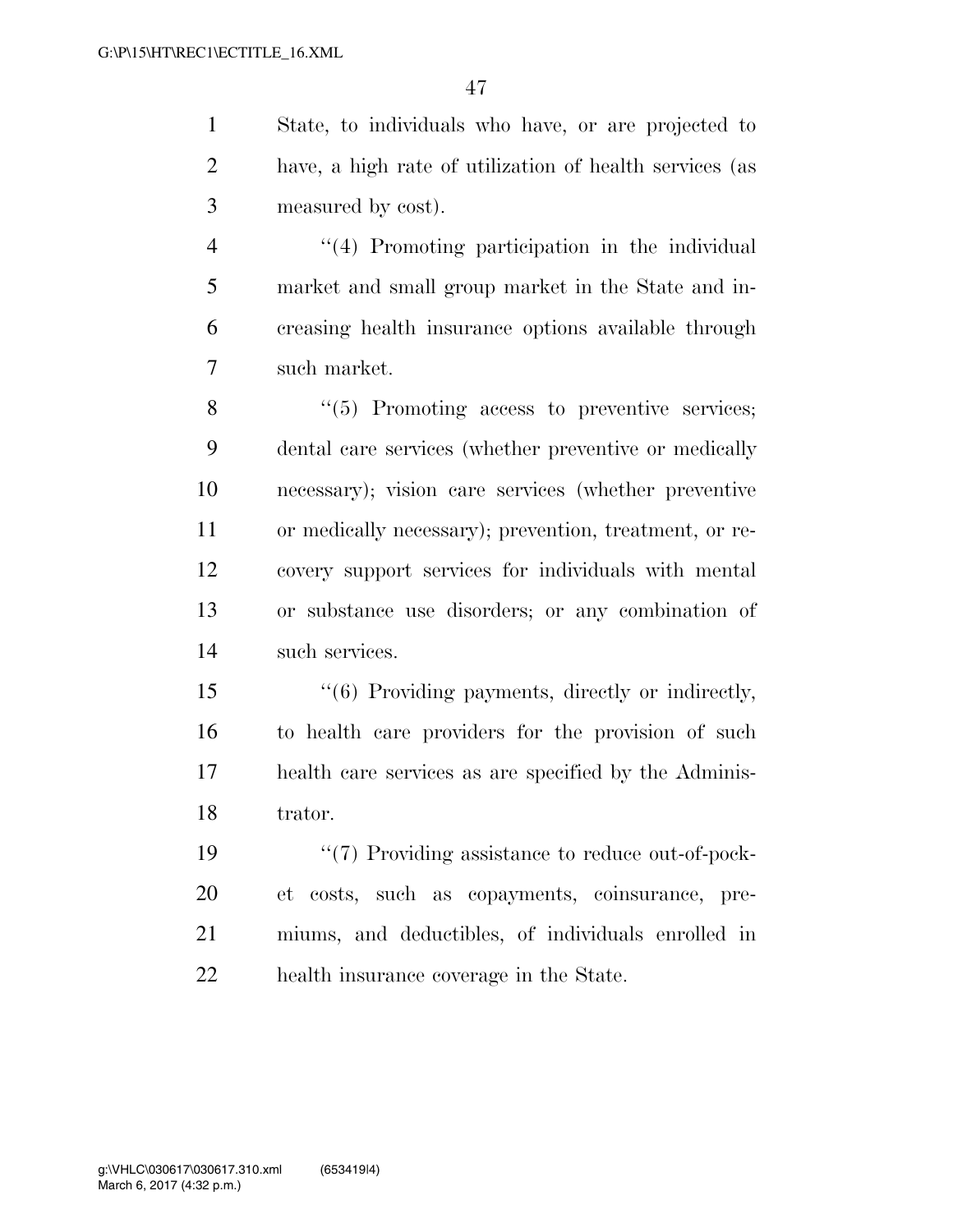# **''SEC. 2203. STATE ELIGIBILITY AND APPROVAL; DEFAULT SAFEGUARD.**

 ''(a) ENCOURAGING STATE OPTIONS FOR ALLOCA-TIONS.—

5 "(1) IN GENERAL.—To be eligible for an alloca- tion of funds under this title for a year during the period described in section 2201 for use for one or more purposes described in section 2202, a State shall submit to the Administrator an application at such time (but, in the case of allocations for 2018, not later than 45 days after the date of the enact- ment of this title and, in the case of allocations for a subsequent year, not later than March 31 of the previous year) and in such form and manner as specified by the Administrator and containing—

 $\mathcal{L}(\mathbf{A})$  a description of how the funds will be used for such purposes;

 ''(B) a certification that the State will make, from non-Federal funds, expenditures for such purposes in an amount that is not less 21 than the State percentage required for the year 22 under section  $2204(e)(1)$ ; and

23 ''(C) such other information as the Admin-istrator may require.

25 "(2) AUTOMATIC APPROVAL.—An application so submitted is approved unless the Administrator noti-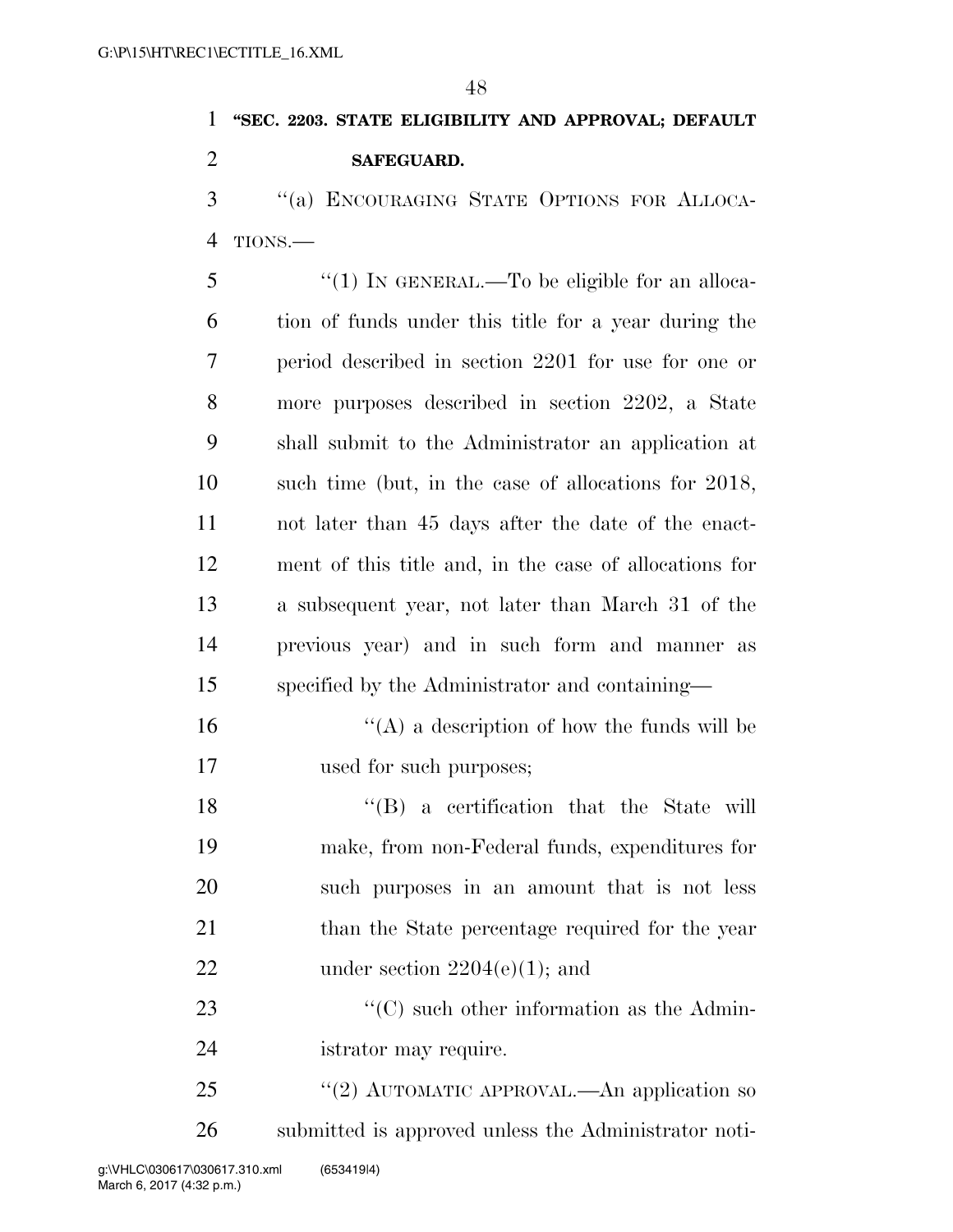| $\mathbf{1}$   | fies the State submitting the application, not later    |
|----------------|---------------------------------------------------------|
| $\overline{2}$ | than 60 days after the date of the submission of        |
| 3              | such application, that the application has been de-     |
| $\overline{4}$ | nied for not being in compliance with any require-      |
| 5              | ment of this title and of the reason for such denial.   |
| 6              | "(3) ONE-TIME APPLICATION.—If an applica-               |
| 7              | tion of a State is approved for a year, with respect    |
| 8              | to a purpose described in section 2202, such applica-   |
| 9              | tion shall be treated as approved, with respect to      |
| 10             | such purpose, for each subsequent year through          |
| 11             | 2026.                                                   |
| 12             | "(4) TREATMENT AS A STATE HEALTH CARE                   |
| 13             | PROGRAM.—Any program receiving funds from an            |
| 14             | allocation for a State under this title, including pur- |
| 15             | suant to subsection (b), shall be considered to be a    |
| 16             | State health care program' for purposes of sections     |
| 17             | 1128, 1128A, and 1128B.                                 |
| 18             | "(b) DEFAULT FEDERAL SAFEGUARD.-                        |
| 19             | $``(1)$ IN GENERAL.—                                    |
| 20             | "(A) 2018.—For allocations made under                   |
| 21             | this title for 2018, in the case of a State that        |
| 22             | does not submit an application under subsection         |
| 23             | (a) by the 45-day submission date applicable to         |
| 24             | such year under subsection $(a)(1)$ and in the          |
| 25             | case of a State that does submit such an appli-         |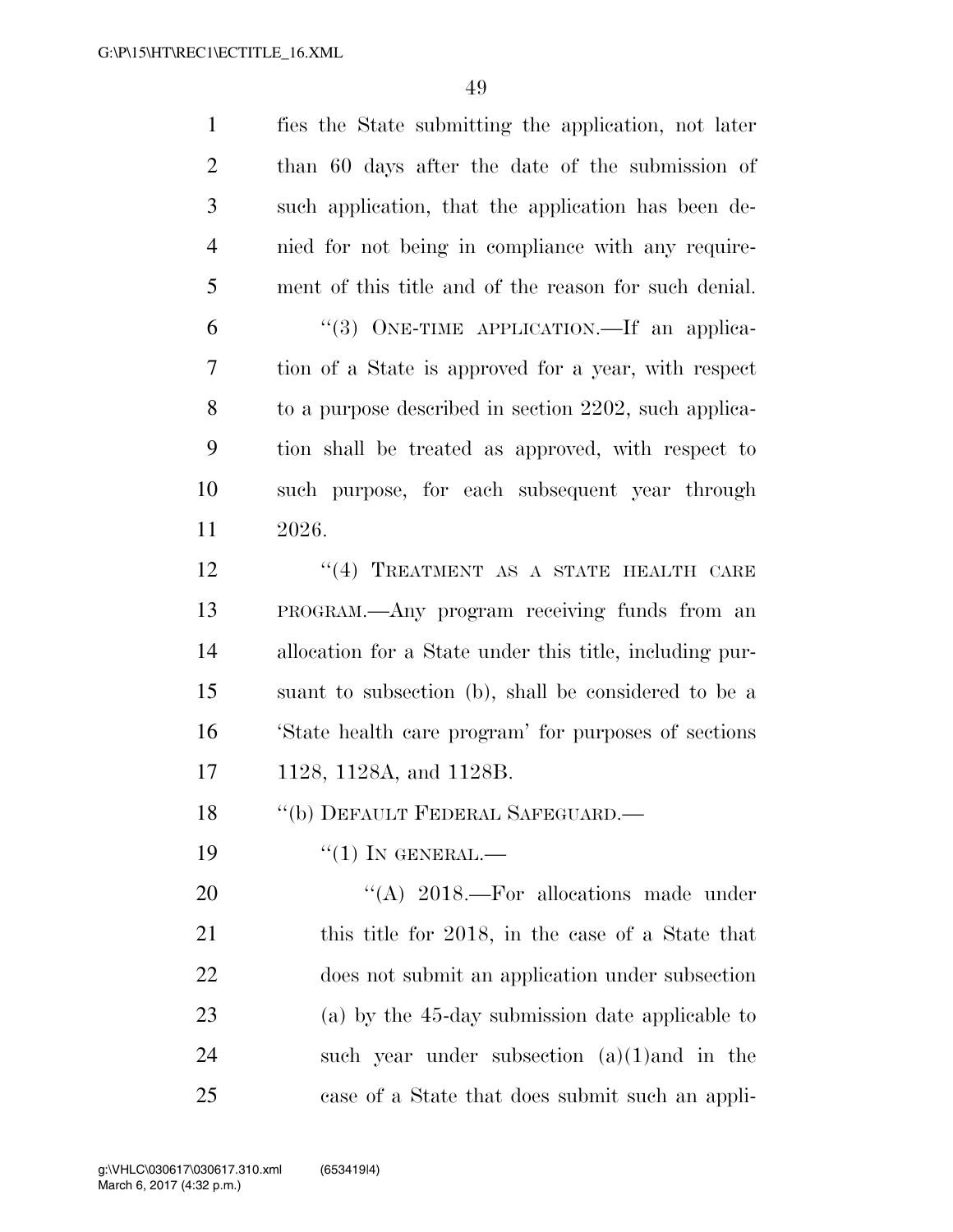cation by such date that is not approved, sub-2 iect to section  $2204(e)$ , the Administrator, in consultation with the State insurance commis- sioner, shall use the allocation that would other- wise be provided to the State under this title for such year, in accordance with paragraph  $7 \t(2)$ , for such State.

 $\text{``(B)}\ 2019\ \text{THROUGH}\ 2026.$ —In the case of a State that does not have in effect an approved application under this section for 2019 or a subsequent year beginning during the period described in section 2201, subject to section 2204(e), the Administrator, in consultation with the State insurance commissioner, shall use the allocation that would otherwise be provided to 16 the State under this title for such year, in ac-cordance with paragraph (2), for such State.

18 "(2) REQUIRED USE FOR MARKET STABILIZA- TION PAYMENTS TO ISSUERS.—An allocation for a State made pursuant to paragraph (1) for a year shall be used to carry out the purpose described in section 2202(2) in such State by providing payments to appropriate entities described in such section with respect to claims that exceed \$50,000 (or, with re-spect to allocations made under this title for 2020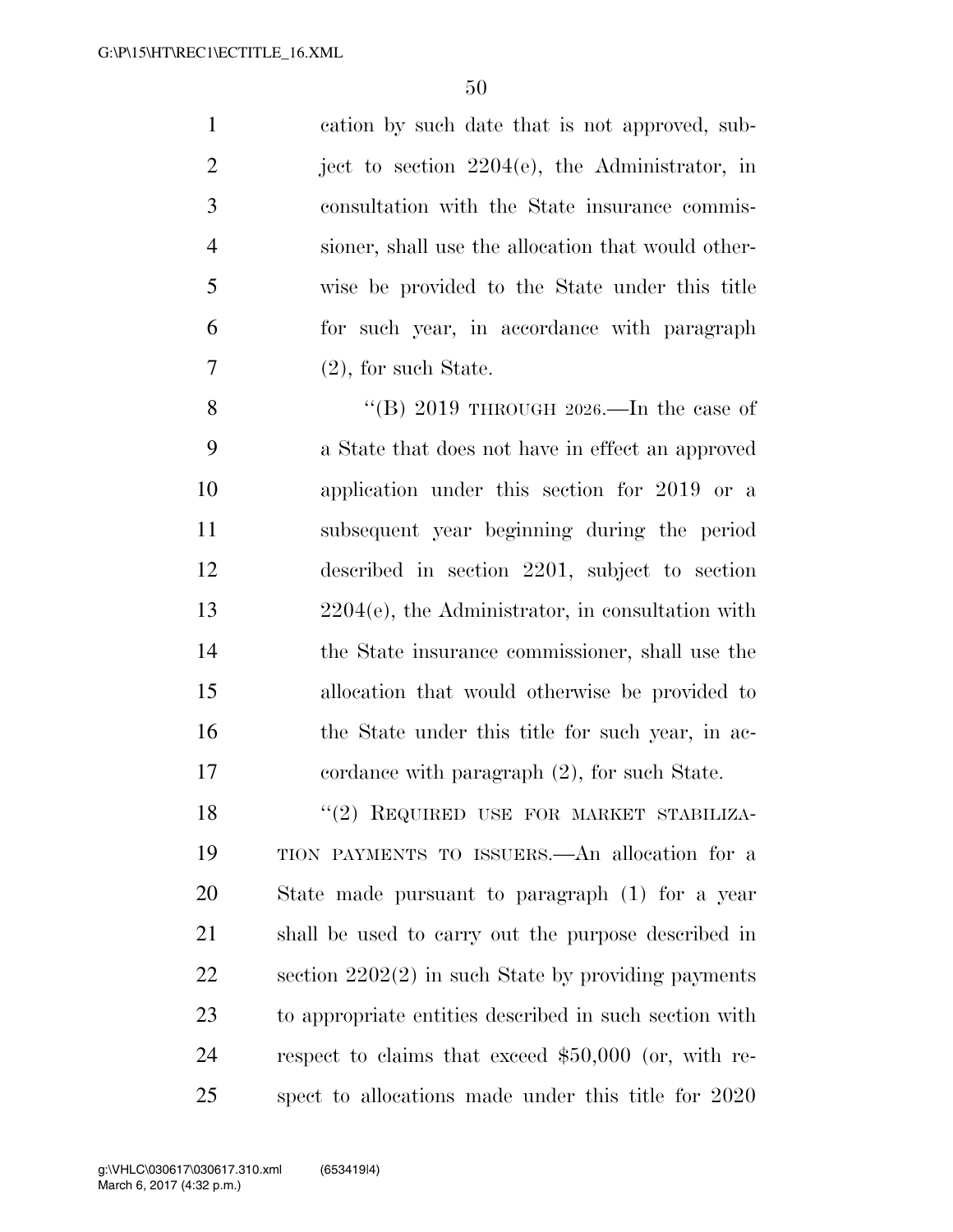or a subsequent year during the period specified in section 2201, such dollar amount specified by the Administrator), but do not exceed \$350,000 (or, with respect to allocations made under this title for 2020 or a subsequent year during such period, such dollar amount specified by the Administrator), in an amount equal to 75 percent (or, with respect to allo- cations made under this title for 2020 or a subse- quent year during such period, such percentage specified by the Administrator) of the amount of such claims.

#### **''SEC. 2204. ALLOCATIONS.**

 ''(a) APPROPRIATION.—For the purpose of providing allocations for States (including pursuant to section 2203(b)) under this title there is appropriated, out of any money in the Treasury not otherwise appropriated—

- 17  $\frac{17}{10}$  for 2018, \$15,000,000,000;
- ''(2) for 2019, \$15,000,000,000;
- 19 "(3) for 2020, \$10,000,000,000;
- ''(4) for 2021, \$10,000,000,000;
- ''(5) for 2022, \$10,000,000,000;
- ''(6) for 2023, \$10,000,000,000;
- ''(7) for 2024, \$10,000,000,000;
- 24 ''(8) for 2025, \$10,000,000,000; and
- 25 "(9) for 2026, \$10,000,000,000.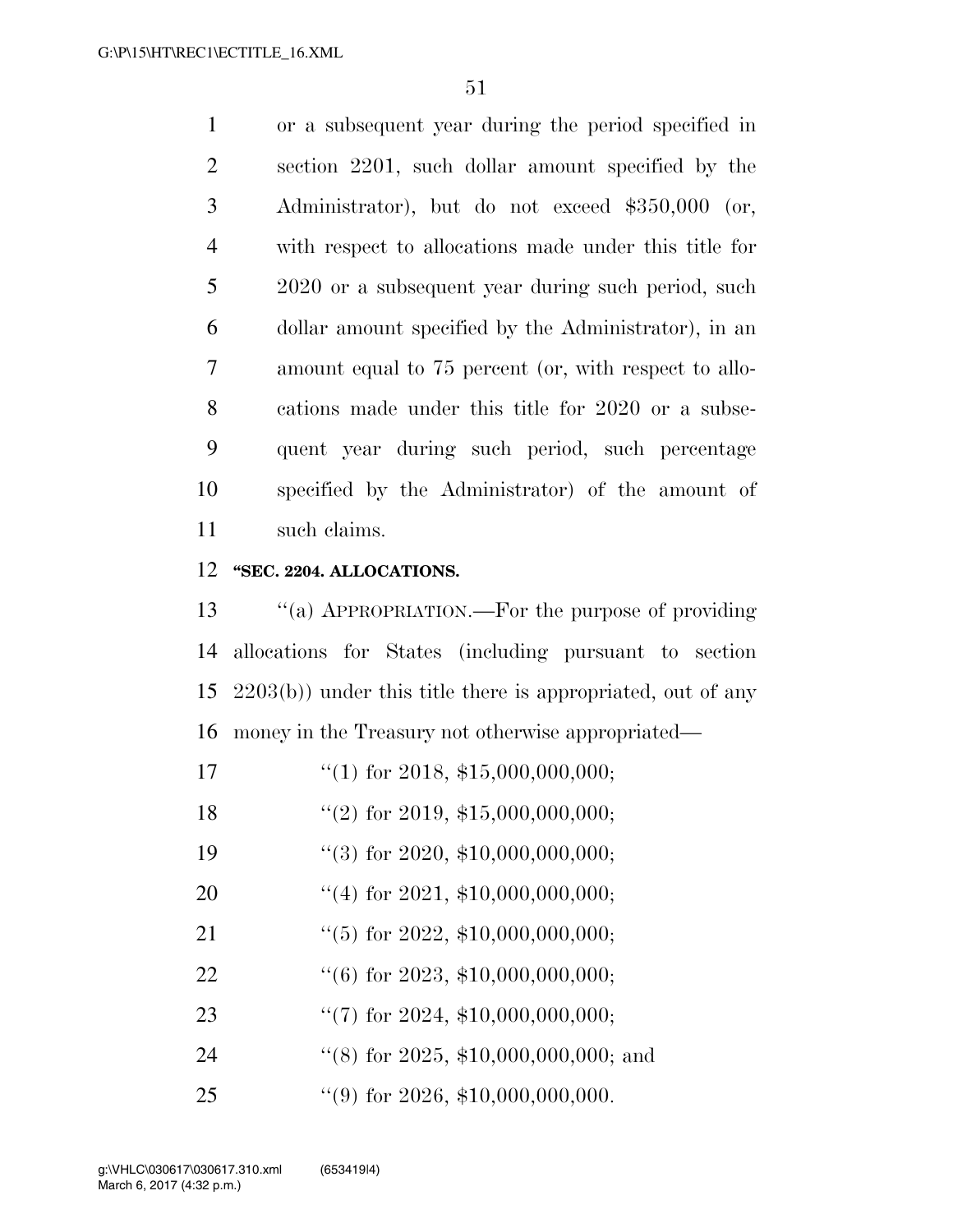|                | 52                                                |
|----------------|---------------------------------------------------|
| $\mathbf{1}$   | "(b) ALLOCATIONS.—                                |
| $\overline{2}$ | $``(1)$ PAYMENT.—                                 |
| 3              | "(A) IN GENERAL.—From amounts appro-              |
| $\overline{4}$ | priated under subsection (a) for a year, the Ad-  |
| 5              | ministrator shall, with respect to a State and    |
| 6              | not later than the date specified under subpara-  |
| $\overline{7}$ | graph (B) for such year, allocate, subject to     |
| 8              | subsection (e), for such State (including pursu-  |
| 9              | ant to section $2203(b)$ the amount determined    |
| 10             | for such State and year under paragraph (2).      |
| 11             | "(B) SPECIFIED DATE.—For purposes of              |
| 12             | subparagraph $(A)$ , the date specified in this   |
| 13             | clause is-                                        |
| 14             | "(i) for 2018, the date that is $45 \text{ days}$ |
| 15             | after the date of the enactment of this           |
| 16             | title; and                                        |
| 17             | "(ii) for 2019 and subsequent years,              |
| 18             | January 1 of the respective year.                 |
| 19             | (2)<br>ALLOCATION AMOUNT DETERMINA-               |
| 20             | TIONS.                                            |
| 21             | "(A) FOR 2018 AND 2019.-                          |
| 22             | "(i) IN GENERAL.—For purposes of                  |
| 23             | paragraph (1), the amount determined              |
| 24             | under this paragraph for 2018 and 2019            |
|                |                                                   |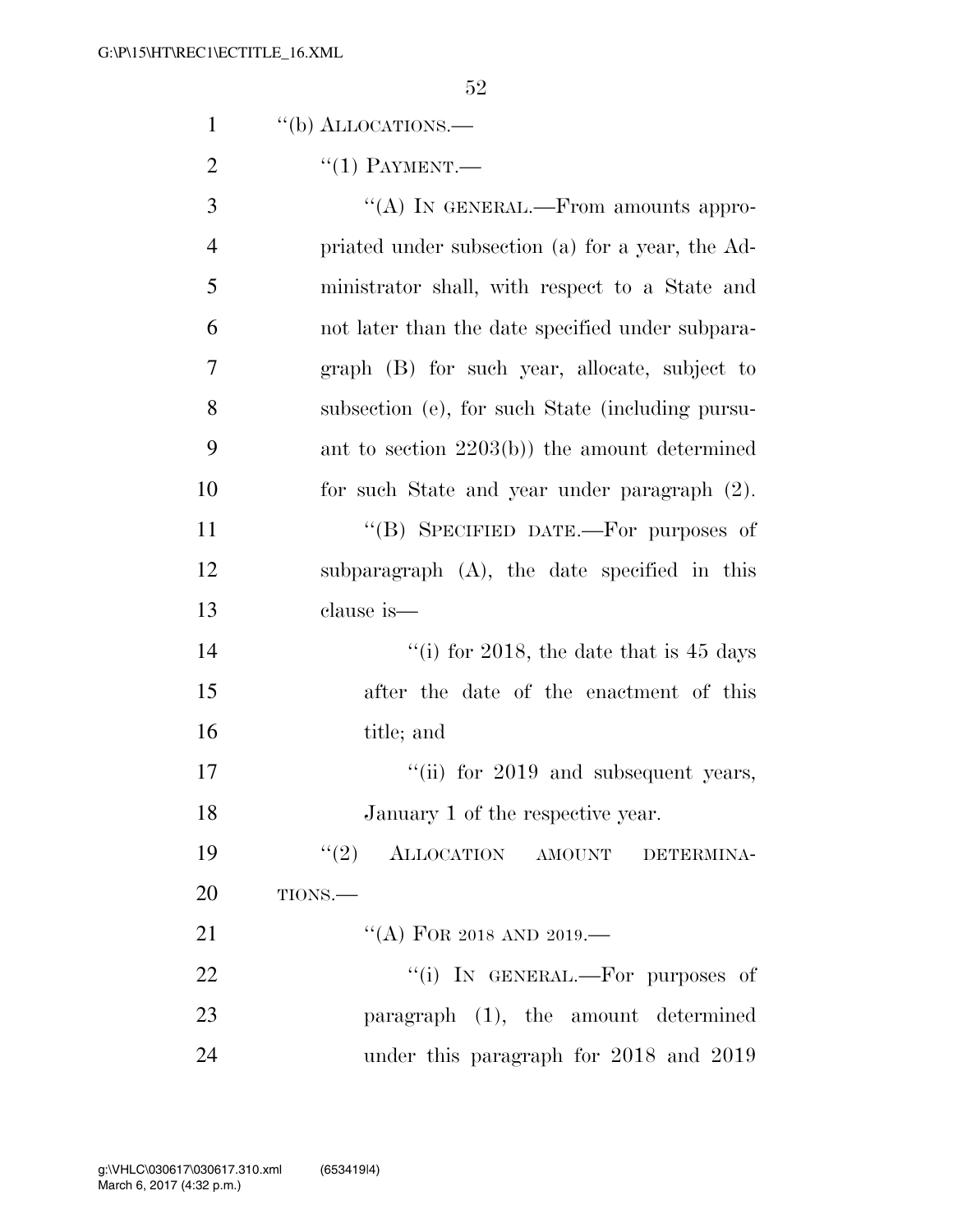| $\mathbf{1}$   | for a State is an amount equal to the sum |
|----------------|-------------------------------------------|
| $\overline{2}$ | $of$ —                                    |
| 3              | $\lq\lq$ (I) the relative incurred claims |
| $\overline{4}$ | amount described in clause (ii) for       |
| 5              | such State and year; and                  |
| 6              | "(II) the relative uninsured and          |
| $\overline{7}$ | issuer participation amount described     |
| 8              | in clause (iv) for such State and year.   |
| 9              | ``(ii)<br>RELATIVE INCURRED<br>CLAIMS     |
| 10             | AMOUNT.—For purposes of clause (i), the   |
| 11             | relative incurred claims amount described |
| 12             | in this clause for a State for 2018 and   |
| 13             | $2019$ is the product of —                |
| 14             | $\lq(1)$ 85 percent of the amount         |
| 15             | appropriated under subsection (a) for     |
| 16             | the year; and                             |
| 17             | "(II) the relative State incurred         |
| 18             | claims proportion described in clause     |
| 19             | (iii) for such State and year.            |
| 20             | "(iii) RELATIVE STATE<br><b>INCURRED</b>  |
| 21             | CLAIMS PROPORTION.—The relative State     |
| 22             | incurred claims proportion described in   |
| 23             | this clause for a State and year is the   |
| 24             | amount equal to the ratio of—             |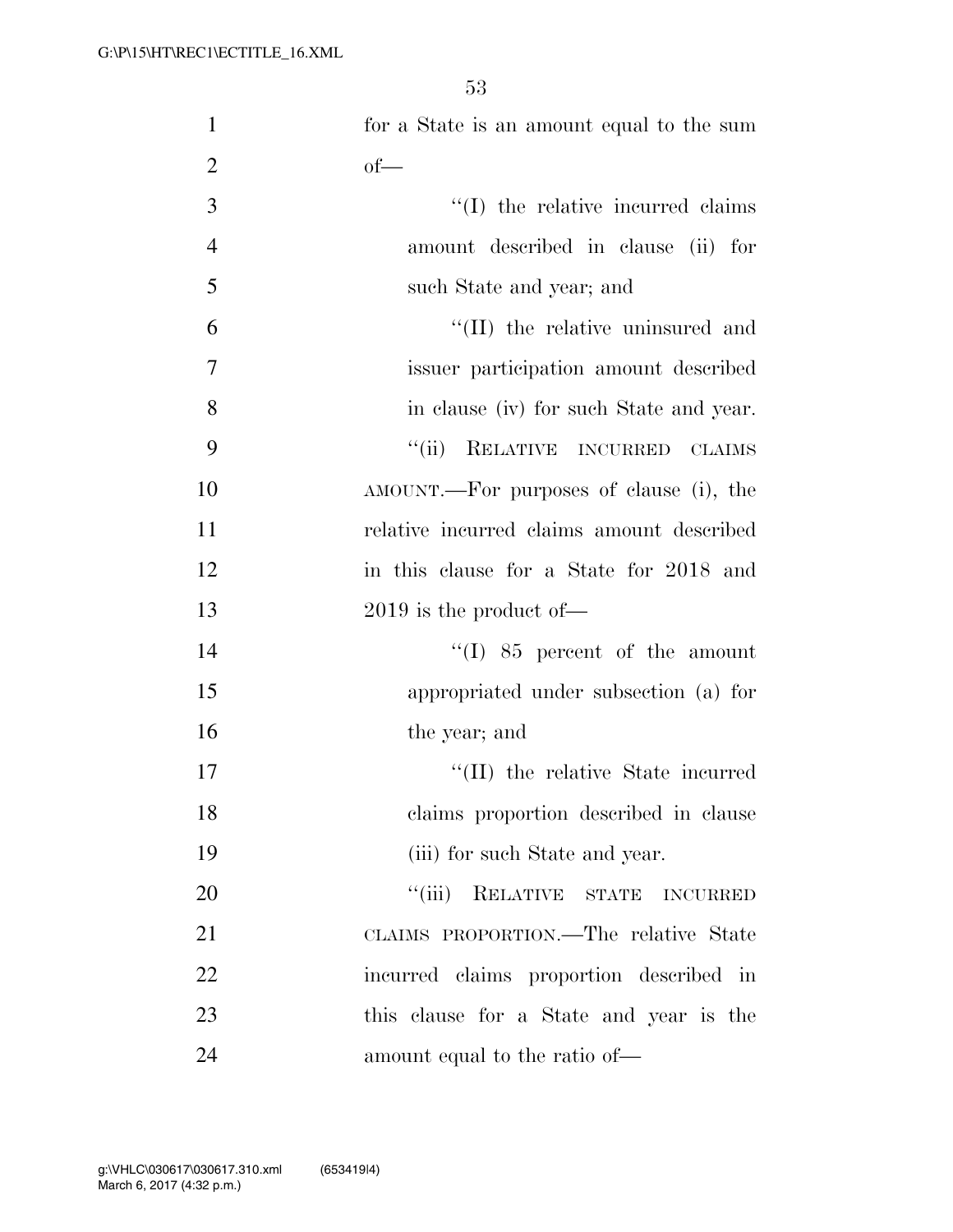| $\mathbf{1}$   | "(I) the adjusted incurred claims                                        |
|----------------|--------------------------------------------------------------------------|
| $\overline{2}$ | by the State, as reported through the                                    |
| 3              | medical loss ratio annual reporting                                      |
| $\overline{4}$ | under section 2718 of the Public                                         |
| 5              | Health Service Act for the third pre-                                    |
| 6              | vious year; to                                                           |
| $\overline{7}$ | $\lq\lq$ (II) the sum of such adjusted                                   |
| 8              | incurred claims for all States, as so                                    |
| 9              | reported, for such third previous year.                                  |
| 10             | "(iv) RELATIVE UNINSURED<br><b>AND</b>                                   |
| 11             | PARTICIPATION AMOUNT.-For<br><b>ISSUER</b>                               |
| 12             | purposes of clause (i), the relative unin-                               |
| 13             | sured and issuer participation amount de-                                |
| 14             | scribed in this clause for a State for 2018                              |
| 15             | and $2019$ is the product of —                                           |
| 16             | $\lq(1)$ 15 percent of the amount                                        |
| 17             | appropriated under subsection (a) for                                    |
| 18             | the year; and                                                            |
| 19             | "(II) the relative State uninsured                                       |
| 20             | and issuer participation proportion de-                                  |
| 21             | scribed in clause (v) for such State                                     |
| 22             | and year.                                                                |
| 23             | "(v) RELATIVE STATE UNINSURED                                            |
| 24             | $\operatorname{AND}$<br><b>PARTICIPATION</b><br><b>ISSUER</b><br>PROPOR- |
| 25             | TION.—The relative State uninsured and                                   |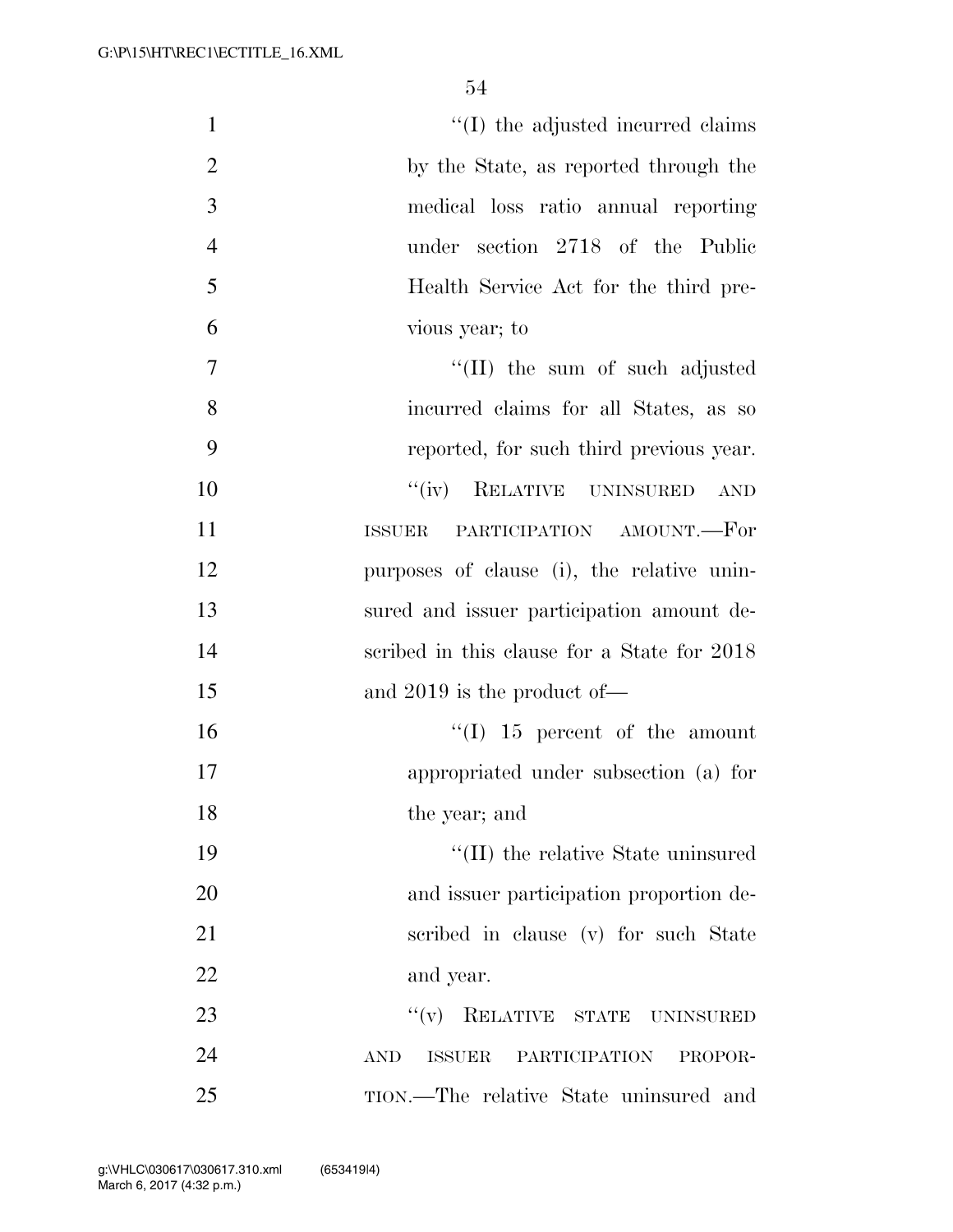| $\mathbf{1}$   | issuer participation proportion described in |
|----------------|----------------------------------------------|
| $\overline{2}$ | this clause for a State and year is—         |
| 3              | $\lq\lq$ in the case of a State not          |
| $\overline{4}$ | described in clause (vi) for such year,      |
| 5              | $0;$ and                                     |
| 6              | "(II) in the case of a State de-             |
| $\overline{7}$ | scribed in clause (vi) for such year,        |
| 8              | the amount equal to the ratio of—            |
| 9              | "(aa) the number of individ-                 |
| 10             | uals residing in such State who              |
| 11             | for the third preceding year were            |
| 12             | not enrolled in a health plan or             |
| 13             | otherwise did not have health in-            |
| 14             | <i>(including)</i><br>surance coverage       |
| 15             | through a Federal or State                   |
| 16             | health program) and whose in-                |
| 17             | come is below 100 percent of the             |
| 18             | poverty line applicable to a family          |
| 19             | of the size involved; to                     |
| 20             | "(bb) the sum of the num-                    |
| 21             | ber of such individuals for all              |
| 22             | States described in clause (vi) for          |
| 23             | the third preceding year.                    |
| 24             | "(vi) STATES DESCRIBED.-For pur-             |
| 25             | poses of clause (v), a State is described in |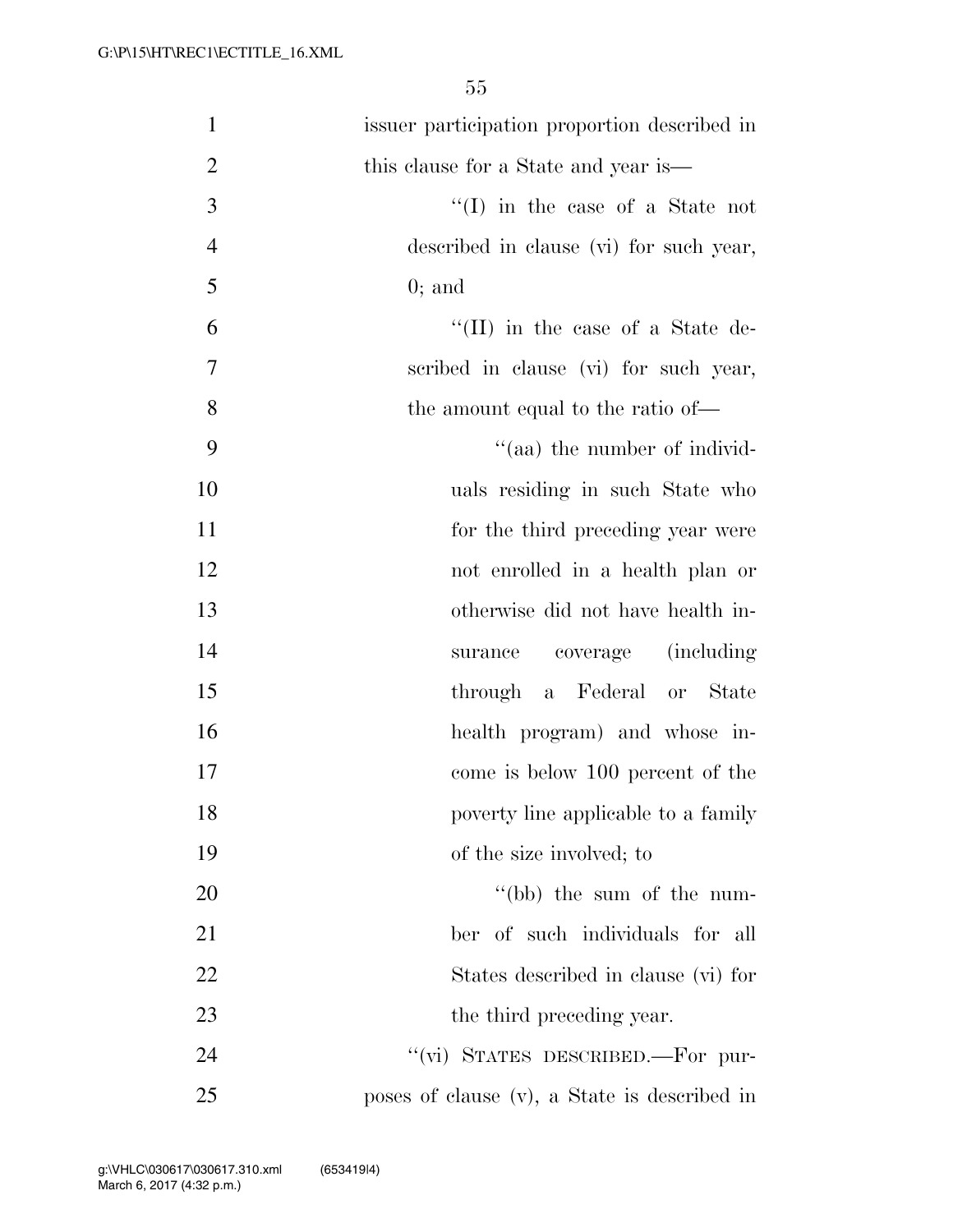| $\mathbf{1}$   | this clause, with respect to 2018 and 2019,     |
|----------------|-------------------------------------------------|
| $\overline{2}$ | if the State satisfies either of the following  |
| 3              | criterion:                                      |
| $\overline{4}$ | "(I) The number of individuals                  |
| 5              | residing in such State and described            |
| 6              | in clause $(v)(II)(aa)$ was higher in           |
| 7              | 2015 than 2013.                                 |
| 8              | $\lq\lq$ (II) The State have fewer than         |
| 9              | three health insurance issuers offering         |
| 10             | qualified health plans through the Ex-          |
| 11             | change for 2017.                                |
| 12             | "(B) FOR 2020 THROUGH 2026.-For pur-            |
| 13             | poses of paragraph (1), the amount determined   |
| 14             | under this paragraph for a year (beginning with |
| 15             | 2020) during the period described in section    |
| 16             | 2201 for a State is an amount determined in     |
| 17             | accordance with an allocation methodology spec- |
| 18             | ified by the Administrator which—               |
| 19             | "(i) takes into consideration the ad-           |
| 20             | justed incurred claims of such State, the       |
| 21             | number of residents of such State who for       |
| 22             | the previous year were not enrolled in a        |
| 23             | health plan or otherwise did not have           |
| 24             | health insurance coverage (including            |
| 25             | through a Federal or State health pro-          |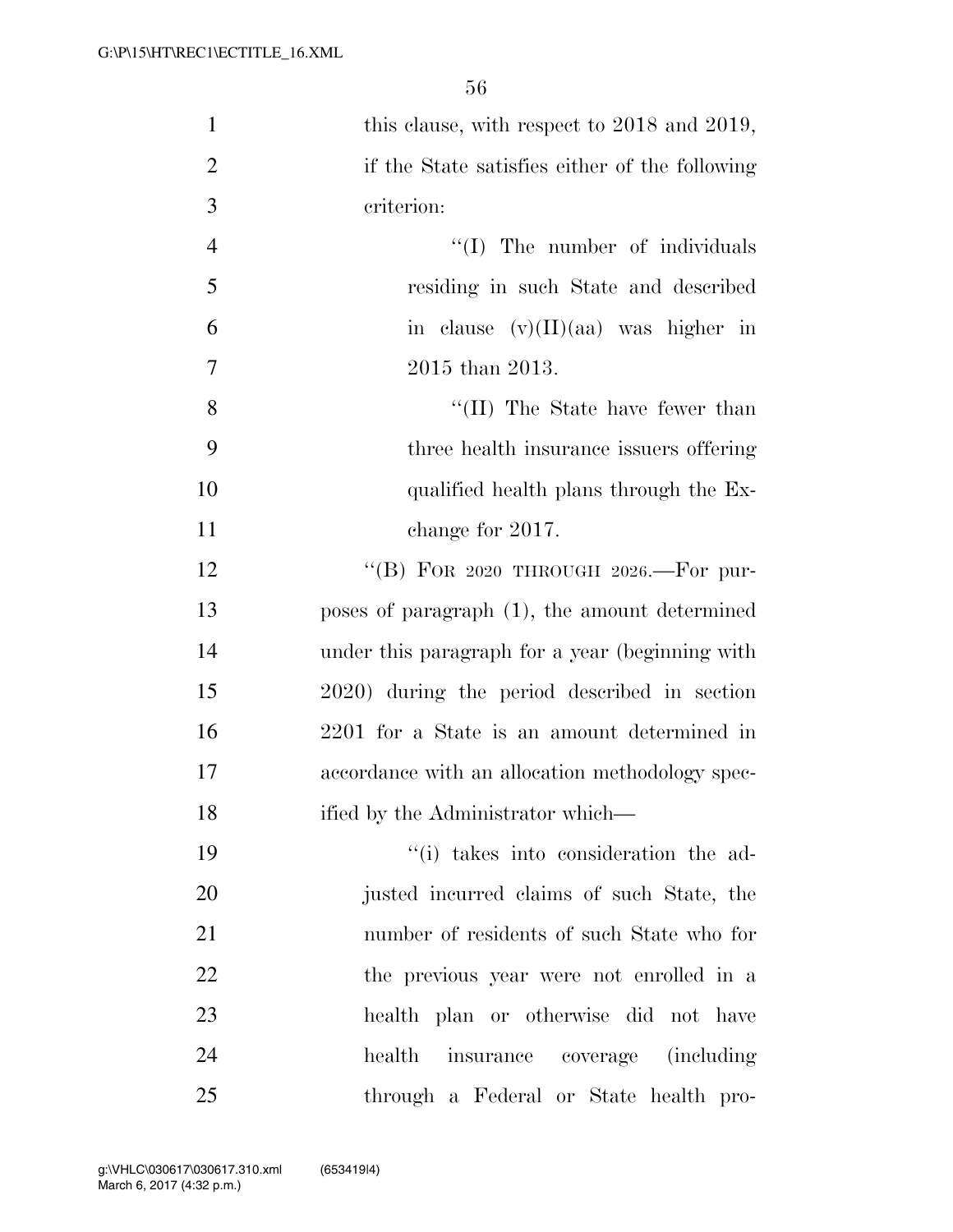|                | gram) and whose income is below 100 per-     |
|----------------|----------------------------------------------|
| 2              | cent of the poverty line applicable to a     |
| 3              | family of the size involved, and the number  |
| $\overline{4}$ | of health insurance issuers participating in |
| 5              | the insurance market in such State for       |
| 6              | such year;                                   |
| 7              | "(ii) is established after consultation      |
| 8              | with health care consumers, health insur-    |
|                |                                              |

 ance issuers, State insurance commis- sioners, and other stakeholders and after taking into consideration additional cost and risk factors that may inhibit health care consumer and health insurance issuer participation; and

15 ''(iii) reflects the goals of improving 16 the health insurance risk pool, promoting a more competitive health insurance market, and increasing choice for health care con-sumers.

20 "(c) ANNUAL DISTRIBUTION OF PREVIOUS YEAR'S REMAINING FUNDS.— In carrying out subsection (b), the Administrator shall, with respect to a year (beginning with 2020 and ending with 2027), not later than March 31 of such year—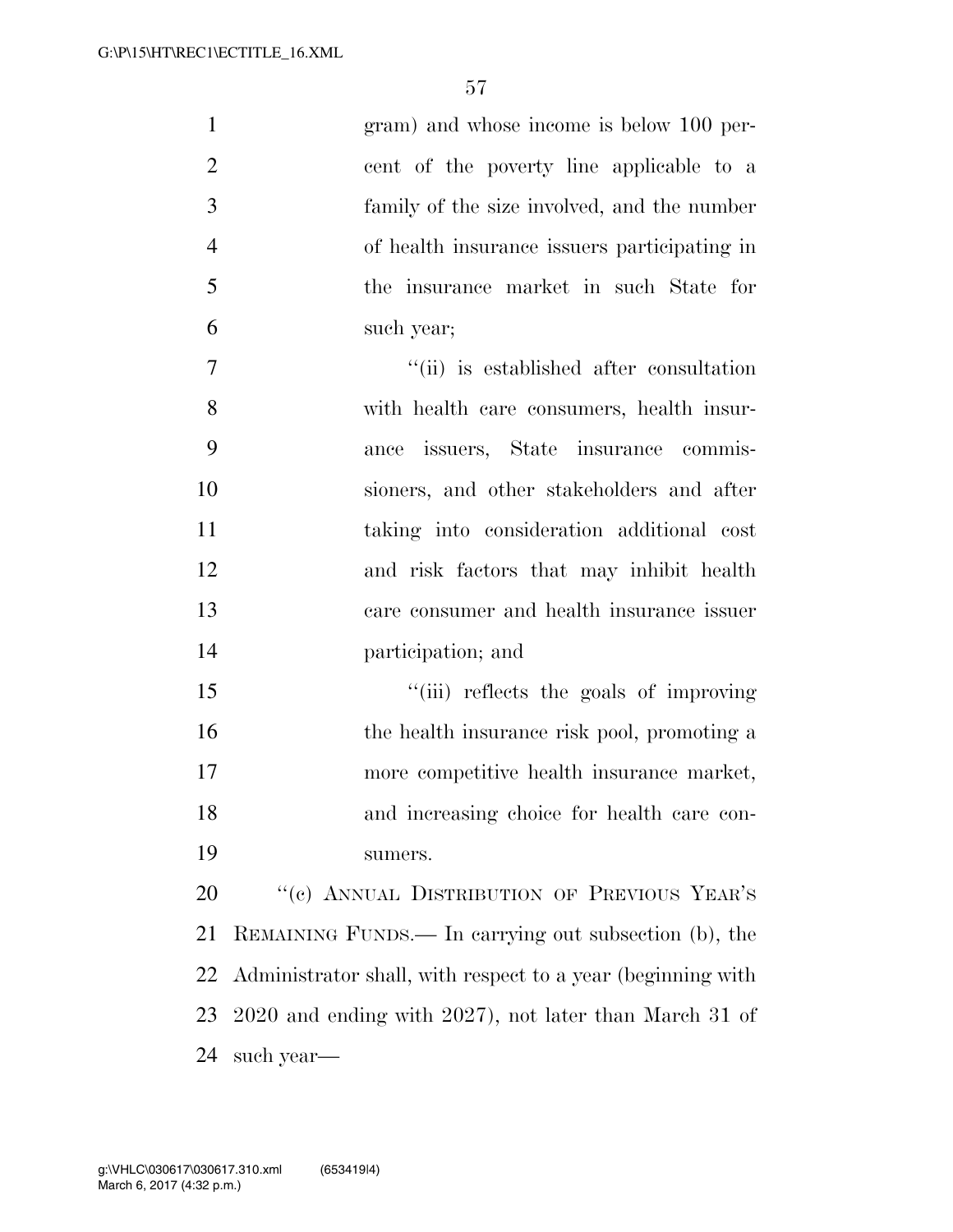| $\mathbf{1}$   | $\lq(1)$ determine the amount of funds, if any,       |
|----------------|-------------------------------------------------------|
| $\overline{2}$ | from the amounts appropriated under subsection (a)    |
| 3              | for the previous year but not allocated for such pre- |
| $\overline{4}$ | vious year; and                                       |
| 5              | $f'(2)$ if the Administrator determines that any      |
| 6              | funds were not so allocated for such previous year,   |
| 7              | allocate such remaining funds, in accordance with     |
| 8              | the allocation methodology specified pursuant to      |
| 9              | subsection $(b)(2)(B)$ —                              |
| 10             | $\lq\lq$ to States that have submitted an ap-         |
| 11             | plication approved under section $2203(a)$ for        |
| 12             | such previous year for any purpose for which          |
|                |                                                       |
| 13             | such an application was approved; and                 |
| 14             | "(B) for States for which allocations were            |
| 15             | made pursuant to section $2203(b)$ for such pre-      |
| 16             | vious year, to be used by the Administrator for       |
| 17             | such States, to carry out the purpose described       |
| 18             | in section $2202(2)$ in such States by providing      |
| 19             | payments to appropriate entities described in         |
| 20             | such section with respect to claims that exceed       |
| 21             | \$1,000,000;                                          |
| 22             | with, respect to a year before 2027, any remaining    |
| 23             | funds being made available for allocations to States  |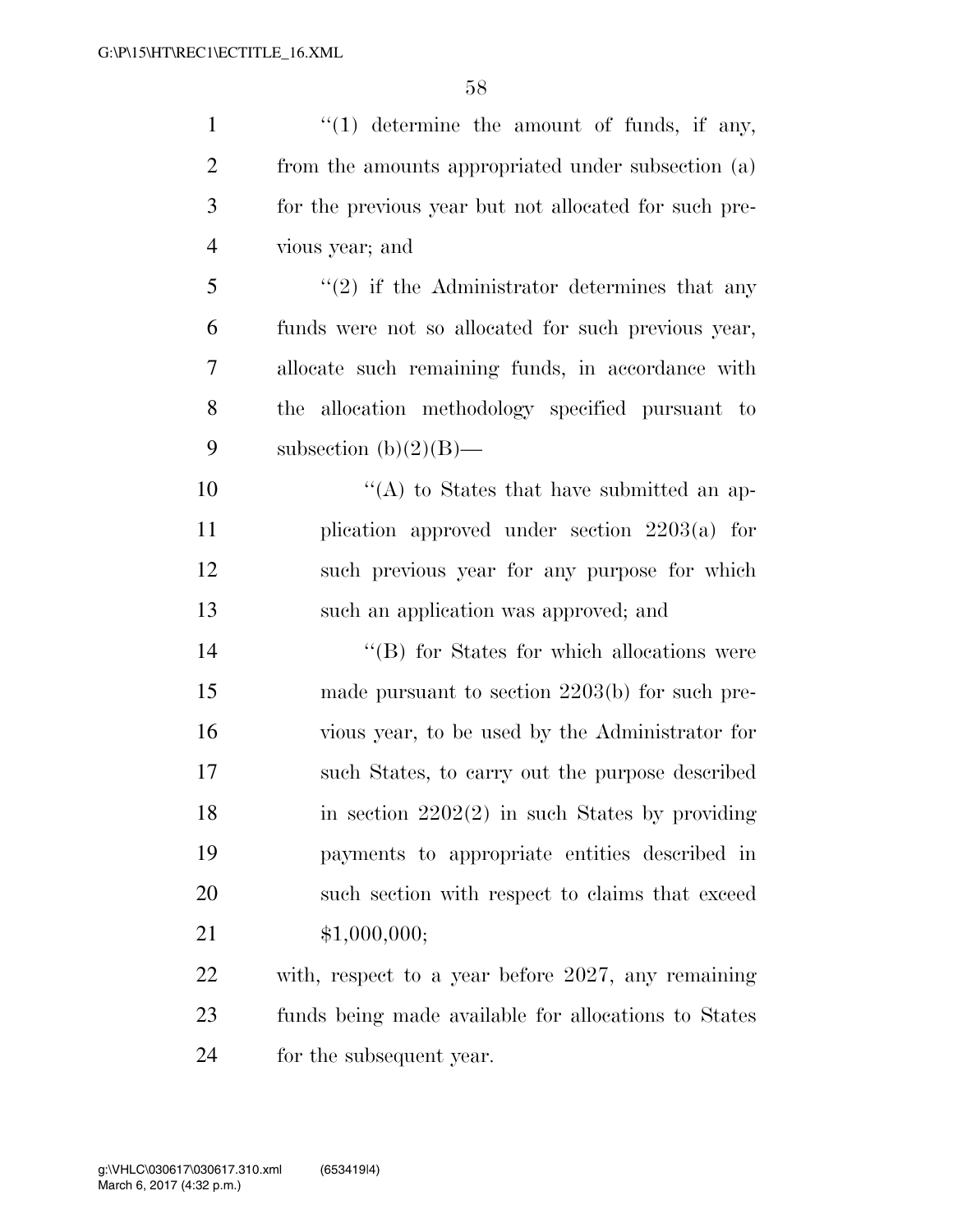''(d) AVAILABILITY.—Amounts appropriated under subsection (a) for a year and allocated to States in accord- ance with this section shall remain available for expendi-ture through December 31, 2027.

 ''(e) CONDITIONS FOR AND LIMITATIONS ON RE- CEIPT OF FUNDS.—The Secretary may not make an allo- cation under this title for a State, with respect to a pur-pose described in section 2202—

 ''(1) in the case of an allocation that would be made to a State pursuant to section 2203(a), if the State does not agree that the State will make avail- able non-Federal contributions towards such purpose in an amount equal to—

14  $\langle (A)$  for 2020, 7 percent of the amount al- located under this subsection to such State for such year and purpose;

17  $\text{``(B)}$  for 2021, 14 percent of the amount allocated under this subsection to such State for such year and purpose;

20  $\frac{1}{20}$  (C) for 2022, 21 percent of the amount allocated under this subsection to such State 22 for such year and purpose;

23 "'(D) for 2023, 28 percent of the amount allocated under this subsection to such State for such year and purpose;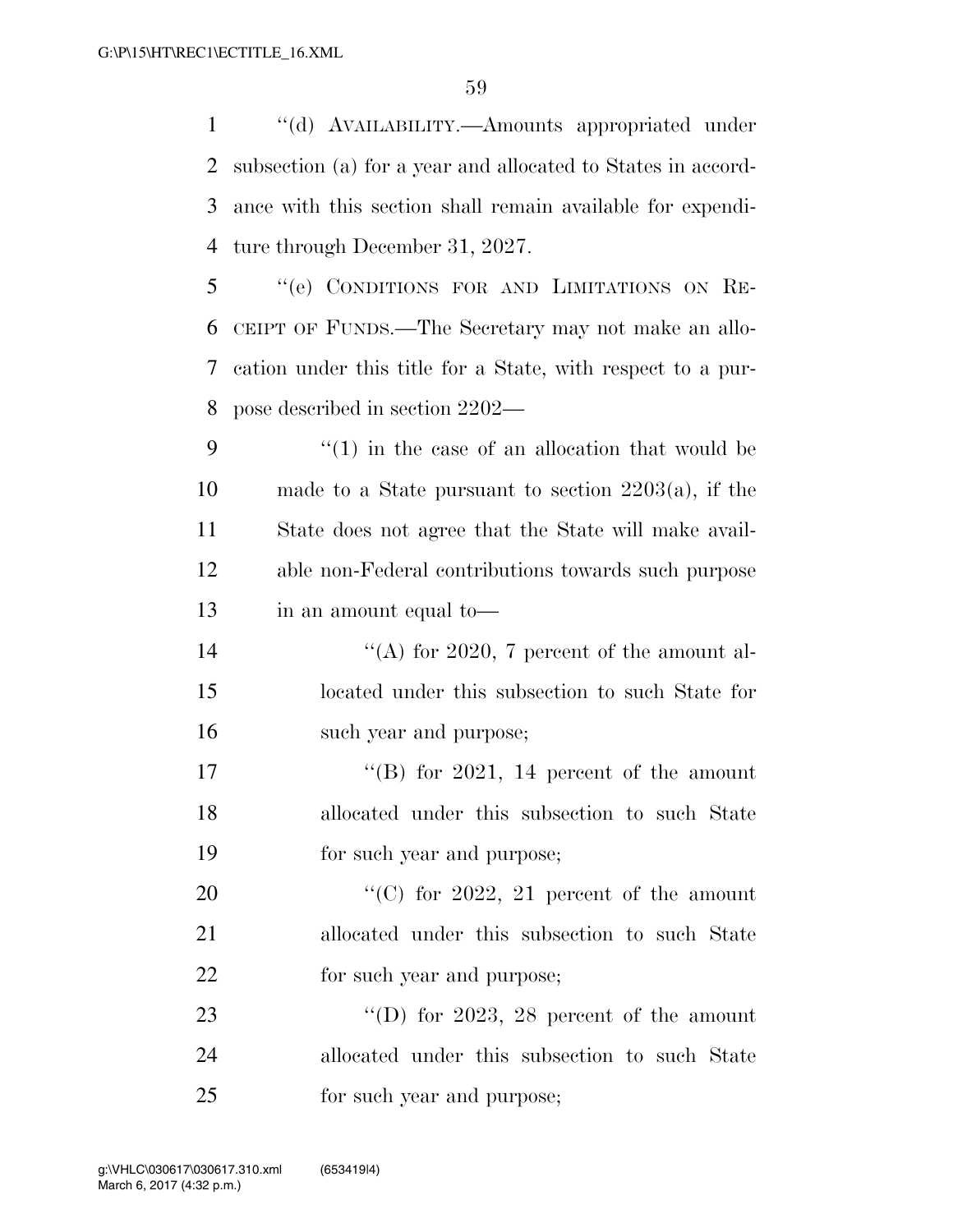| $\mathbf{1}$   | "(E) for 2024, 35 percent of the amount                 |
|----------------|---------------------------------------------------------|
| $\overline{2}$ | allocated under this subsection to such State           |
| 3              | for such year and purpose;                              |
| $\overline{4}$ | "(F) for 2025, 42 percent of the amount                 |
| 5              | allocated under this subsection to such State           |
| 6              | for such year and purpose; and                          |
| 7              | $\lq\lq(G)$ for 2026, 50 percent of the amount          |
| 8              | allocated under this subsection to such State           |
| 9              | for such year and purpose;                              |
| 10             | $\lq(2)$ in the case of an allocation that would be     |
| 11             | made for a State pursuant to section $2203(b)$ , if the |
| 12             | State does not agree that the State will make avail-    |
| 13             | able non-Federal contributions towards such purpose     |
| 14             | in an amount equal to—                                  |
| 15             | "(A) for 2020, 10 percent of the amount                 |
| 16             | allocated under this subsection to such State           |
| 17             | for such year and purpose;                              |
| 18             | "(B) for 2021, 20 percent of the amount                 |
| 19             | allocated under this subsection to such State           |
| 20             | for such year and purpose; and                          |
| 21             | "(C) for $2022$ , 30 percent of the amount              |
| 22             | allocated under this subsection to such State           |
| 23             | for such year and purpose;                              |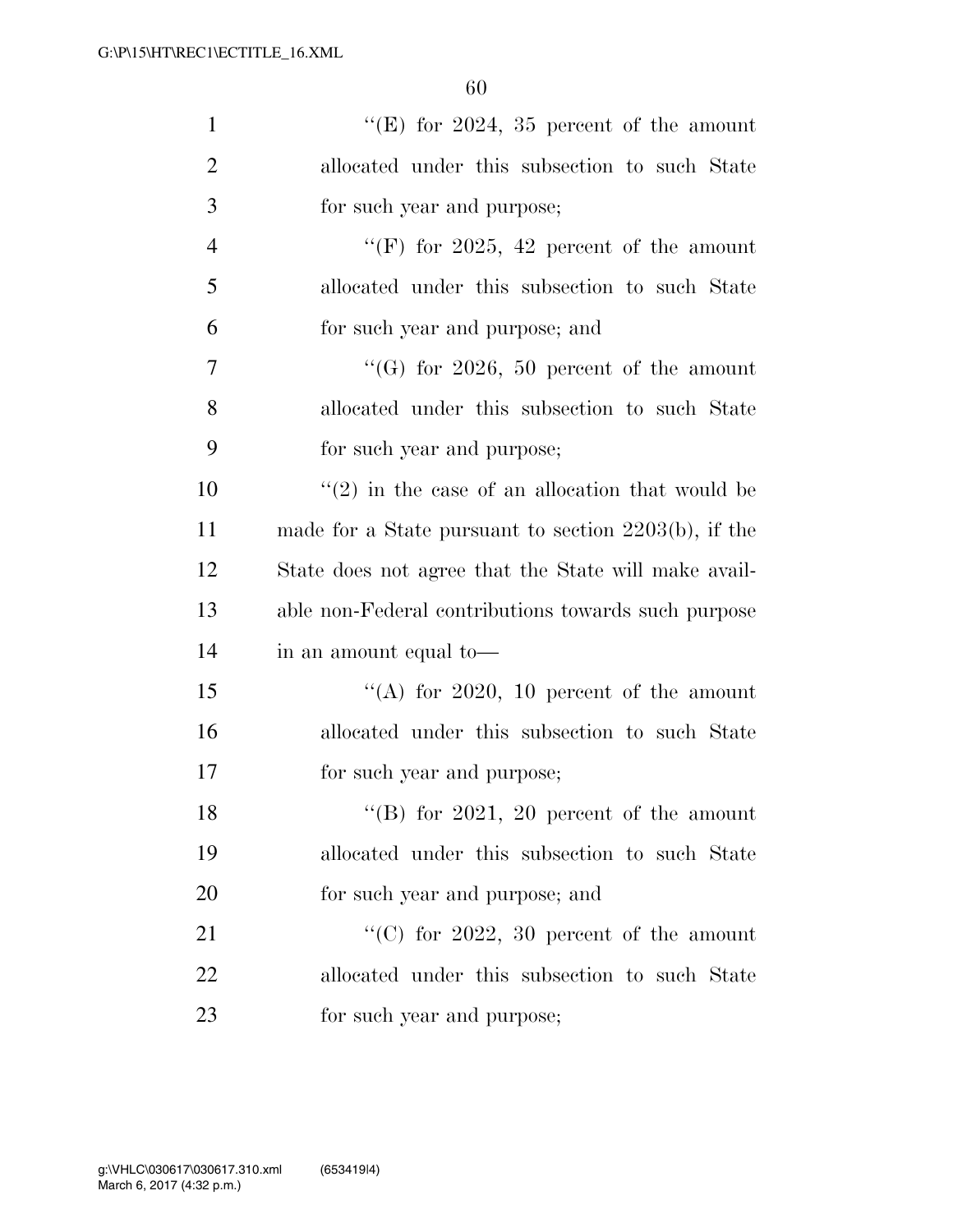| $\mathbf{1}$   | "(D) for 2023, 40 percent of the amount             |
|----------------|-----------------------------------------------------|
| $\overline{2}$ | allocated under this subsection to such State       |
| 3              | for such year and purpose;                          |
| $\overline{4}$ | "(E) for 2024, 50 percent of the amount             |
| 5              | allocated under this subsection to such State       |
| 6              | for such year and purpose;                          |
| $\overline{7}$ | "(F) for 2025, 50 percent of the amount             |
| 8              | allocated under this subsection to such State       |
| 9              | for such year and purpose; and                      |
| 10             | "(G) for $2026$ , 50 percent of the amount          |
| 11             | allocated under this subsection to such State       |
| 12             | for such year and purpose; or                       |
| 13             | $(3)$ if such an allocation for such purpose        |
| 14             | would not be permitted under subsection $(e)(7)$ of |
| 15             | section 2105 if such allocation were payment made   |
| 16             | under such section.".                               |
| 17             | SEC. 133. CONTINUOUS HEALTH INSURANCE COVERAGE IN-  |
| 18             | <b>CENTIVE.</b>                                     |
| 19             | Subpart I of part A of title XXVII of the Public    |
| 20             | Health Service Act is amended—                      |
| 21             | (1) in section $2701(a)(1)(B)$ , by striking "such  |
| 22             | rate" and inserting "subject to section 2711, such  |
| 23             | rate";                                              |
| 24             | $(2)$ by redesignating the second section 2709 as   |
| 25             | section $2710$ ; and                                |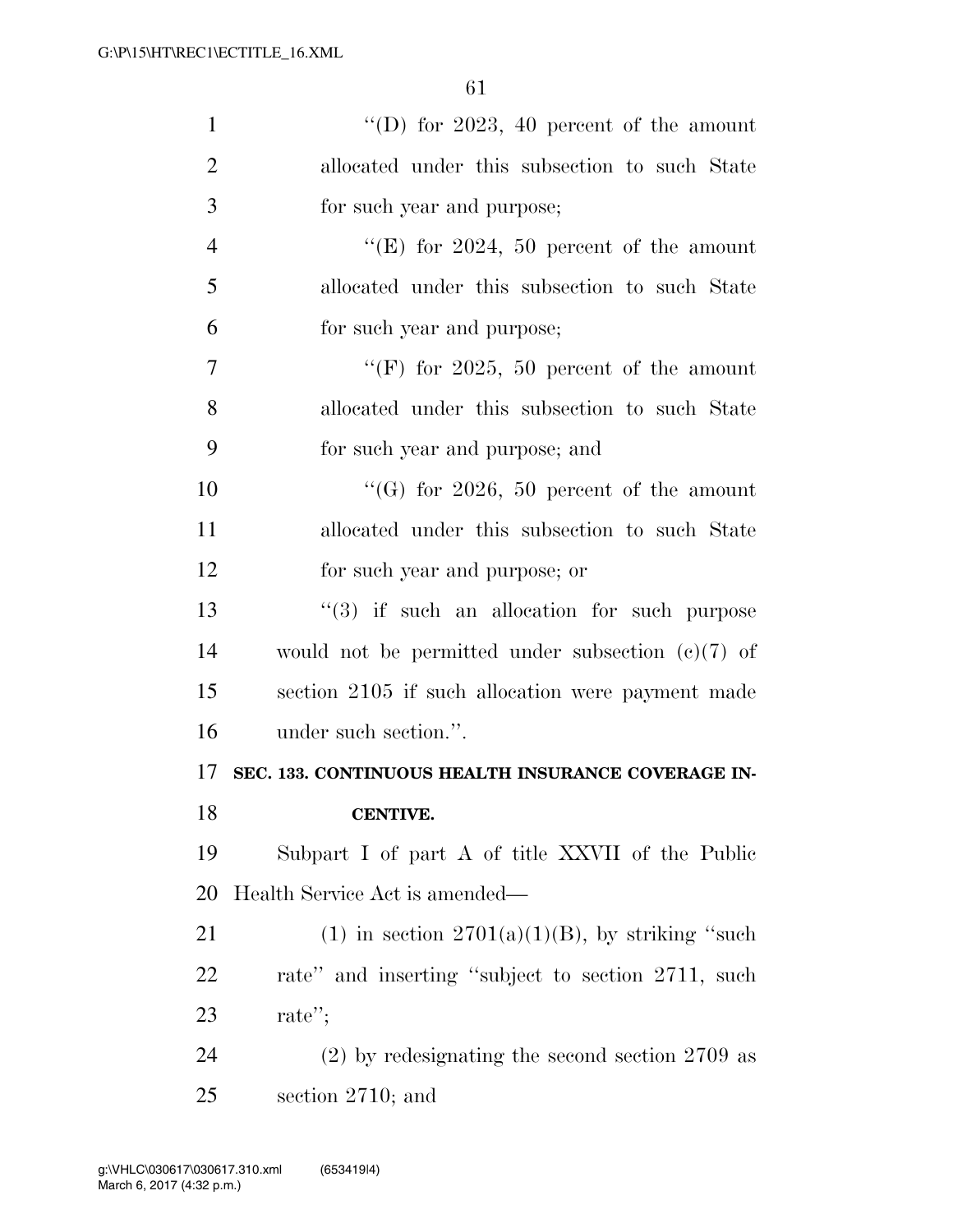(3) by adding at the end the following new sec-tion:

## **''SEC. 2711. ENCOURAGING CONTINUOUS HEALTH INSUR-ANCE COVERAGE.**

''(a) PENALTY APPLIED.—

 ''(1) IN GENERAL.—Notwithstanding section 2701, subject to the succeeding provisions of this section, a health insurance issuer offering health in- surance coverage in the individual or small group market shall, in the case of an individual who is an applicable policyholder of such coverage with respect to an enforcement period applicable to enrollments for a plan year beginning with plan year 2019 (or, in the case of enrollments during a special enroll- ment period, beginning with plan year 2018), in- crease the monthly premium rate otherwise applica- ble to such individual for such coverage during each month of such period, by an amount determined under paragraph (2).

20 "(2) AMOUNT OF PENALTY.—The amount de- termined under this paragraph for an applicable pol- icyholder enrolling in health insurance coverage de- scribed in paragraph (1) for a plan year, with re- spect to each month during the enforcement period applicable to enrollments for such plan year, is the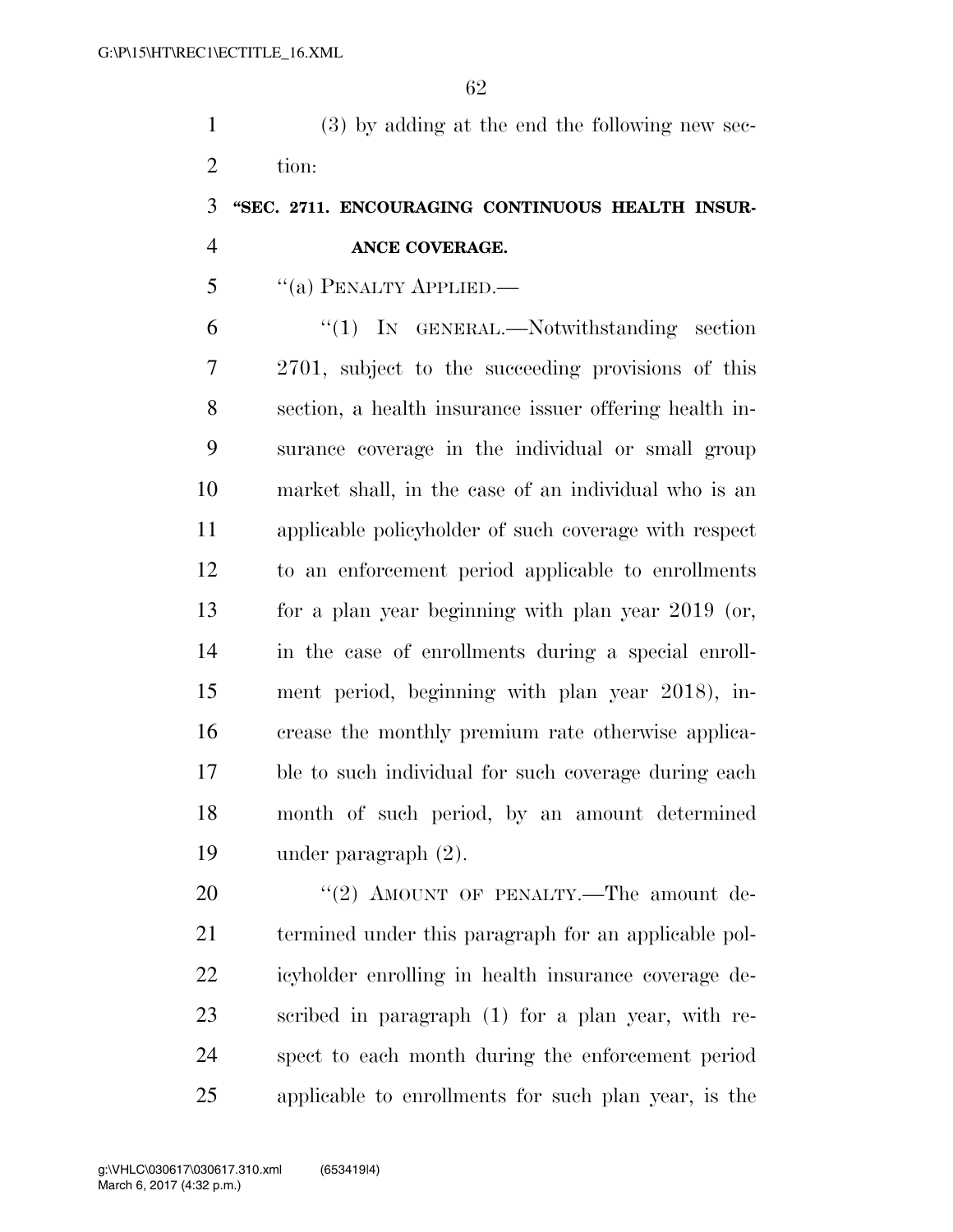| $\mathbf{1}$   | amount that is equal to 30 percent of the monthly    |
|----------------|------------------------------------------------------|
| $\overline{2}$ | premium rate otherwise applicable to such applicable |
| 3              | policyholder for such coverage during such month.    |
| $\overline{4}$ | "(b) DEFINITIONS.—For purposes of this section:      |
| 5              | "(1) APPLICABLE POLICYHOLDER.—The term               |
| 6              | 'applicable policyholder' means, with respect to     |
| 7              | months of an enforcement period and health insur-    |
| 8              | ance coverage, an individual who—                    |
| 9              | "(A) is a policyholder of such coverage for          |
| 10             | such months;                                         |
| 11             | "(B) cannot demonstrate (through presen-             |
| 12             | tation of certifications described in section        |
| 13             | $2704(e)$ or in such other manner as may be          |
| 14             | specified in regulations, such as a return or        |
| 15             | statement made under section $6055(d)$ or $36C$      |
| 16             | of the Internal Revenue Code of 1986), during        |
| 17             | the look-back period that is with respect to such    |
| 18             | enforcement period, there was not a period of        |
| 19             | at least 63 continuous days during which the         |
| 20             | individual did not have creditable coverage (as      |
| 21             | defined in paragraph $(1)$ of section $2704(c)$ and  |
| 22             | eredited in accordance with paragraphs (2) and       |
| 23             | $(3)$ of such section); and                          |
| 24             | $\cdot$ (C) in the case of an individual who had     |
| 25             | been enrolled under dependent coverage under a       |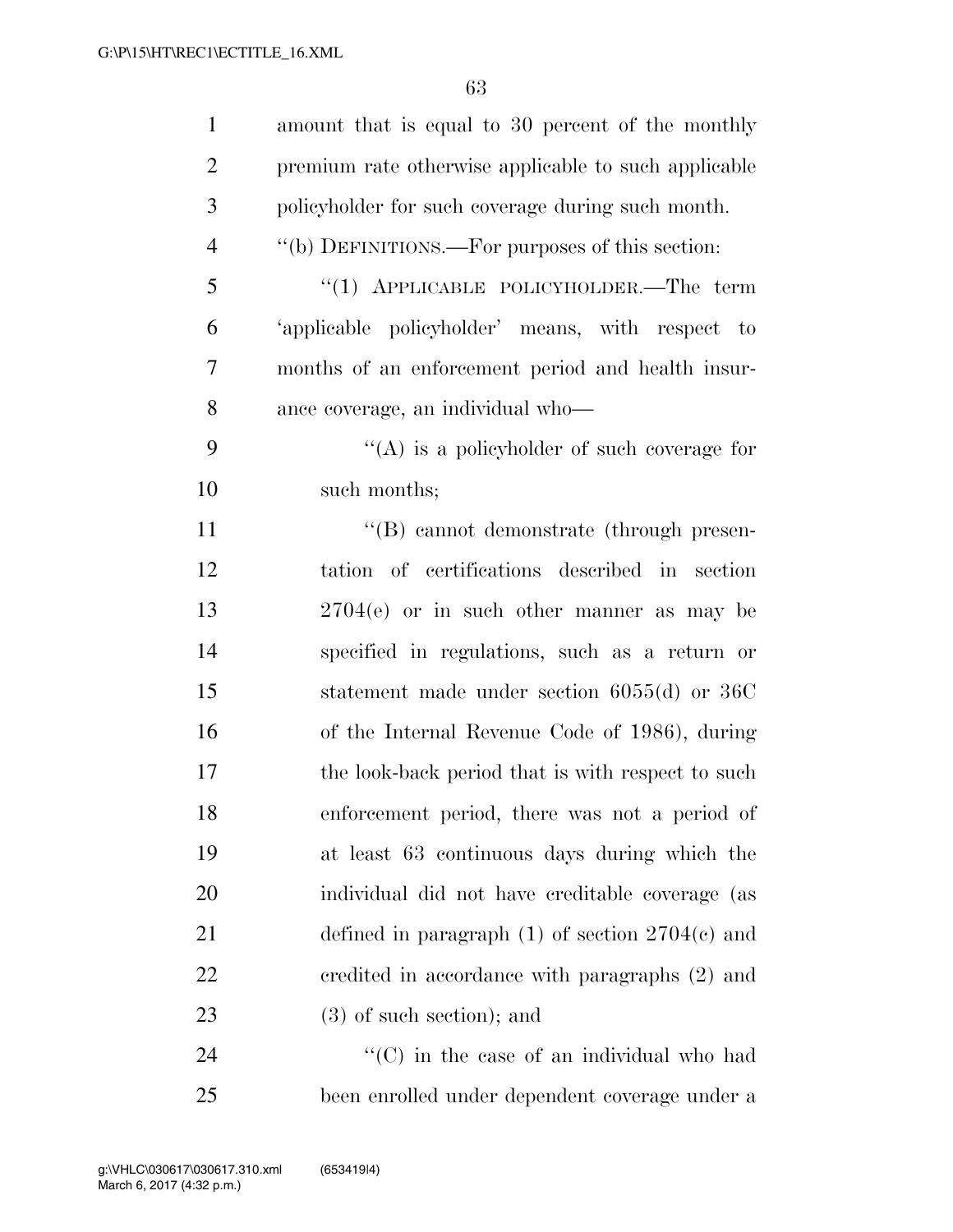group health plan or health insurance coverage by reason of section 2714 and such dependent coverage of such individual ceased because of the age of such individual, is not enrolling dur- ing the first open enrollment period following the date on which such coverage so ceased.

7 "(2) LOOK-BACK PERIOD.—The term 'look-back period' means, with respect to an enforcement period applicable to an enrollment of an individual for a plan year beginning with plan year 2019 (or, in the case of an enrollment of an individual during a spe- cial enrollment period, beginning with plan year 2018) in health insurance coverage described in sub- section (a)(1), the 12-month period ending on the date the individual enrolls in such coverage for such plan year.

17 "(3) ENFORCEMENT PERIOD.—The term 'en-forcement period' means—

 $\langle (A)$  with respect to enrollments during a special enrollment period for plan year 2018, the period beginning with the first month that is during such plan year and that begins subse- quent to such date of enrollment, and ending with the last month of such plan year; and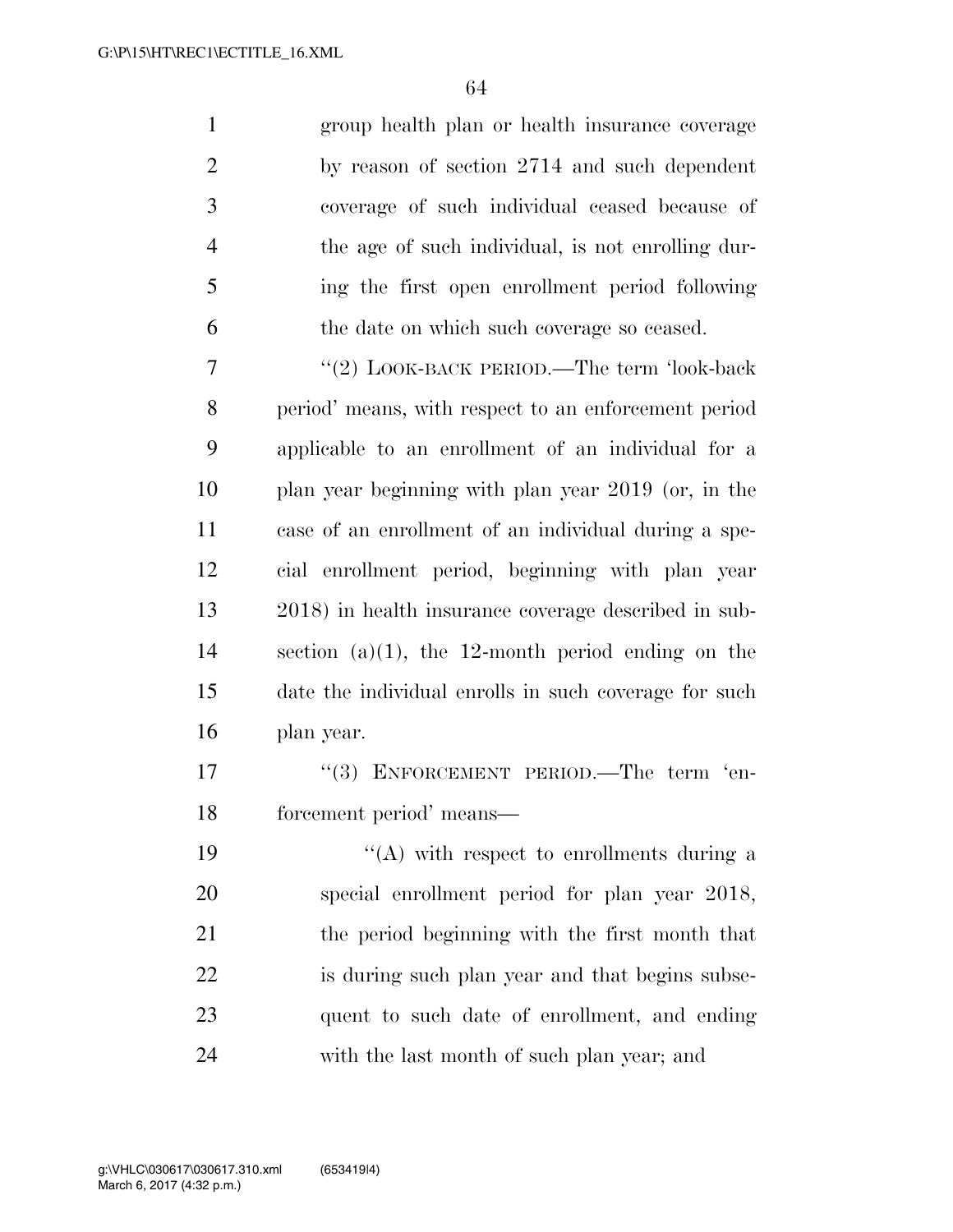''(B) with respect to enrollments for plan year 2019 or a subsequent plan year, the 12- month period beginning on the first day of the respective plan year.''. **SEC. 134. INCREASING COVERAGE OPTIONS.** 

 Section 1302 of the Patient Protection and Afford-able Care Act (42 U.S.C. 18022) is amended—

8 (1) in subsection (a)(3), by inserting "and with respect to a plan year before plan year 2020'' after 10 "subsection (e)"; and

 (2) in subsection (d), by adding at the end the following:

 ''(5) SUNSET.—The provisions of this sub- section shall not apply after December 31, 2019, and after such date any reference to this subsection or level of coverage or plan described in this sub- section and any requirement under law applying such a level of coverage or plan shall have no force or effect (and such a requirement shall be applied as if this section had been repealed).''.

 **SEC. 135. CHANGE IN PERMISSIBLE AGE VARIATION IN HEALTH INSURANCE PREMIUM RATES.** 

23 Section  $2701(a)(1)(A)(iii)$  of the Public Health Serv-24 ice Act (42 U.S.C.  $300gg(a)(1)(A)(iii)$ ), as inserted by sec-tion 1201(4) of Public Law 111–148, is amended by in-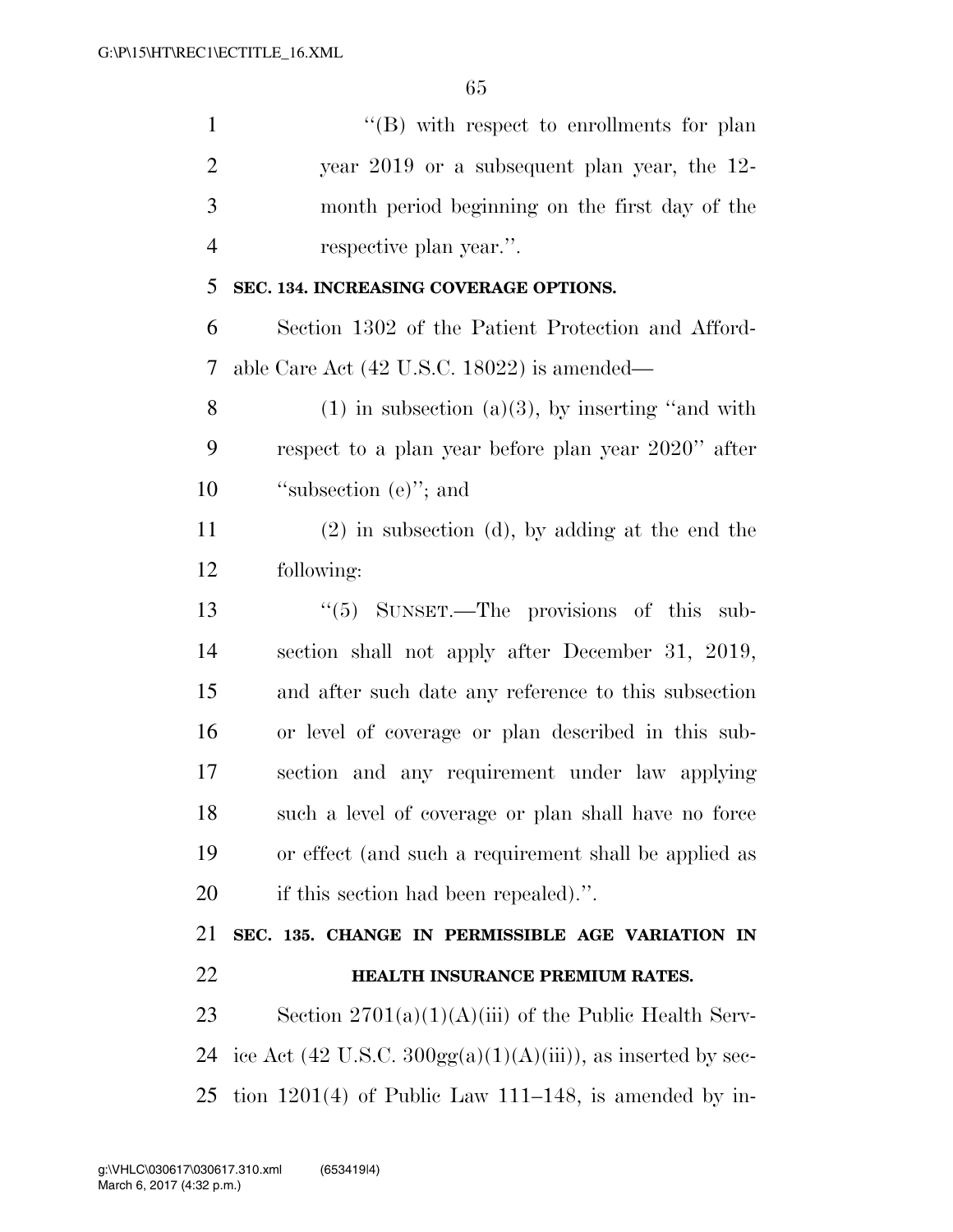serting after ''3 to 1 for adults (consistent with section  $2707(e)$ " the following: "or, for plan years beginning on or after January 1, 2018, as the Secretary may implement through interim final regulation, 5 to 1 for adults (con-5 sistent with section  $2707(c)$  or such other ratio for adults 6 (consistent with section  $2707(c)$ ) as the State involved may provide''.

## ◊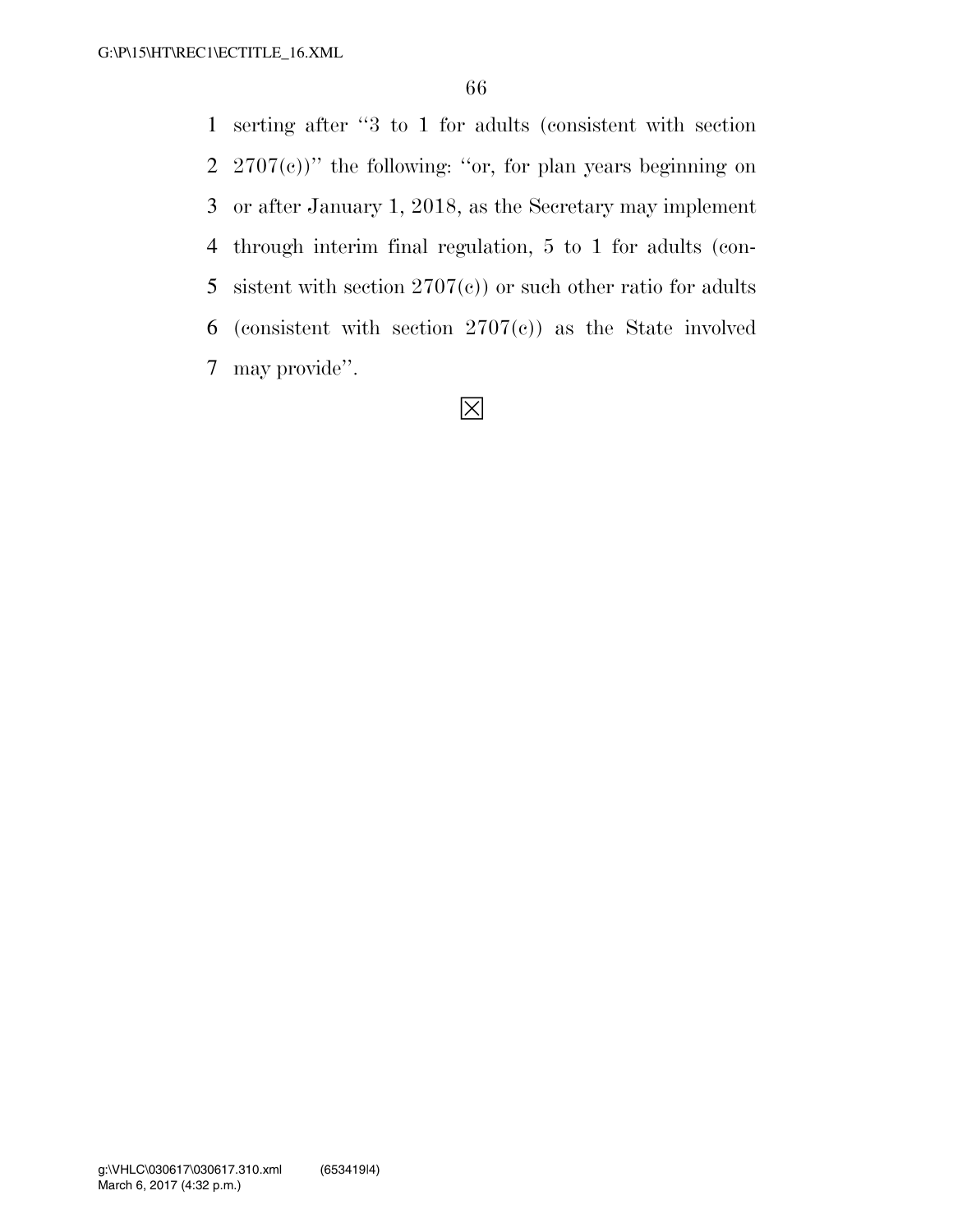**Budget Reconciliation Legislative Recommendations Relating to Remuneration from Certain Insurers** 

# 1 **Subtitle** —Remuneration From 2 **Certain Insurers**

3 **SEC.** l**1. REMUNERATION FROM CERTAIN INSURERS.** 

4 Paragraph (6) of section 162(m) of the Internal Rev-5 enue Code of 1986 is amended by adding at the end the 6 following new paragraph:

|   | "(I) TERMINATION.—This paragraph shall         |
|---|------------------------------------------------|
| 8 | not apply to taxable years beginning after De- |
| 9 | cember 31, 2017.".                             |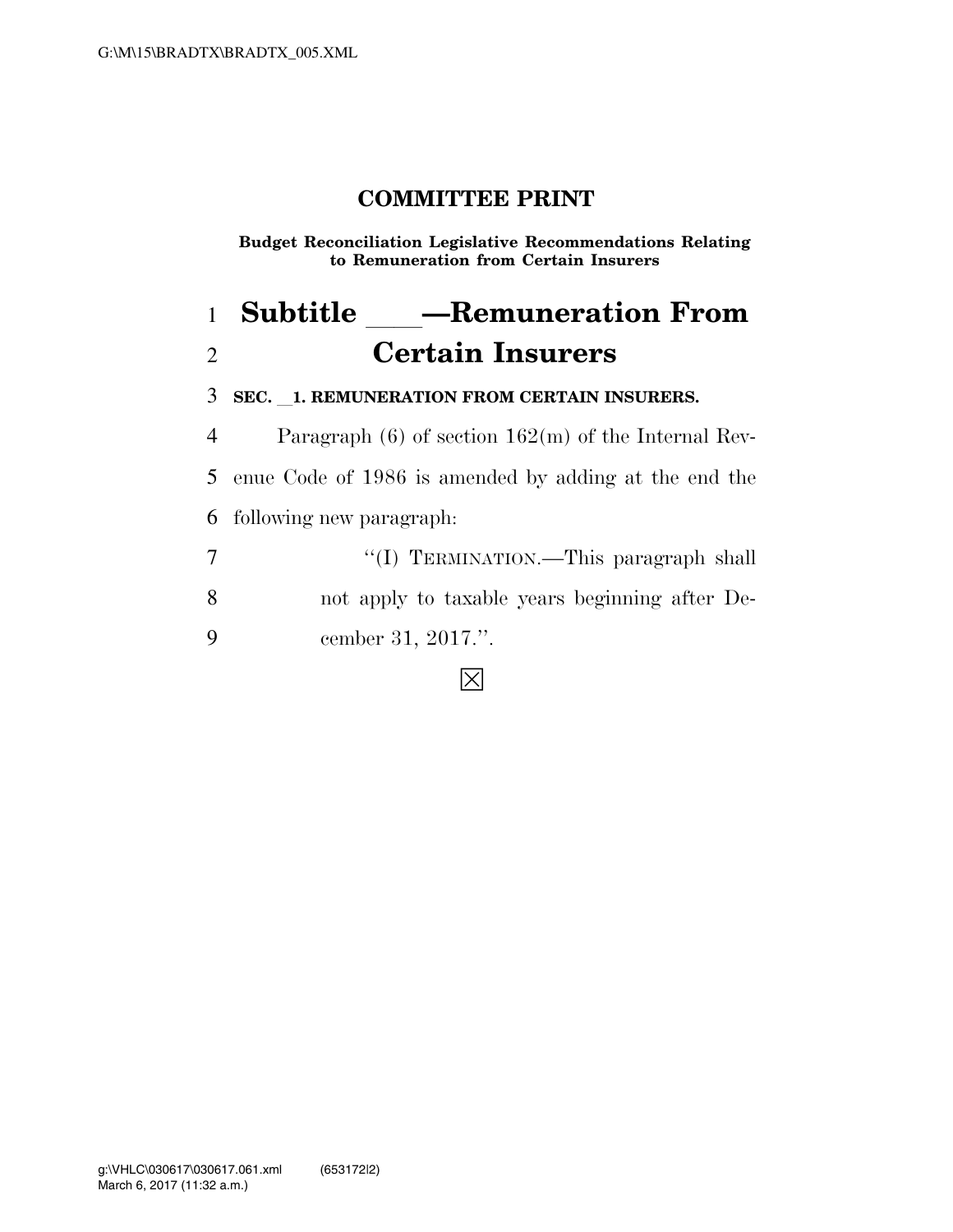**Budget Reconciliation Legislative Recommendations Relating to Repeal of Tanning Tax** 

## 1 **Subtitle** — Repeal of Tanning 2 **Tax**

3 **SEC.** l**1. REPEAL OF TANNING TAX.** 

4 (a) IN GENERAL.—The Internal Revenue Code of 5 1986 is amended by striking chapter 49.

6 (b) EFFECTIVE DATE.—The amendment made by 7 this subsection shall apply to services performed after De-8 cember 31, 2017.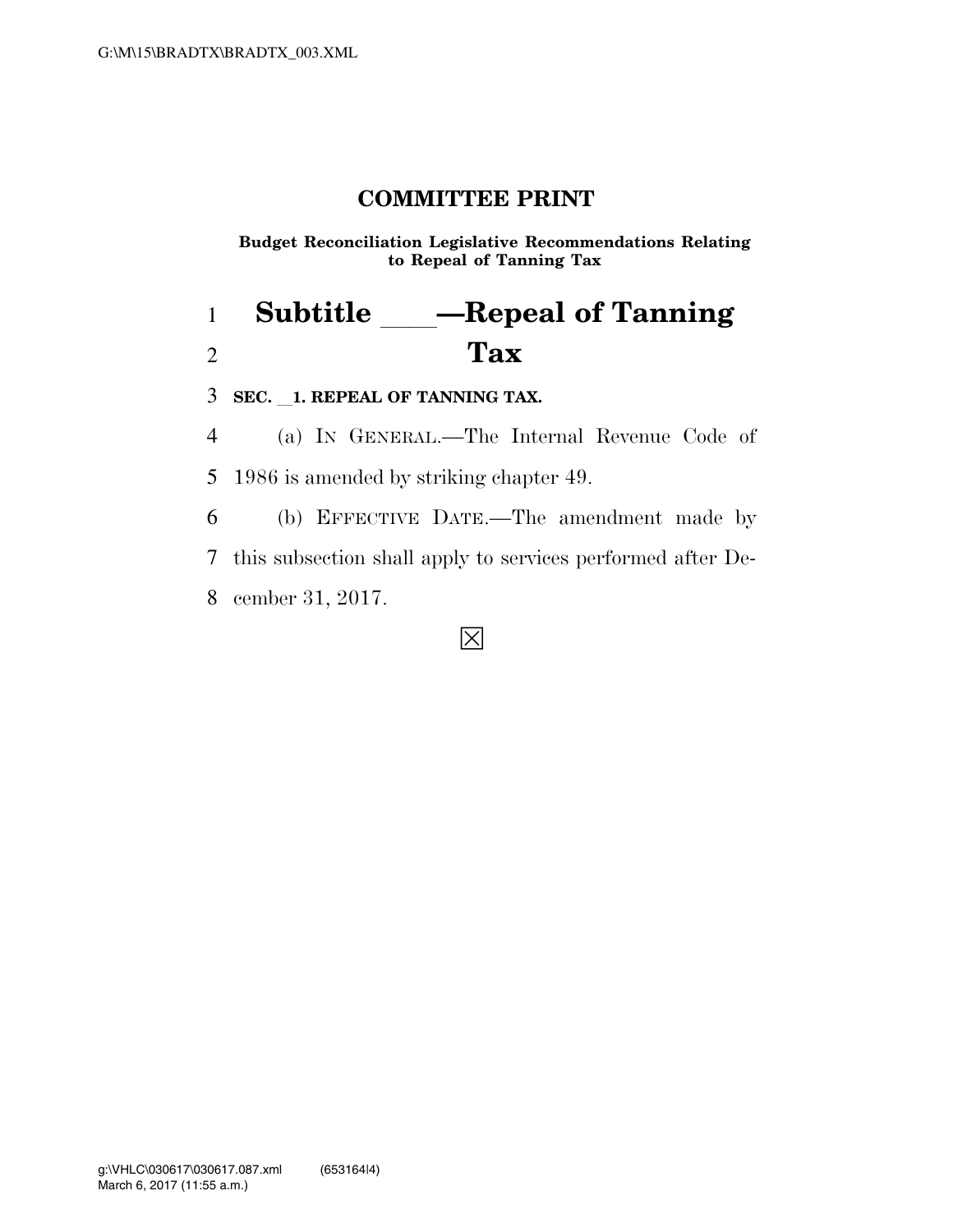**Budget Reconciliation Legislative Recommendations Relating to Repeal of Certain Consumer Taxes** 

## **Subtitle** — Repeal of Certain **Consumer Taxes**

**SEC.** l**1. REPEAL OF TAX ON PRESCRIPTION MEDICATIONS.** 

 Section 9008 of the Patient Protection and Afford- able Care Act is amended by adding at the end the fol-lowing new subsection:

 ''(l) TERMINATION.—No fee shall be imposed under subsection (a)(1) with respect to any calendar year begin-ning after December 31, 2017.''.

#### **SEC.** 2. REPEAL OF HEALTH INSURANCE TAX.

 Section 9010 of the Patient Protection and Afford- able Care Act is amended by adding at the end the fol-lowing new section:

 ''(k) TERMINATION.—No fee shall be imposed under 15 subsection  $(a)(1)$  with respect to any calendar year begin-ning after December 31, 2017.''.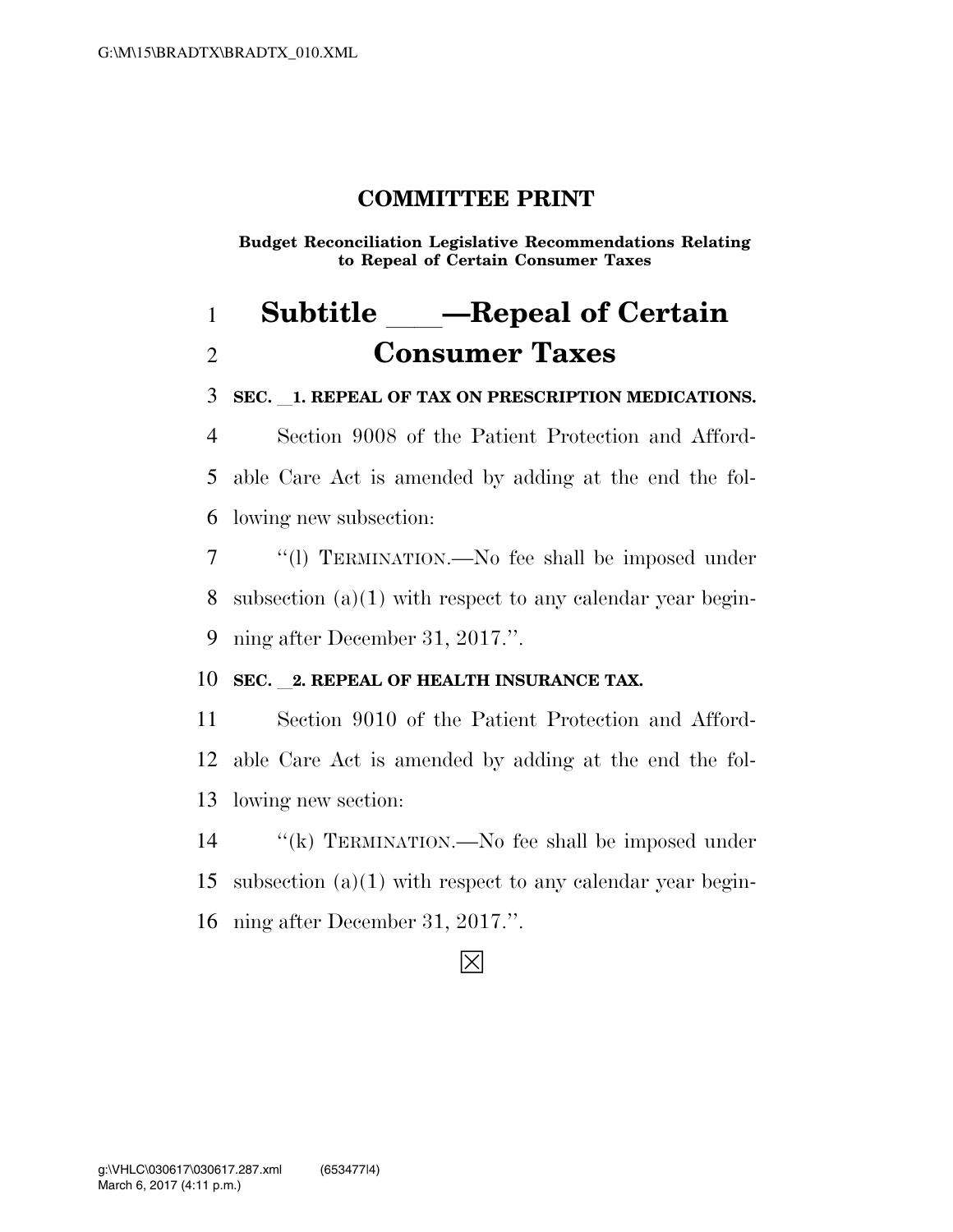**Budget Reconciliation Legislative Recommendations Relating to Repeal of Net Investment Income Tax** 

## 1 **Subtitle** — Repeal of Net 2 **Investment Income Tax**

3 **SEC.** l**1. REPEAL OF NET INVESTMENT INCOME TAX.** 

 (a) IN GENERAL.—Subtitle A of the Internal Rev- enue Code of 1986 is amended by striking chapter 2A. (b) EFFECTIVE DATE.—The amendment made by this subsection shall apply to taxable years beginning after December 31, 2017.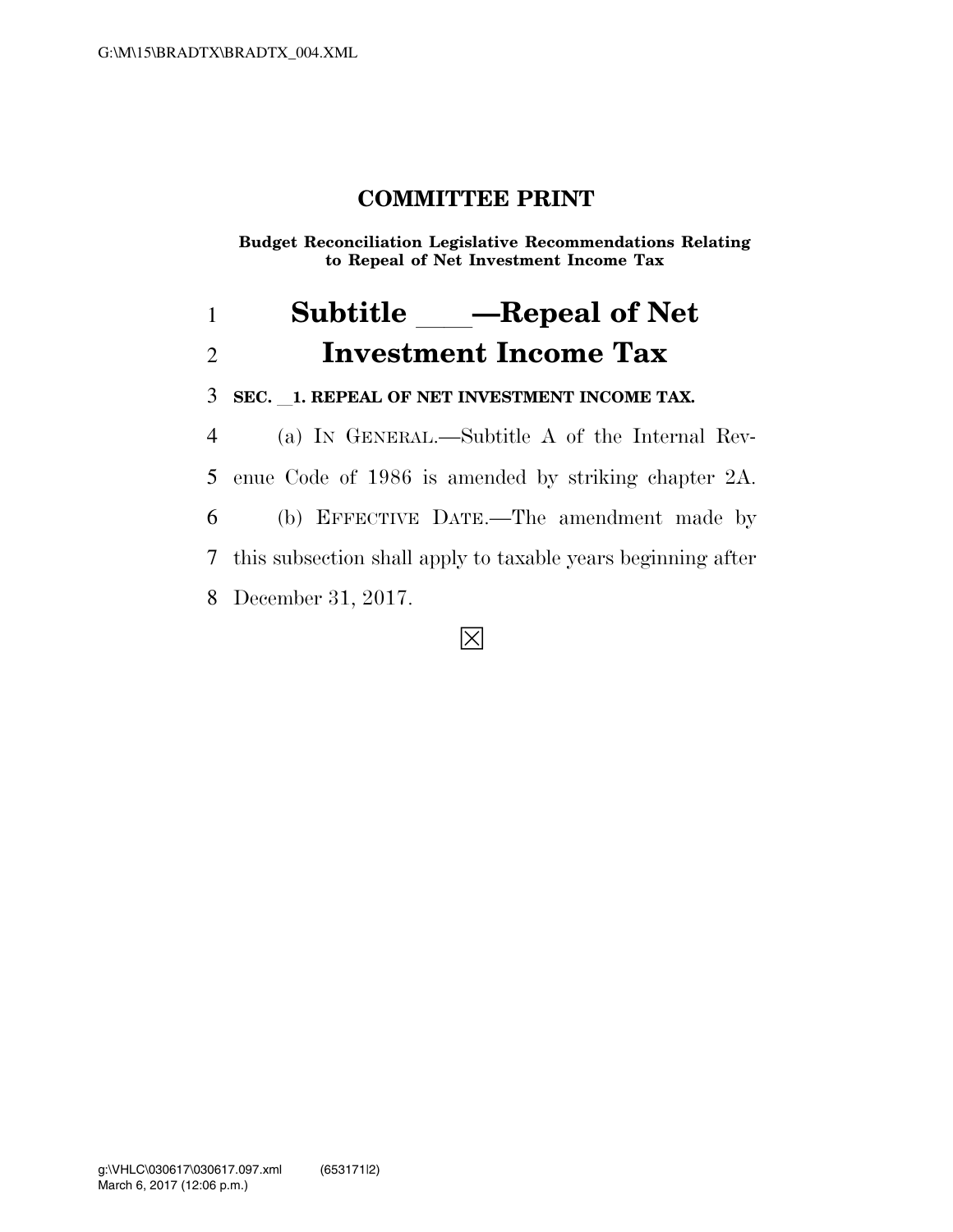**Budget Reconciliation Legislative Recommendations Relating to Repeal and Replace of Health-Related Tax Policy** 

**Subtitle** — Repeal and Replace **of Health-Related Tax Policy SEC.** l**01. RECAPTURE EXCESS ADVANCE PAYMENTS OF PREMIUM TAX CREDITS.**  5 Subparagraph (B) of section  $36B(f)(2)$  of the Inter- nal Revenue Code of 1986 is amended by adding at the end the following new clause: 8 "(iii) NONAPPLICABILITY OF LIMITA- TION.—This subparagraph shall not apply to taxable years beginning after December 31, 2017, and before January 1, 2020.''. **SEC.** l**02. ADDITIONAL MODIFICATIONS TO PREMIUM TAX CREDIT.**  (a) MODIFICATION OF DEFINITION OF QUALIFIED HEALTH PLAN.— 16 (1) In GENERAL.—Section  $36B(c)(3)(A)$  of the Internal Revenue Code of 1986 is amended— (A) by inserting ''(determined without re-19 gard to subparagraphs  $(A)$ ,  $(C)(ii)$ , and  $(C)(iv)$  of paragraph (1) thereof and without regard to whether the plan is offered on an Exchange)''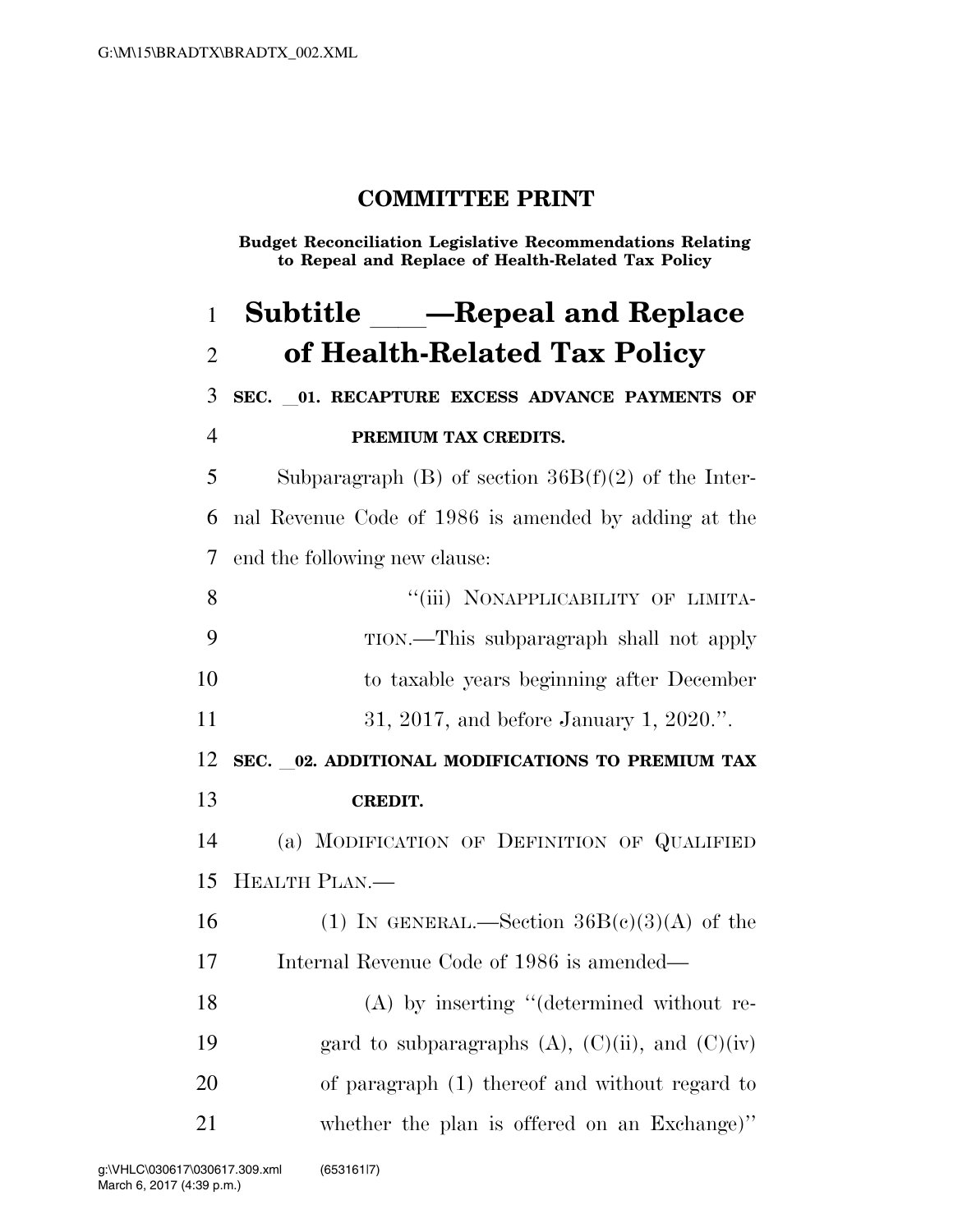| $\mathbf{1}$   | after $\lq 1301(a)$ of the Patient Protection and |
|----------------|---------------------------------------------------|
| $\overline{2}$ | Affordable Care Act", and                         |
| 3              | (B) by striking "shall not include" and all       |
| $\overline{4}$ | that follows and inserting "shall not include any |
| 5              | health plan that—                                 |
| 6              | "(i) is a grandfathered health plan or            |
| 7              | a grandmothered health plan, or                   |
| 8              | "(ii) includes coverage for abortions             |
| 9              | (other than any abortion necessary to save        |
| 10             | the life of the mother or any abortion with       |
| 11             | respect to a pregnancy that is the result of      |
| 12             | an act of rape or incest).".                      |
| 13             | (2) DEFINITION OF GRANDMOTHERED HEALTH            |
| 14             | PLAN.—Section $36B(c)(3)$ of such Code is amended |
| 15             | by adding at the end the following new subpara-   |
| 16             | graph:                                            |
| 17             | "(C) GRANDMOTHERED HEALTH PLAN.—                  |
| 18             | $f(i)$ IN GENERAL.—The term                       |
| 19             | 'grandmothered health plan' means health          |
| 20             | insurance coverage which is offered in the        |
| 21             | individual health insurance market as of          |
| 22             | January 1, 2013, and is permitted to be           |
| 23             | offered in such market after January 1,           |
| 24             | 2014, as a result of CCIIO guidance.              |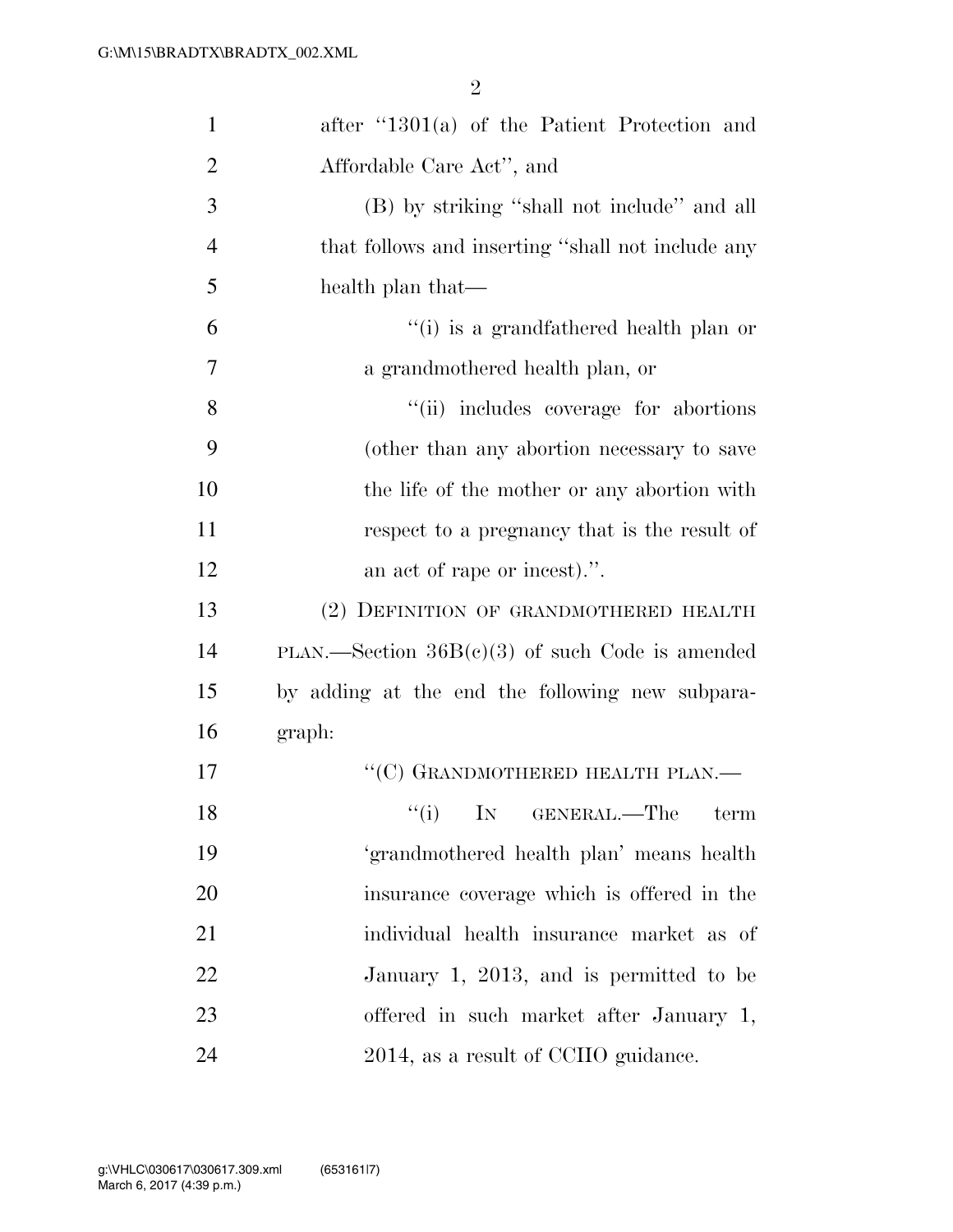1 "(ii) CCIIO GUIDANCE DEFINED.— The term 'CCIIO guidance' means the let- ter issued by the Centers for Medicare & Medicaid Services on November 14, 2013, to the State Insurance Commissioners out- lining a transitional policy for non-grand- fathered coverage in the individual health insurance market, as subsequently ex- tended and modified (including by a com- munication entitled 'Insurance Standards Bulletin Series—INFORMATION—Ex- tension of Transitional Policy through Cal- endar Year 2017' issued on February 29, 2016, by the Director of the Center for Consumer Information & Insurance Over-16 sight of such Centers). 17 "'(iii) INDIVIDUAL HEALTH INSUR- ANCE MARKET.—The term 'individual health insurance market' means the mar- ket for health insurance coverage (as de-21 fined in section 9832(b)) offered to individ-22 uals other than in connection with a group health plan (within the meaning of section  $5000(b)(1))$ .".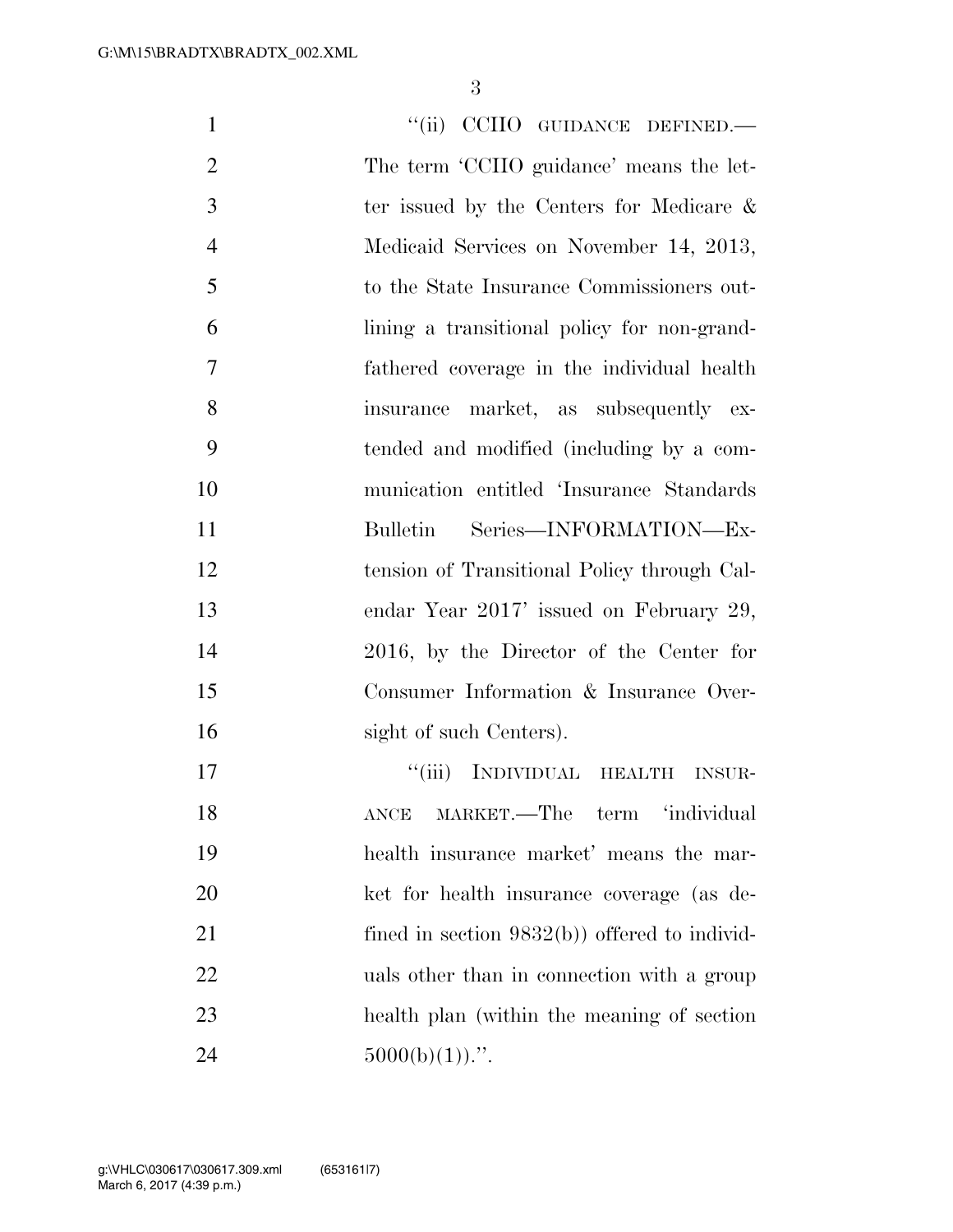| $\mathbf{1}$   | (3) CONFORMING AMENDMENT RELATED<br>TO              |
|----------------|-----------------------------------------------------|
| $\overline{2}$ | ABORTION COVERAGE.—Section $36B(c)(3)$ of such      |
| 3              | Code, as amended by paragraph $(2)$ , is amended by |
| $\overline{4}$ | adding at the end the following new subparagraph:   |
| 5              | "(D) CERTAIN RULES RELATED TO ABOR-                 |
| 6              | TION.                                               |
| 7              | "(i) OPTION TO PURCHASE SEPARATE                    |
| 8              | COVERAGE OR PLAN.—Nothing in subpara-               |
| 9              | $graph(A)$ shall be construed as prohibiting        |
| 10             | any individual from purchasing separate             |
| 11             | coverage for abortions described in such            |
| 12             | subparagraph, or a health plan that in-             |
| 13             | cludes such abortions, so long as no credit         |
| 14             | is allowed under this section with respect          |
| 15             | to the premiums for such coverage or plan.          |
| 16             | "(ii) OPTION TO OFFER COVERAGE OR                   |
| 17             | $PLAN$ —Nothing in subparagraph $(A)$ shall         |
| 18             | restrict any health insurance issuer offer-         |
| 19             | ing a health plan from offering separate            |
| 20             | coverage for abortions described in such            |
| 21             | subparagraph, or a plan that includes such          |
| 22             | abortions, so long as premiums for such             |
| 23             | separate coverage or plan are not paid for          |
| 24             | with any amount attributable to the credit          |
| 25             | allowed under this section (or the amount           |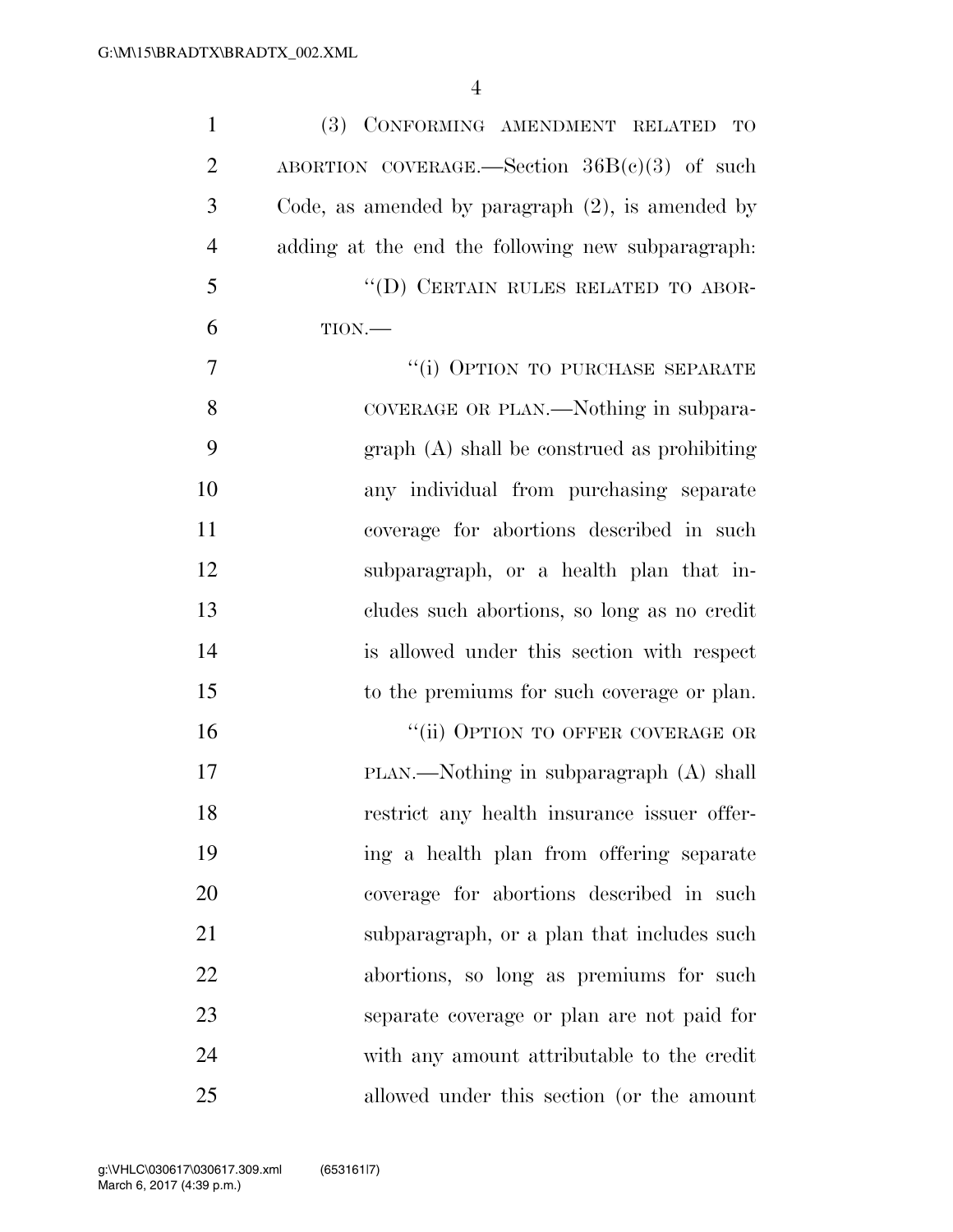| $\mathbf{1}$   | of any advance payment of the credit                        |
|----------------|-------------------------------------------------------------|
| $\overline{2}$ | under section 1412 of the Patient Protec-                   |
| 3              | tion and Affordable Care Act).                              |
| $\overline{4}$ | ``(iii)<br>OTHER TREATMENTS.—The                            |
| 5              | treatment of any infection, injury, disease,                |
| 6              | or disorder that has been caused by or ex-                  |
| 7              | acerbated by the performance of an abor-                    |
| 8              | tion shall not be treated as an abortion for                |
| 9              | purposes of subparagraph (A).".                             |
| 10             | CONFORMING AMENDMENTS RELATED<br>(4)<br>TO                  |
| 11             | OFF-EXCHANGE COVERAGE.-                                     |
| 12             | (A) ADVANCE PAYMENT NOT APPLICA-                            |
| 13             | BLE.—Section 1412 of the Patient Protection                 |
| 14             | and Affordable Care Act is amended by adding                |
| 15             | at the end the following new subsection:                    |
| 16             | "(f) EXCLUSION OF OFF-EXCHANGE COVERAGE.-                   |
| 17             | Advance payments under this section (and advance deter-     |
|                | 18 minations under section 1411) shall not be made with re- |
| 19             | spect to any health plan which is not enrolled in through   |
| 20             | an Exchange.".                                              |
| 21             | $(B)$ REPORTING.—Section 6055(b) of the                     |
| 22             | Internal Revenue Code of 1986 is amended by                 |
| 23             | adding at the end the following new paragraph:              |
| 24             | INFORMATION RELATING<br>(3)<br>TO<br>OFF-EX-                |
| 25             | CHANGE PREMIUM CREDIT ELIGIBLE COVERAGE.—If                 |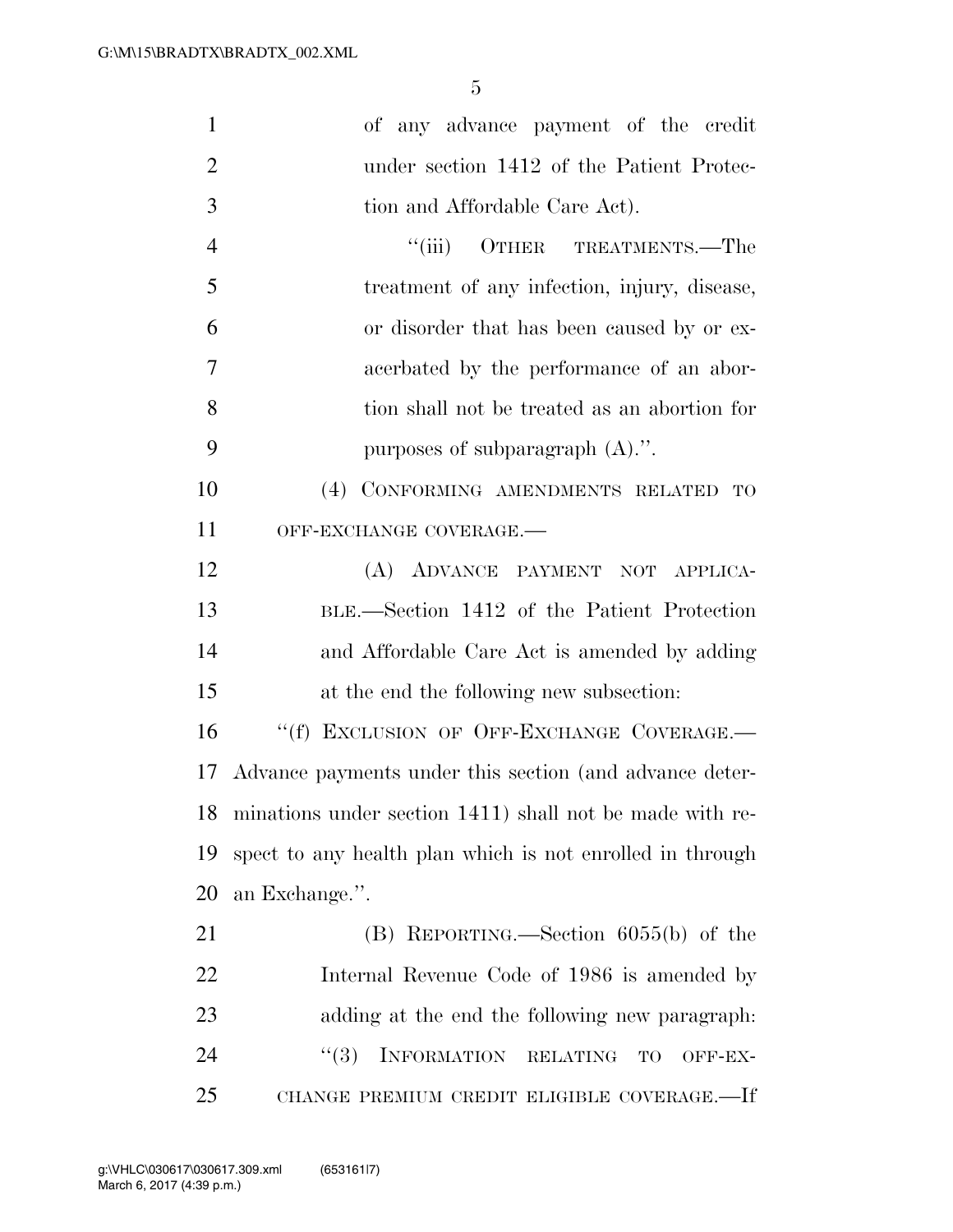| $\mathbf{1}$   | minimum essential coverage provided to an indi-        |
|----------------|--------------------------------------------------------|
| $\overline{2}$ | vidual under subsection (a) consists of a qualified    |
| 3              | health plan (as defined in section $36B(c)(3)$ ) which |
| $\overline{4}$ | is not enrolled in through an Exchange established     |
| 5              | under title I of the Patient Protection and Afford-    |
| 6              | able Care Act, a return described in this subsection   |
| 7              | shall include—                                         |
| 8              | $\lq\lq$ a statement that such plan is a quali-        |
| 9              | fied health plan (as defined in section                |
| 10             | $36B(c)(3)$ ,                                          |
| 11             | $\lq\lq$ the premiums paid with respect to             |
| 12             | such coverage,                                         |
| 13             | $\lq\lq$ (C) the months during which such cov-         |
| 14             | erage is provided to the individual,                   |
| 15             | $\lq\lq$ the adjusted monthly premium for              |
| 16             | the applicable second lowest cost silver plan (as      |
| 17             | defined in section $36B(b)(3)$ for each such           |
| 18             | month with respect to such individual, and             |
| 19             | $\lq\lq$ (E) such other information as the Sec-        |
| 20             | retary may prescribe.                                  |
| 21             | This paragraph shall not apply with respect to cov-    |
| 22             | erage provided for any month beginning after De-       |
| 23             | cember 31, 2019.".                                     |
| 24             | (C) OTHER CONFORMING AMENDMENTS.-                      |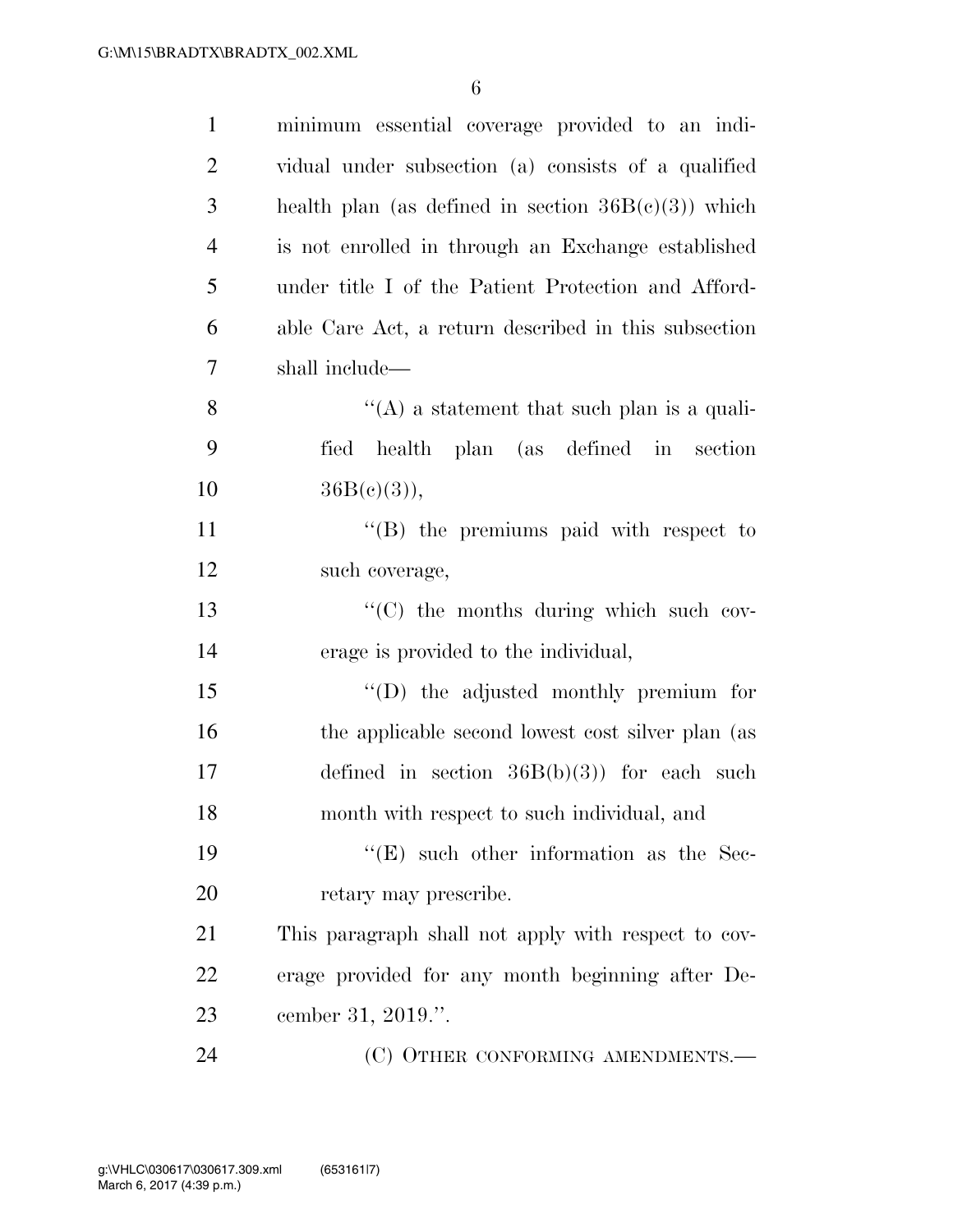| $\mathbf{1}$   | (i) Section $36B(b)(2)(A)$ is amended                  |
|----------------|--------------------------------------------------------|
| $\overline{2}$ | by striking "and which were enrolled" and              |
| 3              | all that follows and inserting ", or".                 |
| $\overline{4}$ | (ii) Section $36B(b)(3)(B)(i)$ is amend-               |
| 5              | ed by striking "the same Exchange" and                 |
| 6              | all that follows and inserting "the Ex-                |
| 7              | change through which such taxpayer is                  |
| 8              | permitted to obtain coverage, and".                    |
| 9              | (b) MODIFICATION OF APPLICABLE PERCENTAGE.-            |
| 10             | Section $36B(b)(3)(A)$ of such Code is amended to read |
| 11             | as follows:                                            |
| 12             | "(A) APPLICABLE PERCENTAGE.—                           |
| 13             | "(i) IN GENERAL.—The applicable                        |
| 14             | percentage for any taxable year shall be               |
| 15             | the percentage such that the applicable                |
| 16             | percentage for any taxpayer whose house-               |
| 17             | hold income is within an income tier speci-            |
| 18             | fied in the following table shall increase, on         |
| 19             | a sliding scale in a linear manner, from the           |
| 20             | initial percentage to the final percentage             |
| 21             | specified in such table for such income tier           |
| 22             | with respect to a taxpayer of the age in-              |
| 23             | volved:                                                |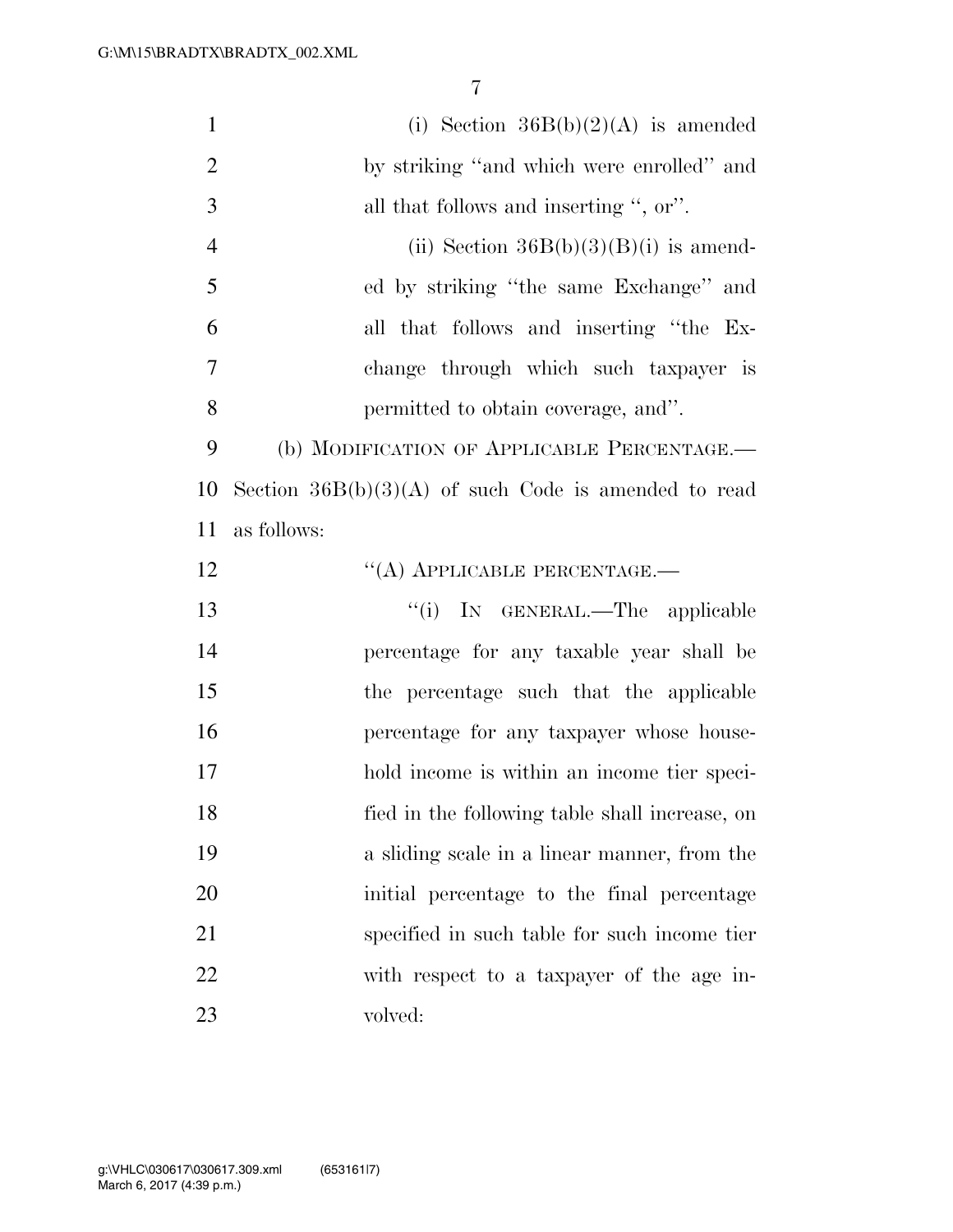| "In the case of<br>household income                                                             | Up to Age 29    |                | Age $30-39$     |                | Age $40-49$     |                | Age $50-59$     |                | Over Age 59    |                |
|-------------------------------------------------------------------------------------------------|-----------------|----------------|-----------------|----------------|-----------------|----------------|-----------------|----------------|----------------|----------------|
| (expressed as a<br>percent of the<br>poverty line)<br>within the fol-<br>lowing income<br>tier: | Initial<br>$\%$ | Final<br>$\%$  | Initial<br>$\%$ | Final<br>$\%$  | Initial<br>$\%$ | Final<br>%     | Initial<br>$\%$ | Final<br>%     | Initial<br>%   | Final<br>%     |
| Up to $133\%$                                                                                   | $\overline{2}$  | $\overline{2}$ | $\overline{2}$  | $\overline{2}$ | $\overline{2}$  | $\overline{2}$ | $\overline{2}$  | $\overline{2}$ | $\overline{2}$ | $\overline{2}$ |
| 133%-150%                                                                                       | 3               | 4              | 3               | 4              | 3               | $\overline{4}$ | 3               | 4              | 3              | 4              |
| 150%-200%                                                                                       | $\overline{4}$  | 4.3            | 4               | 5.3            | $\overline{4}$  | 6.3            | $\overline{4}$  | 7.3            | $\overline{4}$ | 8.3            |
| 200%-250%                                                                                       | 4.3             | 4.3            | 5.3             | 5.9            | 6.3             | 8.05           | 7.3             | 9              | 8.3            | 10             |
| 250%-300%                                                                                       | 4.3             | 4.3            | 5.9             | 5.9            | 8.05            | 8.35           | 9               | 10.5           | 10             | 11.5           |
| 300%-400%                                                                                       | 4.3             | 4.3            | 5.9             | 5.9            | 8.35            | 8.35           | 10.5            | 10.5           | 11.5           | 11.5           |

| $\mathbf{1}$   | "(ii) AGE DETERMINATIONS.-                    |
|----------------|-----------------------------------------------|
| $\overline{2}$ | "(I) IN GENERAL.—For purposes                 |
| 3              | of clause (i), the age of the taxpayer        |
| $\overline{4}$ | taken into account under clause (i)           |
| 5              | with respect to any taxable year is the       |
| 6              | age attained by such taxpayer before          |
| 7              | the close of such taxable year.               |
| 8              | "(II) JOINT RETURNS.—In the                   |
| 9              | case of a joint return, the age of the        |
| 10             | older spouse shall be taken into ac-          |
| 11             | count under clause (i).                       |
| 12             | "(iii) INDEXING.—In the case of any           |
| 13             | taxable year beginning in calendar year       |
| 14             | 2019, the initial and final percentages con-  |
| 15             | tained in clause (i) shall be adjusted to re- |
| 16             | $flect$ —                                     |
| 17             | $\lq\lq$ (I) the excess (if any) of the       |
| 18             | rate of premium growth for the period         |
| 19             | beginning with calendar year 2013             |
| 20             | and ending with calendar year 2018,           |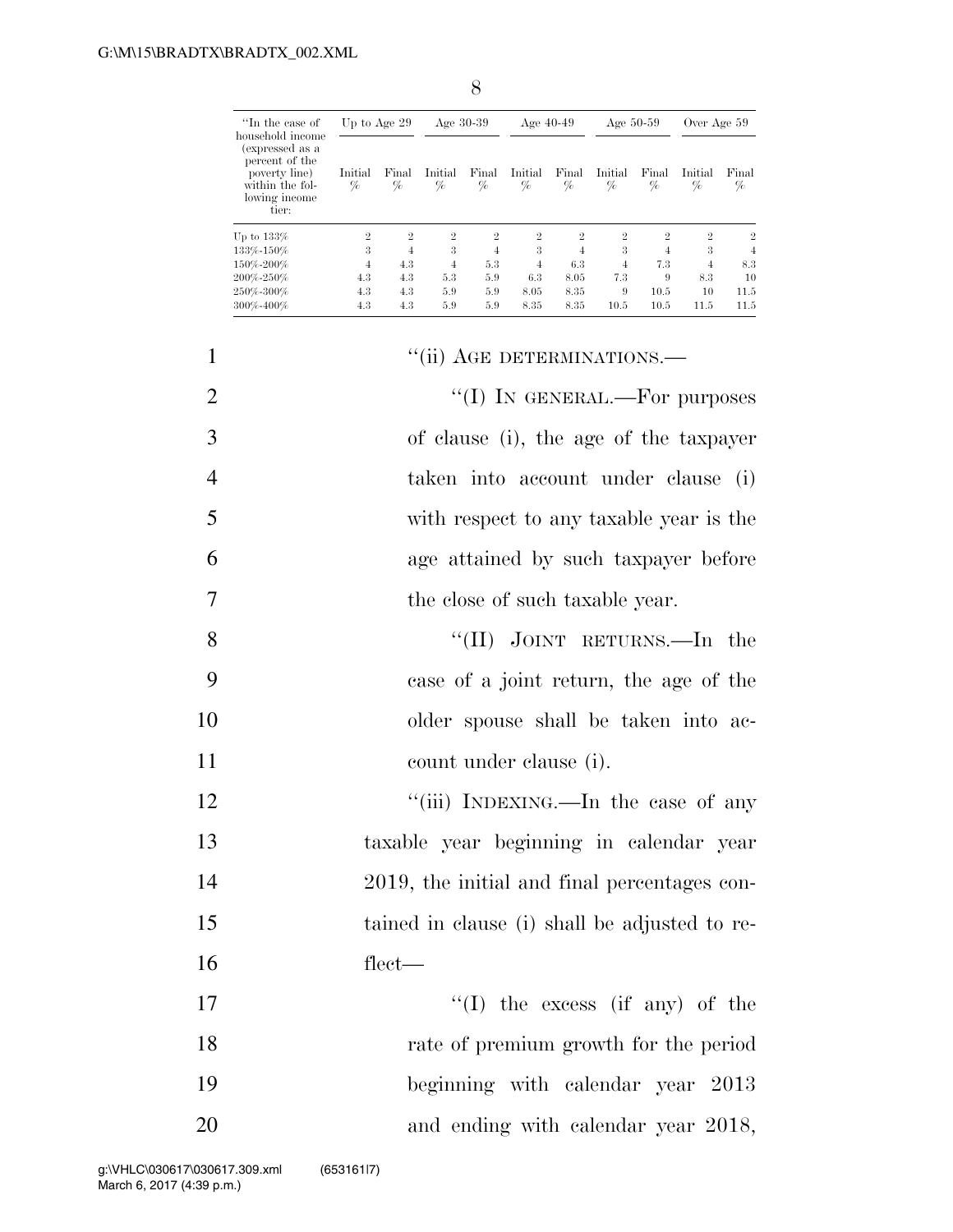| $\mathbf{1}$   | over the rate of income growth for                  |
|----------------|-----------------------------------------------------|
| $\overline{2}$ | such period, and                                    |
| 3              | $\lq\lq$ (II) in addition to any adjust-            |
| $\overline{4}$ | ment under subclause (I), the excess                |
| 5              | (if any) of the rate of premium                     |
| 6              | growth for calendar year 2018, over                 |
| 7              | the rate of growth in the consumer                  |
| 8              | price index for calendar year 2018.                 |
| 9              | "(iv) FAILSAFE.—Clause $(iii)(II)$ shall            |
| 10             | apply for only if the aggregate amount of           |
| 11             | premium tax credits under this section and          |
| 12             | cost-sharing reductions under section 1402          |
| 13             | of the Patient Protection and Affordable            |
| 14             | Care Act for calendar year 2018 exceeds             |
| 15             | an amount equal to 0.504 percent of the             |
| 16             | gross domestic product for such calendar            |
| 17             | year.".                                             |
| 18             | (b) EFFECTIVE DATE.—                                |
| 19             | (1) IN GENERAL.—Except as otherwise pro-            |
| 20             | vided in this subsection, the amendments made by    |
| 21             | this section shall apply to taxable years beginning |
| 22             | after December 31, 2017.                            |
| 23             | (2) ADVANCE PAYMENT NOT APPLICABLE TO               |
| 24             | OFF-EXCHANGE COVERAGE.—The amendment made           |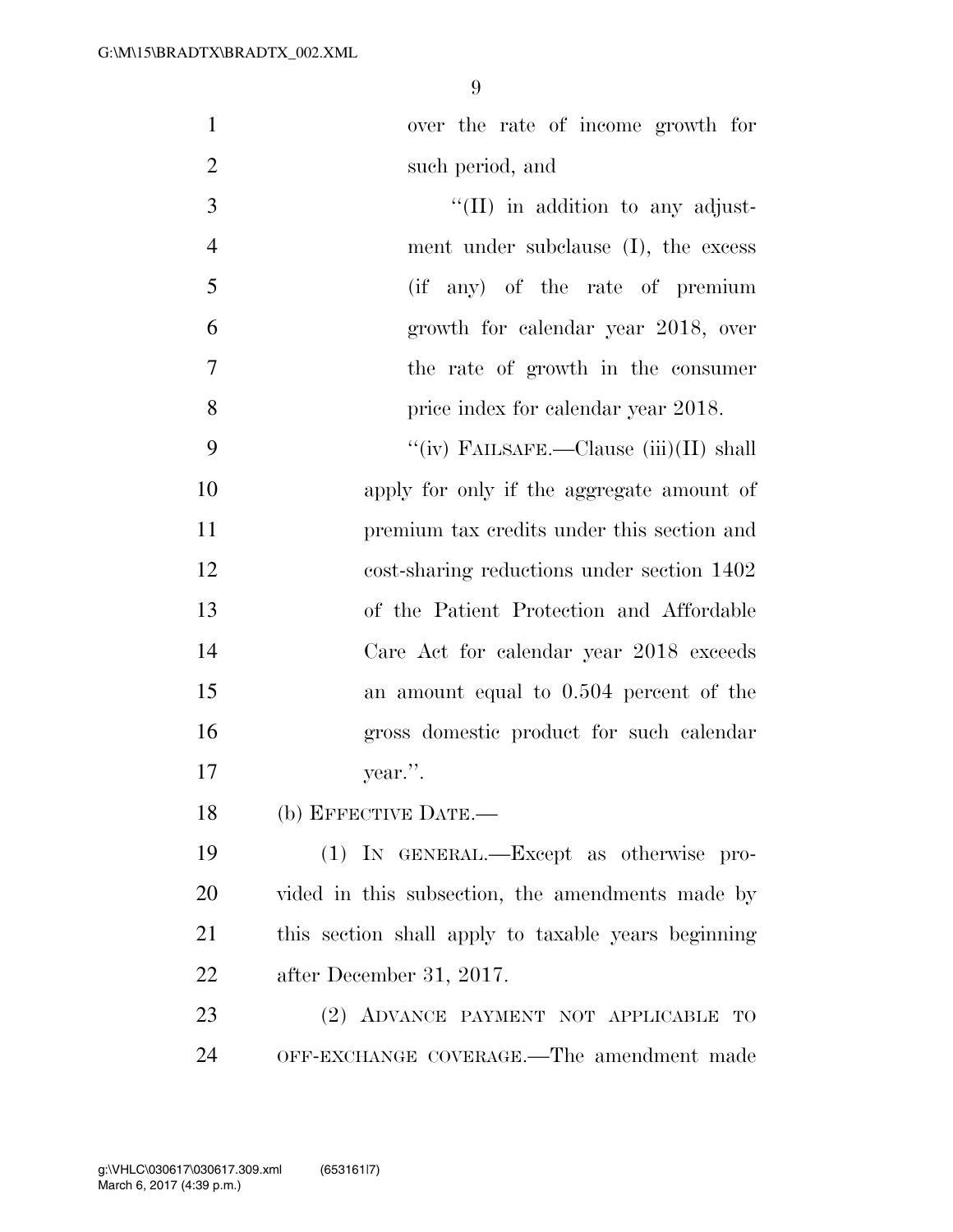1 by subsection  $(a)(4)(A)$  shall take effect on January 1, 2018.

 (3) REPORTING.—The amendment made by subsection (a)(4)(B) shall apply to coverage provided for months beginning after December 31, 2017.

 (4) MODIFICATION OF APPLICABLE PERCENT- AGE.—The amendment made by subsection (b) shall apply to taxable years beginning after December 31, 2018.

#### **SEC.** l**03. PREMIUM TAX CREDIT.**

 (a) REPEAL OF PREMIUM TAX CREDIT.—Section 36B of the Internal Revenue Code of 1986 is amended by adding at the end the following new subsection:

 ''(h) TERMINATION.—No credit shall be allowed under this section with respect to any coverage month which begins after December 31, 2019.''.

 (b) REPEAL OF ADVANCE PAYMENT OF, AND ELIGI- BILITY DETERMINATION FOR, PREMIUM TAX CREDIT.— Section 1412 of the Patient Protection and Affordable Care Act is amended by adding at the end the following new subsection:

22 "(f) TERMINATION WITH RESPECT TO PREMIUM TAX CREDIT.—Effective January 1, 2020, no provision of this section or section 1411 shall apply to the credit al-lowed under section 36B of the Internal Revenue Code of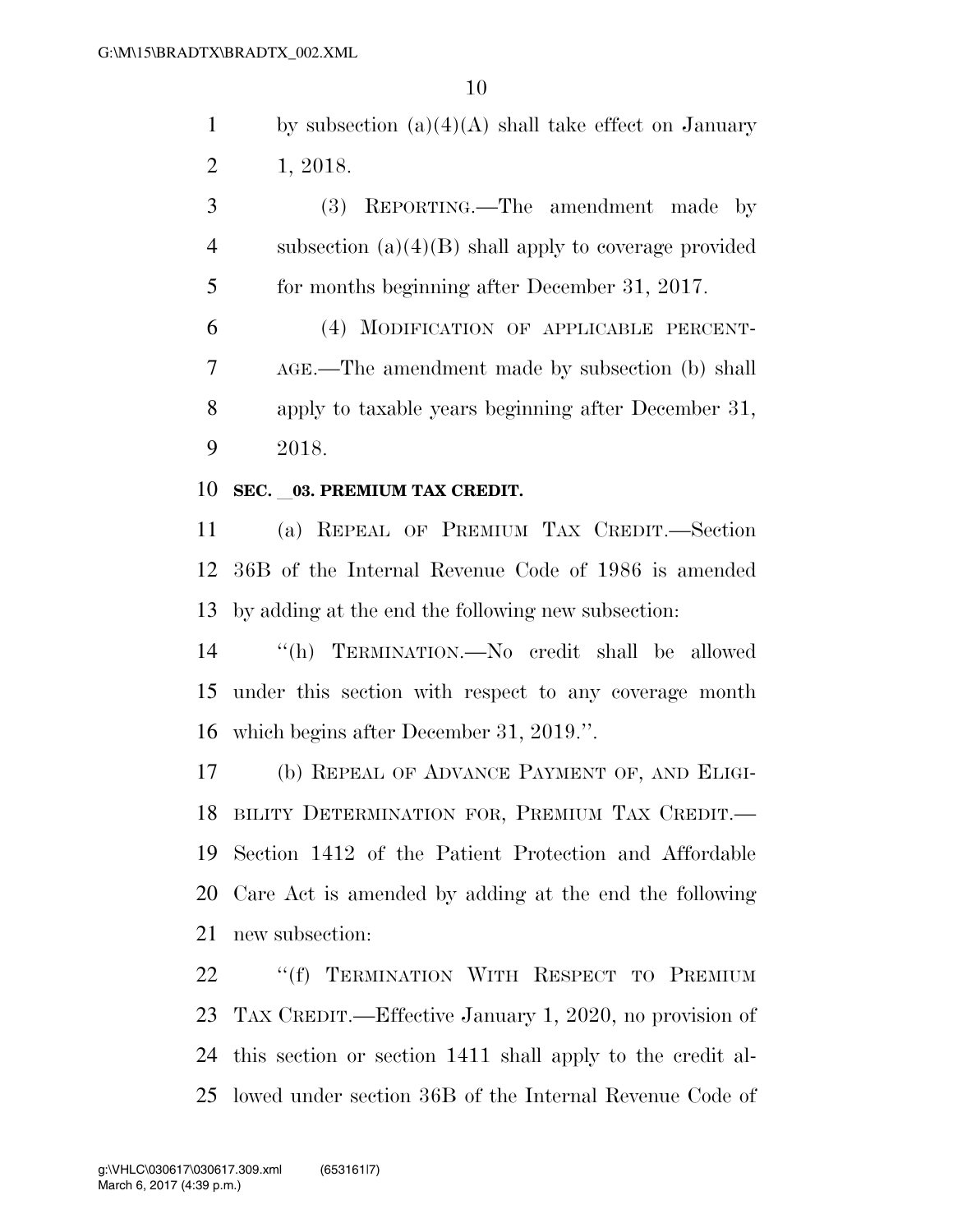1986 (or to the advance payment of, or determination of eligibility for, such credit or payment).''.

- (c) EFFECTIVE DATES.—
- (1) PREMIUM TAX CREDIT.—The amendment made by subsection (a) shall apply to months begin- ning after December 31, 2019, in taxable years end-ing after such date.
- 8 (2) ELIGIBILITY DETERMINATIONS.—The amendment made by subsection (b) shall take effect on January 1, 2020.

#### **SEC.** 04. SMALL BUSINESS TAX CREDIT.

 (a) IN GENERAL.—Section 45R of the Internal Rev- enue Code of 1986 is amended by adding at the end the following new subsection:

 ''(j) SHALL NOT APPLY.—This section shall not apply with respect to amounts paid or incurred in taxable years beginning after December 31, 2019.''.

 (b) DISALLOWANCE OF SMALL EMPLOYER HEALTH INSURANCE EXPENSE CREDIT FOR PLAN WHICH IN- CLUDES COVERAGE FOR ABORTION.—Subsection (h) of section 45R of the Internal Revenue Code of 1986 is amended—

- (1) by striking ''Any term'' and inserting the following:
- 25  $\frac{1}{2}$  (1) In GENERAL.—Any term''; and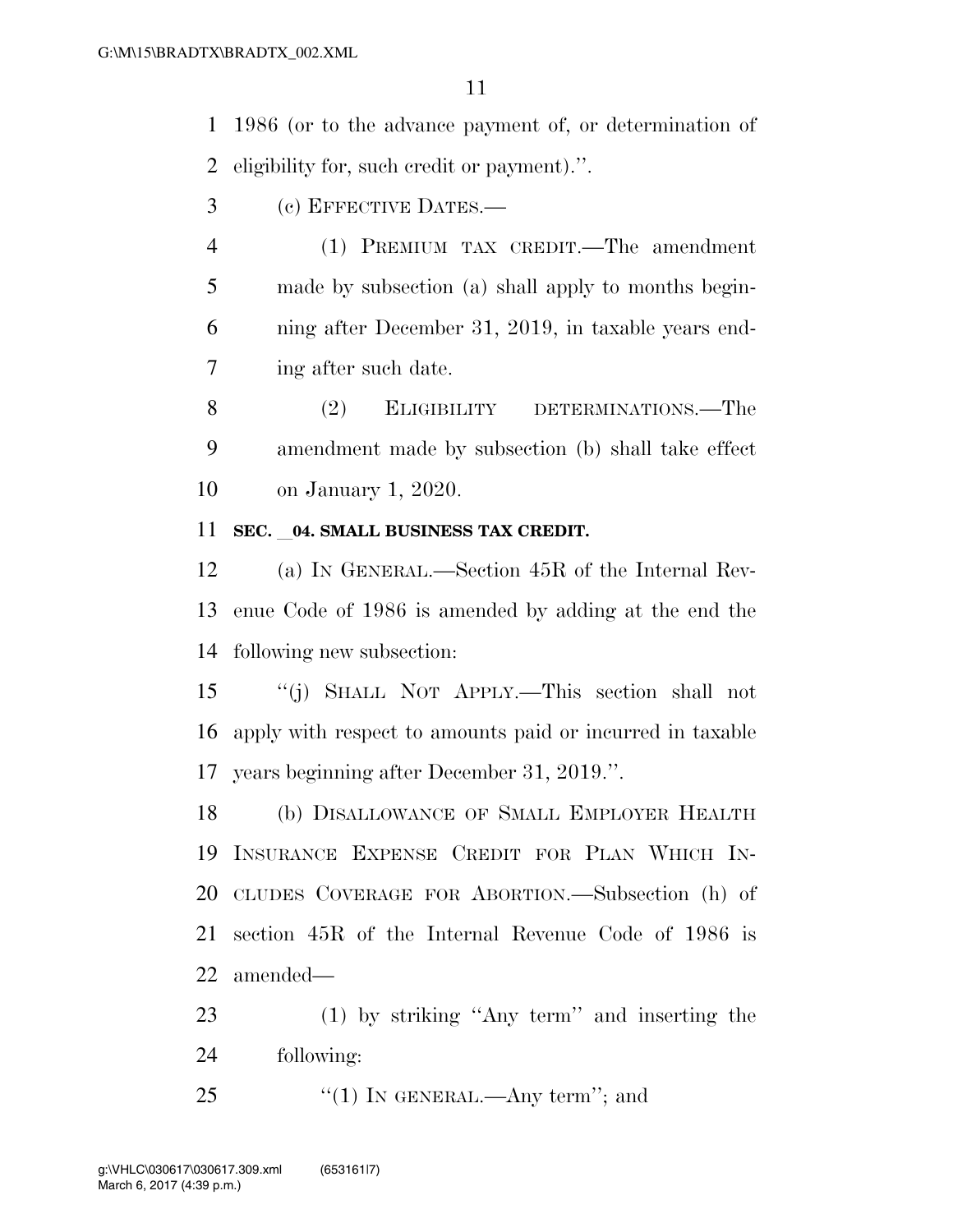(2) by adding at the end the following new paragraph: 3 "(2) EXCLUSION OF HEALTH PLANS INCLUDING COVERAGE FOR ABORTION.—

 ''(A) IN GENERAL.—The term 'qualified health plan' does not include any health plan that includes coverage for abortions (other than any abortion necessary to save the life of the mother or any abortion with respect to a preg- nancy that is the result of an act of rape or in-cest) .

12 "(B) CERTAIN RULES RELATED TO ABOR-TION.—

 $"$ (i) OPTION TO PURCHASE SEPARATE 15 COVERAGE OR PLAN.—Nothing in subpara- graph (A) shall be construed as prohibiting any employer from purchasing for its em- ployees separate coverage for abortions de- scribed in such subparagraph, or a health plan that includes such abortions, so long as no credit is allowed under this section 22 with respect to the employer contributions 23 for such coverage or plan.

24 "(ii) OPTION TO OFFER COVERAGE OR PLAN.—Nothing in subparagraph (A) shall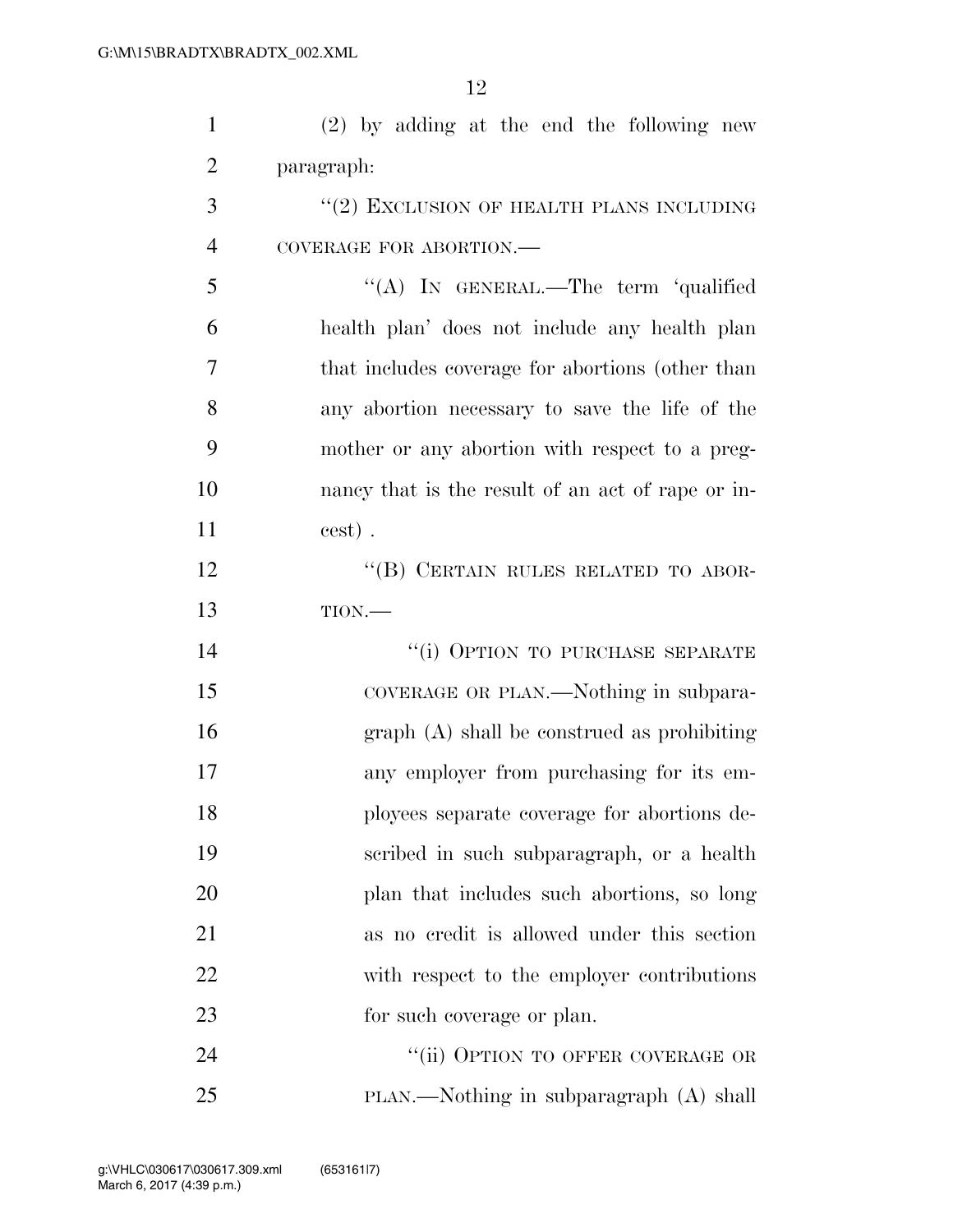| $\mathbf{1}$   | restrict any health insurance issuer offer-           |
|----------------|-------------------------------------------------------|
| $\overline{2}$ | ing a health plan from offering separate              |
| 3              | coverage for abortions described in such              |
| $\overline{4}$ | subparagraph, or a plan that includes such            |
| 5              | abortions, so long as such separate cov-              |
| 6              | erage or plan is not paid for with any em-            |
| 7              | ployer contribution eligible for the credit           |
| 8              | allowed under this section.                           |
| 9              | "(iii) OTHER TREATMENTS.—The                          |
| 10             | treatment of any infection, injury, disease,          |
| 11             | or disorder that has been caused by or ex-            |
| 12             | acerbated by the performance of an abor-              |
| 13             | tion shall not be treated as an abortion for          |
| 14             | purposes of subparagraph $(A)$ .".                    |
| 15             | (c) EFFECTIVE DATES.-                                 |
| 16             | (1) IN GENERAL.—The amendment made by                 |
| 17             | subsection (a) shall apply to taxable years beginning |
| 18             | after December 31, 2019.                              |
| 19             | (2)<br>DISALLOWANCE OF<br>SMALL<br><b>EMPLOYER</b>    |
| 20             | HEALTH INSURANCE EXPENSE CREDIT FOR PLAN              |
| 21             | WHICH INCLUDES COVERAGE FOR ABORTION.—The             |
| 22             | amendments made by subsection (b) shall apply to      |
| 23             | taxable years beginning after December 31, 2017.      |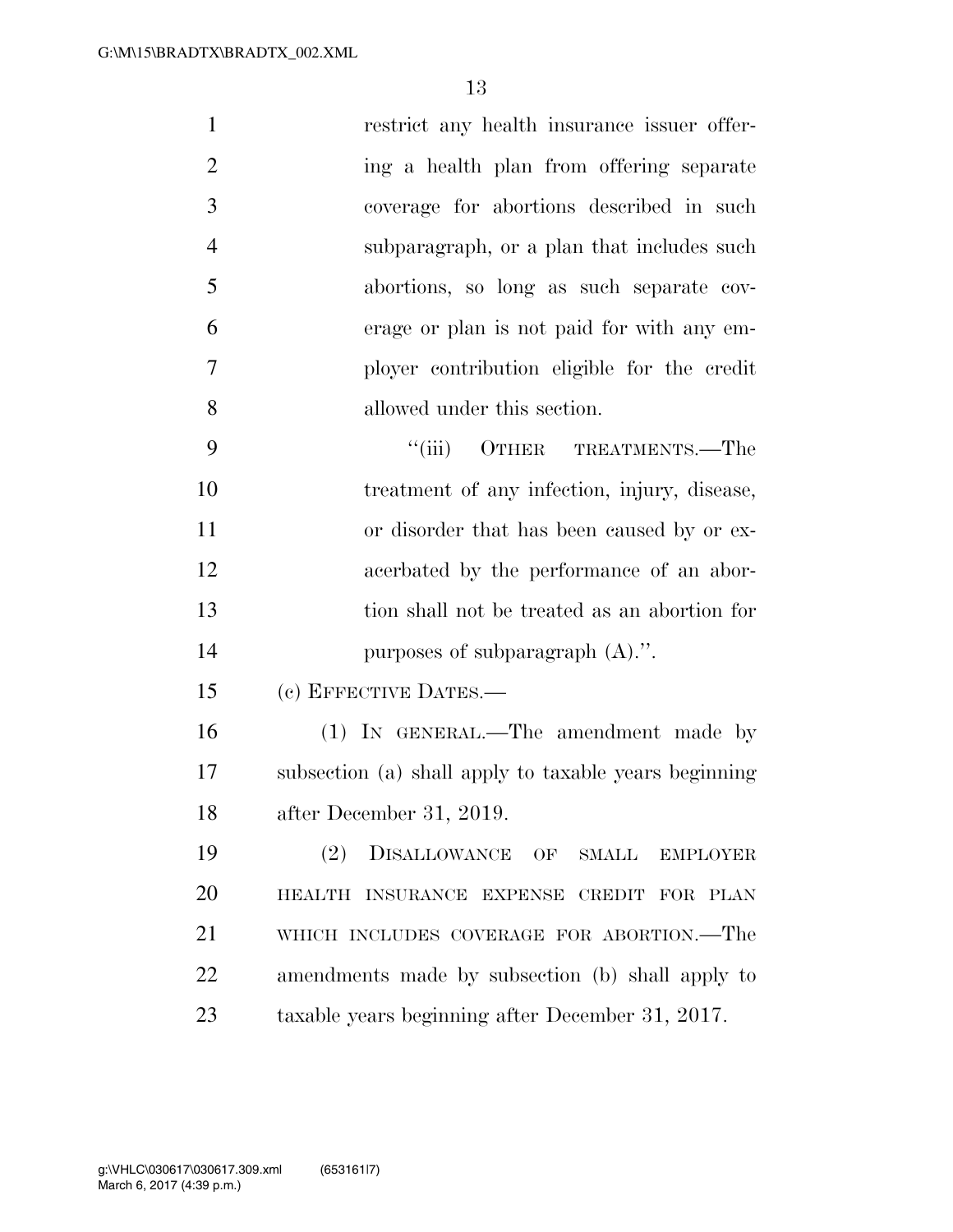**SEC.** l**05. INDIVIDUAL MANDATE.**  (a) IN GENERAL.—Section 5000A(c) of the Internal Revenue Code of 1986 is amended— 4 (1) in paragraph  $(2)(B)(iii)$ , by striking "2.5 percent'' and inserting ''Zero percent'', and 6 (2) in paragraph  $(3)$ — 7 (A) by striking "\$695" in subparagraph 8 (A) and inserting " $$0$ ", and (B) by striking subparagraph (D). (b) EFFECTIVE DATE.—The amendments made by this section shall apply to months beginning after Decem- ber 31, 2015. **SEC.** l**06. EMPLOYER MANDATE.**  (a) IN GENERAL.— 15 (1) Paragraph (1) of section  $4980H(c)$  of the Internal Revenue Code of 1986 is amended by in- serting ''(\$0 in the case of months beginning after 18 December 31, 2015)'' after "\$2,000". (2) Paragraph (1) of section 4980H(b) of the

 Internal Revenue Code of 1986 is amended by in- serting ''(\$0 in the case of months beginning after 22 December 31, 2015)'' after "\$3,000".

 (b) EFFECTIVE DATE.—The amendments made by this section shall apply to months beginning after Decem-ber 31, 2015.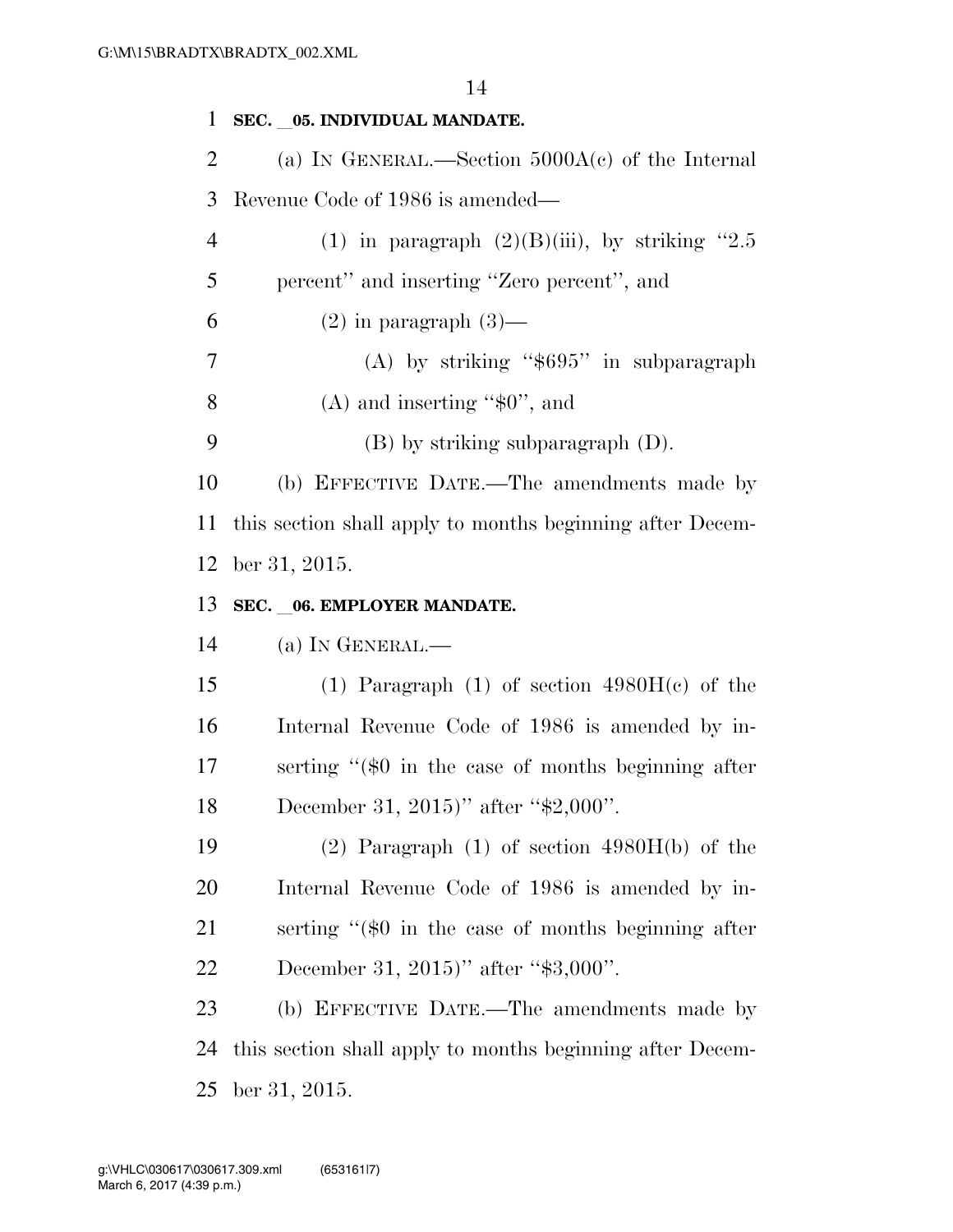# 1 SEC. 07. REPEAL OF THE TAX ON EMPLOYEE HEALTH IN- **SURANCE PREMIUMS AND HEALTH PLAN BENEFITS.**

 Section 4980I of the Internal Revenue Code of 1986 is amended by adding at the end the following new sub-section:

 ''(h) SHALL NOT APPLY.—No tax shall be imposed under this section with respect to any taxable period be- ginning after December 31, 2019, and before January 1, 2025.''.

### 11 SEC. 08. REPEAL OF TAX ON OVER-THE-COUNTER MEDI-**CATIONS.**

13 (a) HSAs.—Subparagraph (A) of section  $223(d)(2)$  of the Internal Revenue Code of 1986 is amended by strik- ing ''Such term'' and all that follows through the period. (b) ARCHER MSAS.—Subparagraph (A) of section 220(d)(2) of the Internal Revenue Code of 1986 is amend- ed by striking ''Such term'' and all that follows through the period.

 (c) HEALTH FLEXIBLE SPENDING ARRANGEMENTS AND HEALTH REIMBURSEMENT ARRANGEMENTS.—Sec- tion 106 of the Internal Revenue Code of 1986 is amended by striking subsection (f) and by redesignating subsection 24 (g) as subsection (f).

25 (d) EFFECTIVE DATES.—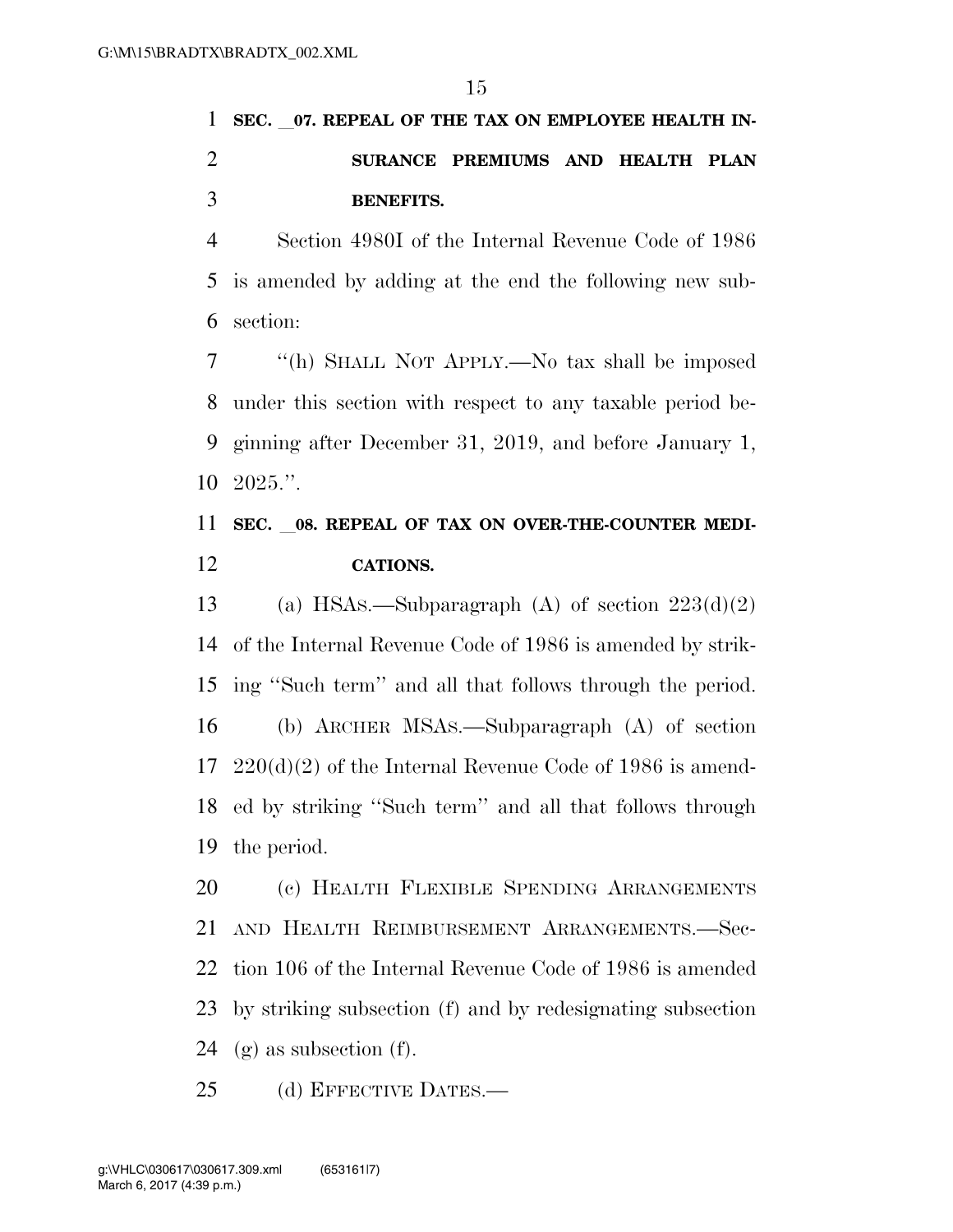| $\mathbf{1}$   | (1)<br>DISTRIBUTIONS<br>FROM<br>$AC-$<br><b>SAVINGS</b>        |
|----------------|----------------------------------------------------------------|
| 2              | COUNTS.—The amendments made by subsections (a)                 |
| 3              | and (b) shall apply to amounts paid with respect to            |
| $\overline{4}$ | taxable years beginning after December 31, 2017.               |
| 5              | (2) REIMBURSEMENTS.—The amendment made                         |
| 6              | by subsection (c) shall apply to expenses incurred             |
| 7              | with respect to taxable years beginning after Decem-           |
| 8              | ber 31, 2017.                                                  |
| 9              | SEC. 09. REPEAL OF INCREASE OF TAX ON HEALTH SAV-              |
| 10             | <b>INGS ACCOUNTS.</b>                                          |
| 11             | (a) HSAs.—Section $223(f)(4)(A)$ of the Internal               |
| 12             | Revenue Code of 1986 is amended by striking "20 per-           |
| 13             | cent" and inserting "10 percent".                              |
| 14             | (b) ARCHER MSAs.—Section $220(f)(4)(A)$ of the In-             |
| 15             | ternal Revenue Code of 1986 is amended by striking "20"        |
| 16             | percent" and inserting "15 percent".                           |
| 17             | (c) EFFECTIVE DATE.—The amendments made by                     |
|                | 18 this section shall apply to distributions made after Decem- |
| 19             | ber 31, 2017.                                                  |
| 20             | SEC. 10. REPEAL OF LIMITATIONS ON CONTRIBUTIONS                |
| 21             | TO FLEXIBLE SPENDING ACCOUNTS.                                 |
| 22             | (a) IN GENERAL.—Section 125 of the Internal Rev-               |
| 23             | enue Code of 1986 is amended by striking subsection (i).       |
|                |                                                                |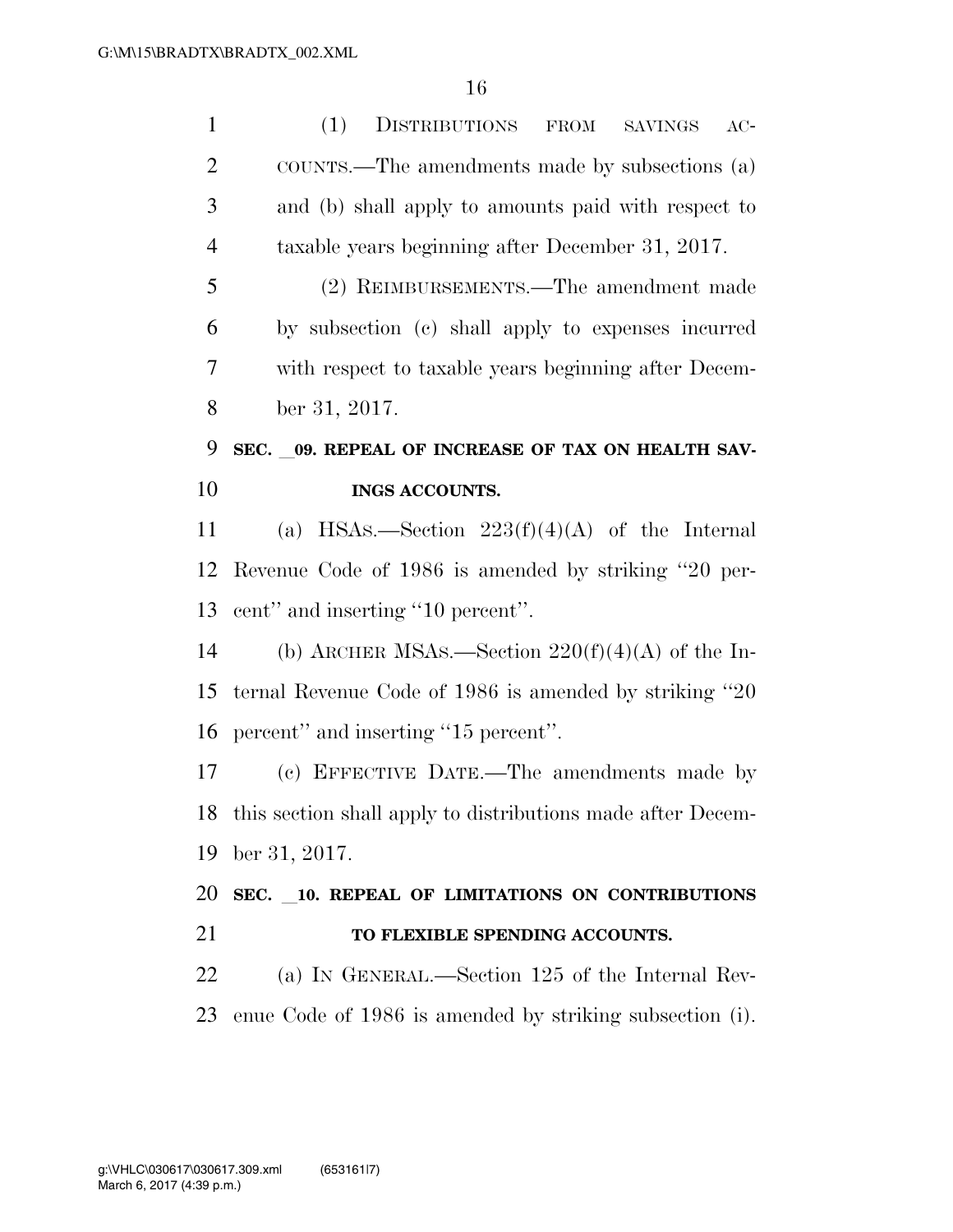(b) EFFECTIVE DATE.—The amendment made by this section shall apply to taxable years beginning after December 31, 2017.

#### **SEC.** l**11. REPEAL OF MEDICAL DEVICE EXCISE TAX.**

 Section 4191 of the Internal Revenue Code of 1986 is amended by adding at the end the following new sub-section:

8 "(d) APPLICABILITY.—The tax imposed under sub- section (a) shall not apply to sales after December 31, 2017.''.

## **SEC.** l**12. REPEAL OF ELIMINATION OF DEDUCTION FOR EXPENSES ALLOCABLE TO MEDICARE PART D SUBSIDY.**

 (a) IN GENERAL.—Section 139A of the Internal Rev- enue Code of 1986 is amended by adding at the end the following new sentence: ''This section shall not be taken into account for purposes of determining whether any de- duction is allowable with respect to any cost taken into account in determining such payment.''.

 (b) EFFECTIVE DATE.—The amendment made by this section shall apply to taxable years beginning after December 31, 2017.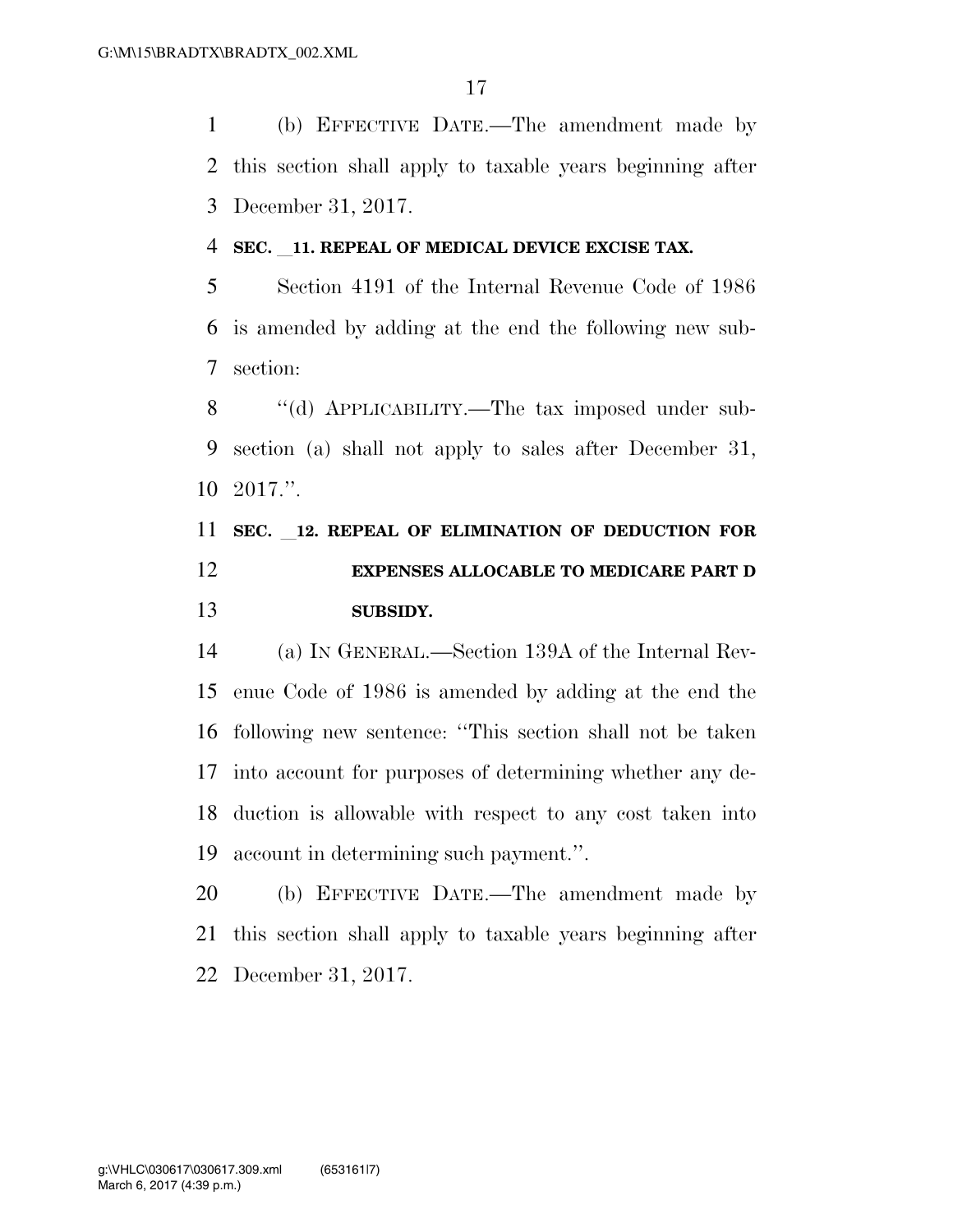| $\mathbf{1}$   | SEC. 13. REPEAL OF INCREASE IN INCOME THRESHOLD             |
|----------------|-------------------------------------------------------------|
| $\overline{2}$ | FOR DETERMINING MEDICAL CARE DEDUC-                         |
| 3              | TION.                                                       |
| 4              | (a) IN GENERAL.—Subsection (a) of section 213 of            |
| 5              | the Internal Revenue Code of 1986 is amended by striking    |
| 6              | "10 percent" and inserting "7.5 percent".                   |
| 7              | (b) EXTENSION OF SPECIAL RULE.—Subsection (f)               |
| 8              | of section 213 of such Code is amended—                     |
| 9              | (1) by striking "2017" and inserting "2018",                |
| 10             | and                                                         |
| 11             | $(2)$ by striking "AND $2016$ " and inserting               |
| 12             | "2016, AND $2017$ ".                                        |
| 13             | (c) EFFECTIVE DATE.-                                        |
| 14             | (1) IN GENERAL.—The amendment made by                       |
| 15             | subsection (a) shall apply to taxable years beginning       |
| 16             | after December 31, 2017.                                    |
| 17             | (2)<br>EXTENSION OF SPECIAL RULE.—The                       |
| 18             | amendments made by subsection (b) shall apply to            |
| 19             | taxable years beginning after December 31, 2016.            |
| 20             | SEC. 14. REPEAL OF MEDICARE TAX INCREASE.                   |
| 21             | (a) IN GENERAL.—Subsection (b) of section 3101 of           |
| 22             | the Internal Revenue Code of 1986 is amended to read        |
| 23             | as follows:                                                 |
| 24             | "(b) HOSPITAL INSURANCE.—In addition to the tax             |
| 25             | imposed by the preceding subsection, there is hereby im-    |
| 26             | posed on the income of every individual a tax equal to 1.45 |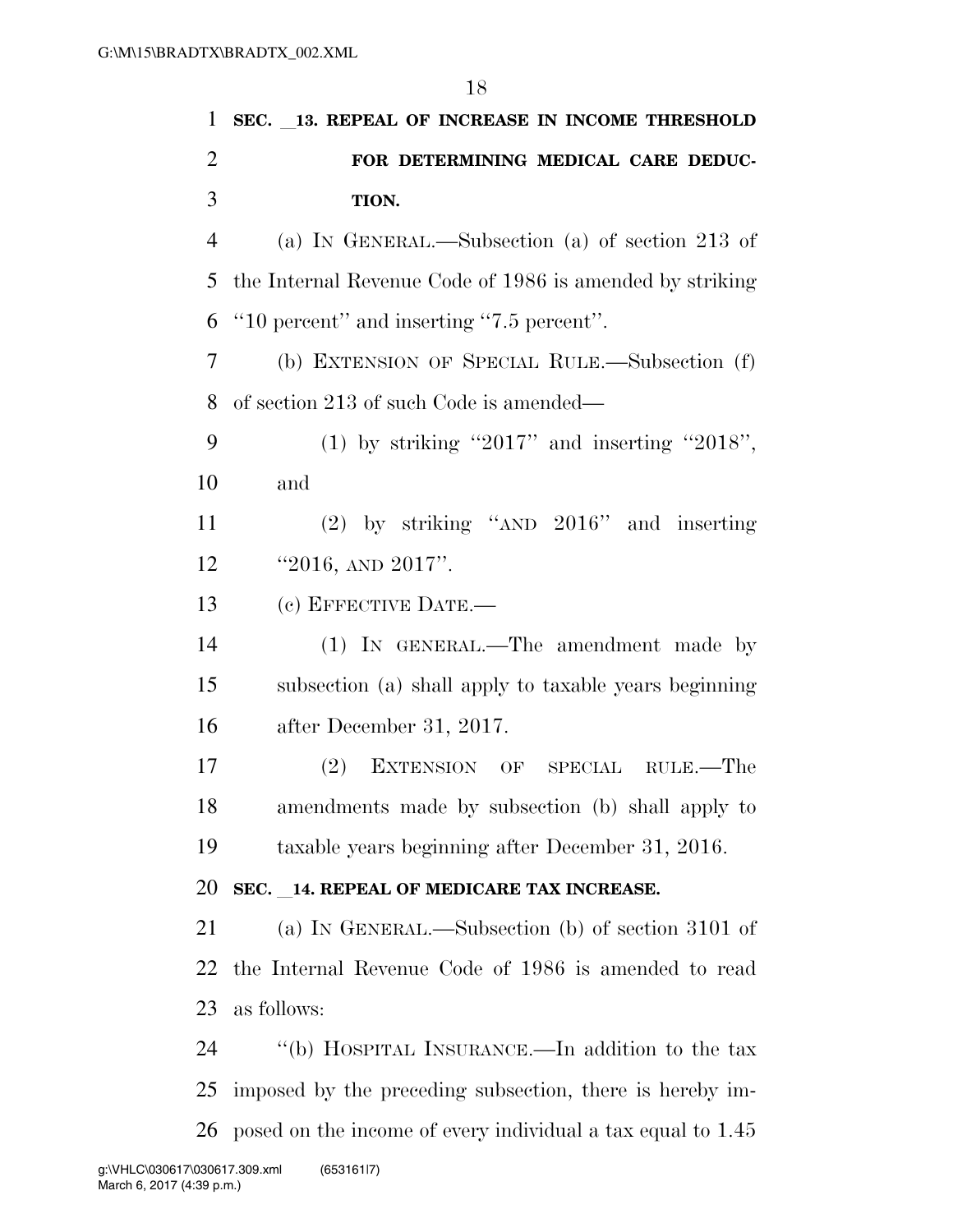1 percent of the wages (as defined in section  $3121(a)$ ) re- ceived by such individual with respect to employment (as 3 defined in section  $3121(b)$ .".

 (b) SECA.—Subsection (b) of section 1401 of the In- ternal Revenue Code of 1986 is amended to read as fol-lows:

 ''(b) HOSPITAL INSURANCE.—In addition to the tax imposed by the preceding subsection, there shall be im- posed for each taxable year, on the self-employment in- come of every individual, a tax equal to 2.9 percent of the amount of the self-employment income for such taxable year.''.

 (c) EFFECTIVE DATE.—The amendments made by this section shall apply with respect to remuneration re- ceived after, and taxable years beginning after, December 31, 2017.

### **SEC.** l**15. REFUNDABLE TAX CREDIT FOR HEALTH INSUR-ANCE COVERAGE.**

 (a) IN GENERAL.—Subpart C of part IV of sub- chapter A of chapter 1 of the Internal Revenue Code of 1986 is amended by inserting after section 36B the fol-lowing new section:

#### **''SEC. 36C. HEALTH INSURANCE COVERAGE.**

 ''(a) IN GENERAL.—In the case of an individual, there shall be allowed as a credit against the tax imposed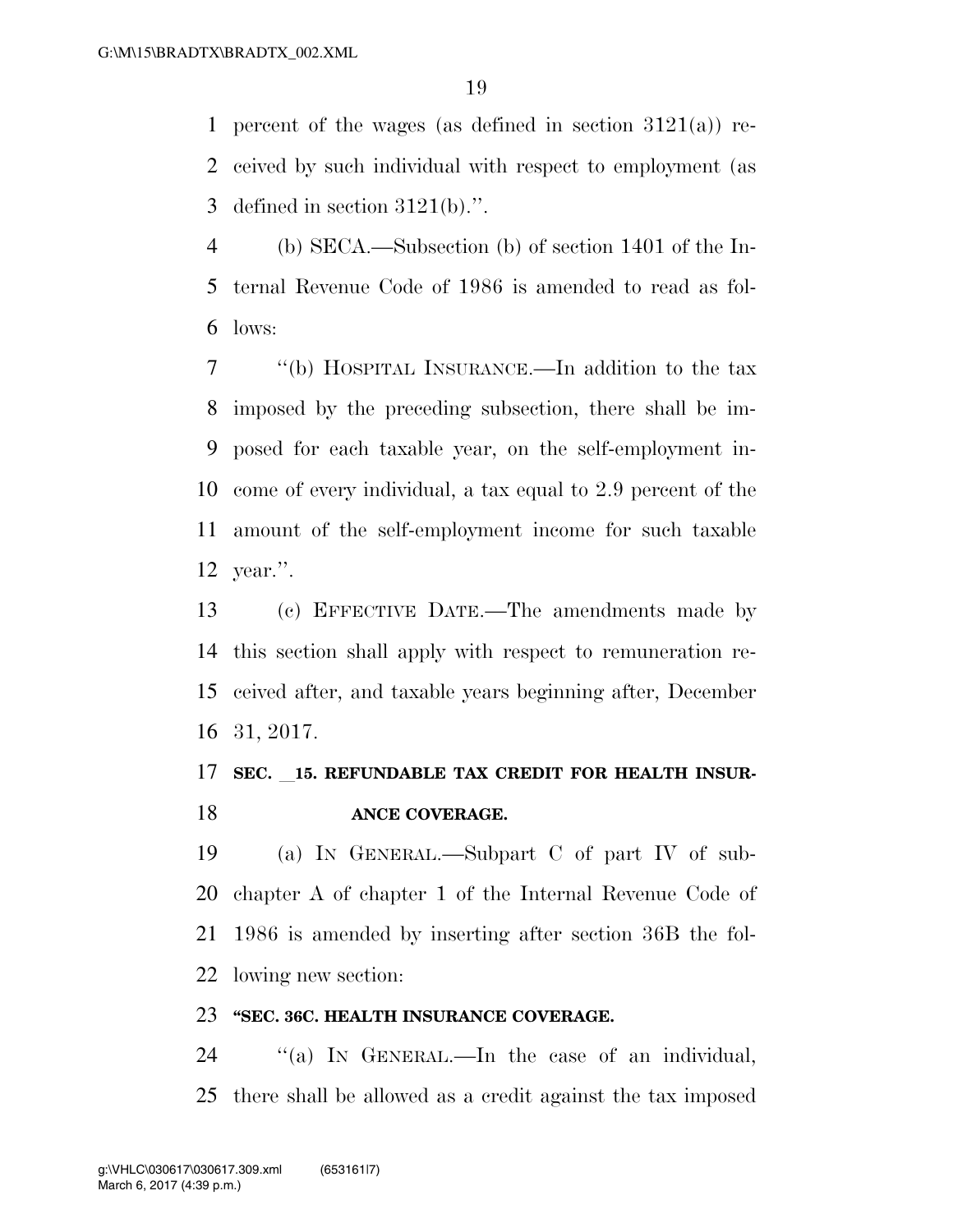by this subtitle for the taxable year the sum of the month- ly credit amounts with respect to such taxpayer for cal-endar months during such taxable year.

- 4 "(b) MONTHLY CREDIT AMOUNTS.—
- ''(1) IN GENERAL.—The monthly credit amount with respect to any taxpayer for any calendar month is the lesser of—

 ''(A) the sum of the monthly limitation amounts determined under subsection (c) with respect to the taxpayer and the taxpayer's qualifying family members for such month, or

12 "(B) the amount paid for eligible health insurance for the taxpayer and the taxpayer's qualifying family members for such month.

15 "(2) ELIGIBLE COVERAGE MONTH REQUIRE- MENT.—No amount shall be taken into account under subparagraph (A) or (B) of paragraph (1) with respect to any individual for any month unless such month is an eligible coverage month with re-spect to such individual.

21 ""(c) MONTHLY LIMITATION AMOUNTS.—

22 "(1) IN GENERAL.—The monthly limitation amount with respect to any individual for any eligi-24 ble coverage month during any taxable year is  $\frac{1}{12}$ of—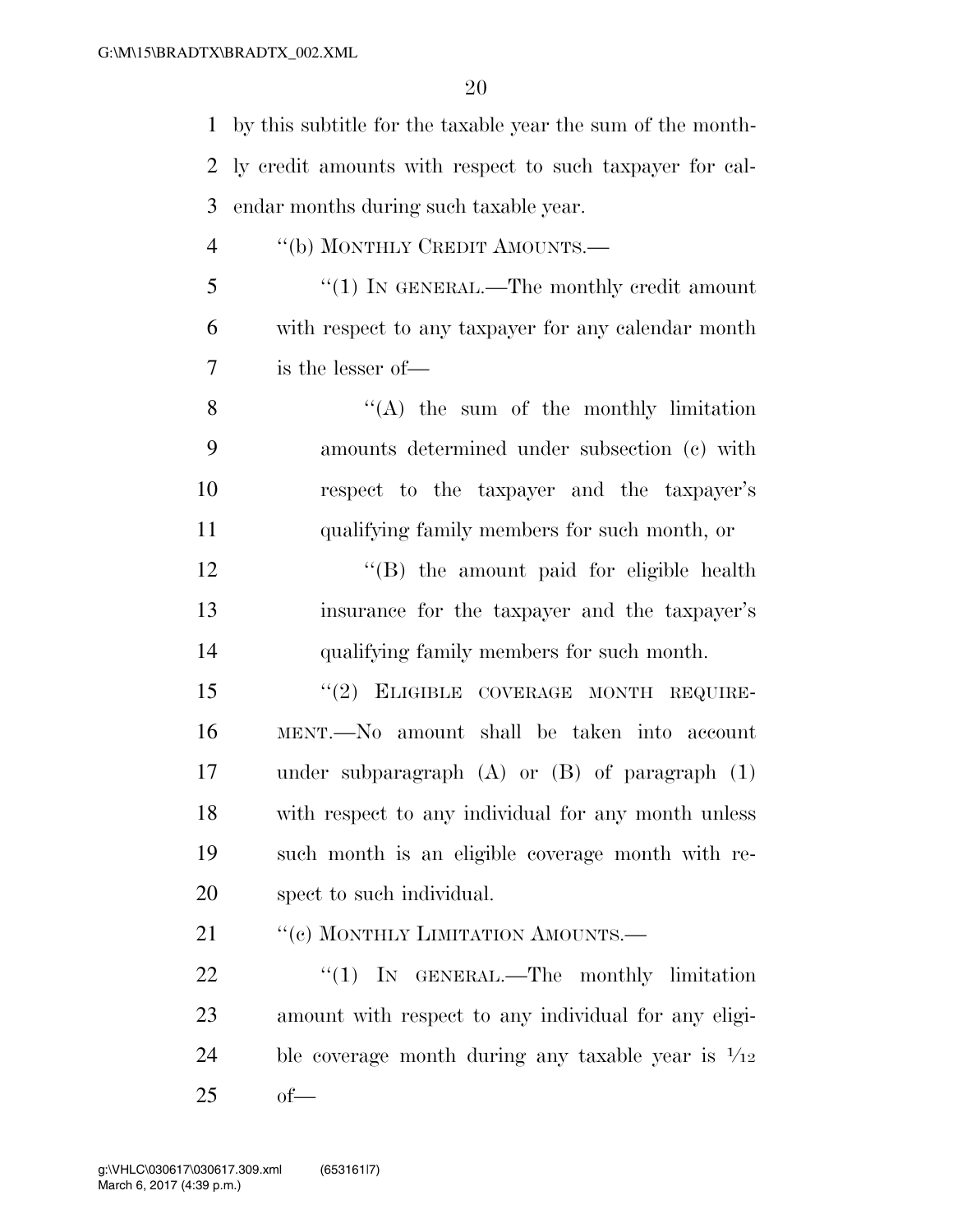| $\mathbf{1}$   | "(A) $$2,000$ in the case of an individual        |
|----------------|---------------------------------------------------|
| $\overline{2}$ | who has not attained age 30 as of the begin-      |
| 3              | ning of such taxable year,                        |
| $\overline{4}$ | "(B) $\text{$}2,500$ in the case of an individual |
| 5              | who has attained age 30 but who has not at-       |
| 6              | tained age 40 as of such time,                    |
| 7              | "(C) $$3,000$ in the case of an individual        |
| 8              | who has attained age 40 but who has not at-       |
| 9              | tained age 50 as of such time,                    |
| 10             | "(D) $$3,500$ in the case of an individual        |
| 11             | who has attained age 50 but who has not at-       |
| 12             | tained age 60 as of such time, and                |
| 13             | "(E) $$4,000$ in the case of an individual        |
| 14             | who has attained age 60 as of such time.          |
| 15             | "(2) LIMITATION BASED ON MODIFIED<br>$AD-$        |
| 16             | JUSTED GROSS INCOME.-                             |
| 17             | "(A) IN GENERAL.—The amount otherwise             |
| 18             | determined under subsection $(b)(1)(A)$ (without  |
| 19             | regard to this subparagraph but after any other   |
| 20             | adjustment of such amount under this section)     |
| 21             | for the taxable year shall be reduced (but not    |
| 22             | below zero) by 10 percent of the excess (if any)  |
| 23             | $of$ —                                            |
| 24             | "(i) the taxpayer's modified adjusted             |
| 25             | gross income for such taxable year, over          |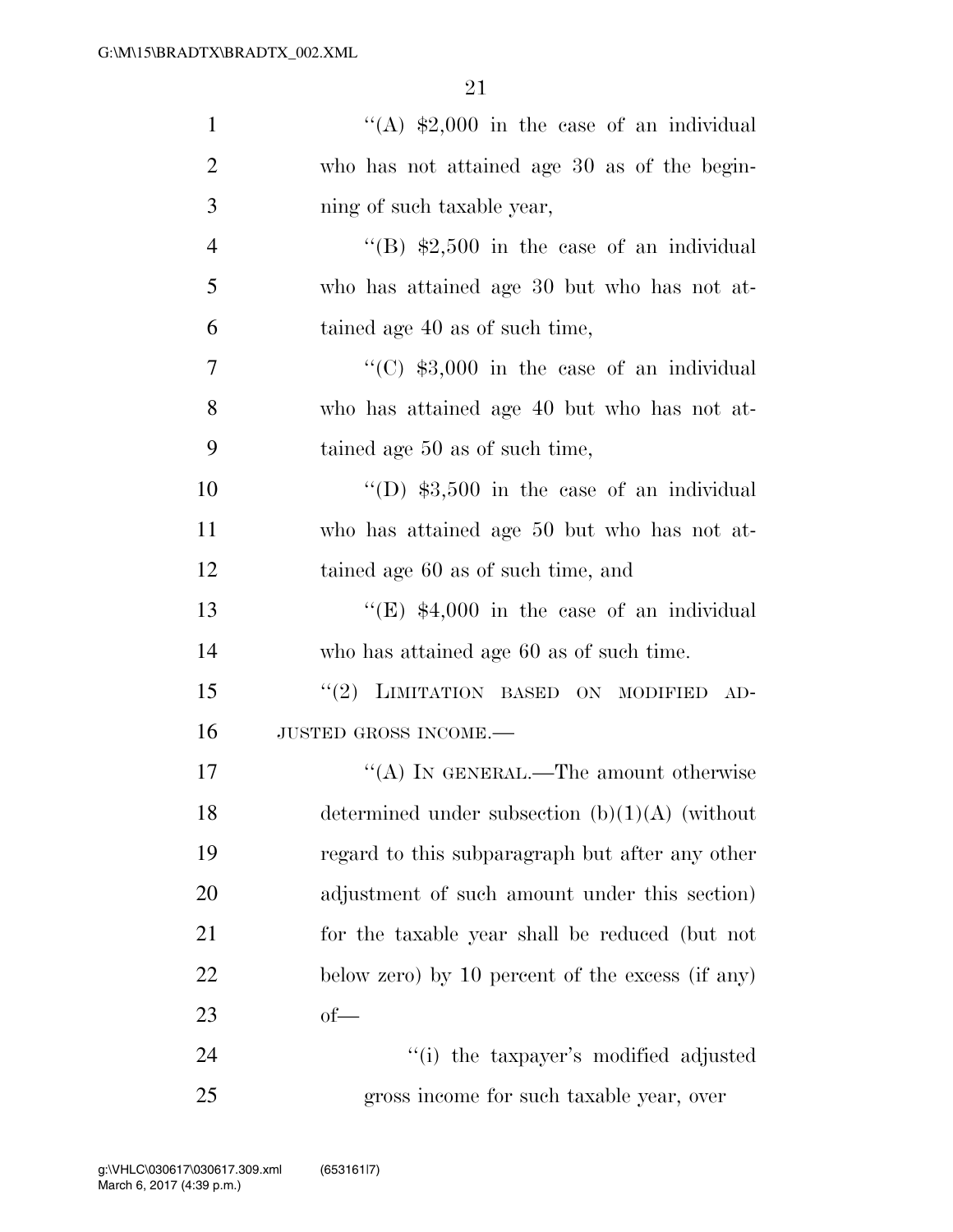| $\mathbf{1}$   | $``$ (ii) $$75,000$ (twice such amount in        |
|----------------|--------------------------------------------------|
| $\overline{2}$ | the case of a joint return).                     |
| 3              | "(B) MODIFIED ADJUSTED GROSS<br>$IN-$            |
| $\overline{4}$ | COME.—For purposes of this paragraph, the        |
| 5              | term 'modified adjusted gross income' means      |
| 6              | adjusted gross income increased by—              |
| 7              | "(i) any amount excluded from gross              |
| 8              | income under section 911,                        |
| 9              | "(ii) any amount of interest received            |
| 10             | or accrued by the taxpayer during the tax-       |
| 11             | able year which is exempt from tax, and          |
| 12             | "(iii) an amount equal to the portion            |
| 13             | of the taxpayer's social security benefits       |
| 14             | (as defined in section $86(d)$ ) which is not    |
| 15             | included in gross income under section 86        |
| 16             | for the taxable year.                            |
| 17             | $\cdot\cdot(3)$ OTHER LIMITATIONS.—              |
| 18             | "(A) AGGREGATE DOLLAR LIMITATION.-               |
| 19             | The sum of the monthly limitation amounts        |
| 20             | taken into account under this section with re-   |
| 21             | spect to any taxpayer for any taxable year shall |
| 22             | not exceed $$14,000$ .                           |
| 23             | "(B) MAXIMUM NUMBER OF INDIVIDUALS               |
| 24             | TAKEN INTO ACCOUNT.—With respect to any          |
| 25             | taxpayer for any month, monthly limitation       |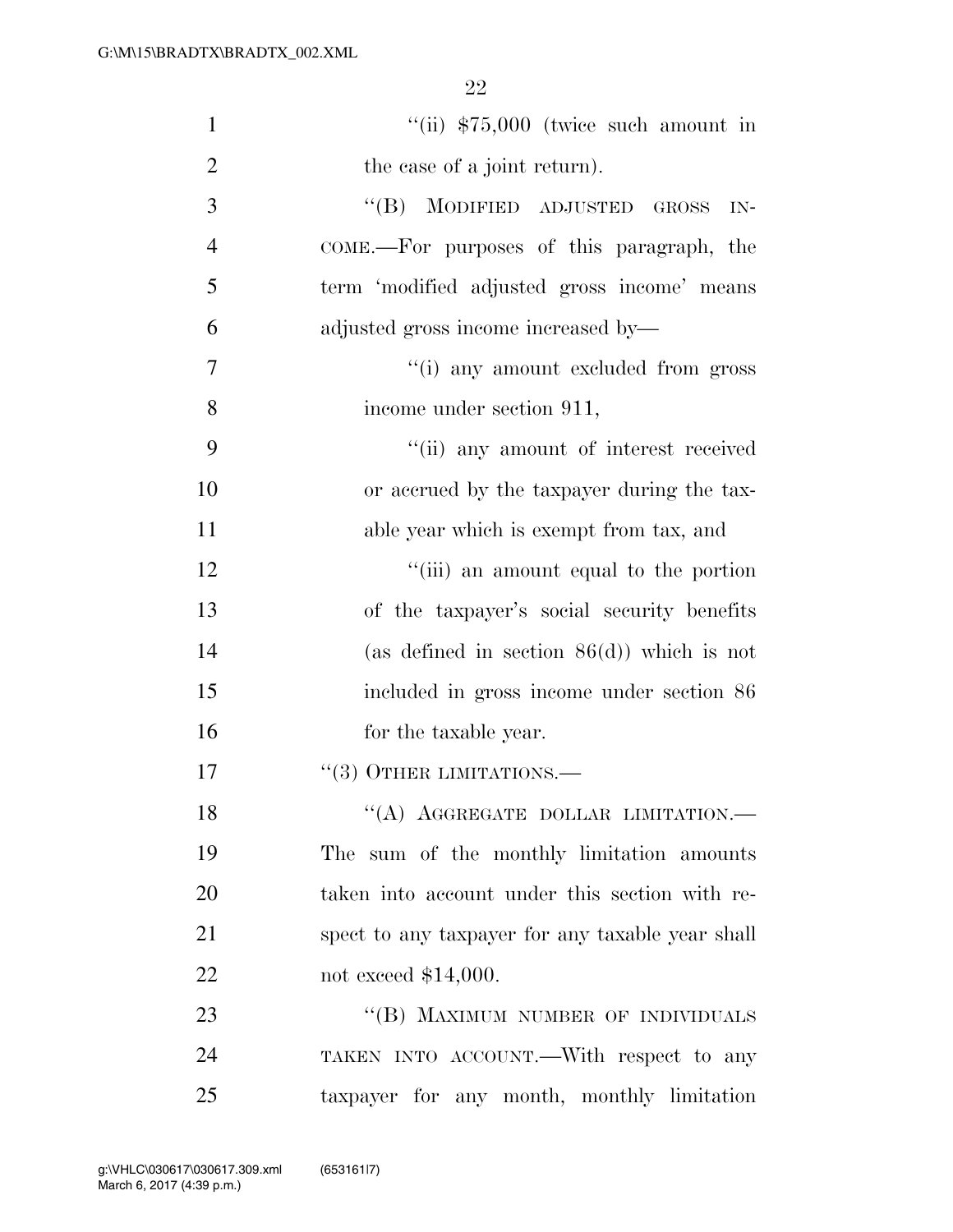| $\mathbf{1}$   | amounts shall be taken into account under this                |
|----------------|---------------------------------------------------------------|
| $\overline{2}$ | section only with respect to the 5 oldest individ-            |
| 3              | uals with respect to whom monthly limitation                  |
| $\overline{4}$ | amounts could (without regard to this subpara-                |
| 5              | graph) otherwise be so taken into account.                    |
| 6              | "(d) ELIGIBLE COVERAGE MONTH.—For purposes of                 |
| 7              | this section, the term 'eligible coverage month' means,       |
| 8              | with respect to any individual, any month if, as of the first |
| 9              | day of such month, the individual—                            |
| 10             | $\lq(1)$ is covered by eligible health insurance,             |
| 11             | $\lq(2)$ is not eligible for other specified coverage,        |
| 12             | $\lq(3)$ is either—                                           |
| 13             | $\lq\lq$ a citizen or national of the United                  |
| 14             | States, or                                                    |
| 15             | $\lq\lq (B)$ a qualified alien (within the meaning            |
| 16             | of section 431 of the Personal Responsibility                 |
| 17             | and Work Opportunity Reconciliation Act of                    |
| 18             | 1996 (8 U.S.C. 1641)), and                                    |
| 19             | $``(4)$ is not incarcerated, other than incarcer-             |
| 20             | ation pending the disposition of charges.                     |
| 21             | "(e) QUALIFYING FAMILY MEMBER.—For purposes                   |
| 22             | of this section, the term 'qualifying family member'          |
| 23             | means-                                                        |
| 24             | $f'(1)$ in the case of a joint return, the taxpayer's         |
| 25             | spouse,                                                       |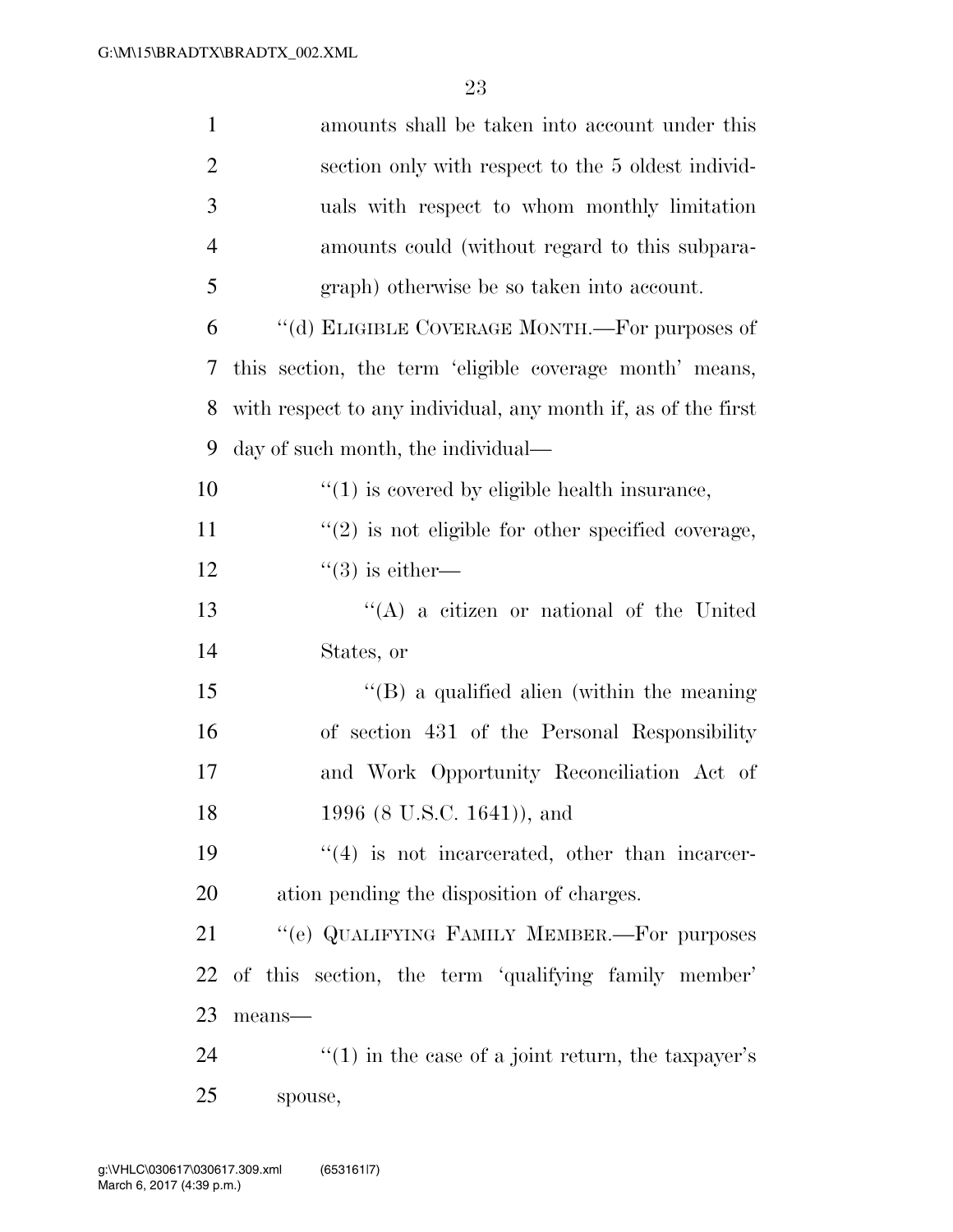| $\mathbf{1}$   | $"(2)$ any dependent of the taxpayer, and                |
|----------------|----------------------------------------------------------|
| $\overline{2}$ | $(3)$ with respect to any eligible coverage              |
| 3              | month, any child (as defined in section $152(f)(1)$ ) of |
| $\overline{4}$ | the taxpayer who as of the end of the taxable year       |
| 5              | has not attained age 27 if such child is covered for     |
| 6              | such month under eligible health insurance which         |
| 7              | also covers the taxpayer (in the case of a joint re-     |
| 8              | turn, either spouse).                                    |
| 9              | "(f) ELIGIBLE HEALTH INSURANCE.—For purposes             |
| 10             | of this section—                                         |
| 11             | " $(1)$ In GENERAL.—The term 'eligible health            |
| 12             | insurance' means any health insurance coverage (as       |
| 13             | defined in section $9832(b)$ if—                         |
| 14             | $\lq\lq$ such coverage is either—                        |
| 15             | "(i) offered in the individual health                    |
| 16             | insurance market within a State, or                      |
| 17             | "(ii) is unsubsidized COBRA continu-                     |
| 18             | ation coverage,                                          |
| 19             | $\lq\lq (B)$ such coverage is not a grandfathered        |
| 20             | health plan (as defined in section 1251 of the           |
| 21             | Patient Protection and Affordable Care Act) or           |
| 22             | a grandmothered health plan,                             |
| 23             | $\lq\lq$ substantially all of such coverage is           |
| 24             | not of excepted benefits described in section            |
| 25             | 9832(c),                                                 |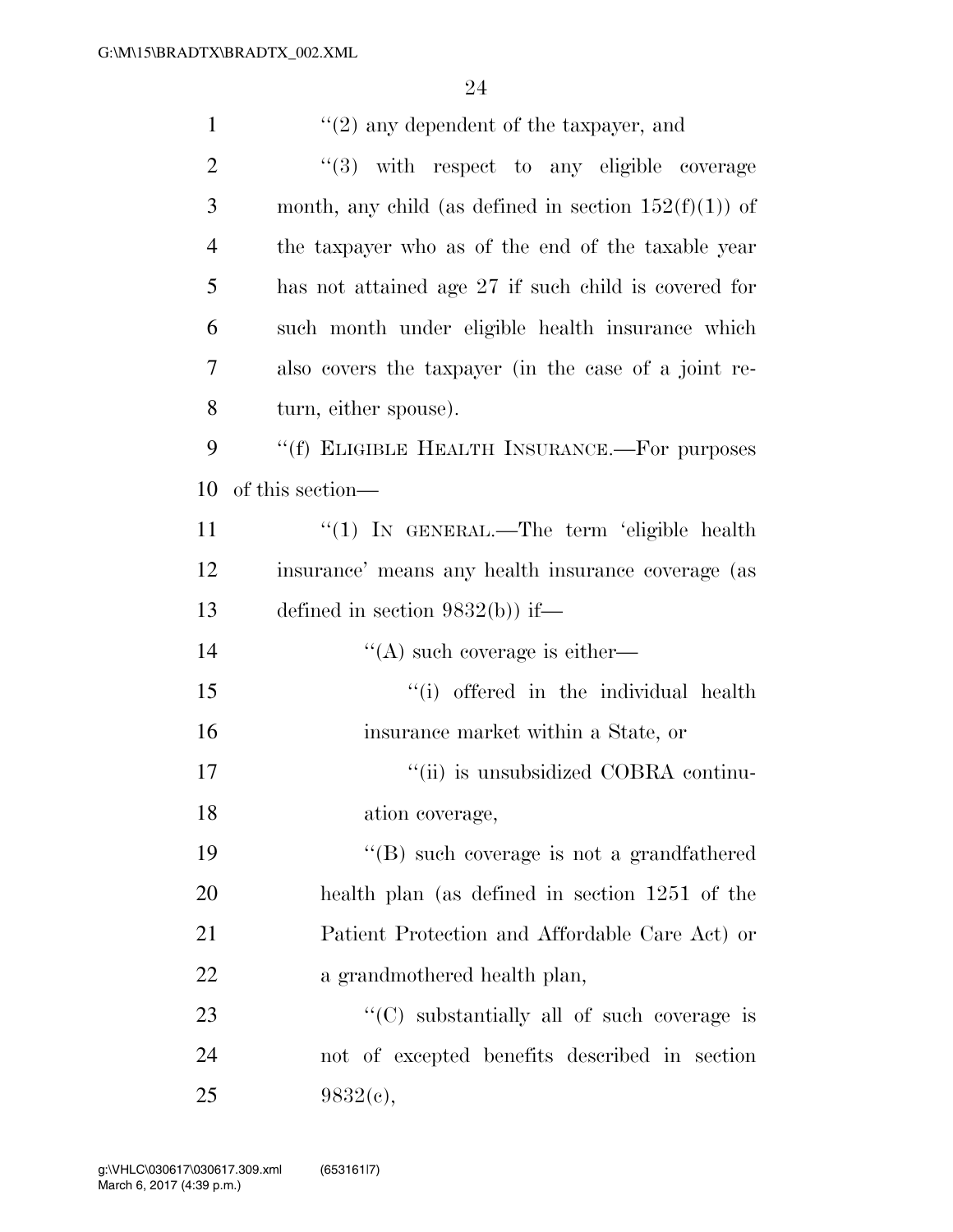| $\mathbf{1}$   | "(D) such coverage does not include cov-          |
|----------------|---------------------------------------------------|
| $\overline{2}$ | erage for abortions (other than any abortion      |
| 3              | necessary to save the life of the mother or any   |
| $\overline{4}$ | abortion with respect to a pregnancy that is the  |
| 5              | result of an act of rape or incest), and          |
| 6              | $f(E)$ the State in which such insurance is       |
| 7              | offered certifies that such coverage meets the    |
| 8              | requirements of this paragraph.                   |
| 9              | (2)<br>RULES RELATED TO STATE CERTIFI-            |
| 10             | CATION.-                                          |
| 11             | "(A) CERTIFICATION MADE AVAILABLE TO              |
| 12             | PUBLIC.—A certification shall not be taken into   |
| 13             | account under paragraph $(1)(E)$ unless such      |
| 14             | certification is made available to the public and |
| 15             | meets such other requirements as the Secretary    |
| 16             | may provide.                                      |
| 17             | "(B) SPECIAL RULE FOR UNSUBSIDIZED                |
| 18             | COBRA CONTINUATION COVERAGE.-In the case          |
| 19             | unsubsidized COBRA continuation<br>οf<br>$cov-$   |
| <b>20</b>      | erage-                                            |
| 21             | "(i) paragraph $(1)(E)$ shall be applied          |
| 22             | by substituting 'the plan administrator (as       |
| 23             | defined in section $414(g)$ of the health         |
| 24             | plan' for 'the State in which such insur-         |
| 25             | ance is offered', and                             |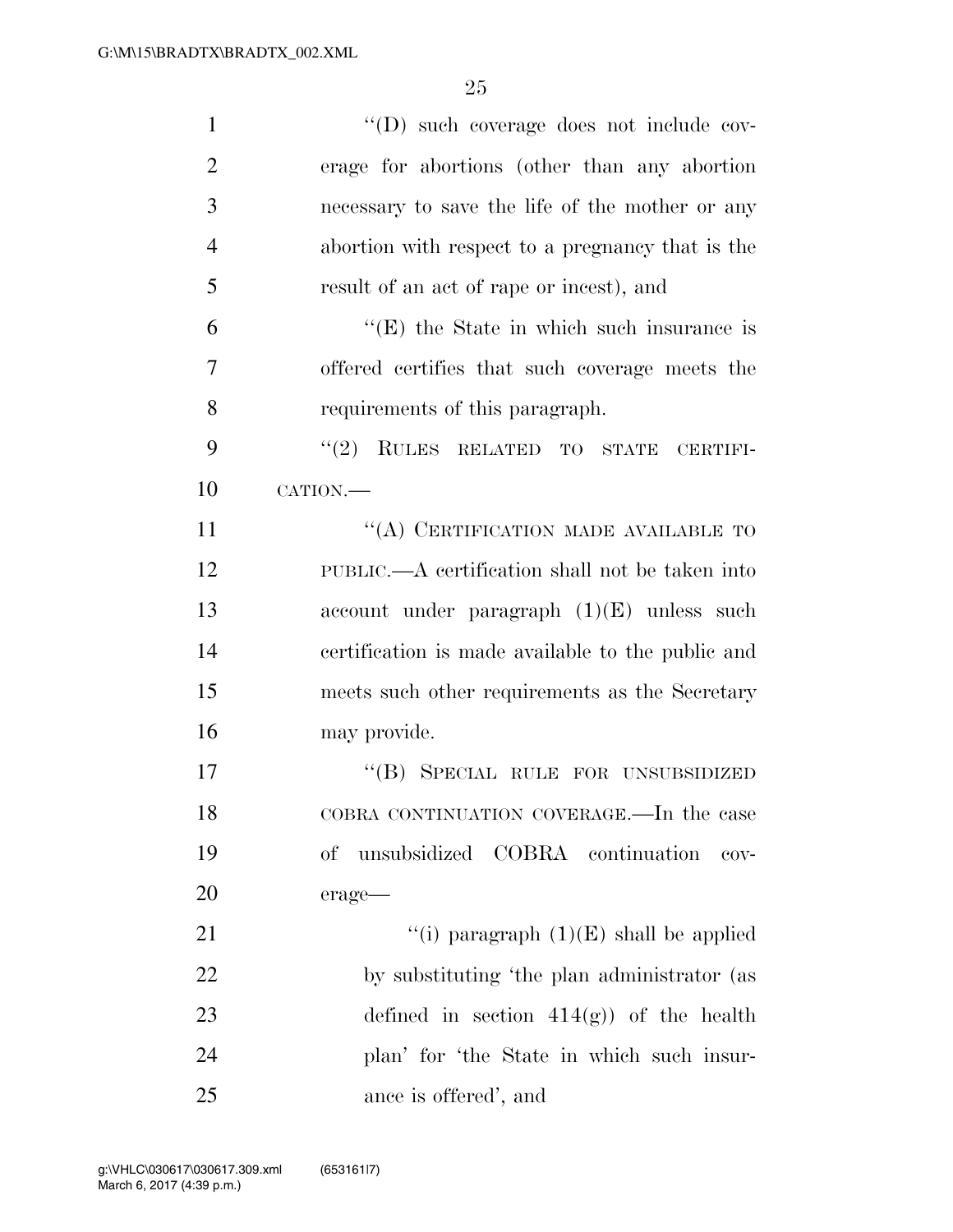$''(ii)$  the requirements of subpara- graph (A) shall be treated as satisfied if the certification meets such requirements as the Secretary may provide. "(3) GRANDMOTHERED HEALTH PLAN.— ''(A) IN GENERAL.—The term 'grandmothered health plan' means health in- surance coverage which is offered in the indi- vidual health insurance market as of January 1, 2013, and is permitted to be offered in such market after January 1, 2014, as a result of CCIIO guidance. 13 "(B) CCIIO GUIDANCE DEFINED.—The term 'CCIIO guidance' means the letter issued by the Centers for Medicare & Medicaid Serv- ices on November 14, 2013, to the State Insur- ance Commissioners outlining a transitional pol- icy for non-grandfathered coverage in the indi- vidual health insurance market, as subsequently extended and modified (including by a commu- nication entitled 'Insurance Standards Bulletin Series—INFORMATION—Extension of Tran-sitional Policy through Calendar Year 2017'

issued on February 29, 2016, by the Director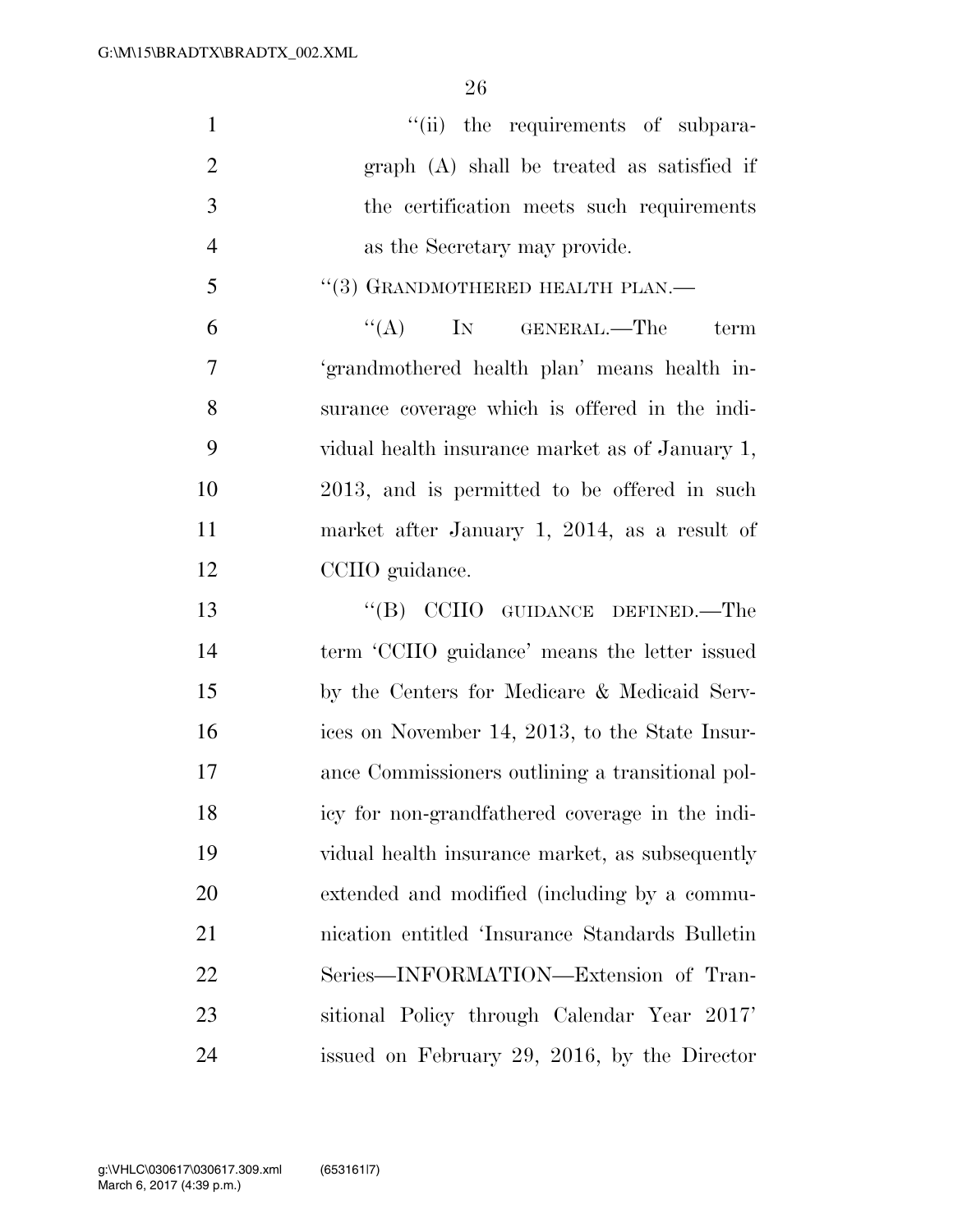| $\mathbf{1}$   | of the Center for Consumer Information & In-              |
|----------------|-----------------------------------------------------------|
| $\overline{2}$ | surance Oversight of such Centers).                       |
| 3              | INDIVIDUAL HEALTH INSURANCE<br>(4)<br>MAR-                |
| $\overline{4}$ | KET.—The term 'individual health insurance mar-           |
| 5              | ket' means the market for health insurance coverage       |
| 6              | (as defined in section $9832(b)$ ) offered to individuals |
| 7              | other than in connection with a group health plan         |
| 8              | (within the meaning of section $5000(b)(1)$ ).            |
| 9              | "(g) OTHER SPECIFIED COVERAGE.—For purposes               |
| 10             | of this section—                                          |
| 11             | "(1) IN GENERAL.—The term 'other specified                |
| 12             | coverage' means any of the following:                     |
| 13             | "(A) Coverage under a group health plan                   |
| 14             | (within the meaning of section $5000(b)(1)$ )             |
| 15             | other than—                                               |
| 16             | "(i) coverage under a plan substan-                       |
| 17             | tially all of the coverage of which is of ex-             |
| 18             | cepted<br>benefits described<br>section<br>$\ln$          |
| 19             | $9832(e)$ , and                                           |
| 20             | "(ii) COBRA continuation coverage.                        |
| 21             | "(B) Coverage under the Medicare pro-                     |
| 22             | gram under part A of title XVIII of the Social            |
| 23             | Security Act.                                             |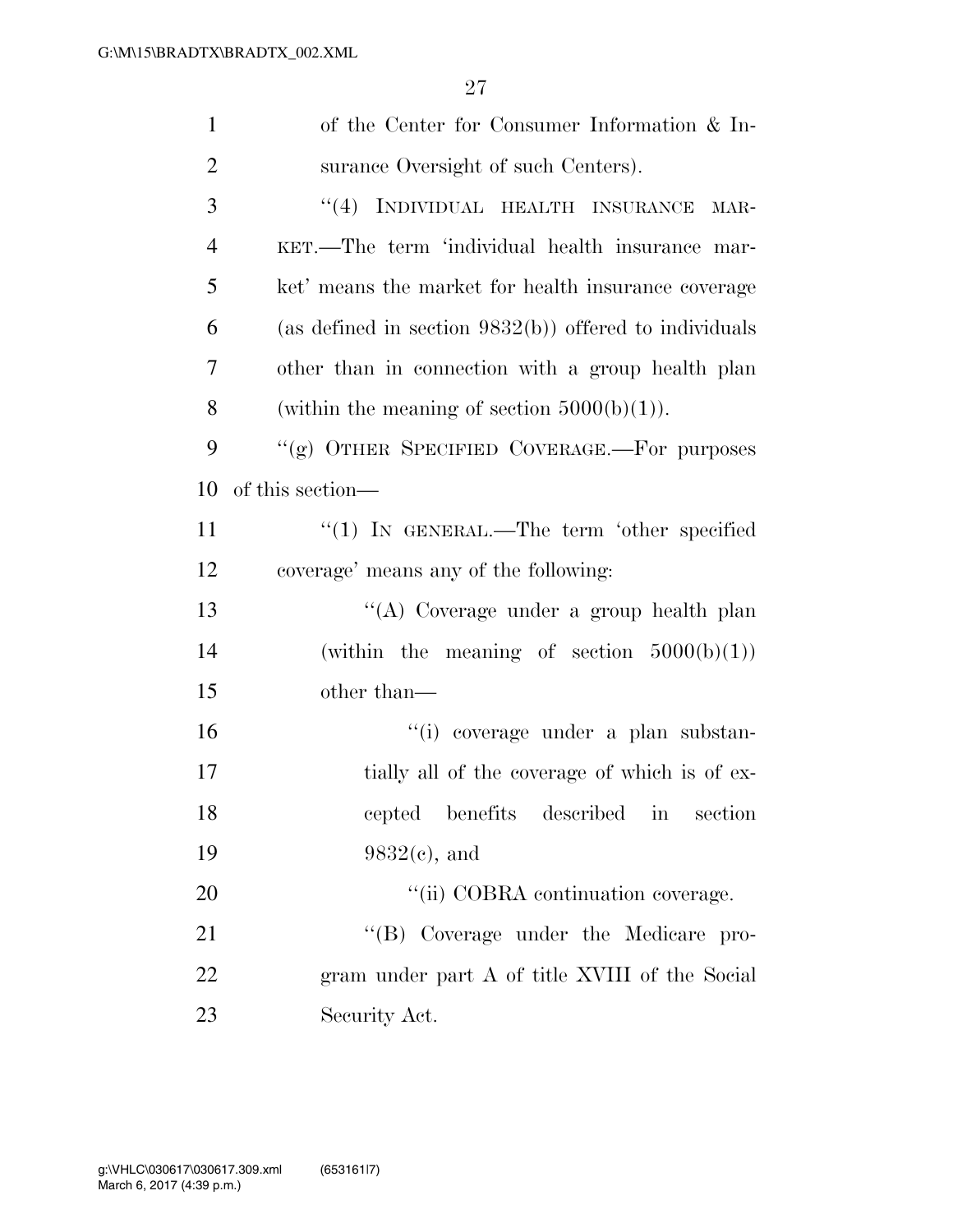| $\mathbf{1}$   | "(C) Coverage under the Medicaid pro-             |
|----------------|---------------------------------------------------|
| $\overline{2}$ | gram under title XIX of the Social Security       |
| 3              | Act.                                              |
| $\overline{4}$ | "(D) Coverage under the CHIP program              |
| 5              | under title XXI of the Social Security Act.       |
| 6              | "(E) Medical coverage under chapter $55$ of       |
| 7              | title 10, United States Code, including coverage  |
| 8              | under the TRICARE program.                        |
| 9              | "(F) Coverage under a health care pro-            |
| 10             | gram under chapter 17 or 18 of title 38, United   |
| 11             | States Code, as determined by the Secretary of    |
| 12             | Veterans Affairs, in coordination with the Sec-   |
| 13             | retary of Health and Human Services and the       |
| 14             | Secretary of the Treasury.                        |
| 15             | "(G) Coverage under a health plan under           |
| 16             | section $2504(e)$ of title 22, United States Code |
| 17             | (relating to Peace Corps volunteers).             |
| 18             | "(H) Coverage under the Nonappropriated           |
| 19             | Fund Health Benefits Program of the Depart-       |
| 20             | ment of Defense, established under section 349    |
| 21             | of the National Defense Authorization Act for     |
| 22             | Fiscal Year 1995 (Public Law 103-337; 10          |
| 23             | U.S.C. 1587 note).                                |
| 24             | "(2) SPECIAL RULE WITH RESPECT TO VET-            |
| 25             | ERANS HEALTH PROGRAMS.—In the case of other       |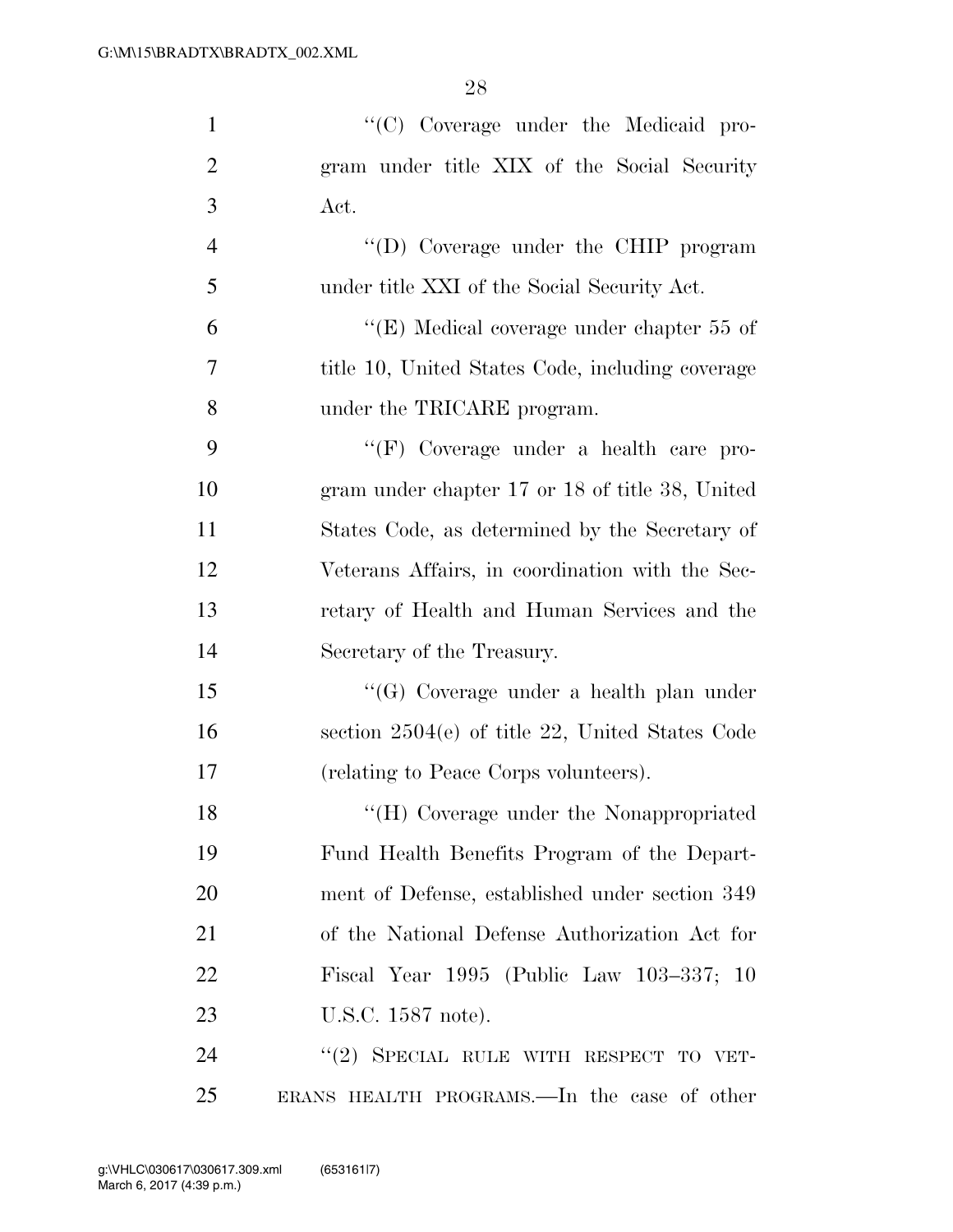1 specified coverage described in paragraph  $(1)(F)$ , an individual shall not be treated as eligible for such coverage unless such individual is enrolled in such coverage.

 ''(h) UNSUBSIDIZED COBRA CONTINUATION COV-ERAGE.—For purposes of this section—

7 "(1) IN GENERAL.—The term 'unsubsidized COBRA continuation coverage' means COBRA con- tinuation coverage no portion of the premiums for which are subsidized by the employer.

11 "(2) COBRA CONTINUATION COVERAGE.—The term 'COBRA continuation coverage' means con- tinuation coverage provided pursuant to part 6 of subtitle B of title I of the Employee Retirement In- come Security Act of 1974 (other than under section 609), title XXII of the Public Health Service Act, section 4980B of the Internal Revenue Code of 1986 18 (other than subsection  $(f)(1)$  of such section insofar as it relates to pediatric vaccines), or section 8905a of title 5, United States Code, or under a State pro- gram that provides comparable continuation cov- erage. Such term shall not include coverage under a health flexible spending arrangement.

24 "(i) SPECIAL RULES.—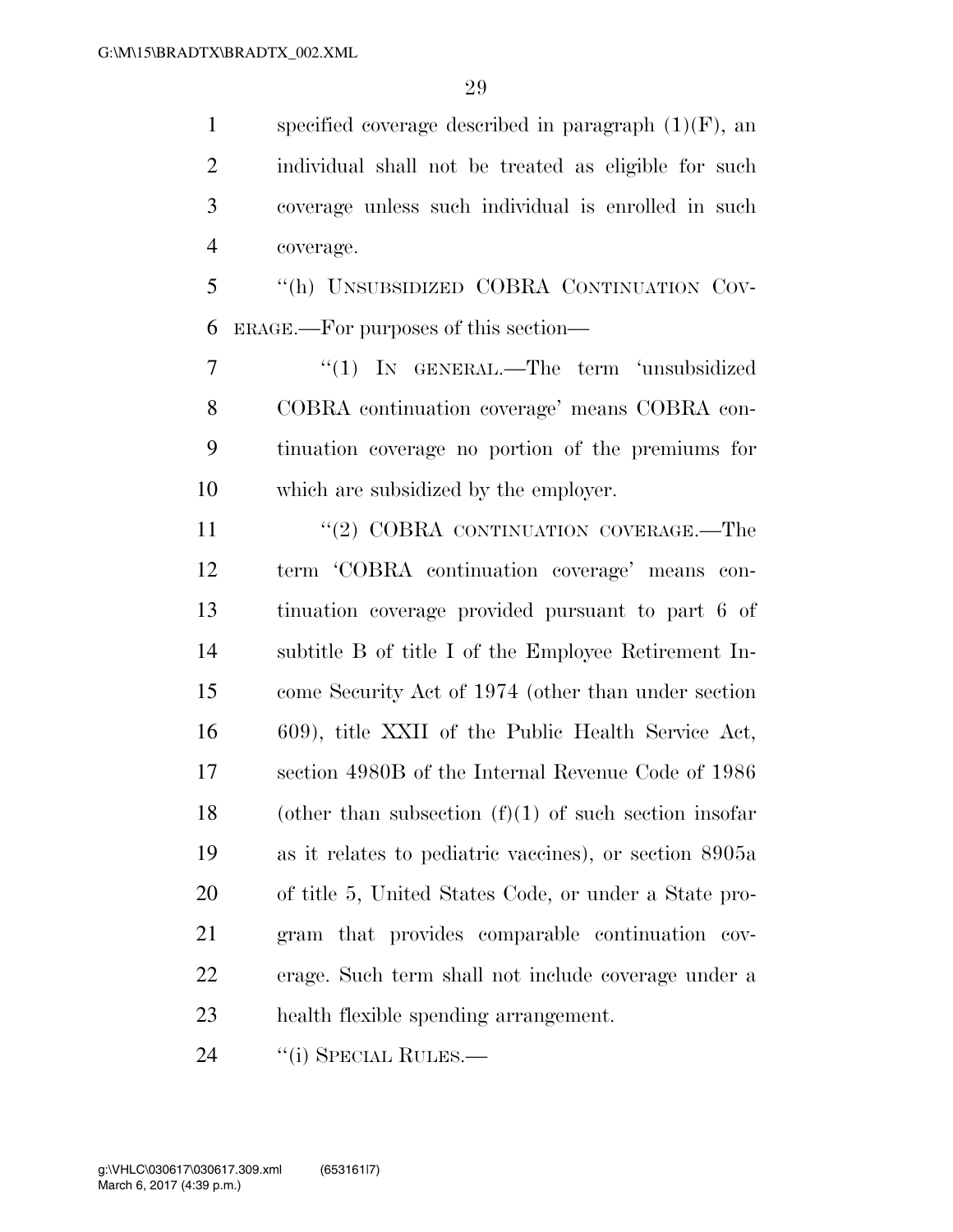| $\mathbf{1}$   | "(1) MARRIED COUPLES MUST FILE JOINT RE-                       |
|----------------|----------------------------------------------------------------|
| $\overline{2}$ | TURN.—If the taxpayer is married (within the mean-             |
| 3              | ing of section 7703) at the close of the taxable year,         |
| $\overline{4}$ | no credit shall be allowed under this section to such          |
| 5              | taxpayer unless such taxpayer and the taxpayer's               |
| 6              | spouse file a joint return for such taxable year.              |
| 7              | $``(2)$ DENIAL OF CREDIT TO DEPENDENTS.—                       |
| 8              | "(A) IN GENERAL.—No credit shall be al-                        |
| 9              | lowed under this section to any individual who                 |
| 10             | is a dependent with respect to another taxpayer                |
| 11             | for a taxable year beginning in the calendar                   |
| 12             | year in which such individual's taxable year be-               |
| 13             | gins.                                                          |
| 14             | $\lq\lq (B)$<br>COORDINATION WITH<br><b>RULE</b><br><b>FOR</b> |
| 15             | OLDER CHILDREN.—In the case of any indi-                       |
| 16             | vidual who is a qualifying family member de-                   |
| 17             | scribed in subsection $(e)(3)$ with respect to an-             |
| 18             | other taxpayer for any month, in determining                   |
| 19             | the amount of any credit allowable to such indi-               |
| 20             | vidual under this section for any taxable year of              |
| 21             | such individual which includes such month, the                 |
| 22             | monthly limitation amount with respect to such                 |
| 23             | individual for such month shall be zero and no                 |
| 24             | amount paid for eligible health insurance with                 |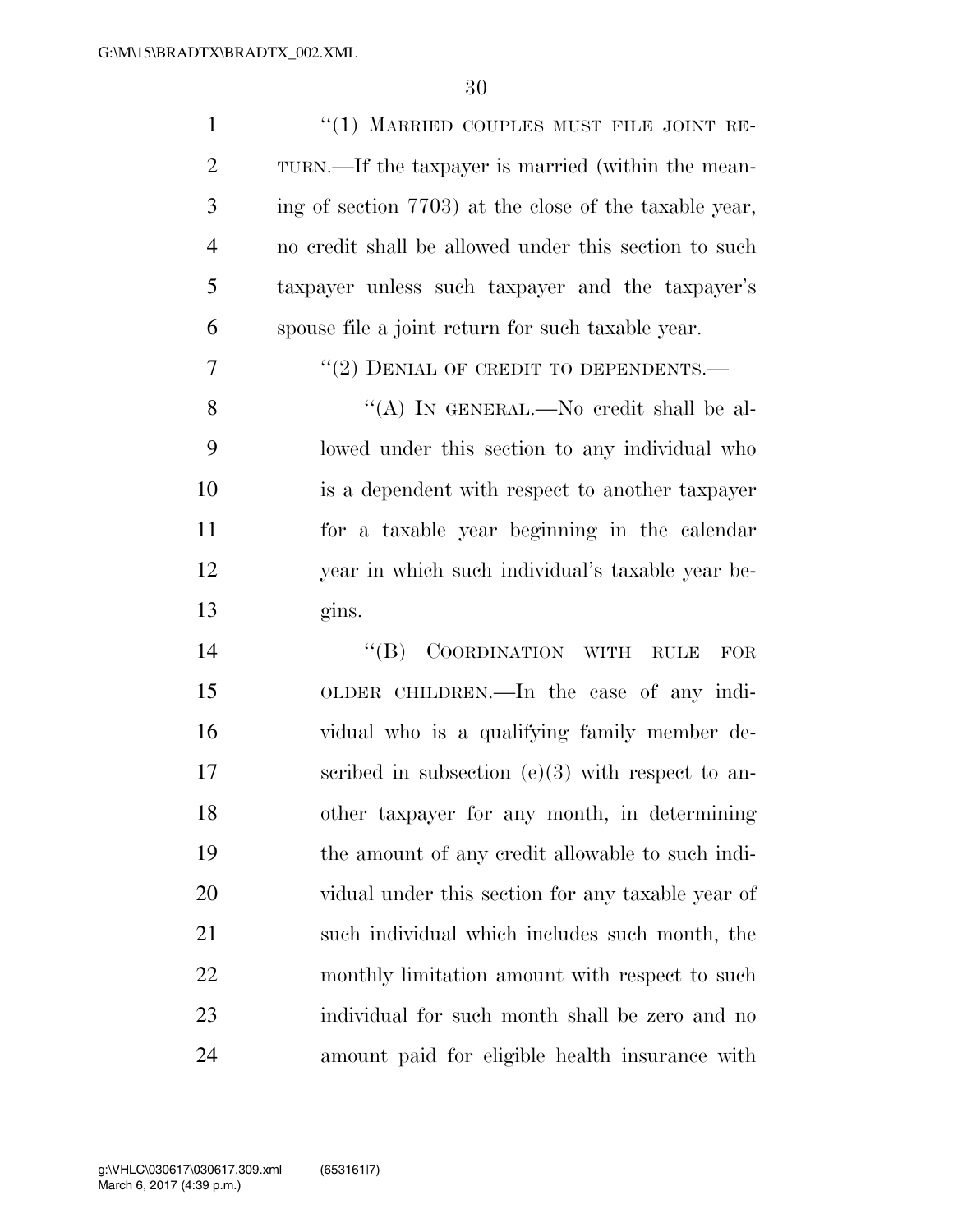respect to such individual for such month shall be taken into account.

3 "(3) COORDINATION WITH MEDICAL EXPENSE DEDUCTION.—Amounts described in subsection (b)(1)(B) with respect to any month shall not be taken into account in determining the deduction al- lowed under section 213 except to the extent that such amounts exceed the amount described in sub-9 section  $(b)(1)(A)$  with respect to such month.

10 <sup>''</sup>(4) INSURANCE WHICH COVERS OTHER INDI- VIDUALS.—For purposes of this section, rules simi-12 lar to the rules of section  $213(d)(6)$  shall apply with respect to any contract for eligible health insurance under which amounts are payable for coverage of an individual other than the taxpayer and the tax-payer's qualifying family members.

17 <sup>''</sup>(5) COORDINATION WITH ADVANCE PAYMENTS OF CREDIT.—With respect to any taxable year—

 $\langle (A)$  the amount which would (but for this subsection) be allowed as a credit to the tax- payer under subsection (a) shall be reduced (but not below zero) by the aggregate amount paid on behalf of such taxpayer under section 7529 for months beginning in such taxable year, and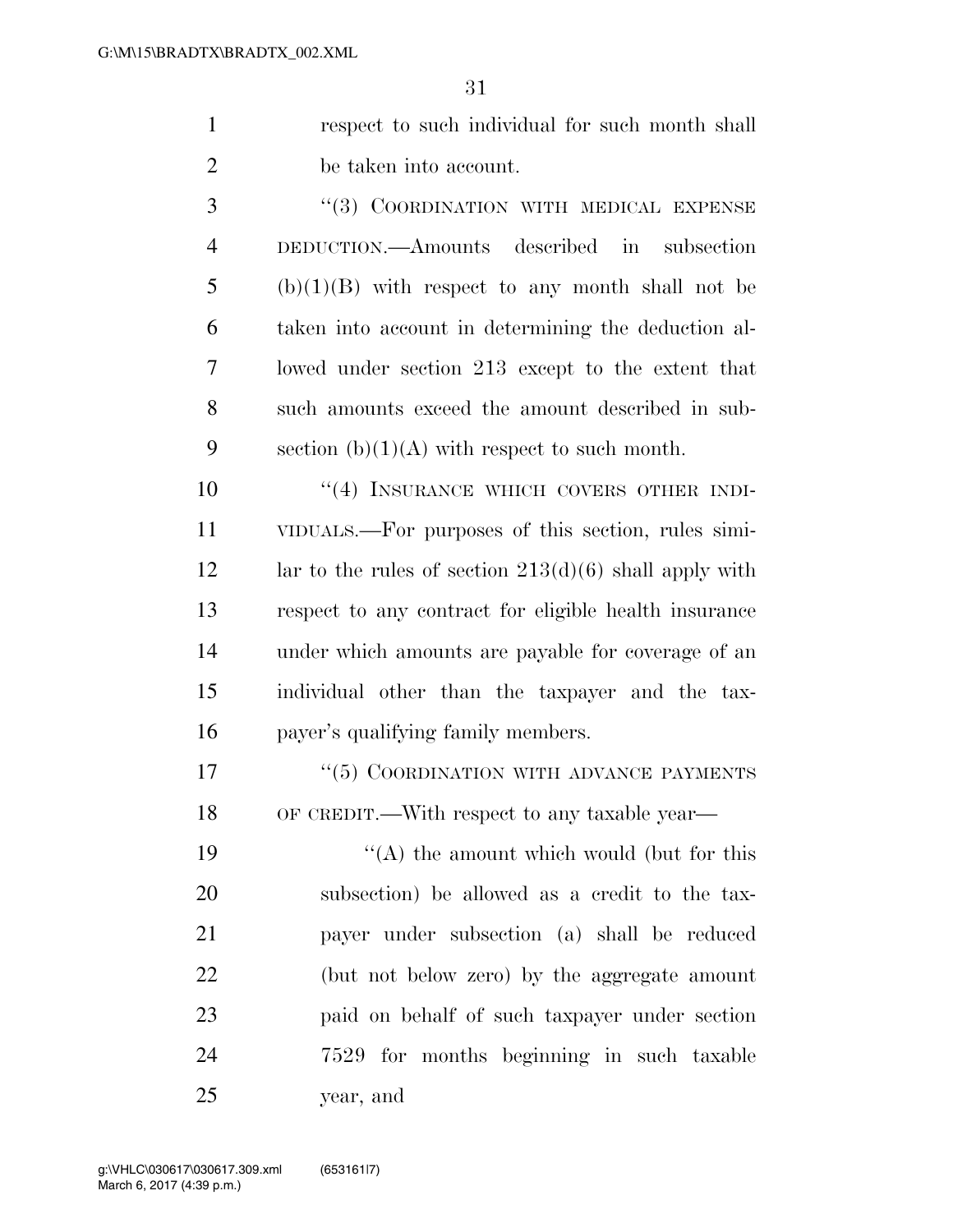| $\mathbf{1}$   | "(B) the tax imposed by section 1 for such               |
|----------------|----------------------------------------------------------|
| $\overline{2}$ | taxable year shall be increased by the excess (if        |
| 3              | any) of $-$                                              |
| $\overline{4}$ | "(i) the aggregate amount paid on be-                    |
| 5              | half of such taxpayer under section 7529                 |
| 6              | for months beginning in such taxable year,               |
| $\overline{7}$ | over                                                     |
| 8              | "(ii) the amount which would (but for                    |
| 9              | this subsection) be allowed as a credit to               |
| 10             | the taxpayer under subsection (a).                       |
| 11             | "(6) SPECIAL RULES FOR QUALIFIED SMALL                   |
| 12             | <b>EMPLOYER</b><br>HEALTH REIMBURSEMENT ARRANGE-         |
| 13             | MENTS.-                                                  |
| 14             | "(A) IN GENERAL.—If the taxpayer or any                  |
| 15             | qualifying family member of the taxpayer is              |
| 16             | provided a qualified small employer health reim-         |
| 17             | bursement arrangement for any eligible cov-              |
| 18             | erage month, the sum determined under sub-               |
| 19             | section $(b)(1)(A)$ with respect to the taxpayer         |
| 20             | for such month shall be reduced (but not below           |
| 21             | zero) by $\frac{1}{12}$ of the permitted benefit (as de- |
| 22             | fined in section $9831(d)(3)(C)$ under such ar-          |
| 23             | rangement.                                               |
| 24             | $\lq\lq (B)$<br>QUALIFIED<br>SMALL<br><b>EMPLOYER</b>    |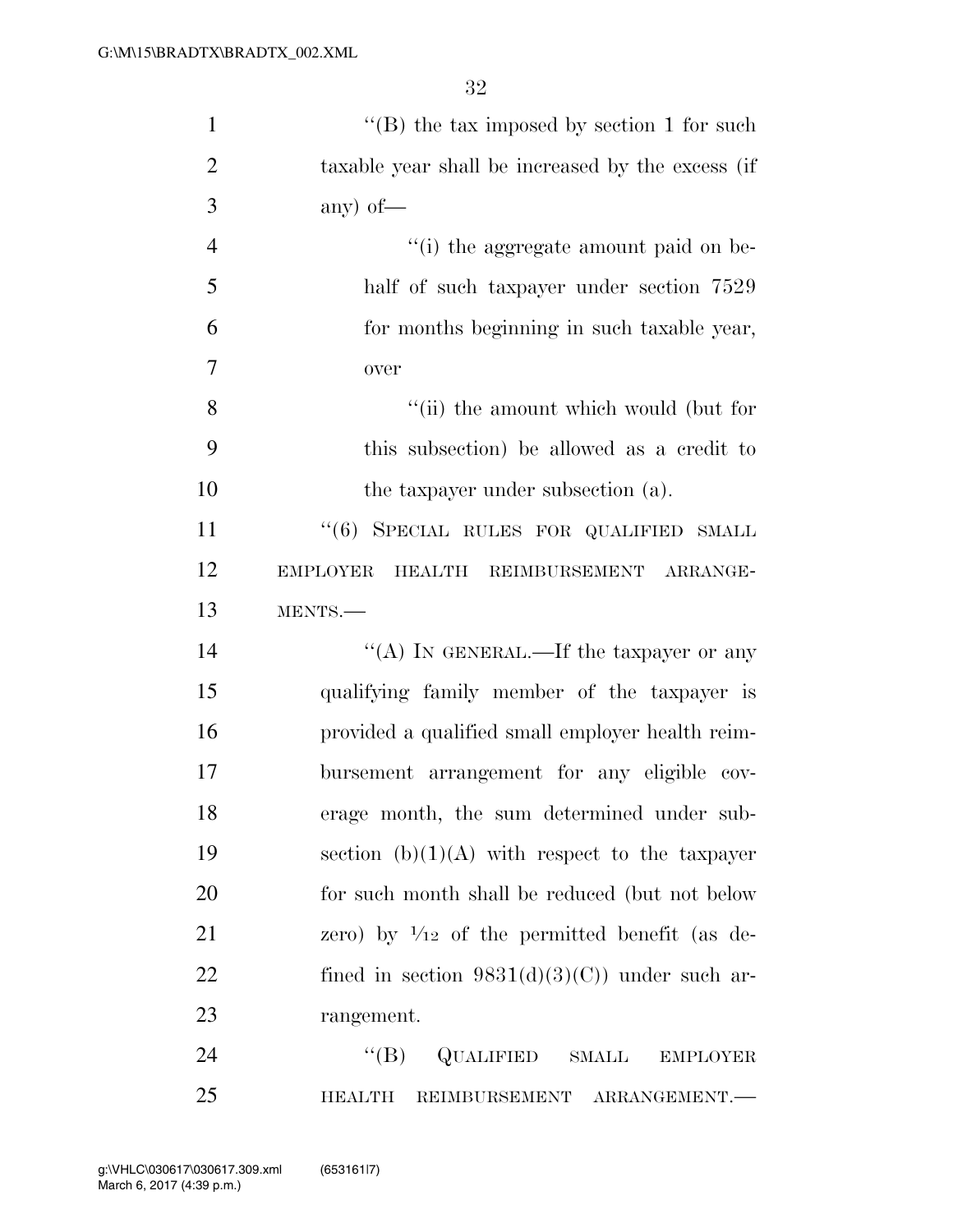| $\mathbf{1}$   | For purposes of this paragraph, the term          |
|----------------|---------------------------------------------------|
| $\overline{2}$ | 'qualified small employer health reimbursement    |
| 3              | arrangement' has the meaning given such term      |
| $\overline{4}$ | by section $9831(d)(2)$ .                         |
| 5              | "(C) COVERAGE FOR LESS THAN ENTIRE                |
| 6              | YEAR.—In the case of an employee who is pro-      |
| 7              | vided a qualified small employer health reim-     |
| 8              | bursement arrangement for less than an entire     |
| 9              | year, subparagraph (A) shall be applied by sub-   |
| 10             | stituting 'the number of months during the year   |
| 11             | for which such arrangement was provided' for      |
| 12             | '12'.                                             |
| 13             | CERTAIN RULES RELATED<br>(5(7))<br>TO<br>ABOR-    |
| 14             | TION.                                             |
| 15             | "(A) OPTION TO PURCHASE<br><b>SEPARATE</b>        |
| 16             | COVERAGE OR PLAN.—Nothing in subsection           |
| 17             | $(f)(1)(D)$ shall be construed as prohibiting any |
| 18             | individual from purchasing separate coverage      |
| 19             | for abortions described in such subparagraph,     |
| 20             | or a health plan that includes such abortions, so |
| 21             | long as no credit is allowed under this section   |
| 22             | with respect to the premiums for such coverage    |
| 23             | or plan.                                          |
| 24             | "(B) OPTION TO OFFER COVERAGE<br>OR               |
| 25             | PLAN.—Nothing in subsection $(f)(1)(D)$ shall     |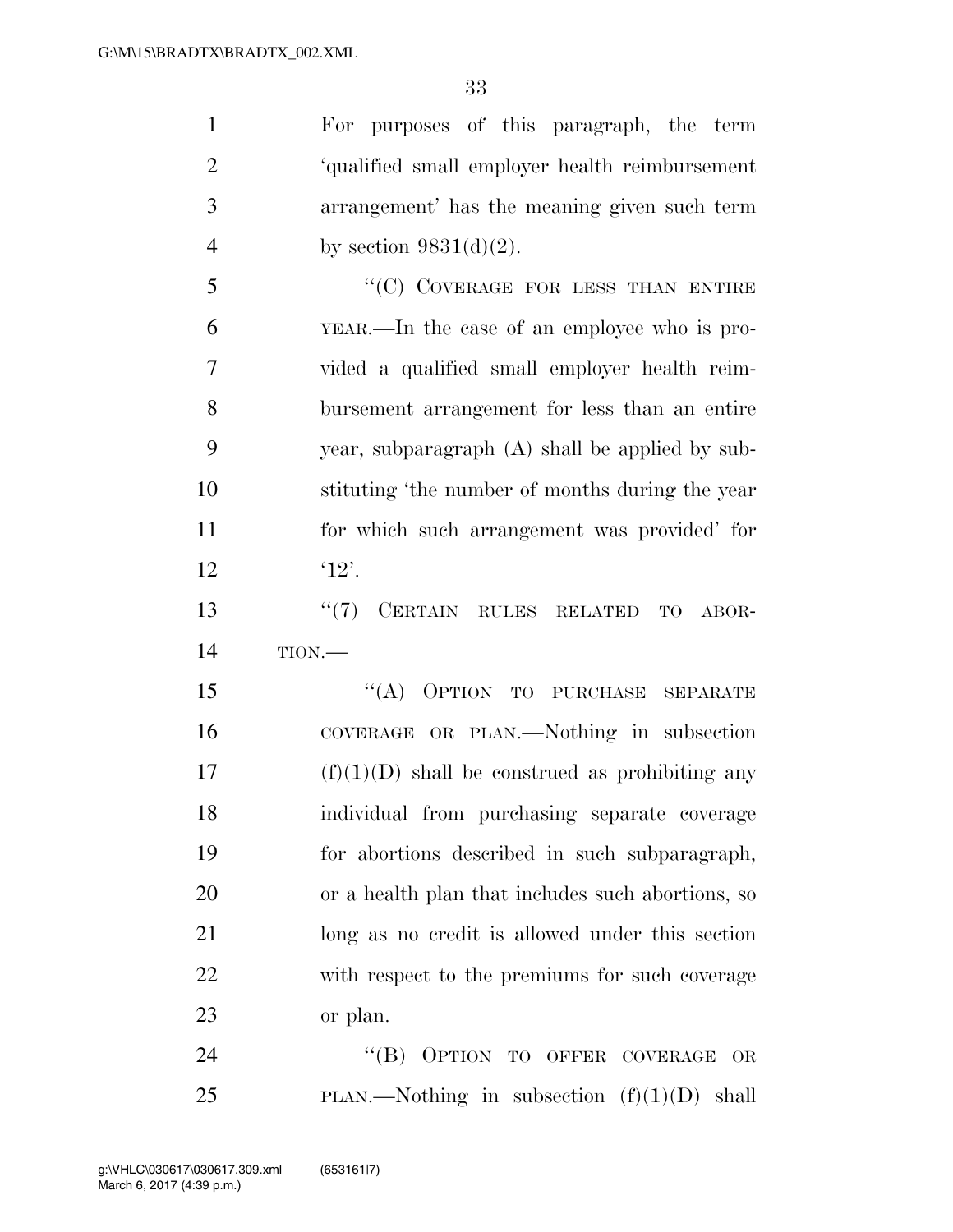| $\mathbf{1}$   | restrict any health insurance issuer offering a     |
|----------------|-----------------------------------------------------|
| $\overline{2}$ | health plan from offering separate coverage for     |
| 3              | abortions described in such clause, or a plan       |
| $\overline{4}$ | that includes such abortions, so long as pre-       |
| 5              | miums for such separate coverage or plan are        |
| 6              | not paid for with any amount attributable to        |
| 7              | the credit allowed under this section.              |
| 8              | "(C) OTHER TREATMENTS.—The treat-                   |
| 9              | ment of any infection, injury, disease, or dis-     |
| 10             | order that has been caused by or exacerbated        |
| 11             | by the performance of an abortion shall not be      |
| 12             | treated as an abortion for purposes of sub-         |
| 13             | section $(f)(1)(D)$ .                               |
|                |                                                     |
| 14             | $\cdot\cdot$ (8) INFLATION ADJUSTMENT.—             |
| 15             | "(A) IN GENERAL.—In the case of any                 |
| 16             | taxable year beginning in a calendar year after     |
| 17             | 2020, each dollar amount in subsection $(c)(1)$ ,   |
| 18             | the \$75,000 amount in subsection $(e)(2)(A)(ii)$ , |
| 19             | and the dollar amount in subsection $(c)(3)(A)$ ,   |
| 20             | shall be increased by an amount equal to—           |
| 21             | "(i) such dollar amount, multiplied by              |
| 22             | "(ii) the cost-of-living adjustment de-             |
| 23             | termined under section $1(f)(3)$ for the cal-       |
| 24             | endar year in which the taxable year be-            |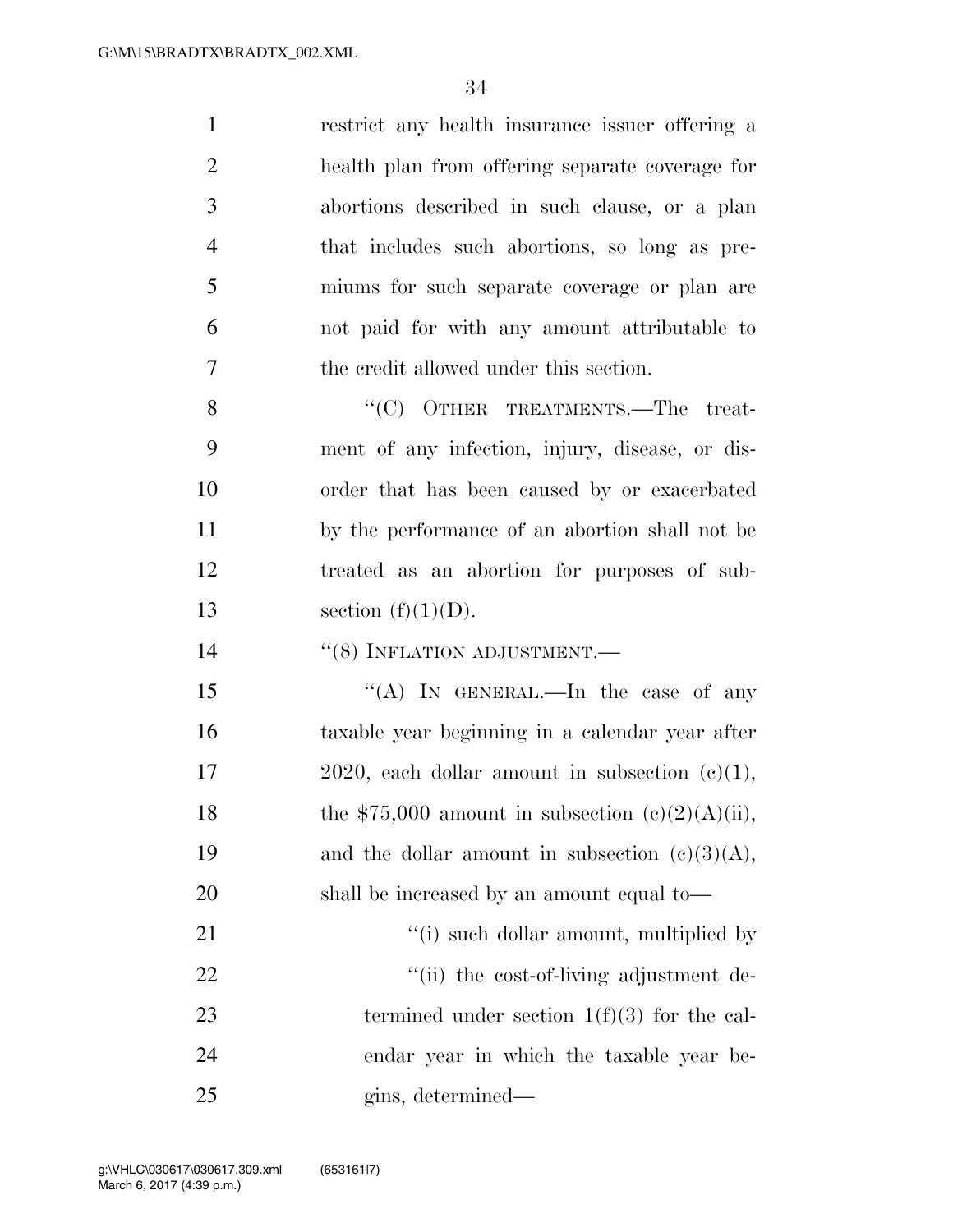| $\mathbf{1}$   | $\lq\lq$ (I) by substituting 'calendar'         |
|----------------|-------------------------------------------------|
| $\overline{2}$ | year 2019' for 'calendar year 1992' in          |
| 3              | subparagraph (B) thereof, and                   |
| $\overline{4}$ | $\lq\lq$ (II) by substituting for the CPI       |
| 5              | referred to section $1(f)(3)(A)$ the            |
| 6              | amount that such CPI would have                 |
| 7              | been if the annual percentage increase          |
| 8              | in CPI with respect to each year after          |
| 9              | 2019 had been one percentage point              |
| 10             | greater.                                        |
| 11             | $\lq\lq (B)$ TERMS RELATED TO CPI.—             |
| 12             | ``(i)<br>ANNUAL PERCENTAGE<br>$IN-$             |
| 13             | CREASE.-For purposes of subparagraph            |
| 14             | $(A)(ii)(II)$ , the term 'annual percentage in- |
| 15             | crease' means the percentage (if any) by        |
| 16             | which CPI for any year exceeds CPI for          |
| 17             | the prior year.                                 |
| 18             | "(ii) OTHER TERMS.—Terms used in                |
| 19             | this paragraph which are also used in sec-      |
| 20             | tion $1(f)(3)$ shall have the same meanings     |
| 21             | as when used in such section.                   |
| 22             | ``(C)<br>ROUNDING.—Any increase deter-          |
| 23             | mined under subparagraph (A) shall be rounded   |
| 24             | to the nearest multiple of \$50.                |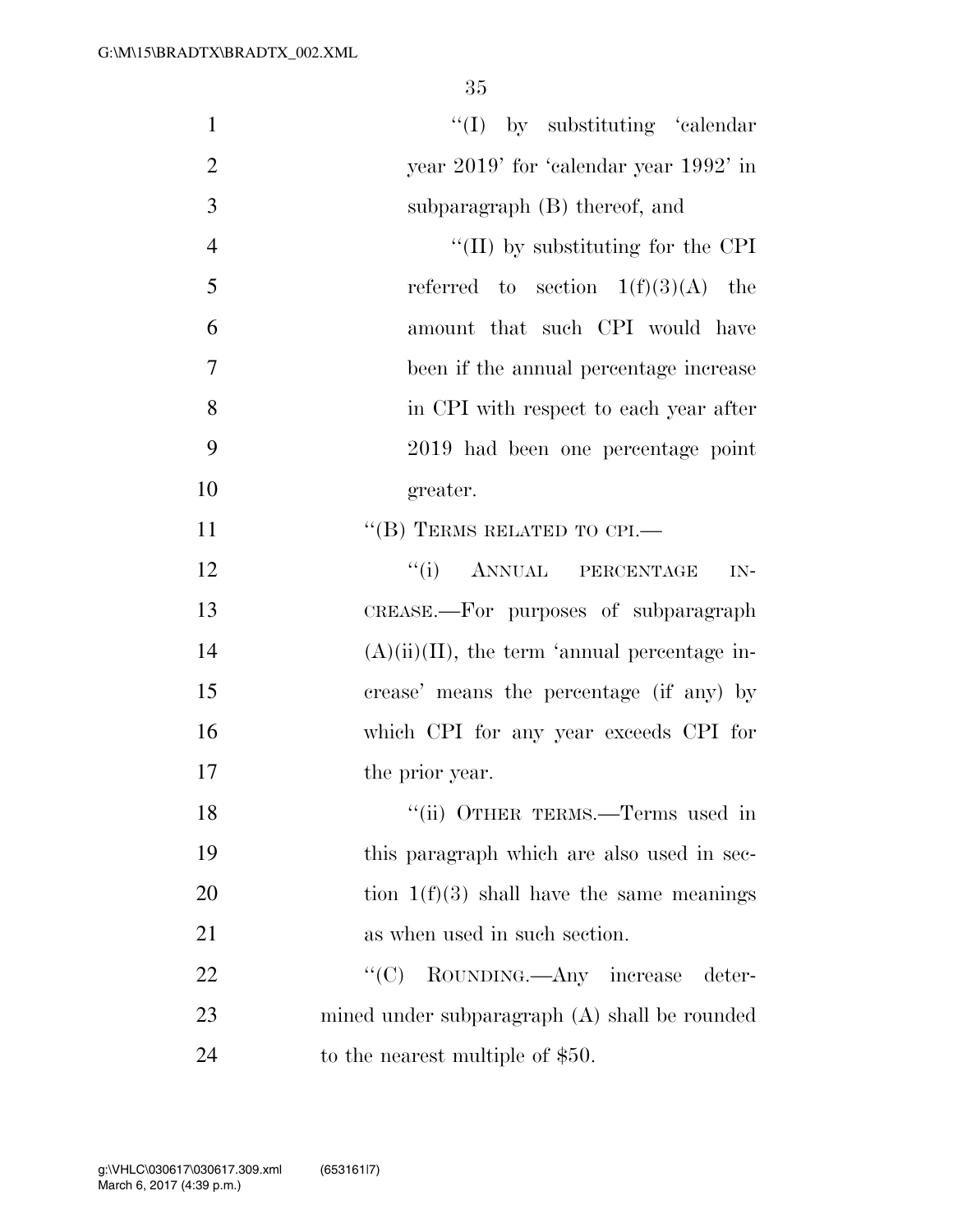1 "(9) REGULATIONS.—The Secretary may pre- scribe such regulations and other guidance as may be necessary or appropriate to carry out this section, section 6050W, and section 7529.''.

 (b) ADVANCE PAYMENT OF CREDIT; EXCESS HEALTH INSURANCE COVERAGE CREDIT PAYABLE TO HEALTH SAVINGS ACCOUNT.—Chapter 77 of such Code is amended by adding at the end the following:

## **''SEC. 7529. ADVANCE PAYMENT OF HEALTH INSURANCE COVERAGE CREDIT.**

11 "(a) GENERAL RULE.—Not later than January 1, 2020, the Secretary, in consultation with the Secretary of Health and Human Services, the Secretary of Homeland Security, and the Commissioner of Social Security, shall establish a program (hereafter in this section referred to as the 'advance payment program') for making payments to providers of eligible health insurance on behalf of tax-payers eligible for the credit under section 36C.

 ''(b) LIMITATION.—The aggregate payments made under this section with respect to any taxpayer, deter- mined as of any time during any calendar year, shall not exceed the monthly credit amounts determined with re- spect to such taxpayer under section 36C for months dur-ing such calendar year which have ended as of such time.

25 "(c) ADMINISTRATION.—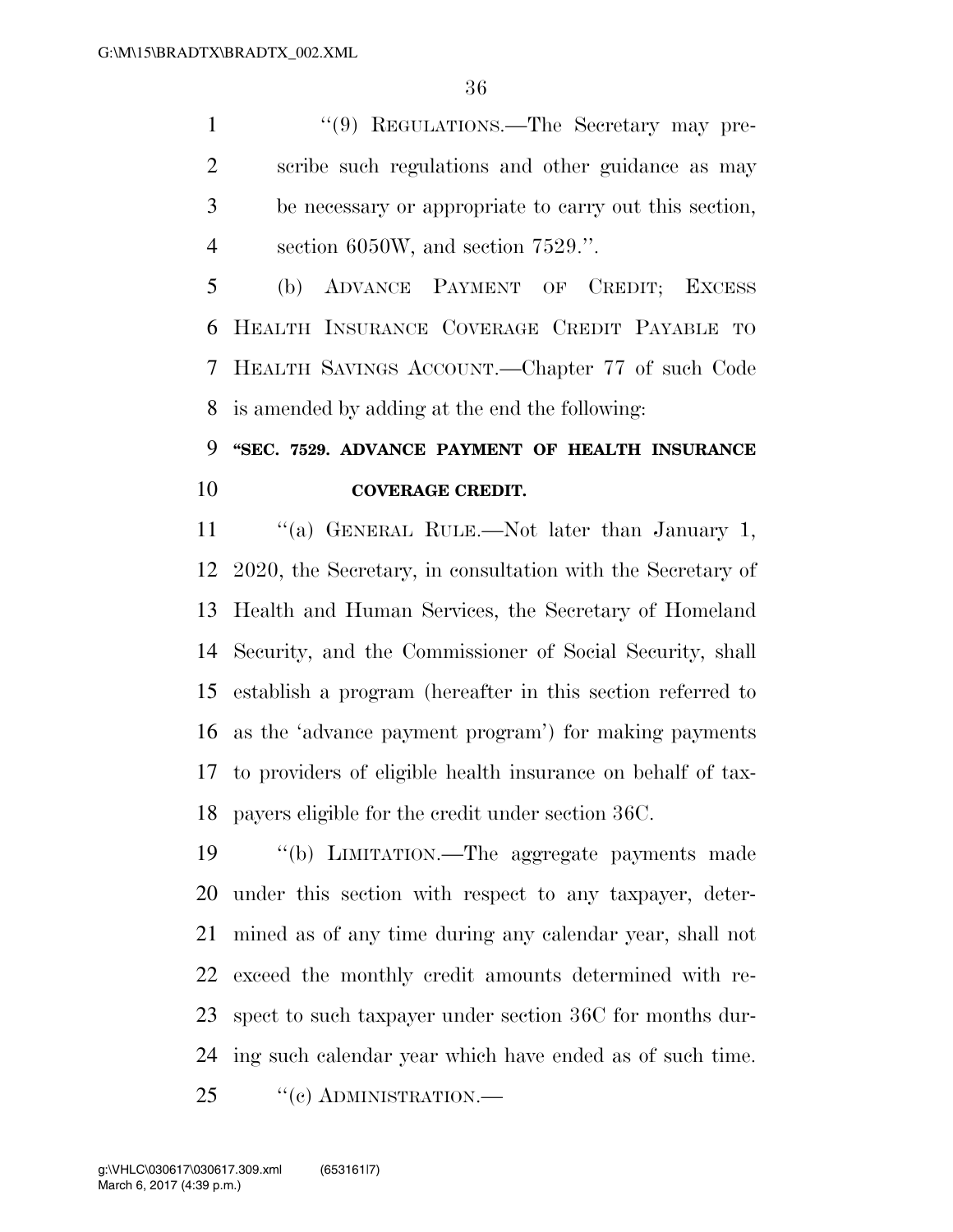1 ''(1) In GENERAL.—The advance payment pro- gram shall, to the greatest extent practicable, use the methods and procedures used to administer the programs created under sections 1411 and 1412 of the Patient Protection and Affordable Care Act (de- termined without regard to section 1412(f) of such Act) and each entity that is authorized to take any actions under the programs created under such sec- tions (as so determined) shall, at the request of the Secretary, take such actions to the extent necessary to carry out this section.

12 "(2) APPLICATION TO OFF-EXCHANGE COV- ERAGE.—Except as otherwise provided by the Sec- retary, for purposes of applying this subsection in the case of eligible health insurance which is not en- rolled in through an Exchange established under title I of the Patient Protection and Affordable Care Act, the sections referred to in paragraph (1) shall be applied by treating references in such sections to an Exchange as references to the provider of such eligible health insurance (or, as the Secretary deter- mines appropriate, to the licensed agent or broker with respect to such insurance), except that the Sec- retary of Health and Human Services shall carry out the responsibilities of the Exchange under section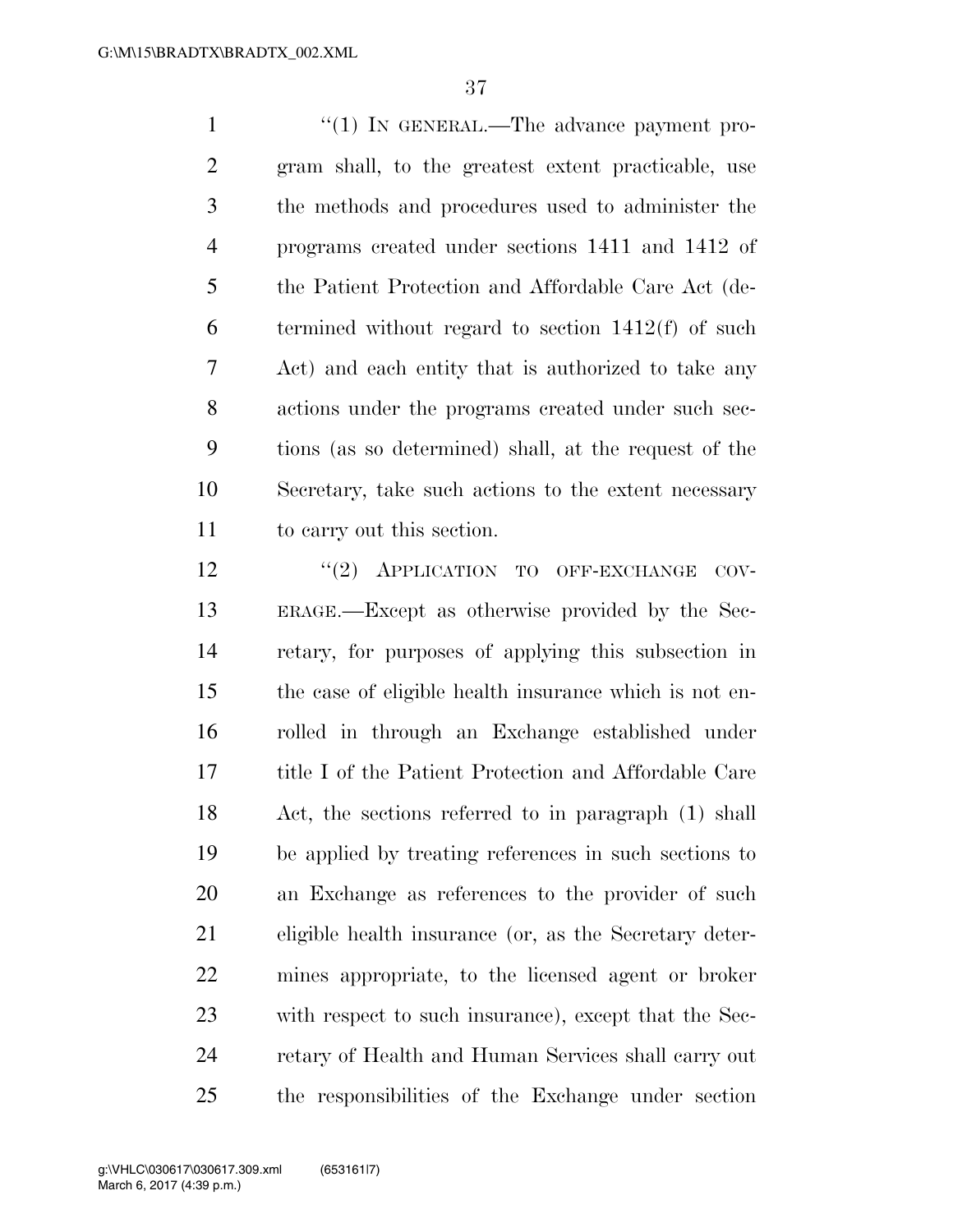| $\mathbf{1}$   | $1411(e)(4)$ of the Patient Protection and Affordable    |
|----------------|----------------------------------------------------------|
| $\overline{2}$ | Care Act (determined without regard to section           |
| 3              | $1412(f)$ of such Act) in the case of such insurance.    |
| $\overline{4}$ | (3)<br>DOCUMENTATION<br><b>REGARDING</b><br><b>OTHER</b> |
| 5              | SPECIFIED COVERAGE.-                                     |
| 6              | "(A) IN GENERAL.—The advance payment                     |
| 7              | program shall provide that any individual ap-            |
| 8              | plying to have payments made on their behalf             |
| 9              | under such program shall, if such individual (or         |
| 10             | any qualifying family member of such individual          |
| 11             | taken into account in determining the amount             |
| 12             | of the credit allowable under section 36C) is            |
| 13             | employed, submit a written statement from                |
| 14             | each employer of such individual or such quali-          |
| 15             | fying family member stating whether such indi-           |
| 16             | vidual or qualifying family member (as the case          |
| 17             | may be) is eligible for other specified coverage         |
| 18             | in connection with such employment.                      |
| 19             | "(B) ISSUANCE OF STATEMENTS.—An em-                      |
| 20             | ployer shall, at the request of any employee,            |
| 21             | provide the statement under subparagraph $(A)$           |
| 22             | at such time, and in such form and manner, as            |
| 23             | the Secretary may provide.                               |

24 "(d) DEFINITIONS.—For purposes of this section, terms used in this section which are also used in section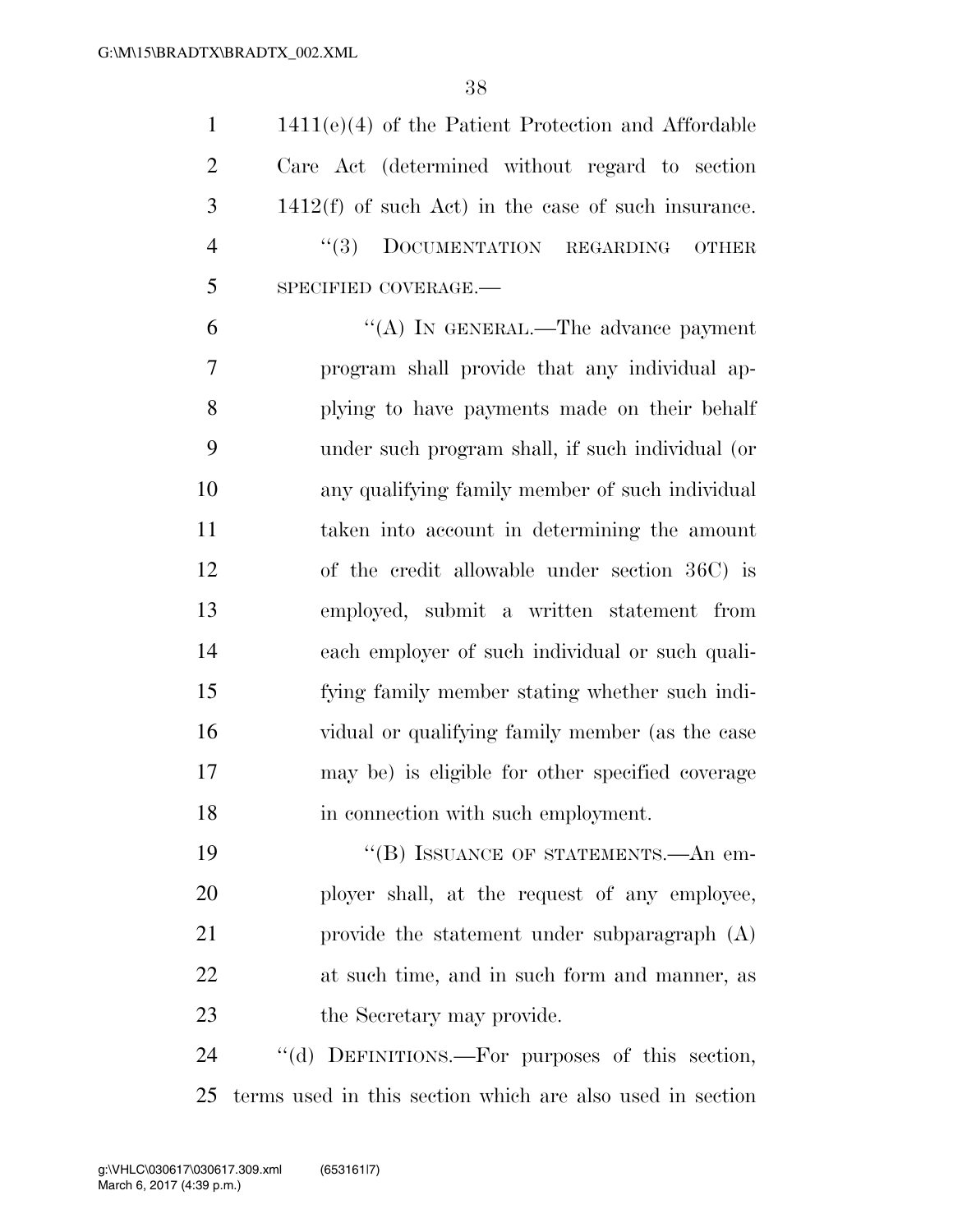36C shall have the same meaning as when used in section 36C.

# **''SEC. 7530. EXCESS HEALTH INSURANCE COVERAGE CRED-**

#### **IT PAYABLE TO HEALTH SAVINGS ACCOUNT.**

 ''(a) IN GENERAL.—At the request of an eligible tax- payer, the Secretary shall make a payment to the trustee of the designated health savings account with respect to such taxpayer in an amount equal to the sum of the ex- cesses (if any) described in subsection (c)(2) with respect to months in the taxable year.

 ''(b) DESIGNATED HEALTH SAVINGS ACCOUNT.— The term 'designated health savings account' means a health savings account of an individual described in sub- section (c)(3) which is identified by the eligible taxpayer for purposes of this section.

16 "(c) ELIGIBLE TAXPAYER.—The term 'eligible tax- payer' means, with respect to any taxable year, any tax-payer if—

19  $(1)$  such taxpayer is allowed a credit under 20 section 36C for such taxable year,

 $\langle \langle 2 \rangle$  the amount described in subparagraph  $(A)$  of section 36C(b)(1) exceeds the amount described in subparagraph (B) of such section with respect to such taxpayer applied with respect to any month during such taxable year, and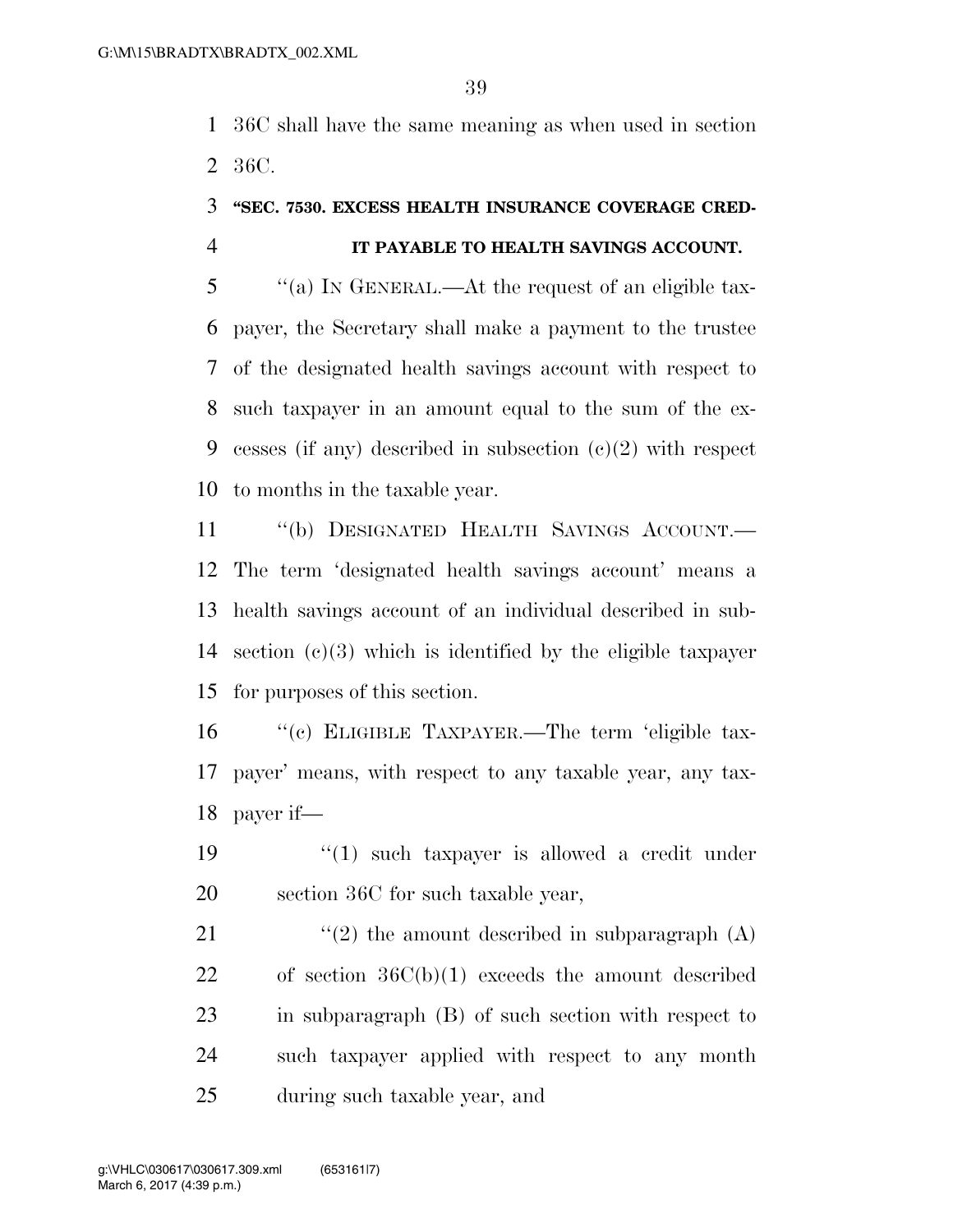$\frac{1}{1}$  ''(3) the taxpayer or one or more of the tax- payer's qualifying family members (as defined in section 36C(e)) were eligible individuals (as defined 4 in section  $223(e)(1)$  for one or more months during such taxable year. ''(d) CONTRIBUTIONS TREATED AS ROLLOVERS, ETC.— 8 "(1) In GENERAL.—Any amount paid the Sec- retary to a health savings account under this section shall be treated for purposes of this title in the same manner as a rollover contribution described in sec-12 tion  $223(f)(5)$ . 13 "(2) COORDINATION WITH LIMITATION ON ROLLOVERS.—Any amount described in paragraph (1) shall not be taken into account in applying sec-16 tion  $223(f)(5)(B)$  with respect to any other amount 17 and the limitation of section  $223(f)(5)(B)$  shall not apply with respect to the application of paragraph (1). 20 "(e) FORM AND MANNER OF REQUEST.—The re- quest referred to in subsection (a) shall be made at such time and in such form and manner as the Secretary may provide. To the extent that the Secretary determines fea- sible, such request may identify more than one designated health savings account (and the amount to be paid to each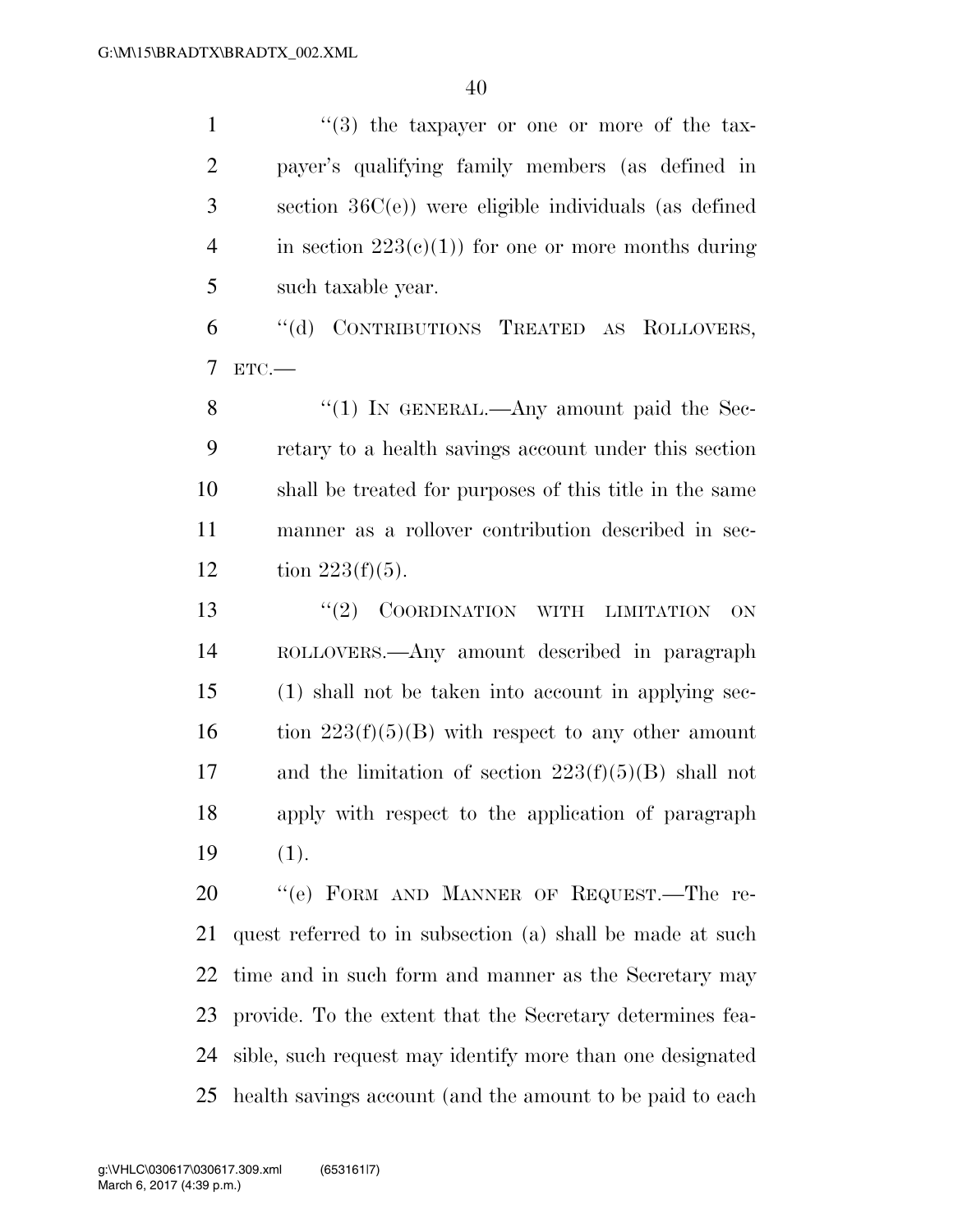such account) provided that the aggregate of such pay- ments with respect to any taxpayer for any taxable year 3 do not exceed the excess described in subsection  $(c)(2)$ . ''(f) TAXPAYERS WITH SERIOUSLY DELINQUENT TAX DEBT.—In the case of an individual who has a seri- ously delinquent tax debt (as defined in section 7345(b)) which has not been fully satisfied—

 ''(1) if such individual is the eligible taxpayer (or, in the case of a joint return, either spouse), the Secretary shall not make any payment under this section with respect to such taxpayer, and

 $\frac{12}{2}$  ''(2) if such individual is the account bene-13 ficiary (as defined in section  $223(d)(3)$ ) of any health savings account, the Secretary shall not make any payment under this section to such health sav-ings account.

 ''(g) ADVANCE PAYMENT.—To the extent that the Secretary determines feasible, payment under this section may be made in advance on a monthly basis under rules 20 similar to the rules of sections and  $36C(i)(5)(B)$ .".

21 (c) INFORMATION REPORTING.

 (1) REPORTING BY HEALTH INSURANCE PRO- VIDERS.—Subpart B of part III of subchapter A of chapter 61 of such Code is amended by adding at the end the following new sections: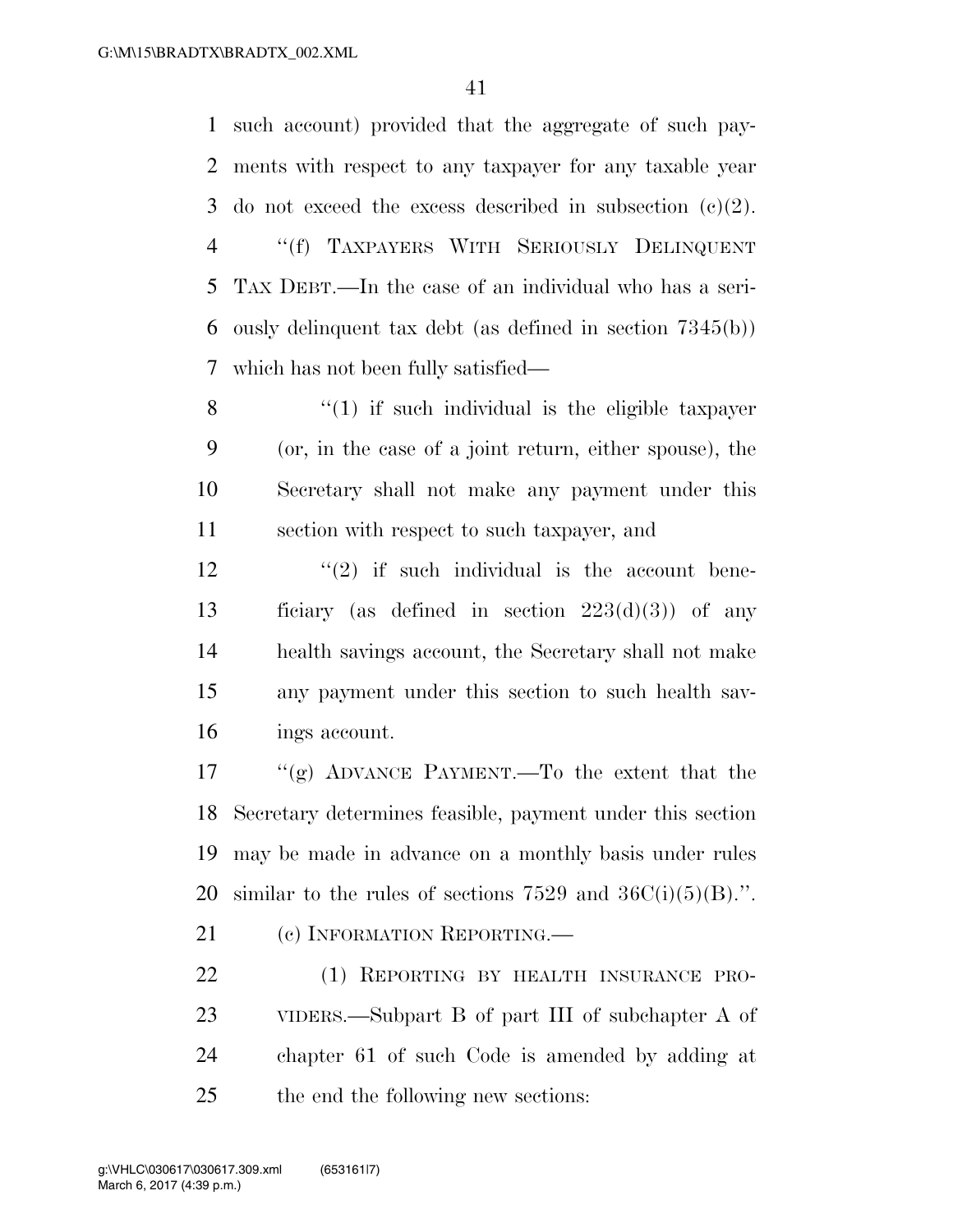### **''SEC. 6050X. RETURNS BY HEALTH INSURANCE PROVIDERS RELATING TO HEALTH INSURANCE COV-ERAGE CREDIT.**

 ''(a) REQUIREMENT OF REPORTING.—Every person who provides eligible health insurance for any month of any calendar year with respect to any individual shall, at such time as the Secretary may prescribe, make the return described in subsection (b) with respect to each such indi- vidual. With respect to any individual with respect to whom payments under section 7529 are made by the Sec- retary, the reporting under subsection (b) shall be made on a monthly basis.

 ''(b) FORM AND MANNER OF RETURNS.—A return is described in this subsection if such return—

 ''(1) is in such form as the Secretary may pre-scribe, and

 $\frac{17}{2}$  ''(2) contains, with respect to each policy of eli-gible health insurance—

19 "(A) the name, address, and TIN of each individual covered under such policy,

21 "'(B) the premiums paid with respect to 22 such policy,

23 "'(C) the amount of advance payments made on behalf of the individual under section 7529,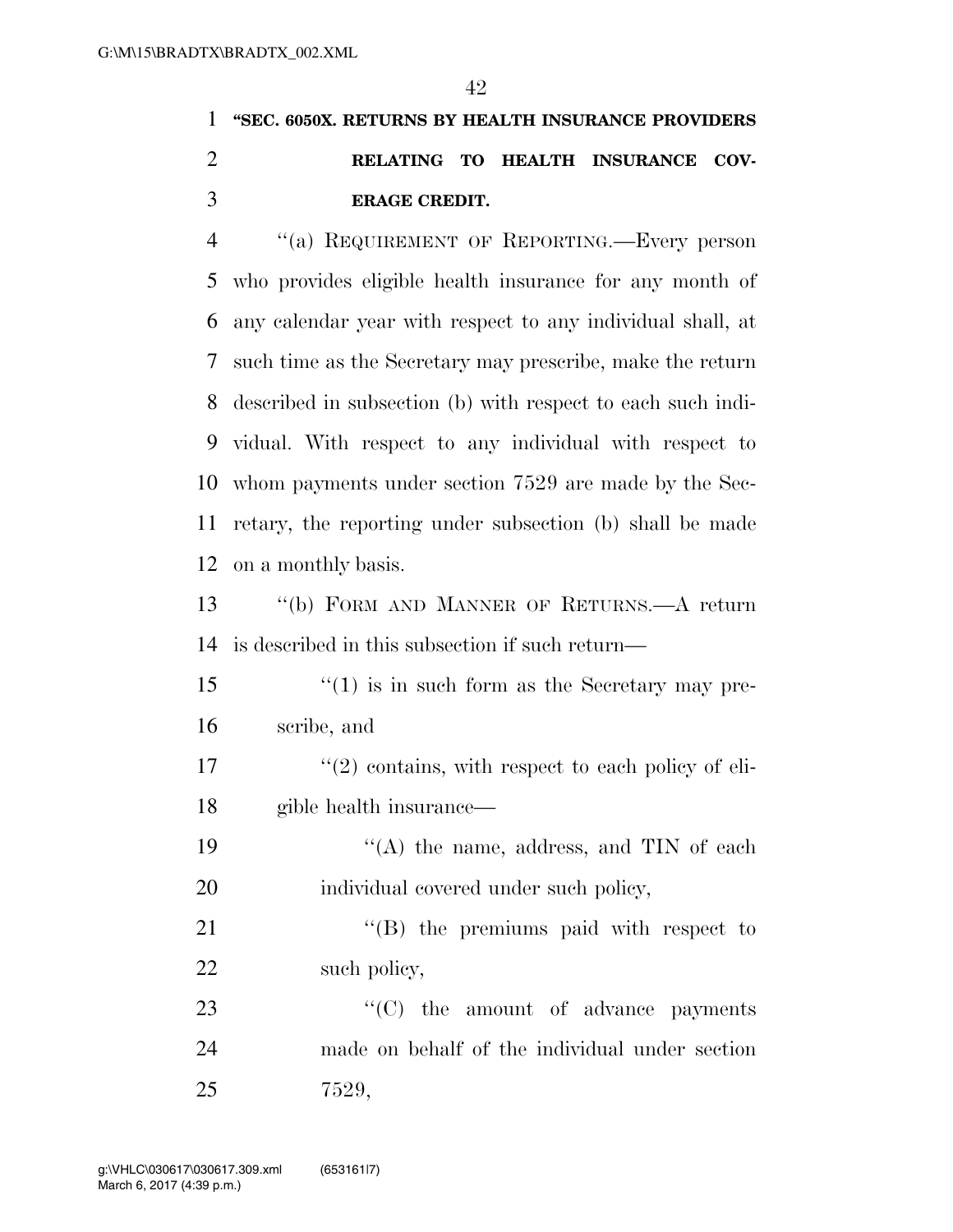| $\mathbf{1}$   | $\lq\lq$ the months during which such health                |  |  |  |  |  |  |
|----------------|-------------------------------------------------------------|--|--|--|--|--|--|
| $\overline{2}$ | insurance is provided to the individual,                    |  |  |  |  |  |  |
| 3              | "(E) whether such policy constitutes a                      |  |  |  |  |  |  |
| $\overline{4}$ | high deductible health plan (as defined in sec-             |  |  |  |  |  |  |
| 5              | tion $223(e)(2)$ , and                                      |  |  |  |  |  |  |
| 6              | $\lq\lq(F)$ such other information as the Sec-              |  |  |  |  |  |  |
| $\overline{7}$ | retary may prescribe.                                       |  |  |  |  |  |  |
| 8              | "(c) STATEMENTS TO BE FURNISHED TO INDIVID-                 |  |  |  |  |  |  |
| 9              | UALS WITH RESPECT TO WHOM INFORMATION IS RE-                |  |  |  |  |  |  |
| 10             | QUIRED.—Every person required to make a return under        |  |  |  |  |  |  |
| 11             | subsection (a) shall furnish to each individual whose name  |  |  |  |  |  |  |
| 12             | is required to be set forth in such return a written state- |  |  |  |  |  |  |
| 13             | ment showing—                                               |  |  |  |  |  |  |
| 14             | $\lq(1)$ the name and address of the person re-             |  |  |  |  |  |  |
| 15             | quired to make such return and the phone number             |  |  |  |  |  |  |
| 16             | of the information contact for such person, and             |  |  |  |  |  |  |
| 17             | $(2)$ the information required to be shown on               |  |  |  |  |  |  |
| 18             | the return with respect to such individual.                 |  |  |  |  |  |  |
| 19             | The written statement required under the preceding sen-     |  |  |  |  |  |  |
| 20             | tence shall be furnished on or before January 31 of the     |  |  |  |  |  |  |
| 21             | year following the calendar year to which such statement    |  |  |  |  |  |  |
| 22             | relates.                                                    |  |  |  |  |  |  |
| 23             | "(d) DEFINITIONS.—For purposes of this section,             |  |  |  |  |  |  |
| 24             | terms used in this section which are also used in section   |  |  |  |  |  |  |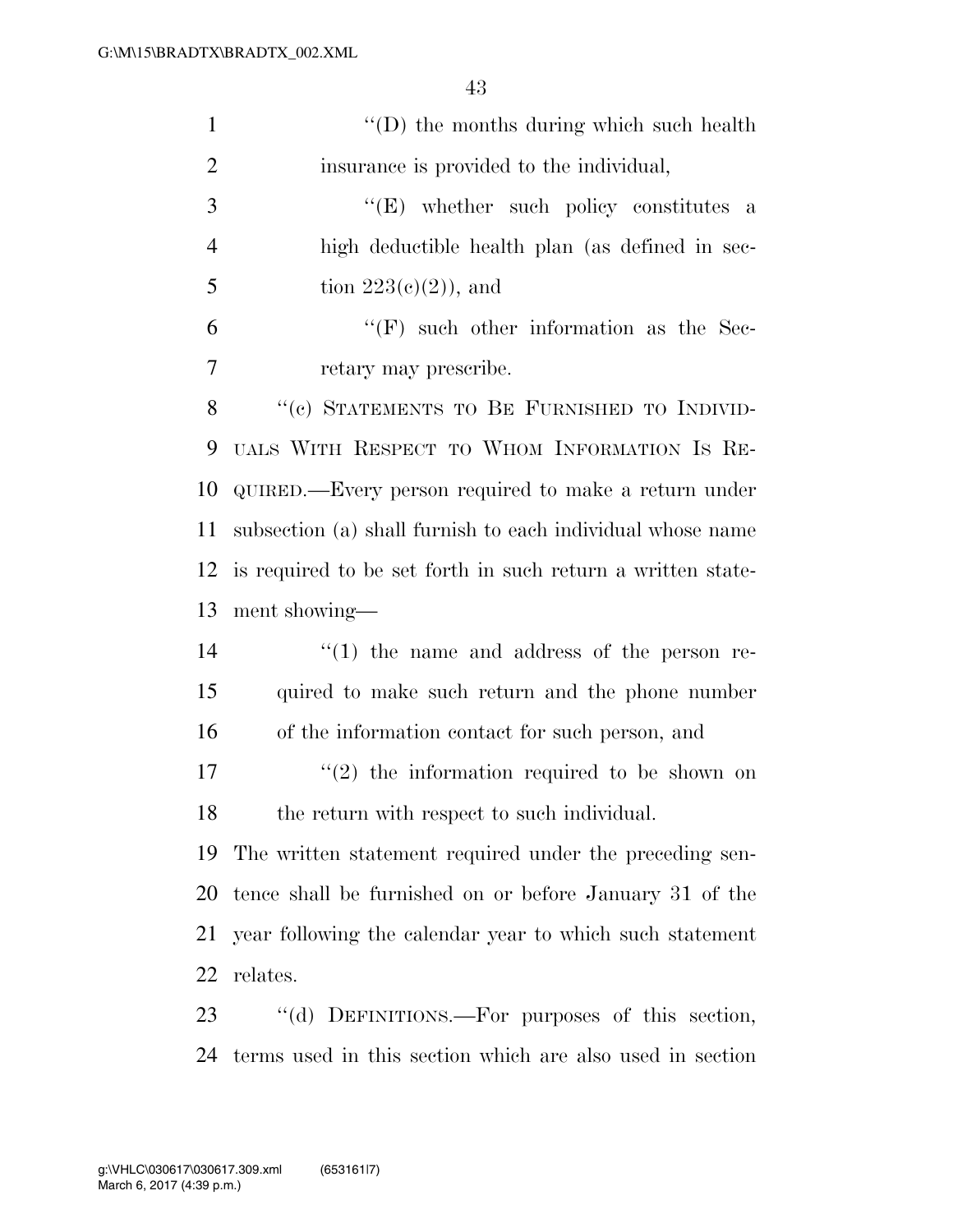36C shall have the same meaning as when used in section 36C.''.

| 3              | (2)<br>REPORTING BY<br>EMPLOYERS.—Section               |  |  |  |  |  |  |
|----------------|---------------------------------------------------------|--|--|--|--|--|--|
| $\overline{4}$ | $6051(a)$ of such Code is amended by striking "and"     |  |  |  |  |  |  |
| 5              | at the end of paragraph (14), by striking the period    |  |  |  |  |  |  |
| 6              | at the end of paragraph $(15)$ and inserting ", and",   |  |  |  |  |  |  |
| 7              | and by inserting after paragraph (15) the following     |  |  |  |  |  |  |
| 8              | new paragraph:                                          |  |  |  |  |  |  |
| 9              | $\cdot$ (16) each month with respect to which the em-   |  |  |  |  |  |  |
| 10             | ployee is eligible for other specified coverage (as de- |  |  |  |  |  |  |
| 11             | fined in section $36C(g)$ in connection with employ-    |  |  |  |  |  |  |
| 12             | ment with the employer.".                               |  |  |  |  |  |  |
| 13             | (3) ASSESSABLE PENALTIES.—                              |  |  |  |  |  |  |
| 14             | (A) Section $6724(d)(1)(B)$ of such Code is             |  |  |  |  |  |  |
| 15             | amended by striking "or" at the end of clause           |  |  |  |  |  |  |
| 16             | (xxiv), by inserting "or" at the end of clause          |  |  |  |  |  |  |
| 17             | (xxv), and by inserting after clause (xxv) the          |  |  |  |  |  |  |
| 18             | following new clause:                                   |  |  |  |  |  |  |
| 19             | "(xxvi) section $6050X$ (relating to re-                |  |  |  |  |  |  |
| 20             | turns relating to health insurance coverage             |  |  |  |  |  |  |
| 21             | $\alpha$ eredit),".                                     |  |  |  |  |  |  |
| 22             | (B) Section $6724(d)(2)$ of such Code is                |  |  |  |  |  |  |
| 23             | amended by striking "or" at the end of sub-             |  |  |  |  |  |  |
| 24             | paragraph (HH), by striking the period at the           |  |  |  |  |  |  |
| 25             | end of subparagraph (II) and inserting a                |  |  |  |  |  |  |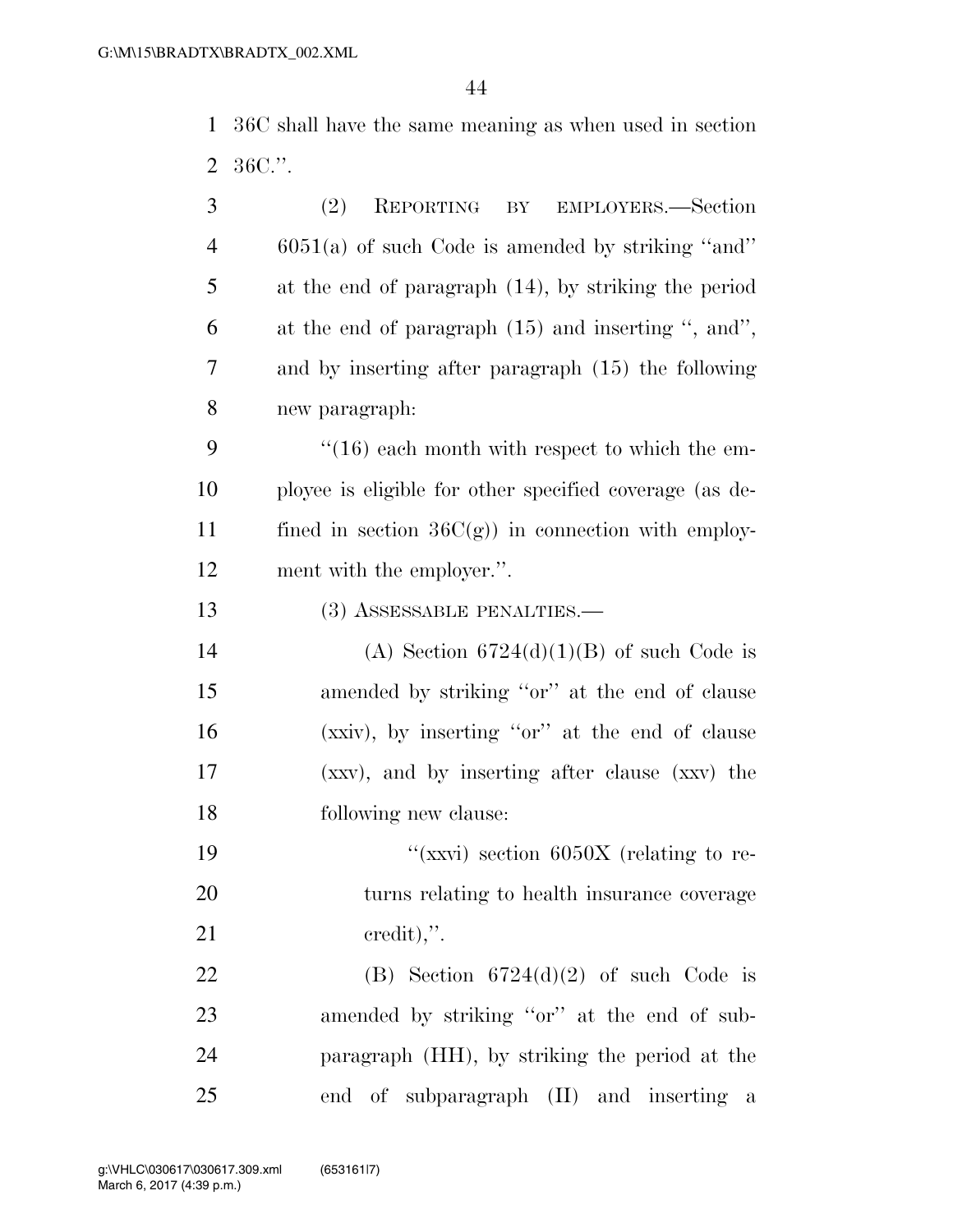| $\mathbf{1}$   | comma, and by adding after subparagraph $(II)$           |
|----------------|----------------------------------------------------------|
| $\overline{2}$ | the following new subparagraphs:                         |
| 3              | "(JJ) section $6050X$ (relating to returns               |
| $\overline{4}$ | relating to health insurance coverage credit), or        |
| 5              | "(KK) section $7529(c)(3)$ (relating to doc-             |
| 6              | umentation regarding other specified cov-                |
| 7              | $\alpha$ erage).".                                       |
| 8              | (d)<br>DISCLOSURES.—Paragraph (21) of section            |
| 9              | $6103(l)$ of the Internal Revenue Code of 1986 is amend- |
| 10             | $ed$ —                                                   |
| 11             | $(1)$ in subparagraph $(A)$ —                            |
| 12             | (A) by striking "any premium tax credit                  |
| 13             | under section 36B or any cost-sharing reduc-             |
| 14             | tion under section 1402 of the Patient Protec-           |
| 15             | tion and Affordable Care Act or" and inserting           |
| 16             | "any credit under section 36C",                          |
| 17             | (B) by striking ", a State's children's                  |
| 18             | health insurance program under title XXI of              |
| 19             | the Social Security Act, or a basic health pro-          |
| 20             | gram under section 1331 of Patient Protection            |
| 21             | and Affordable Care Act" and inserting "or a             |
| 22             | State's children's health insurance program              |
| 23             | under title XXI of the Social Security Act",             |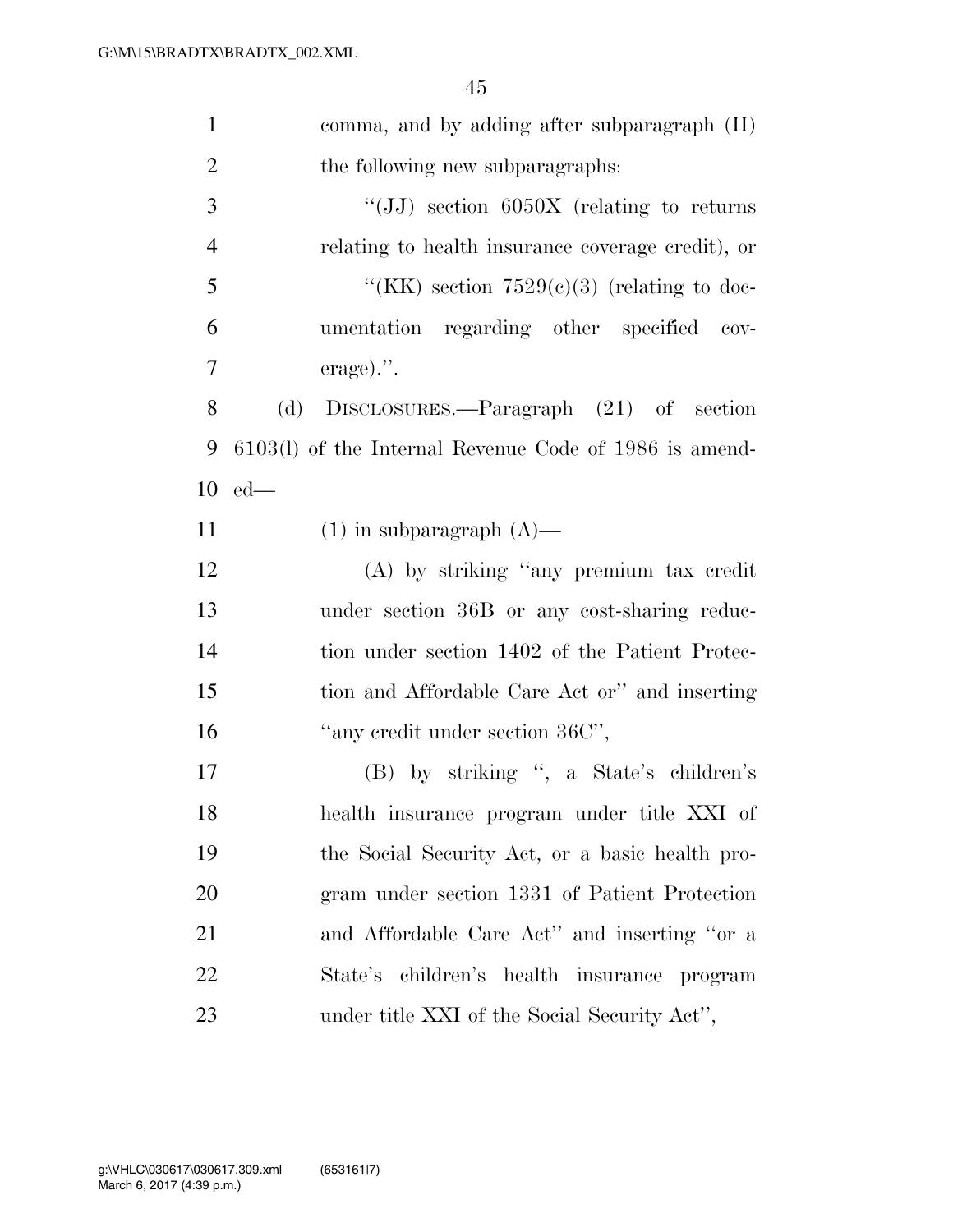| $\mathbf{1}$   | $(C)$ by striking "(as defined in section             |
|----------------|-------------------------------------------------------|
| $\overline{2}$ | 36B)" in clause (iv) and inserting "(as defined       |
| 3              | in section $36C(c)(2)(B)$ ", and                      |
| $\overline{4}$ | (D) by striking "or reduction" in clause              |
| 5              | (v),                                                  |
| 6              | $(2)$ in subparagraph $(B)$ —                         |
| 7              | (A) by striking "may disclose to an Ex-               |
| 8              | change" and inserting "may disclose—                  |
| 9              | "(i) to an Exchange", and                             |
| 10             | (B) by striking the period at the end and             |
| 11             | inserting ", and", and                                |
| 12             | (C) by adding at the end the following new            |
| 13             | clause:                                               |
| 14             | "(ii) in the case of any credit under                 |
| 15             | section 36C with respect to any health in-            |
| 16             | surance, the amount of such credit (or the            |
| 17             | amount of any advance payment of such                 |
| 18             | credit) to the provider of such insurance             |
| 19             | (or, as the Secretary determines appro-               |
| 20             | priate, the licensed agent or broker with             |
| 21             | respect to such insurance).", and                     |
| 22             | $(3)$ in subparagraph $(C)(i)$ , by striking "amount" |
| 23             | of, any credit or reduction" and inserting "amount"   |
| 24             | of any credit".                                       |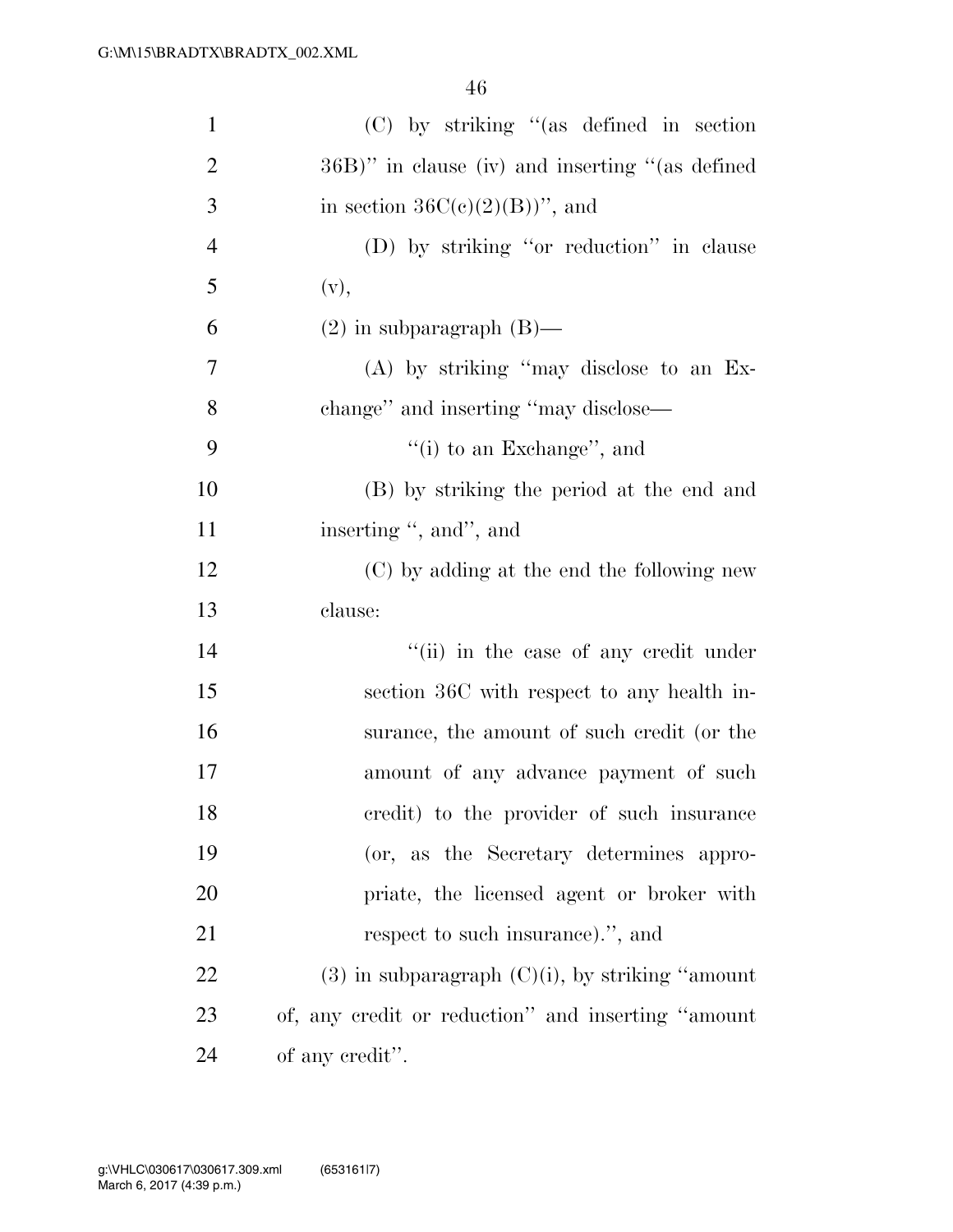(e) INCREASED PENALTY ON ERRONEOUS CLAIMS OF CREDIT.—Section 6676(a) of such Code is amended by inserting ''(25 percent in the case of a claim for refund or credit relating to the health insurance coverage credit under section 36C)''.

(f) CONFORMING AMENDMENTS.—

7 (1) Section  $35(g)$  of such Code is amended by adding at the end the following new paragraph:

9 "(14) COORDINATION WITH HEALTH INSUR-10 ANCE COVERAGE CREDIT.—

11 ""(A) In GENERAL.—An eligible coverage month to which the election under paragraph (11) applies shall not be treated as an eligible coverage month (as defined in section 36C(d)) for purposes of section 36C with respect to the taxpayer or any of the taxpayer's qualifying family members (as defined in section 36C(e)).

18 "(B) COORDINATION WITH ADVANCE PAY- MENTS OF HEALTH INSURANCE COVERAGE CREDIT.—In the case of a taxpayer who makes 21 the election under paragraph (11) with respect to any eligible coverage month in a taxable year or on behalf of whom any advance payment is made under section 7527 with respect to any month in such taxable year—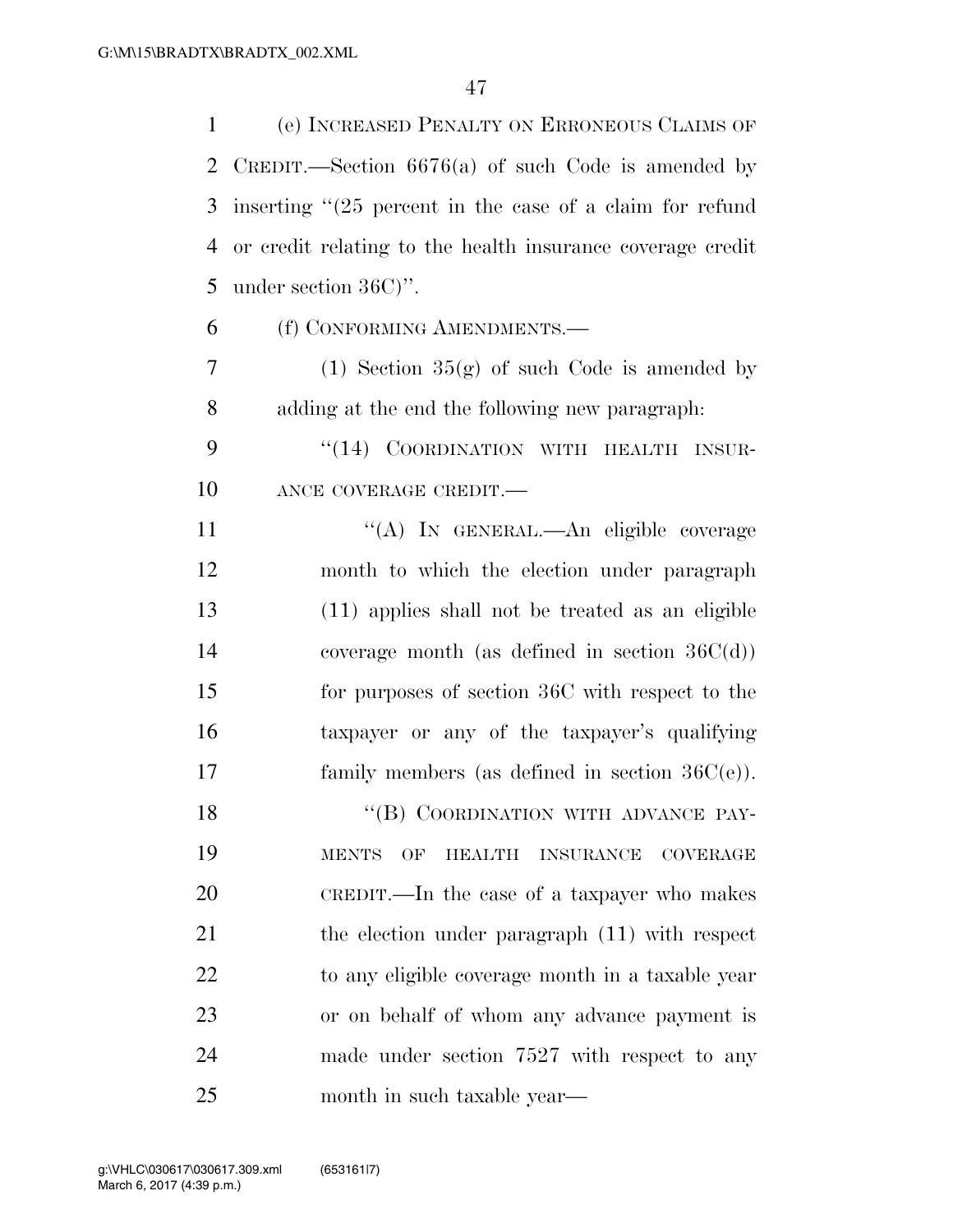| $\mathbf{1}$   | "(i) the tax imposed by this chapter                |
|----------------|-----------------------------------------------------|
| $\overline{2}$ | for the taxable year shall be increased by          |
| 3              | the excess, if any, of-                             |
| $\overline{4}$ | $\lq\lq$ (I) the sum of any advance pay-            |
| 5              | ments made on behalf of the taxpayer                |
| 6              | under sections 7527 and 7529 for                    |
| 7              | months during such taxable year, over               |
| 8              | $\lq\lq$ (II) the sum of the credits al-            |
| 9              | lowed under this section (determined                |
| 10             | without regard to paragraph $(1)$ and               |
| <sup>11</sup>  | section 36C (determined without re-                 |
| 12             | gard to subsection $(i)(5)(A)$ thereof)             |
| 13             | for such taxable year, and                          |
| 14             | "(ii) section $36C(i)(5)(B)$ shall not              |
| 15             | apply with respect to such taxpayer for             |
| 16             | such taxable year.".                                |
| 17             | $(2)$ Section 162(1) of such Code is amended by     |
| 18             | adding at the end the following new paragraph.      |
| 19             | "(6) COORDINATION WITH HEALTH INSURANCE             |
| 20             | COVERAGE CREDIT.—The deduction otherwise allow-     |
| 21             | able to a taxpayer under paragraph (1) for any tax- |
| 22             | able year shall be reduced (but not below zero) by  |
| 23             | the sum of-                                         |
| 24             | $\lq\lq$ the amount of the credit allowable to      |
| 25             | such taxpayer under section 36C (determined         |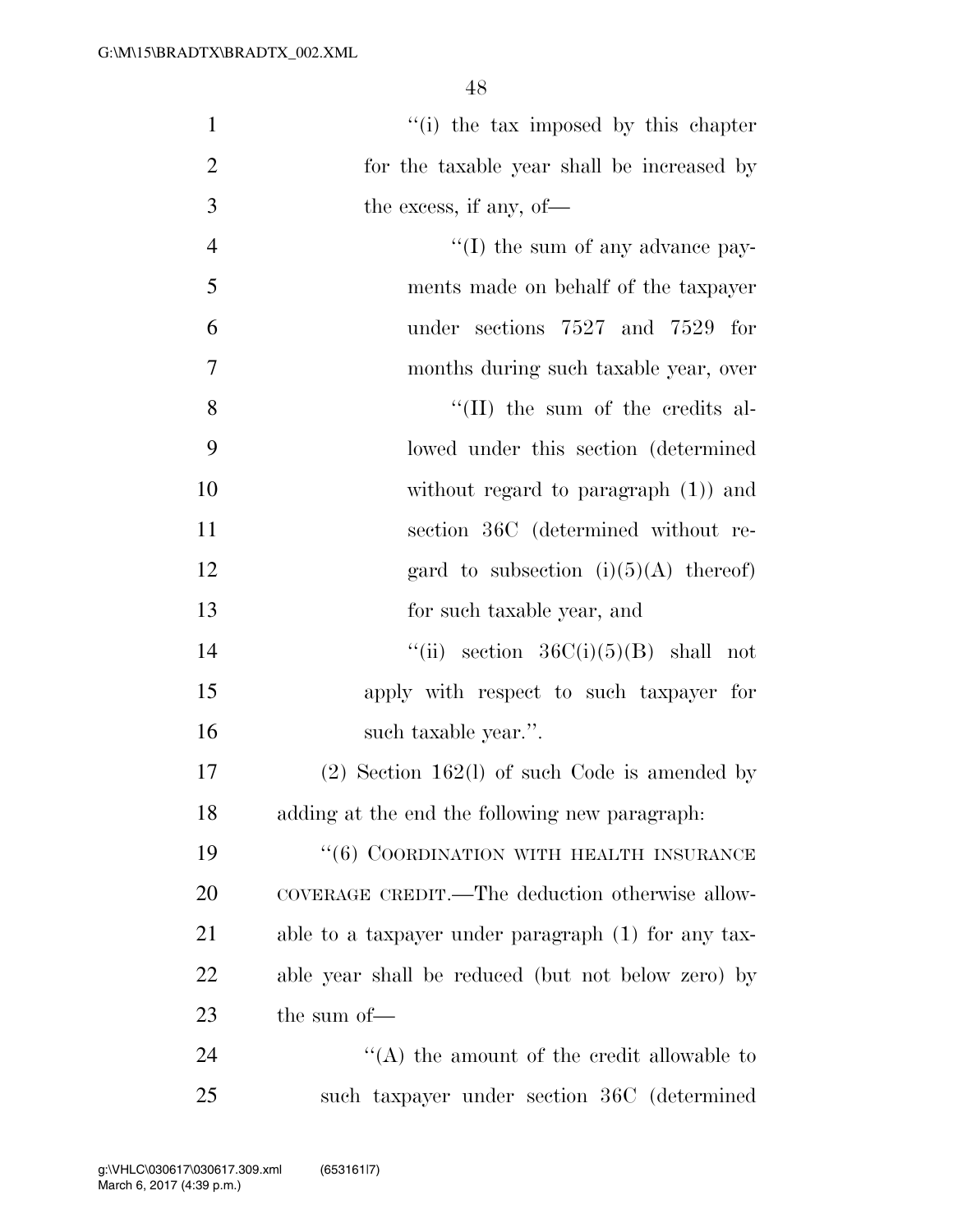| $\mathbf{1}$   | without regard to subsection $(i)(5)(A)$ thereof)                    |  |  |  |  |  |  |
|----------------|----------------------------------------------------------------------|--|--|--|--|--|--|
| $\overline{2}$ | for such taxable year, plus                                          |  |  |  |  |  |  |
| $\mathfrak{Z}$ | "(B) the aggregate payments made with                                |  |  |  |  |  |  |
| $\overline{4}$ | respect to the taxpayer under section 7530 for                       |  |  |  |  |  |  |
| 5              | months during such taxable year.".                                   |  |  |  |  |  |  |
| 6              | $(3)$ Section 1324(b)(2) of title 31, United                         |  |  |  |  |  |  |
| 7              | States Code is amended—                                              |  |  |  |  |  |  |
| 8              | (A) by inserting "36C," after "36B,", and                            |  |  |  |  |  |  |
| 9              | $(B)$ by striking "or $6431$ " and inserting                         |  |  |  |  |  |  |
| 10             | " $6431$ , or $7530$ ".                                              |  |  |  |  |  |  |
| 11             | $(4)$ The table of sections for subpart C of part                    |  |  |  |  |  |  |
| 12             | IV of subchapter A of chapter 1 of the Internal Rev-                 |  |  |  |  |  |  |
| 13             | enue Code of 1986 is amended by inserting after the                  |  |  |  |  |  |  |
| 14             | item relating to section 36B the following new item:                 |  |  |  |  |  |  |
|                | "Sec. 36C. Health insurance coverage.".                              |  |  |  |  |  |  |
| 15             | (5) The table of sections for subpart B of part                      |  |  |  |  |  |  |
| 16             | III of subchapter A of chapter 61 of such Code is                    |  |  |  |  |  |  |
| 17             | amended by adding at the end the following new                       |  |  |  |  |  |  |
| 18             | item:                                                                |  |  |  |  |  |  |
|                | "Sec. 6050X. Returns relating to health insurance coverage credit.". |  |  |  |  |  |  |
| 19             | $(6)$ The table of sections for chapter 77 of such                   |  |  |  |  |  |  |
| 20             | Code is amended by adding at the end the following                   |  |  |  |  |  |  |
| 21             | new items:                                                           |  |  |  |  |  |  |
|                | "Sec. 7529. Advance payment of health insurance coverage credit.     |  |  |  |  |  |  |

''Sec. 7530. Excess health insurance coverage credit payable to health savings account.''.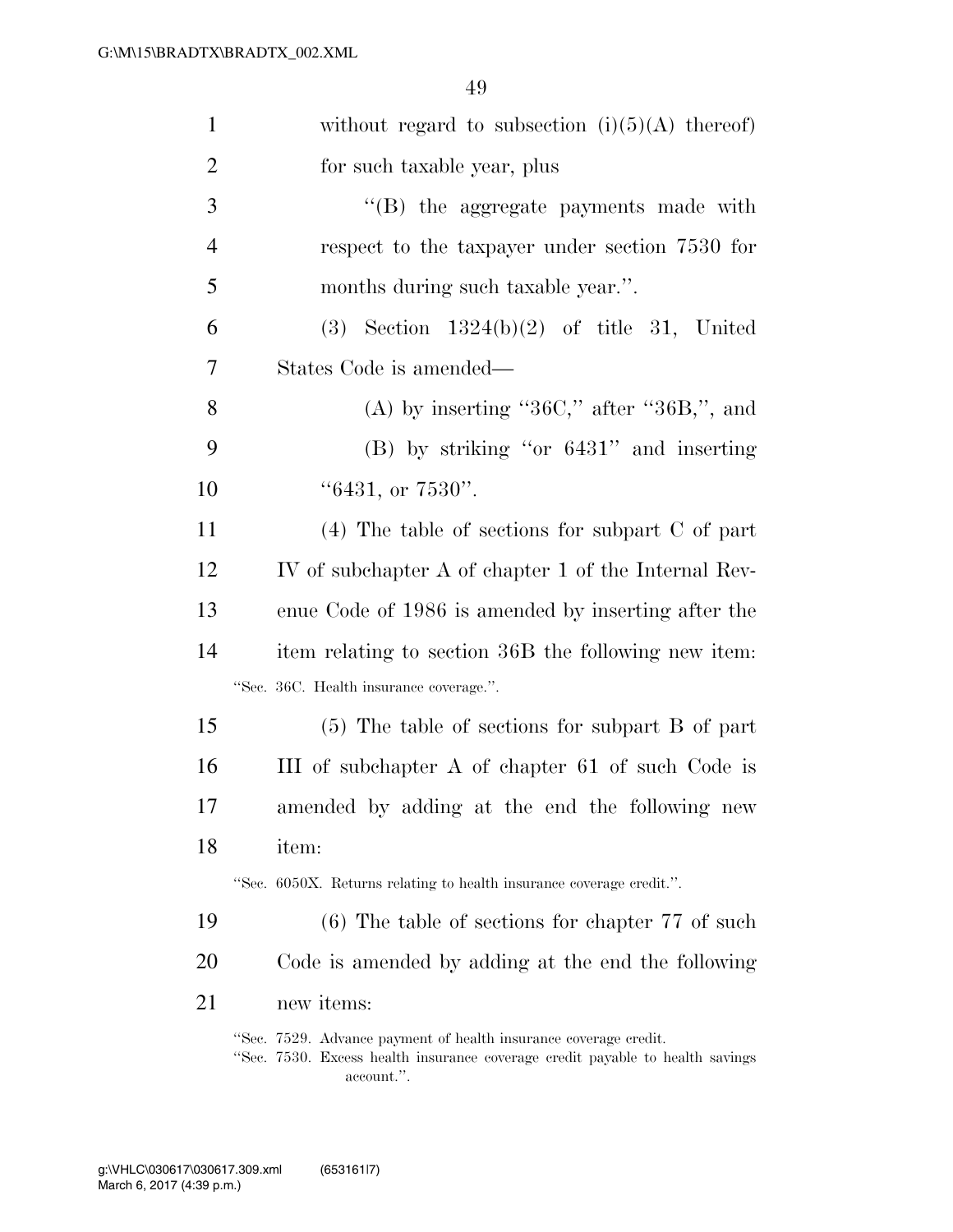(g) EFFECTIVE DATE.—The amendments made by this section shall apply to months beginning after Decem-ber 31, 2019, in taxable years ending after such date.

## **SEC.** l**16. MAXIMUM CONTRIBUTION LIMIT TO HEALTH SAVINGS ACCOUNT INCREASED TO AMOUNT OF DEDUCTIBLE AND OUT-OF-POCKET LIMI-TATION.**

8 (a) SELF-ONLY COVERAGE.—Section  $223(b)(2)(A)$  of the Internal Revenue Code of 1986 is amended by strik- ing ''\$2,250'' and inserting ''the amount in effect under 11 subsection  $(c)(2)(A)(ii)(I)$ ".

 (b) FAMILY COVERAGE.—Section 223(b)(2)(B) of such Code is amended by striking ''\$4,500'' and inserting 14 "the amount in effect under subsection  $(c)(2)(A)(ii)(II)$ ". (c) CONFORMING AMENDMENTS.—Section 223(g)(1) of such Code is amended—

17 (1) by striking "subsections  $(b)(2)$  and" both places it appears and inserting ''subsection'', and

 (2) in subparagraph (B), by striking ''deter- mined by'' and all that follows through '' 'calendar year 2003'.'' and inserting ''determined by sub- stituting 'calendar year 2003' for 'calendar year 1992' in subparagraph (B) thereof .''.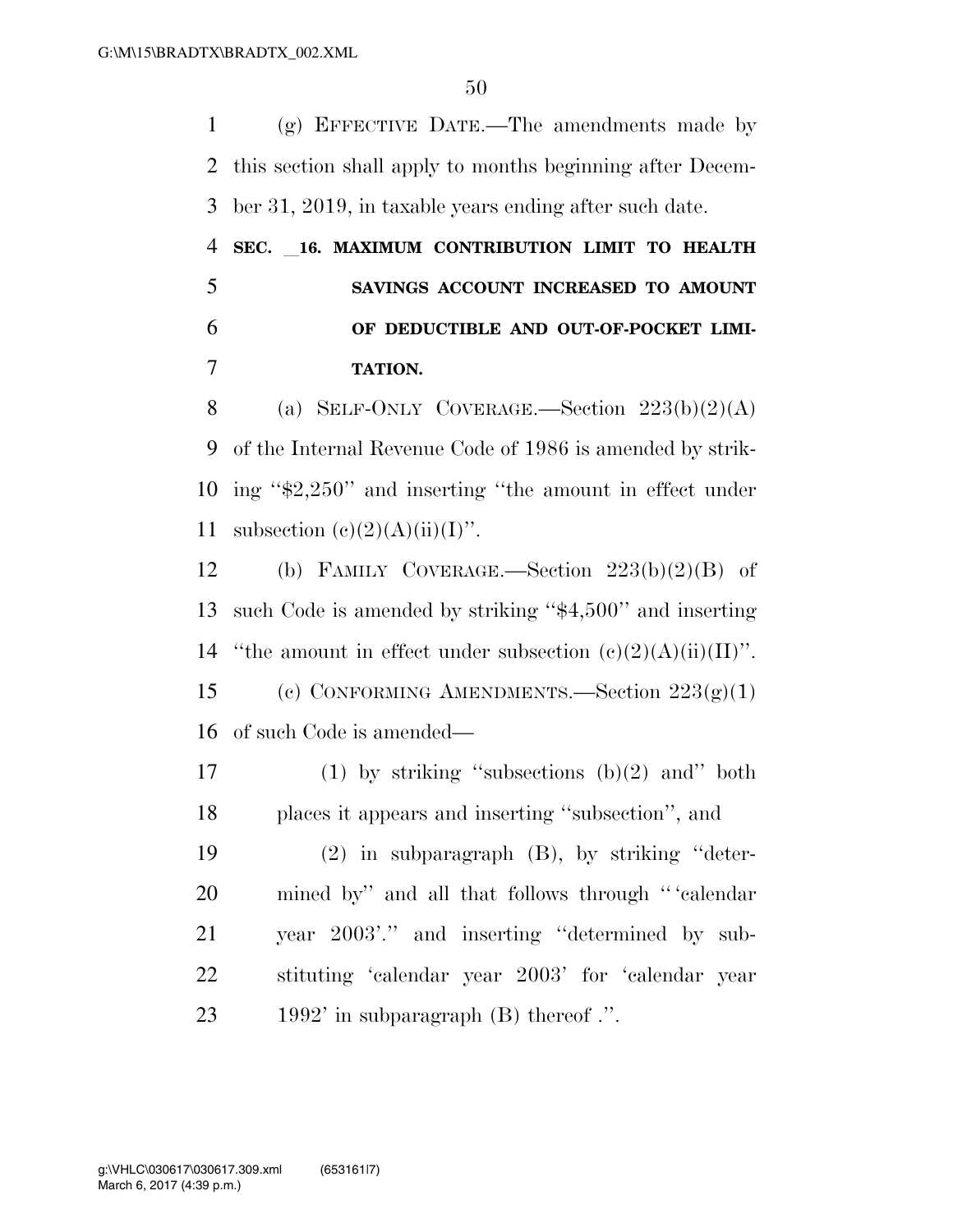(d) EFFECTIVE DATE.—The amendments made by this section shall apply to taxable years beginning after December 31, 2017.

 **SEC.** l**17. ALLOW BOTH SPOUSES TO MAKE CATCH-UP CON- TRIBUTIONS TO THE SAME HEALTH SAVINGS ACCOUNT.**  (a) IN GENERAL.—Section 223(b)(5) of the Internal Revenue Code of 1986 is amended to read as follows: 9 "(5) SPECIAL RULE FOR MARRIED INDIVIDUALS 10 WITH FAMILY COVERAGE.  $((A)$  In GENERAL.—In the case of individ- uals who are married to each other, if both spouses are eligible individuals and either spouse has family coverage under a high de- ductible health plan as of the first day of any month—  $\frac{1}{10}$  the limitation under paragraph (1) shall be applied by not taking into ac-

 count any other high deductible health 20 plan coverage of either spouse (and if such spouses both have family coverage under separate high deductible health plans, only one such coverage shall be taken into ac-count),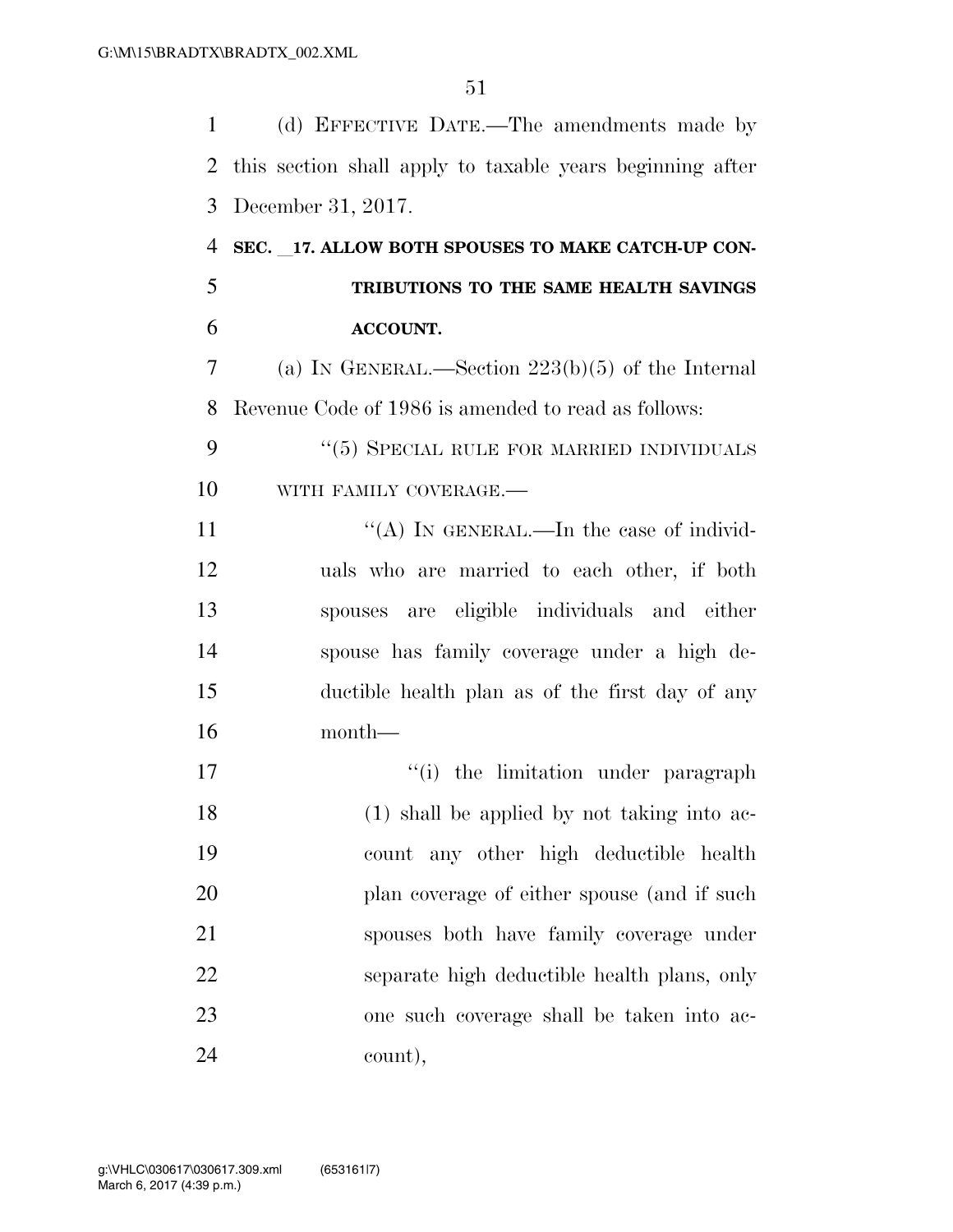| $\mathbf{1}$   | "(ii) such limitation (after application)                 |
|----------------|-----------------------------------------------------------|
| $\overline{2}$ | of clause (i)) shall be reduced by the ag-                |
| 3              | gregate amount paid to Archer MSAs of                     |
| $\overline{4}$ | such spouses for the taxable year, and                    |
| 5              | "(iii) such limitation (after application)                |
| 6              | of clauses (i) and (ii)) shall be divided                 |
| $\tau$         | equally between such spouses unless they                  |
| 8              | agree on a different division.                            |
| 9              | "(B) TREATMENT OF ADDITIONAL CON-                         |
| 10             | TRIBUTION AMOUNTS.—If both spouses referred               |
| 11             | to in subparagraph $(A)$ have attained age $55$           |
| 12             | before the close of the taxable year, the limita-         |
| 13             | tion referred to in subparagraph $(A)(iii)$ which         |
| 14             | is subject to division between the spouses shall          |
| 15             | include the additional contribution amounts de-           |
| 16             | termined under paragraph (3) for both spouses.            |
| 17             | In any other case, any additional contribution            |
| 18             | amount determined under paragraph (3) shall               |
| 19             | not be taken into account under subparagraph              |
| 20             | $(A)(iii)$ and shall not be subject to division be-       |
| 21             | tween the spouses.".                                      |
| 22             | (b) EFFECTIVE DATE.—The amendment made by                 |
| 23             | this section shall apply to taxable years beginning after |

December 31, 2017.